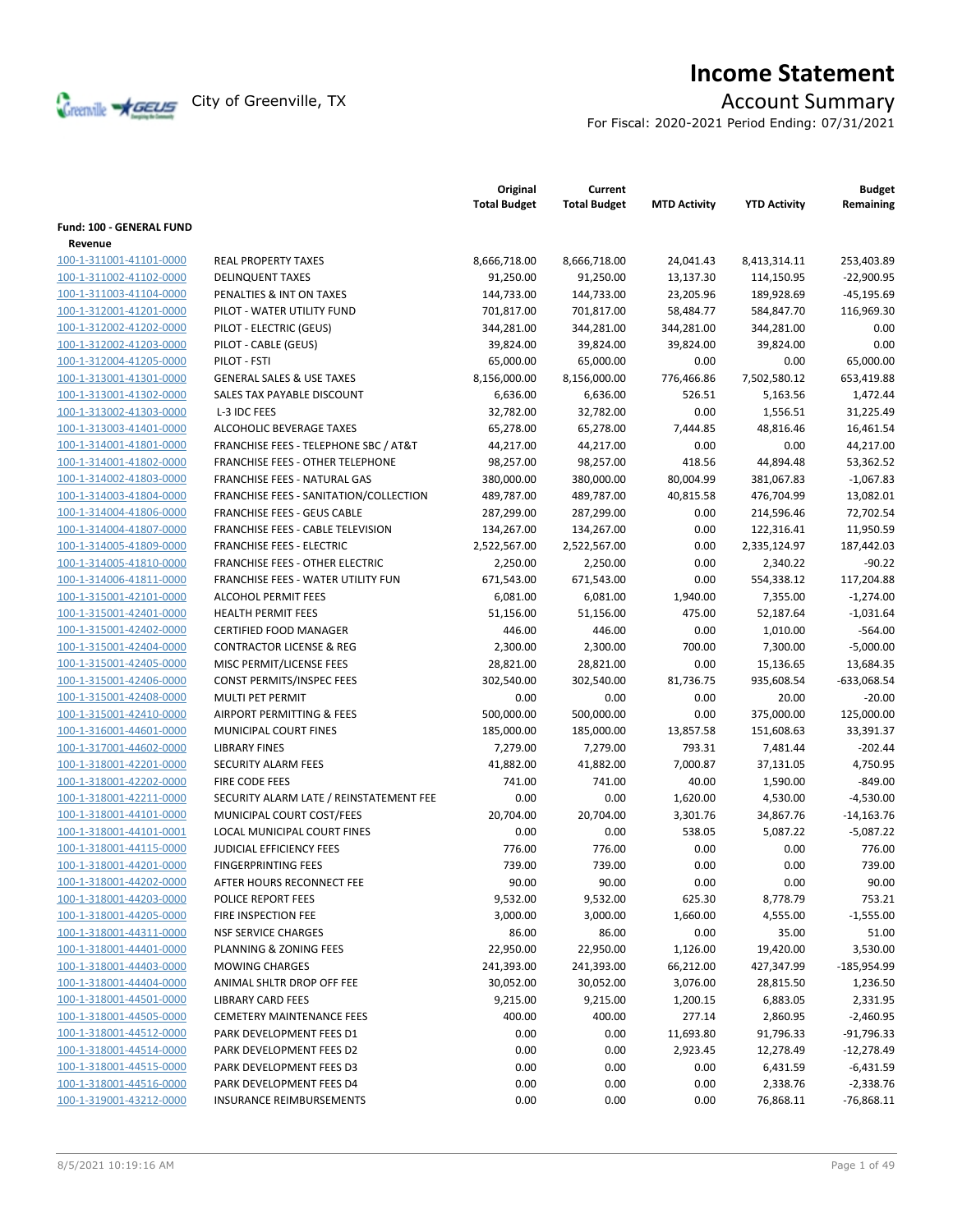|                                                    |                                                     | Original<br><b>Total Budget</b> | Current<br><b>Total Budget</b> | <b>MTD Activity</b> | <b>YTD Activity</b>  | <b>Budget</b><br>Remaining |
|----------------------------------------------------|-----------------------------------------------------|---------------------------------|--------------------------------|---------------------|----------------------|----------------------------|
| 100-1-319001-44102-0000                            | <b>SALE OF CITY PUBLICATIONS</b>                    | 801.00                          | 801.00                         | 0.00                | 650.00               | 151.00                     |
| 100-1-319001-44506-0000                            | LIBRARY COPY MACHINE                                | 2,000.00                        | 2,000.00                       | 460.38              | 4,432.67             | $-2,432.67$                |
| 100-1-319001-45302-0000                            | <b>CEMETERY LOTS SALES</b>                          | 50.00                           | 50.00                          | 0.00                | 92.38                | $-42.38$                   |
| 100-1-319001-45303-0000                            | <b>LAND SALES</b>                                   | 45,000.00                       | 45,000.00                      | 0.00                | 11,866.17            | 33.133.83                  |
| 100-1-319001-45305-0000                            | <b>AUCTION PROCEEDS</b>                             | 190,000.00                      | 190,000.00                     | 0.00                | 0.00                 | 190,000.00                 |
| 100-1-319001-45401-0000                            | <b>INTEREST REVENUES</b>                            | 52,340.00                       | 52,340.00                      | 0.00                | 212.56               | 52,127.44                  |
| 100-1-319001-45501-0000                            | LIBRARY MTG ROOM RENTAL                             | 1,224.00                        | 1,224.00                       | 0.00                | 0.00                 | 1,224.00                   |
| 100-1-319001-45503-0000                            | <b>PAVILION RENTALS</b>                             | 9,900.00                        | 9,900.00                       | 1,013.82            | 6,044.78             | 3,855.22                   |
| 100-1-319001-45601-0000                            | MISCELLANEOUS REVENUES                              | 68,756.00                       | 68,756.00                      | 69.27               | 1,361,260.39         | $-1,292,504.39$            |
| 100-1-319001-45604-0000                            | OTHER REVENUE / OVER/SHORT                          | 0.00                            | 0.00                           | 2.44                | 237.05               | $-237.05$                  |
| 100-1-322001-43002-0000                            | ANIMAL SHELTER CONTRIB                              | 100,000.00                      | 100,000.00                     | 75,000.00           | 75,000.00            | 25,000.00                  |
| 100-1-322001-43003-0000                            | HUNT CO CONTRIB - FIRE                              | 28,800.00                       | 28,800.00                      | 2,400.00            | 26,000.00            | 2,800.00                   |
| 100-1-322001-43004-0000                            | HUNT CO MEM HOSP REIM                               | 22,400.00                       | 22,400.00                      | 0.00                | 16,929.68            | 5,470.32                   |
| 100-1-323001-46008-0000                            | <b>XFR - TOURISM FUND</b>                           | 98,000.00                       | 98,000.00                      | 8,166.67            | 81,666.70            | 16,333.30                  |
| 100-1-323001-46015-0000                            | XFR - DEBT SERVICE FUND                             | 118,309.00                      | 118,309.00                     | 9,859.08            | 98,590.80            | 19,718.20                  |
| 100-1-324001-46506-0000                            | <b>CA - RECREATION FUND</b>                         | 973.00                          | 973.00                         | 81.08               | 810.80               | 162.20                     |
| 100-1-324001-46509-0000                            | <b>CA - VENUE MGMT FUND</b>                         | 4,129.00                        | 4,129.00                       | 344.08              | 3,440.80             | 688.20                     |
| 100-1-324001-46537-0000                            | CA - MAIL MACHINE LEASE                             | 0.00                            | 0.00                           | 0.00                | 2,154.24             | $-2,154.24$                |
| 100-1-324001-46614-0000                            | CA - SANITATION FUND COLLECTION                     | 40,166.00                       | 40,166.00                      | 3,347.17            | 33,471.70            | 6,694.30                   |
| 100-1-324001-46650-0000                            | CA - UTILITY FUND TO GENERAL GOVERNME               | 336,411.00                      | 336,411.00                     | 30,534.25           | 305,342.50           | 31,068.50                  |
| 100-1-324001-46651-0000                            | CA - UTILITY FUND TO PUBLIC WORKS                   | 159,224.00                      | 159,224.00                     | 13,268.67           | 132,686.70           | 26,537.30                  |
| 100-1-324001-46801-0000                            | <b>CA - SPENCE FUND</b>                             | 600.00                          | 600.00                         | 50.00               | 500.00               | 100.00                     |
| 100-1-324009-46901-0000                            | CA - ELECTRIC UTILITY                               | 426,336.00                      | 426,336.00                     | 35,528.00           | 355,280.00           | 71,056.00                  |
| 100-1-324009-46906-0000                            | CA - CABLE UTILITY                                  | 58,987.00                       | 58,987.00                      | 4,915.58            | 49,155.80            | 9,831.20                   |
|                                                    | <b>Revenue Total:</b>                               | 26,174,095.00                   | 26,174,095.00                  | 1,794,489.46        | 26,265,995.79        | -91,900.79                 |
| <b>Expense</b>                                     |                                                     |                                 |                                |                     |                      |                            |
| 100-1-000000-43105-0001                            | <b>CENSUS GRANT MANAGEMENT</b>                      | 0.00                            | 0.00                           | 0.00                | 8,912.00             | $-8,912.00$                |
| 100-1-000000-52103-0000                            | ESSENTIAL EMPLOYEE MEALS                            | 0.00                            | 0.00                           | 0.00                | 38.15                | $-38.15$                   |
| 100-1-000000-96119-0000                            | PANDEMIC EXPENSES                                   | 0.00<br>50.00                   | 0.00<br>50.00                  | 0.00                | 66,725.52            | $-66,725.52$<br>45.21      |
| 100-1-411000-52001-0000                            | <b>OFFICE SUPPLIES</b>                              |                                 |                                | 0.00                | 4.79                 |                            |
| 100-1-411000-52005-0000<br>100-1-411000-52103-0000 | PRINTED MATERIALS                                   | 96.00                           | 96.00                          | 0.00                | 120.00               | $-24.00$                   |
| 100-1-411000-54001-0000                            | <b>MEETING SUPPLIES</b><br><b>TELEPHONE CHARGES</b> | 2,931.00<br>3,132.00            | 2,931.00<br>3,132.00           | 0.00<br>0.11        | 1,938.36<br>1,972.34 | 992.64<br>1,159.66         |
| 100-1-411000-54101-0000                            | PROFESSIONAL SERVICES                               | 8,000.00                        | 8,000.00                       | 0.00                | 16,000.00            | $-8,000.00$                |
| 100-1-411000-54201-0000                            | <b>MEMBERSHIPS &amp; SUBSCRIPTIONS</b>              | 6,675.00                        | 6,675.00                       | 0.00                | 6,470.60             | 204.40                     |
| 100-1-411000-54204-0000                            | <b>PUBLIC RELATIONS</b>                             | 1,700.00                        | 1,700.00                       | 0.00                | 800.00               | 900.00                     |
| 100-1-411000-54213-0000                            | PLAQUES AND AWARDS                                  | 1,000.00                        | 1,000.00                       | 260.00              | 1,086.00             | $-86.00$                   |
| 100-1-411000-54214-0000                            | <b>TRAVEL &amp; TRAINING</b>                        | 14,520.00                       | 10,920.00                      | 0.00                | 570.00               | 10,350.00                  |
| 100-1-411000-54300-0000                            | <b>TRAVEL TO CAPITAL</b>                            | 0.00                            | 3,600.00                       | 0.00                | 0.00                 | 3,600.00                   |
| 100-1-411400-51001-0000                            | REGULAR SALARIES                                    | 147,449.00                      | 147,449.00                     | 11,784.64           | 119,588.54           | 27,860.46                  |
| 100-1-411400-51020-0000                            | <b>OVERTIME</b>                                     | 0.00                            | 0.00                           | 0.00                | 45.39                | $-45.39$                   |
| 100-1-411400-51021-0000                            | LONGEVITY                                           | 1,656.00                        | 1,656.00                       | 0.00                | 1,752.00             | $-96.00$                   |
| 100-1-411400-51116-0000                            | CAR ALLOWANCE                                       | 4,200.00                        | 4,200.00                       | 323.08              | 3,392.34             | 807.66                     |
| 100-1-411400-51117-0000                            | <b>CELL PHONE ALLOWANCE</b>                         | 2,130.00                        | 2,130.00                       | 163.84              | 1,720.32             | 409.68                     |
| 100-1-411400-51201-0000                            | <b>FICA</b>                                         | 9,633.00                        | 9,633.00                       | 719.64              | 7,495.82             | 2,137.18                   |
| 100-1-411400-51202-0000                            | MEDICARE                                            | 2,253.00                        | 2,253.00                       | 168.30              | 1,753.06             | 499.94                     |
| 100-1-411400-51203-0000                            | <b>HEALTH INSURANCE</b>                             | 24,266.00                       | 24,266.00                      | 1,011.08            | 10,110.80            | 14,155.20                  |
| 100-1-411400-51204-0000                            | <b>WORKERS COMPENSATION</b>                         | 375.00                          | 375.00                         | 19.96               | 199.60               | 175.40                     |
| 100-1-411400-51205-0000                            | STATE UNEMPLOYMENT                                  | 126.00                          | 126.00                         | 0.00                | 431.98               | $-305.98$                  |
| 100-1-411400-51301-0000                            | <b>TMRS</b>                                         | 17,887.00                       | 17,887.00                      | 1,423.50            | 14,547.08            | 3,339.92                   |
| 100-1-411400-52001-0000                            | OFFICE SUPPLIES                                     | 225.00                          | 225.00                         | 0.00                | 180.95               | 44.05                      |
| 100-1-411400-52002-0000                            | POSTAGE / FREIGHT                                   | 125.00                          | 125.00                         | $-7.60$             | $-85.69$             | 210.69                     |
| 100-1-411400-52005-0000                            | PRINTED MATERIALS                                   | 5,150.00                        | 5,150.00                       | 0.00                | 24.00                | 5,126.00                   |
| 100-1-411400-54001-0000                            | <b>TELEPHONE CHARGES</b>                            | 1,046.00                        | 1,046.00                       | 40.27               | 742.00               | 304.00                     |
| 100-1-411400-54101-0000                            | PROFESSIONAL SERVICES                               | 1,175.00                        | 1,175.00                       | 0.00                | 395.00               | 780.00                     |
| 100-1-411400-54201-0000                            | MEMBERSHIPS & SUBSCRIPTIONS                         | 125.00                          | 125.00                         | 0.00                | 350.00               | $-225.00$                  |
| 100-1-411400-54206-0000                            | <b>ELECTION EXPENSE</b>                             | 108,000.00                      | 108,000.00                     | 10,245.11           | 16,887.95            | 91,112.05                  |
| 100-1-411400-54214-0000                            | <b>TRAVEL &amp; TRAINING</b>                        | 3,555.00                        | 3,555.00                       | 276.64              | 1,791.47             | 1,763.53                   |
| 100-1-412100-51001-0000                            | REGULAR SALARIES                                    | 185,492.40                      | 158,492.40                     | 10,965.12           | 114,643.66           | 43,848.74                  |
|                                                    |                                                     |                                 |                                |                     |                      |                            |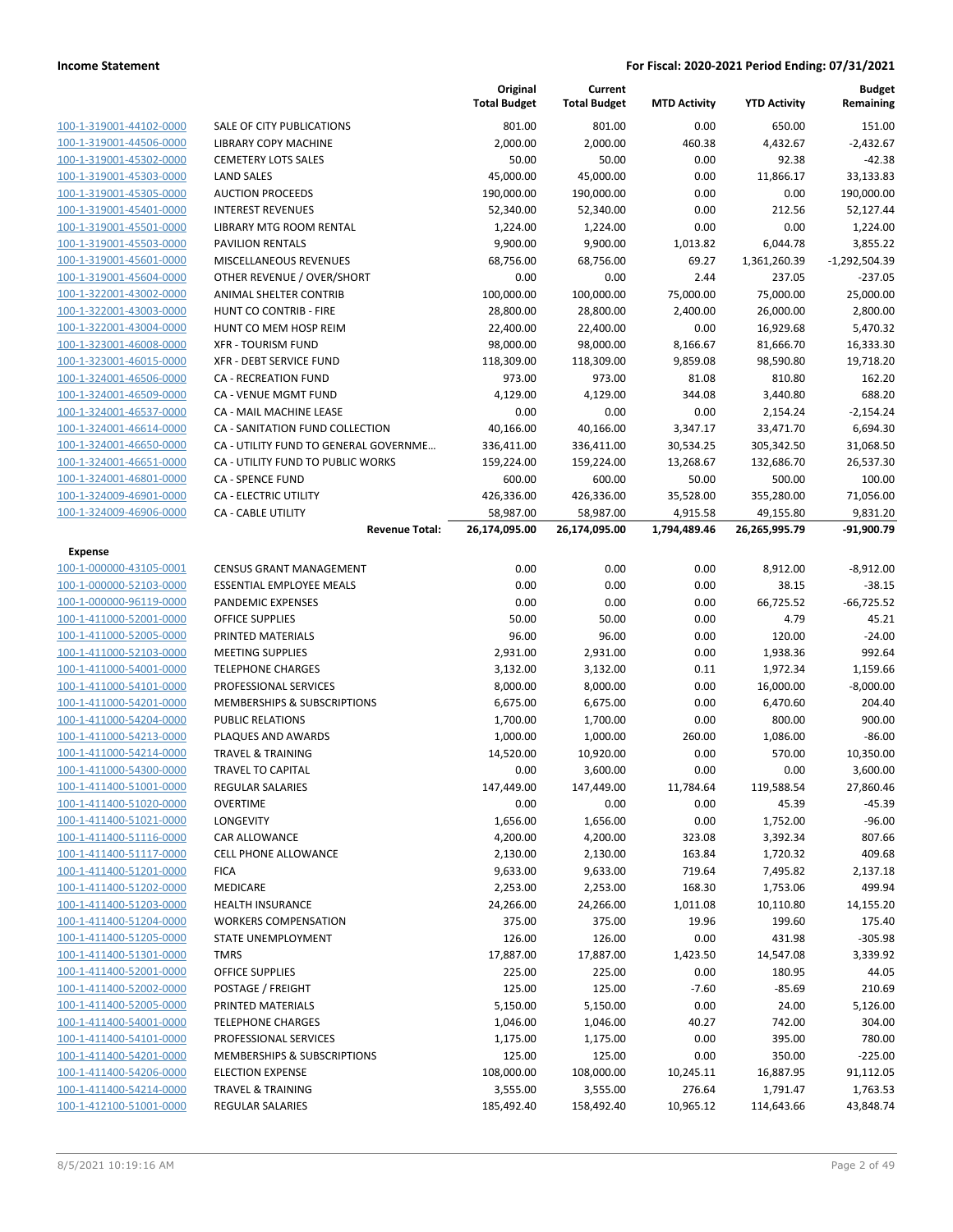| 100-1-412100-51020-0000        |
|--------------------------------|
| 100-1-412100-51021-0000        |
| 100-1-412100-51101-0000        |
| 100-1-412100-51201-0000        |
| 100-1-412100-51202-0000        |
| 100-1-412100-51203-0000        |
| 100-1-412100-51204-0000        |
| 100-1-412100-51205-0000        |
| 100-1-412100-51301-0000        |
| 100-1-412100-52001-0000        |
| 100-1-412100-52002-0000        |
| 100-1-412100-52005-0000        |
| 100-1-412100-52102-0000        |
| 100-1-412100-52110-0000        |
| 100-1-412100-53201-0000        |
| 100-1-412100-54001-0000        |
| 100-1-412100-54101-0000        |
| 100-1-412100-54201-0000        |
| 100-1-412100-54207-0000        |
| 100-1-412100-54214-0000        |
| 100-1-413200-51001-0000        |
| 100-1-413200-51020-0000        |
| 100-1-413200-51021-0000        |
| 100-1-413200-51116-0000        |
|                                |
| 100-1-413200-51117-0000        |
| 100-1-413200-51201-0000        |
| 100-1-413200-51202-0000        |
| 100-1-413200-51203-0000        |
| 100-1-413200-51204-0000        |
| 100-1-413200-51205-0000        |
| 100-1-413200-51301-0000        |
| 100-1-413200-51303-0000        |
| 100-1-413200-52001-0000        |
| 100-1-413200-52002-0000        |
| 100-1-413200-52103-0000        |
| 100-1-413200-54001-0000        |
| 100-1-413200-54101-0000        |
| 100-1-413200-54201-0000        |
| 100-1-413200-54205-0000        |
| 100-1-413200-54212-0000        |
| <u>100-1-413200-54214-0000</u> |
| 100-1-413200-54300-0000        |
| 100-1-415100-51001-0000        |
| 100-1-415100-51020-0000        |
| 100-1-415100-51021-0000        |
| 100-1-415100-51116-0000        |
| 100-1-415100-51117-0000        |
| <u>100-1-415100-51201-0000</u> |
| 100-1-415100-51202-0000        |
| 100-1-415100-51203-0000        |
| 100-1-415100-51204-0000        |
| 100-1-415100-51205-0000        |
| 100-1-415100-51301-0000        |
| 100-1-415100-52001-0000        |
| 100-1-415100-52002-0000        |
| 100-1-415100-52005-0000        |
| 100-1-415100-54001-0000        |
|                                |
| 100-1-415100-54110-0000        |
| 100-1-415100-54201-0000        |

|                                                    |                                        | Original<br><b>Total Budget</b> | Current<br><b>Total Budget</b> | <b>MTD Activity</b> | <b>YTD Activity</b> | <b>Budget</b><br>Remaining |
|----------------------------------------------------|----------------------------------------|---------------------------------|--------------------------------|---------------------|---------------------|----------------------------|
| 100-1-412100-51020-0000                            | <b>OVERTIME</b>                        | 7,409.87                        | 7,409.87                       | 5.74                | 1,448.27            | 5,961.60                   |
| 100-1-412100-51021-0000                            | LONGEVITY                              | 6,002.00                        | 6,002.00                       | 0.00                | 4,546.66            | 1,455.34                   |
| 100-1-412100-51101-0000                            | <b>CERTIFICATION PAY</b>               | 3,600.00                        | 3,600.00                       | 92.32               | 1,661.66            | 1,938.34                   |
| 100-1-412100-51201-0000                            | <b>FICA</b>                            | 12,555.26                       | 12,555.26                      | 619.69              | 7,404.11            | 5,151.15                   |
| 100-1-412100-51202-0000                            | MEDICARE                               | 2,936.31                        | 2,936.31                       | 144.93              | 1,731.60            | 1,204.71                   |
| 100-1-412100-51203-0000                            | HEALTH INSURANCE                       | 48,533.00                       | 48,533.00                      | 4,044.42            | 40,444.20           | 8,088.80                   |
| 100-1-412100-51204-0000                            | <b>WORKERS COMPENSATION</b>            | 488.44                          | 488.44                         | 40.70               | 407.00              | 81.44                      |
| 100-1-412100-51205-0000                            | <b>STATE UNEMPLOYMENT</b>              | 379.08                          | 379.08                         | 53.96               | 835.37              | $-456.29$                  |
| 100-1-412100-51301-0000                            | <b>TMRS</b>                            | 22,000.42                       | 22,000.42                      | 1,283.33            | 14,799.88           | 7,200.54                   |
| 100-1-412100-52001-0000                            | <b>OFFICE SUPPLIES</b>                 | 900.00                          | 900.00                         | 0.00                | 698.16              | 201.84                     |
| 100-1-412100-52002-0000                            | POSTAGE / FREIGHT                      | 2,750.00                        | 2,750.00                       | 0.00                | 1,207.59            | 1,542.41                   |
| 100-1-412100-52005-0000                            | PRINTED MATERIALS                      | 1,500.00                        | 1,500.00                       | 0.00                | 0.00                | 1,500.00                   |
| 100-1-412100-52102-0000                            | <b>BOOKS / REF SUPPLIES</b>            | 250.00                          | 250.00                         | 0.00                | 0.00                | 250.00                     |
| 100-1-412100-52110-0000                            | <b>TICKET WRITER SUPPLIES</b>          | 8,700.00                        | 8,700.00                       | 0.00                | 8,590.00            | 110.00                     |
| 100-1-412100-53201-0000                            | FURNITURE & OFFICE EQUIPMENT           | 2,235.00                        | 2,235.00                       | 0.00                | 2,233.14            | 1.86                       |
| 100-1-412100-54001-0000                            | <b>TELEPHONE CHARGES</b>               | 3,500.00                        | 3,500.00                       | 200.35              | 3,448.89            | 51.11                      |
| 100-1-412100-54101-0000                            | PROFESSIONAL SERVICES                  | 29,000.00                       | 4,000.00                       | 0.00                | 3,563.20            | 436.80                     |
| 100-1-412100-54201-0000                            | MEMBERSHIPS & SUBSCRIPTIONS            | 550.00                          | 550.00                         | 0.00                | 679.09              | $-129.09$                  |
| 100-1-412100-54207-0000                            | <b>COURT COSTS, JURY, WIT FEES</b>     | 360.00                          | 360.00                         | 0.00                | 36.00               | 324.00                     |
| 100-1-412100-54214-0000                            | <b>TRAVEL &amp; TRAINING</b>           | 6,080.00                        | 3,080.00                       | 0.00                | 812.43              | 2,267.57                   |
| 100-1-413200-51001-0000                            | <b>REGULAR SALARIES</b>                | 243,744.80                      | 243,744.80                     | 19,588.28           | 201,628.59          | 42,116.21                  |
| 100-1-413200-51020-0000                            | <b>OVERTIME</b>                        | 145.58                          | 145.58                         | 0.00                | 0.00                | 145.58                     |
| 100-1-413200-51021-0000                            | LONGEVITY                              | 618.00                          | 618.00                         | 0.00                | 933.00              | $-315.00$                  |
| 100-1-413200-51116-0000                            | CAR ALLOWANCE                          | 7,200.00                        | 7,200.00                       | 553.84              | 5,815.32            | 1,384.68                   |
| 100-1-413200-51117-0000                            | <b>CELL PHONE ALLOWANCE</b>            | 1,170.00                        | 1,170.00                       | 90.00               | 945.00              | 225.00                     |
| 100-1-413200-51201-0000                            | <b>FICA</b>                            | 11,874.26                       | 11,874.26                      | 1,168.28            | 9,428.65            | 2,445.61                   |
| 100-1-413200-51202-0000                            | MEDICARE                               | 3,666.74                        | 3,666.74                       | 273.22              | 2,830.96            | 835.78                     |
| 100-1-413200-51203-0000                            | <b>HEALTH INSURANCE</b>                | 30,333.00                       | 30,333.00                      | 2,527.75            | 25,277.50           | 5,055.50                   |
| 100-1-413200-51204-0000                            | <b>WORKERS COMPENSATION</b>            | 609.94                          | 609.94                         | 50.83<br>0.00       | 508.30              | 101.64<br>$-205.99$        |
| 100-1-413200-51205-0000<br>100-1-413200-51301-0000 | STATE UNEMPLOYMENT<br><b>TMRS</b>      | 157.95<br>29,112.62             | 157.95<br>29,112.62            | 2,346.92            | 363.94<br>24,068.58 | 5,044.04                   |
| 100-1-413200-51303-0000                            | SUP 457 COMP PLAN                      | 22,230.00                       | 22,230.00                      | 1,695.24            | 17,800.12           | 4,429.88                   |
| 100-1-413200-52001-0000                            | <b>OFFICE SUPPLIES</b>                 | 300.00                          | 300.00                         | 0.00                | 591.40              | $-291.40$                  |
| 100-1-413200-52002-0000                            | POSTAGE / FREIGHT                      | 100.00                          | 100.00                         | 0.00                | 7.85                | 92.15                      |
| 100-1-413200-52103-0000                            | <b>MEETING SUPPLIES</b>                | 850.00                          | 850.00                         | 0.00                | 263.23              | 586.77                     |
| 100-1-413200-54001-0000                            | <b>TELEPHONE CHARGES</b>               | 4,000.00                        | 4,000.00                       | 228.41              | 3,413.43            | 586.57                     |
| 100-1-413200-54101-0000                            | PROFESSIONAL SERVICES                  | 100.00                          | 100.00                         | 0.00                | 0.00                | 100.00                     |
| 100-1-413200-54201-0000                            | <b>MEMBERSHIPS &amp; SUBSCRIPTIONS</b> | 1,525.00                        | 1,525.00                       | 0.00                | 1,271.33            | 253.67                     |
| 100-1-413200-54205-0000                            | <b>BUSINESS MEALS</b>                  | 600.00                          | 600.00                         | 0.00                | 61.24               | 538.76                     |
| 100-1-413200-54212-0000                            | PRINTING                               | 150.00                          | 150.00                         | 0.00                | 0.00                | 150.00                     |
| 100-1-413200-54214-0000                            | <b>TRAVEL &amp; TRAINING</b>           | 2,600.00                        | 1,500.00                       | 0.00                | 1,574.00            | $-74.00$                   |
| 100-1-413200-54300-0000                            | TRAVEL TO CAPITAL                      | 0.00                            | 1,100.00                       | 0.00                | 0.00                | 1,100.00                   |
| 100-1-415100-51001-0000                            | REGULAR SALARIES                       | 288,633.28                      | 288,633.28                     | 22,201.97           | 233,484.41          | 55,148.87                  |
| 100-1-415100-51020-0000                            | <b>OVERTIME</b>                        | 1,476.45                        | 1,476.45                       | 0.00                | 164.10              | 1,312.35                   |
| 100-1-415100-51021-0000                            | LONGEVITY                              | 3,322.00                        | 3,322.00                       | 0.00                | 3,652.00            | $-330.00$                  |
| 100-1-415100-51116-0000                            | CAR ALLOWANCE                          | 4,200.00                        | 4,200.00                       | 323.08              | 3,392.34            | 807.66                     |
| 100-1-415100-51117-0000                            | CELL PHONE ALLOWANCE                   | 2,130.00                        | 2,130.00                       | 163.84              | 1,720.32            | 409.68                     |
| 100-1-415100-51201-0000                            | <b>FICA</b>                            | 18,585.23                       | 18,585.23                      | 1,305.19            | 14,019.51           | 4,565.72                   |
| 100-1-415100-51202-0000                            | MEDICARE                               | 4,346.55                        | 4,346.55                       | 305.24              | 3,278.71            | 1,067.84                   |
| 100-1-415100-51203-0000                            | <b>HEALTH INSURANCE</b>                | 66,732.00                       | 66,732.00                      | 5,561.00            | 55,610.00           | 11,122.00                  |
| 100-1-415100-51204-0000                            | <b>WORKERS COMPENSATION</b>            | 723.03                          | 723.03                         | 60.25               | 602.50              | 120.53                     |
| 100-1-415100-51205-0000                            | STATE UNEMPLOYMENT                     | 347.49                          | 347.49                         | 0.00                | 790.93              | $-443.44$                  |
| 100-1-415100-51301-0000                            | <b>TMRS</b>                            | 34,510.07                       | 34,510.07                      | 2,631.91            | 27,868.15           | 6,641.92                   |
| 100-1-415100-52001-0000                            | <b>OFFICE SUPPLIES</b>                 | 1,700.00                        | 1,550.00                       | 0.00                | 1,215.28            | 334.72                     |
| 100-1-415100-52002-0000                            | POSTAGE / FREIGHT                      | 4,000.00                        | 4,000.00                       | 0.00                | 3,049.09            | 950.91                     |
| 100-1-415100-52005-0000                            | PRINTED MATERIALS                      | 150.00                          | 2,905.77                       | 0.00                | 0.00                | 2,905.77                   |
| 100-1-415100-54001-0000                            | <b>TELEPHONE CHARGES</b>               | 3,000.00                        | 3,000.00                       | 168.34              | 2,426.52            | 573.48                     |
| 100-1-415100-54110-0000                            | <b>AUDIT</b>                           | 69,000.00                       | 69,000.00                      | 0.00                | 52,875.00           | 16,125.00                  |
| 100-1-415100-54201-0000                            | MEMBERSHIPS & SUBSCRIPTIONS            | 2,139.00                        | 2,139.00                       | 0.00                | 2,349.29            | $-210.29$                  |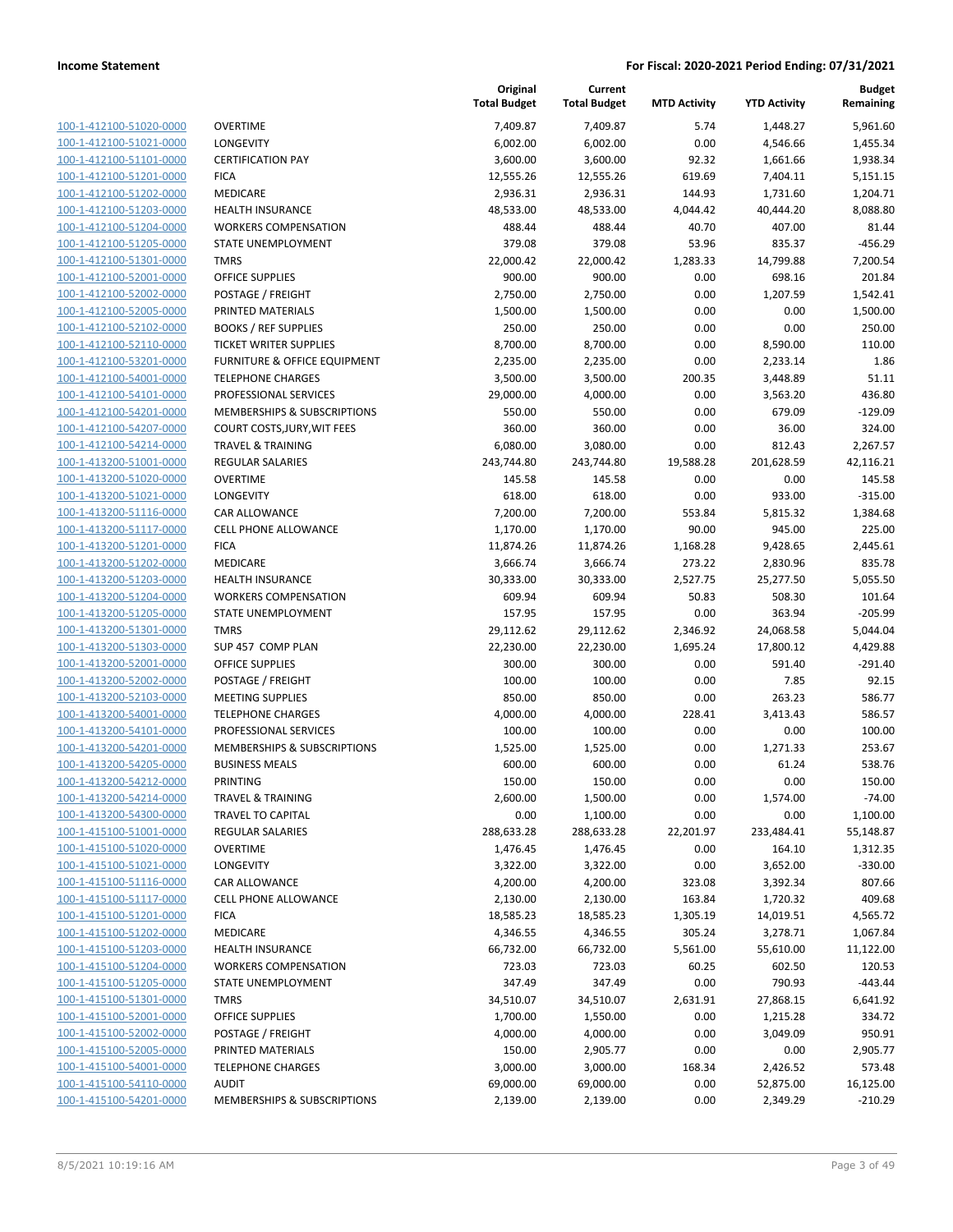| 100-1-415100-54211-0000        |
|--------------------------------|
| 100-1-415100-54212-0000        |
| 100-1-415100-54214-0000        |
| 100-1-415150-54401-0000        |
| 100-1-415150-54402-0000        |
| 100-1-415300-54106-0000        |
| 100-1-415500-51001-0000        |
| 100-1-415500-51020-0000        |
| 100-1-415500-51021-0000        |
| 100-1-415500-51116-0000        |
| 100-1-415500-51117-0000        |
| 100-1-415500-51201-0000        |
| 100-1-415500-51202-0000        |
| 100-1-415500-51203-0000        |
| <u>100-1-415500-51204-0000</u> |
| 100-1-415500-51205-0000        |
| 100-1-415500-51301-0000        |
| 100-1-415500-52001-0000        |
| 100-1-415500-52002-0000        |
| 100-1-415500-52303-0000        |
| 100-1-415500-54001-0000        |
| 100-1-415500-54102-0000        |
| 100-1-415500-54107-0000        |
| 100-1-415500-54118-0000        |
| 100-1-415500-54119-0000        |
| 100-1-415500-54201-0000        |
| 100-1-415500-54213-0000        |
| 100-1-415500-54214-0000        |
| 100-1-421100-51001-0000        |
| 100-1-421100-51020-0000        |
| 100-1-421100-51021-0000        |
| 100-1-421100-51101-0000        |
| 100-1-421100-51115-0000        |
| <u>100-1-421100-51117-0000</u> |
| 100-1-421100-51201-0000        |
| 100-1-421100-51202-0000        |
| 100-1-421100-51203-0000        |
| 100-1-421100-51204-0000        |
| 100-1-421100-51205-0000        |
| 100-1-421100-51301-0000        |
| 100-1-421100-52001-0000        |
| <u>100-1-421100-52002-0000</u> |
| 100-1-421100-52004-0000        |
| 100-1-421100-52005-0000        |
| <u>100-1-421100-52103-0000</u> |
| 100-1-421100-52104-0000        |
| 100-1-421100-52201-0000        |
| 100-1-421100-52203-0000        |
| 100-1-421100-52302-0000        |
| <u>100-1-421100-52304-0000</u> |
| <u>100-1-421100-52305-0000</u> |
| 100-1-421100-53202-0000        |
| 100-1-421100-53205-0000        |
| 100-1-421100-54001-0000        |
| <u>100-1-421100-54002-0000</u> |
| <u>100-1-421100-54201-0000</u> |
| <u>100-1-421100-54205-0000</u> |
| 100-1-421100-54212-0000        |
| <u>100-1-421100-54213-0000</u> |
|                                |

|                         |                                                 | Original<br><b>Total Budget</b> | Current<br><b>Total Budget</b> | <b>MTD Activity</b> | <b>YTD Activity</b> | <b>Budget</b><br>Remaining |
|-------------------------|-------------------------------------------------|---------------------------------|--------------------------------|---------------------|---------------------|----------------------------|
| 100-1-415100-54211-0000 | ADVERTISING                                     | 35,000.00                       | 32,394.23                      | 972.80              | 35,500.15           | $-3,105.92$                |
| 100-1-415100-54212-0000 | PRINTING                                        | 0.00                            | 0.00                           | 0.00                | 2,605.77            | $-2,605.77$                |
| 100-1-415100-54214-0000 | <b>TRAVEL &amp; TRAINING</b>                    | 2,465.00                        | 2,465.00                       | 0.00                | 1,000.00            | 1,465.00                   |
| 100-1-415150-54401-0000 | <b>APPRAISER</b>                                | 270,135.00                      | 270,135.00                     | 0.00                | 202,601.49          | 67,533.51                  |
| 100-1-415150-54402-0000 | <b>COLLECTOR</b>                                | 0.00                            | 0.00                           | 0.00                | 16,030.98           | $-16,030.98$               |
| 100-1-415300-54106-0000 | <b>ATTORNEY FEES</b>                            | 200,000.00                      | 200,000.00                     | 14,185.15           | 165,364.31          | 34,635.69                  |
| 100-1-415500-51001-0000 | REGULAR SALARIES                                | 185,473.60                      | 185,473.60                     | 14,265.45           | 151,355.71          | 34,117.89                  |
| 100-1-415500-51020-0000 | <b>OVERTIME</b>                                 | 0.00                            | 0.00                           | 0.00                | 529.33              | $-529.33$                  |
| 100-1-415500-51021-0000 | LONGEVITY                                       | 3,894.00                        | 3,894.00                       | 0.00                | 4,158.00            | $-264.00$                  |
| 100-1-415500-51116-0000 | CAR ALLOWANCE                                   | 4,200.00                        | 4,200.00                       | 323.08              | 3,392.34            | 807.66                     |
| 100-1-415500-51117-0000 | <b>CELL PHONE ALLOWANCE</b>                     | 1,170.00                        | 1,170.00                       | 90.00               | 945.00              | 225.00                     |
| 100-1-415500-51201-0000 | <b>FICA</b>                                     | 12,073.73                       | 12,073.73                      | 818.94              | 9,070.49            | 3,003.24                   |
| 100-1-415500-51202-0000 | <b>MEDICARE</b>                                 | 2,823.70                        | 2,823.70                       | 191.52              | 2,121.28            | 702.42                     |
| 100-1-415500-51203-0000 | <b>HEALTH INSURANCE</b>                         | 36,399.00                       | 36,399.00                      | 3,033.25            | 31,896.50           | 4,502.50                   |
| 100-1-415500-51204-0000 | <b>WORKERS COMPENSATION</b>                     | 469.71                          | 469.71                         | 39.14               | 391.40              | 78.31                      |
| 100-1-415500-51205-0000 | STATE UNEMPLOYMENT                              | 189.54                          | 189.54                         | 0.00                | 432.01              | $-242.47$                  |
| 100-1-415500-51301-0000 | <b>TMRS</b>                                     | 22,419.17                       | 22,419.17                      | 1,702.70            | 18,429.73           | 3,989.44                   |
| 100-1-415500-52001-0000 | <b>OFFICE SUPPLIES</b>                          | 2,300.00                        | 2,300.00                       | 0.00                | 1,104.94            | 1,195.06                   |
| 100-1-415500-52002-0000 | POSTAGE / FREIGHT                               | 1,500.00                        | 1,500.00                       | 0.00                | 395.41              | 1,104.59                   |
| 100-1-415500-52303-0000 | <b>TRAINING SUPPLIES</b>                        | 750.00                          | 750.00                         | 0.00                | 0.00                | 750.00                     |
| 100-1-415500-54001-0000 | <b>TELEPHONE CHARGES</b>                        | 2,100.00                        | 2,100.00                       | 148.31              | 1,971.43            | 128.57                     |
| 100-1-415500-54102-0000 | <b>MVR CHECKS</b>                               | 500.00                          | 500.00                         | 0.00                | 0.00                | 500.00                     |
| 100-1-415500-54107-0000 | <b>MEDICAL</b>                                  | 8,000.00                        | 8,000.00                       | 0.00                | 3,724.00            | 4,276.00                   |
| 100-1-415500-54118-0000 | <b>MEDICAL - POLICE</b>                         | 2,500.00                        | 2,500.00                       | 0.00                | 667.00              | 1,833.00                   |
| 100-1-415500-54119-0000 | <b>MEDICAL - FIRE</b>                           | 2,500.00                        | 2,500.00                       | 0.00                | 457.00              | 2,043.00                   |
| 100-1-415500-54201-0000 | MEMBERSHIPS & SUBSCRIPTIONS                     | 3,300.00                        | 3,300.00                       | 0.00                | 1,754.76            | 1,545.24                   |
| 100-1-415500-54213-0000 | PLAQUES AND AWARDS                              | 26,000.00                       | 26,000.00                      | 0.00                | 20,136.84           | 5,863.16                   |
| 100-1-415500-54214-0000 | <b>TRAVEL &amp; TRAINING</b>                    | 3,000.00                        | 3,000.00                       | 0.00                | 997.00              | 2,003.00                   |
| 100-1-421100-51001-0000 | <b>REGULAR SALARIES</b>                         | 416,852.80                      | 416,852.80                     | 31,587.68           | 329,767.89          | 87,084.91                  |
| 100-1-421100-51020-0000 | <b>OVERTIME</b>                                 | 17,435.85                       | 17,435.85                      | 996.97              | 5,992.07            | 11,443.78                  |
| 100-1-421100-51021-0000 | LONGEVITY                                       | 10,476.00                       | 10,476.00                      | 258.46              | 10,583.35           | $-107.35$                  |
| 100-1-421100-51101-0000 | <b>CERTIFICATION PAY</b>                        | 6,240.00                        | 6,240.00                       | 415.38              | 4,361.49            | 1,878.51                   |
| 100-1-421100-51115-0000 | <b>CLOTHING ALLOWANCE</b>                       | 841.00                          | 841.00                         | 27.72               | 2,091.06            | $-1,250.06$                |
| 100-1-421100-51117-0000 | CELL PHONE ALLOWANCE                            | 2,130.00                        | 2,130.00                       | 223.84              | 2,350.32            | $-220.32$                  |
| 100-1-421100-51201-0000 | <b>FICA</b>                                     | 28,146.49                       | 28,146.49                      | 2,038.80            | 22,993.30           | 5,153.19                   |
| 100-1-421100-51202-0000 | MEDICARE                                        | 6,582.65                        | 6,582.65                       | 476.82              | 5,427.76            | 1,154.89                   |
| 100-1-421100-51203-0000 | <b>HEALTH INSURANCE</b>                         | 60,666.00                       | 60,666.00                      | 5,055.50            | 50,555.00           | 10,111.00                  |
| 100-1-421100-51204-0000 | <b>WORKERS COMPENSATION</b>                     | 8,757.79                        | 8,757.79                       | 729.82              | 7,298.20            | 1,459.59                   |
| 100-1-421100-51205-0000 | STATE UNEMPLOYMENT                              | 315.90                          | 315.90                         | 0.00                | 787.59              | $-471.69$                  |
| 100-1-421100-51301-0000 | <b>TMRS</b>                                     | 52,263.95                       | 52,263.95                      | 3,887.17            | 43,201.12           | 9,062.83                   |
| 100-1-421100-52001-0000 | OFFICE SUPPLIES                                 | 1,000.00                        | 1,000.00                       | 0.00                | 957.42              | 42.58                      |
| 100-1-421100-52002-0000 | POSTAGE / FREIGHT                               | 300.00                          | 300.00                         | 0.00                | 78.74               | 221.26                     |
| 100-1-421100-52004-0000 | <b>COMPUTER SUPPLIES</b>                        | 600.00                          | 600.00                         | 0.00                | 196.98              | 403.02                     |
| 100-1-421100-52005-0000 | PRINTED MATERIALS                               | 300.00                          | 300.00                         | 0.00                | 267.84              | 32.16                      |
| 100-1-421100-52103-0000 | <b>MEETING SUPPLIES</b>                         | 2,080.00                        | 2,080.00                       | 0.00                | 1,145.66            | 934.34                     |
| 100-1-421100-52104-0000 | <b>WEARING APPAREL</b>                          | 398.00                          | 398.00                         | 0.00                | 74.24               | 323.76                     |
| 100-1-421100-52201-0000 | MINOR TOOLS & EQUIPMENT                         | 600.00                          | 600.00                         | 0.00                | 0.00                | 600.00                     |
| 100-1-421100-52203-0000 | <b>MOTOR VEHICLE FUEL</b>                       | 1,175.00                        | 1,175.00                       | 280.96              | 2,291.37            | $-1,116.37$                |
| 100-1-421100-52302-0000 | <b>MEDICAL SUPPLIES</b><br><b>DRONE PROGRAM</b> | 300.00                          | 300.00                         | 0.00                | 288.89              | 11.11                      |
| 100-1-421100-52304-0000 |                                                 | 2,150.00                        | 2,150.00                       | 0.00                | 948.00              | 1,202.00                   |
| 100-1-421100-52305-0000 | PUBLIC EDUCATION                                | 4,300.00                        | 4,300.00                       | 0.00                | 2,010.86            | 2,289.14                   |
| 100-1-421100-53202-0000 | MACHINE, TOOLS & IMPLMNTS                       | 150.00                          | 150.00                         | 0.00                | 0.00                | 150.00                     |
| 100-1-421100-53205-0000 | <b>MOTOR VEHICLES</b>                           | 2,500.00                        | 2,500.00                       | $-23.39$            | 963.95              | 1,536.05                   |
| 100-1-421100-54001-0000 | <b>TELEPHONE CHARGES</b>                        | 12,000.00                       | 12,000.00                      | 176.38              | 3,178.30            | 8,821.70                   |
| 100-1-421100-54002-0000 | <b>UTILITY CHARGES</b>                          | 65,000.00                       | 65,000.00                      | 5,838.02            | 52,956.07           | 12,043.93                  |
| 100-1-421100-54201-0000 | MEMBERSHIPS & SUBSCRIPTIONS                     | 2,978.00                        | 2,978.00                       | 0.00                | 85.00               | 2,893.00                   |
| 100-1-421100-54205-0000 | <b>BUSINESS MEALS</b>                           | 150.00                          | 150.00                         | 0.00                | 0.00                | 150.00                     |
| 100-1-421100-54212-0000 | PRINTING                                        | 198.00                          | 198.00                         | 0.00                | 198.00              | 0.00                       |
| 100-1-421100-54213-0000 | PLAQUES AND AWARDS                              | 200.00                          | 200.00                         | 0.00                | 5.99                | 194.01                     |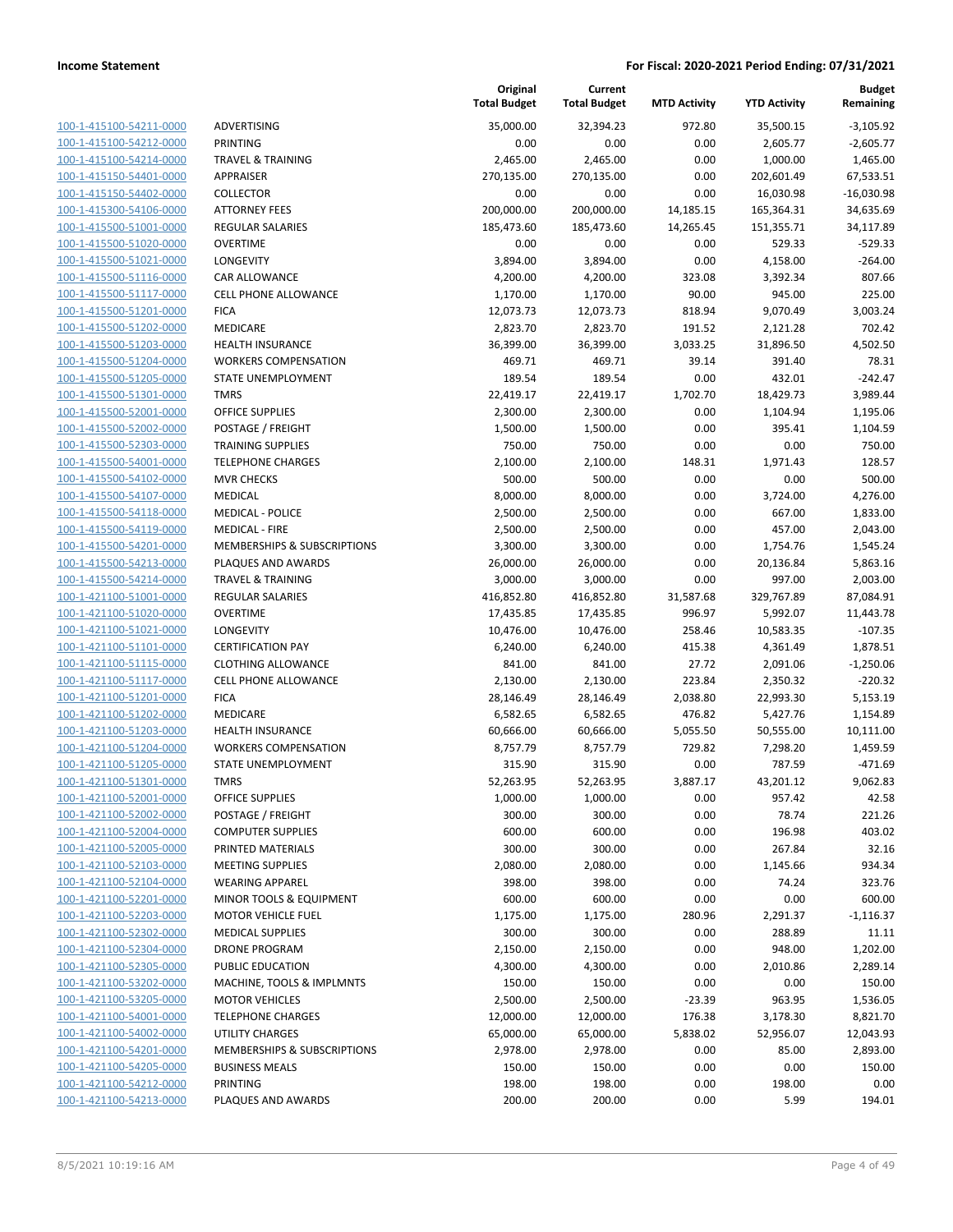| 100-1-421100-54214-0000                                          |
|------------------------------------------------------------------|
| 100-1-421210-51001-0000                                          |
| 100-1-421210-51020-0000                                          |
| <u>100-1-421210-51021-0000</u>                                   |
| 100-1-421210-51101-0000                                          |
|                                                                  |
| 100-1-421210-51115-0000                                          |
| 100-1-421210-51117-0000                                          |
| 100-1-421210-51201-0000                                          |
| <u>100-1-421210-51202-0000</u>                                   |
| 100-1-421210-51203-0000                                          |
| -421210-51204-0000<br>$100 - 1$                                  |
|                                                                  |
| 100-1-421210-51205-0000                                          |
| 100-1-421210-51301-0000                                          |
| <u>100-1-421210-52001-0000</u>                                   |
| 100-1-421210-52002-0000                                          |
| 100-1-421210-52004-0000                                          |
| 100-1-421210-52005-0000                                          |
| 100-1-421210-52102-0000                                          |
|                                                                  |
| <u>100-1-421210-52201-0000</u>                                   |
| 100-1-421210-52203-0000                                          |
| $100 - 1$<br>-421210-53203-0000                                  |
| 100-1-421210-53205-0000                                          |
| <u>100-1-421210-54001-0000</u>                                   |
| <u>100-1-421210-54201-0000</u>                                   |
| 100-1-421210-54208-0000                                          |
| 100-1-421210-54214-0000                                          |
|                                                                  |
| 100-1-421230-51001-0000                                          |
| 100-1-421230-51020-0000                                          |
| <u>100-1-421230-51021-0000</u>                                   |
| 100-1-421230-51101-0000                                          |
| 100-1-421230-51102-0000                                          |
| 100-1-421230-51115-0000                                          |
| <u>100-1-421230-51117-0000</u>                                   |
| <u>100-1-421230-51201-0000</u>                                   |
| 100-1-421230-51202-0000                                          |
|                                                                  |
| 100-1-421230-51203-0000                                          |
| 100-1-421230-51204-0000                                          |
| 100-1-421230-51205-0000                                          |
| 100-1-421230-51301-0000                                          |
| 100-1-421230-51401-0000                                          |
| 100-1-421230-52001-0000                                          |
| 100-1-421230-52002-0000                                          |
|                                                                  |
|                                                                  |
| <u>100-1-421230-52004-0000</u>                                   |
| <u>100-1-421230-52005-0000</u>                                   |
| 100-1-421230-52006-0000                                          |
| 100-1-421230-52007-0000                                          |
| 100-1-421230-52008-0000                                          |
| <u>100-1-421230-52009-0000</u>                                   |
|                                                                  |
| <u>100-1-421230-52104-0000</u>                                   |
| <u>100-1-421230-52105-0000</u>                                   |
| 100-1-421230-52108-0000                                          |
| 100-1-421230-52109-0000                                          |
| <u>100-1-421230-52111-0000</u>                                   |
| <u>100-1-421230-52201-0000</u>                                   |
| <u>100-1-421230-52202-0000</u>                                   |
| <u>100-1-421230-52203-0000</u>                                   |
| 100-1-421230-52303-0000                                          |
|                                                                  |
| <u>100-1-421230-52309-0000</u><br><u>100-1-421230-53202-0000</u> |

|                                                    |                                                        | Original<br><b>Total Budget</b> | Current<br><b>Total Budget</b> | <b>MTD Activity</b>      | <b>YTD Activity</b>    | <b>Budget</b><br>Remaining |
|----------------------------------------------------|--------------------------------------------------------|---------------------------------|--------------------------------|--------------------------|------------------------|----------------------------|
| 100-1-421100-54214-0000                            | <b>TRAVEL &amp; TRAINING</b>                           | 6,158.53                        | 6,158.53                       | 250.00                   | 2,726.48               | 3,432.05                   |
| 100-1-421210-51001-0000                            | <b>REGULAR SALARIES</b>                                | 867,276.80                      | 803,970.80                     | 51,229.58                | 582,996.00             | 220,974.80                 |
| 100-1-421210-51020-0000                            | <b>OVERTIME</b>                                        | 48,740.66                       | 48,740.66                      | 1,946.51                 | 28,266.57              | 20,474.09                  |
| 100-1-421210-51021-0000                            | LONGEVITY                                              | 13,938.00                       | 13,938.00                      | 175.38                   | 12,792.31              | 1,145.69                   |
| 100-1-421210-51101-0000                            | <b>CERTIFICATION PAY</b>                               | 17,040.00                       | 17,040.00                      | 1,061.52                 | 12,184.41              | 4,855.59                   |
| 100-1-421210-51115-0000                            | <b>CLOTHING ALLOWANCE</b>                              | 8,646.00                        | 8,646.00                       | 73.92                    | 6,245.46               | 2,400.54                   |
| 100-1-421210-51117-0000                            | <b>CELL PHONE ALLOWANCE</b>                            | 7,380.00                        | 7,380.00                       | 387.68                   | 4,490.64               | 2,889.36                   |
| 100-1-421210-51201-0000                            | <b>FICA</b>                                            | 59,707.33                       | 59,707.33                      | 3,224.30                 | 38,150.47              | 21,556.86                  |
| 100-1-421210-51202-0000                            | MEDICARE                                               | 13,963.81                       | 13,963.81                      | 754.07                   | 8,922.28               | 5,041.53                   |
| 100-1-421210-51203-0000                            | <b>HEALTH INSURANCE</b>                                | 145,598.00                      | 145,598.00                     | 12,133.17                | 121,331.70             | 24,266.30                  |
| 100-1-421210-51204-0000                            | <b>WORKERS COMPENSATION</b>                            | 21,593.19                       | 21,593.19                      | 1,799.43                 | 17,994.30              | 3,598.89                   |
| 100-1-421210-51205-0000                            | STATE UNEMPLOYMENT                                     | 758.16                          | 758.16                         | 0.00                     | 1,440.01               | $-681.85$                  |
| 100-1-421210-51301-0000                            | <b>TMRS</b>                                            | 114,897.36                      | 114,897.36                     | 6,365.45                 | 74,336.54              | 40,560.82                  |
| 100-1-421210-52001-0000                            | <b>OFFICE SUPPLIES</b>                                 | 1,060.00                        | 1,060.00                       | 0.00                     | 711.34                 | 348.66                     |
| 100-1-421210-52002-0000                            | POSTAGE / FREIGHT                                      | 150.00                          | 150.00                         | 0.00                     | 183.68                 | $-33.68$                   |
| 100-1-421210-52004-0000                            | <b>COMPUTER SUPPLIES</b>                               | 1,350.00                        | 1,350.00                       | 0.00                     | 632.89                 | 717.11                     |
| 100-1-421210-52005-0000                            | PRINTED MATERIALS                                      | 50.00                           | 50.00                          | 0.00                     | 24.00                  | 26.00                      |
| 100-1-421210-52102-0000                            | <b>BOOKS / REF SUPPLIES</b>                            | 120.00                          | 120.00                         | 0.00                     | 0.00                   | 120.00                     |
| 100-1-421210-52201-0000                            | MINOR TOOLS & EQUIPMENT                                | 840.00                          | 840.00                         | 0.00                     | 634.93                 | 205.07                     |
| 100-1-421210-52203-0000                            | <b>MOTOR VEHICLE FUEL</b>                              | 3,650.00                        | 3,650.00                       | 1,179.23                 | 6,369.50               | $-2,719.50$                |
| 100-1-421210-53203-0000                            | <b>INSTRUMENTS &amp; APPARATUS</b>                     | 300.00                          | 300.00                         | 0.00                     | 0.00                   | 300.00                     |
| 100-1-421210-53205-0000                            | <b>MOTOR VEHICLES</b>                                  | 2,000.00                        | 2,000.00                       | 26.00                    | 1,246.80               | 753.20                     |
| 100-1-421210-54001-0000                            | <b>TELEPHONE CHARGES</b>                               | 15,000.00                       | 15,000.00                      | 420.57                   | 6,210.87               | 8,789.13                   |
| 100-1-421210-54201-0000                            | MEMBERSHIPS & SUBSCRIPTIONS                            | 9,840.00                        | 9,840.00                       | 0.00                     | 5,389.40               | 4,450.60                   |
| 100-1-421210-54208-0000                            | <b>LABORATORY WORK</b>                                 | 9,900.00                        | 9,900.00                       | 0.00                     | 469.00                 | 9,431.00                   |
| 100-1-421210-54214-0000                            | <b>TRAVEL &amp; TRAINING</b>                           | 11,550.00                       | 11,550.00                      | 0.00                     | 4,000.72               | 7,549.28                   |
| 100-1-421230-51001-0000                            | REGULAR SALARIES                                       | 2,983,073.60                    | 2,983,073.60                   | 216,047.08               | 2,208,493.82           | 774,579.78                 |
| 100-1-421230-51020-0000                            | <b>OVERTIME</b>                                        | 210,823.76                      | 210,823.76                     | 51,910.18                | 345,213.03             | $-134,389.27$              |
| 100-1-421230-51021-0000                            | LONGEVITY                                              | 30,075.00                       | 30,075.00                      | 66.46                    | 31,686.18              | $-1,611.18$                |
| 100-1-421230-51101-0000                            | <b>CERTIFICATION PAY</b>                               | 63,240.00                       | 63,240.00                      | 3,461.46                 | 33,945.41              | 29,294.59                  |
| 100-1-421230-51102-0000                            | <b>BILINGUAL PAY</b>                                   | 1,800.00                        | 1,800.00                       | 138.48                   | 1,154.00               | 646.00                     |
| 100-1-421230-51115-0000                            | <b>CLOTHING ALLOWANCE</b>                              | 5,042.00                        | 5,042.00                       | 360.36                   | 3,594.36               | 1,447.64                   |
| 100-1-421230-51117-0000                            | CELL PHONE ALLOWANCE                                   | 1,740.00                        | 1,740.00                       | 327.68                   | 2,780.64               | $-1,040.64$                |
| 100-1-421230-51201-0000                            | <b>FICA</b>                                            | 204,339.25                      | 204,339.25                     | 16,099.56                | 160,193.12             | 44,146.13                  |
| 100-1-421230-51202-0000                            | MEDICARE                                               | 47,789.02<br>515,659.00         | 47,789.02                      | 3,765.22                 | 37,464.54              | 10,324.48                  |
| 100-1-421230-51203-0000                            | <b>HEALTH INSURANCE</b><br><b>WORKERS COMPENSATION</b> |                                 | 515,659.00                     | 42,971.59                | 429,715.90             | 85,943.10                  |
| 100-1-421230-51204-0000                            | STATE UNEMPLOYMENT                                     | 76,844.74                       | 76,844.74                      | 6,403.72                 | 64,037.20              | 12,807.54                  |
| 100-1-421230-51205-0000<br>100-1-421230-51301-0000 | <b>TMRS</b>                                            | 2,685.15<br>379,428.33          | 2,685.15<br>379,428.33         | 102.62                   | 5,957.83<br>310,861.89 | $-3,272.68$<br>68,566.44   |
| 100-1-421230-51401-0000                            | <b>CONTRA - SALARIES</b>                               | $-75,000.00$                    | $-75,000.00$                   | 31,588.15<br>$-2,051.31$ | $-28,644.16$           | -46,355.84                 |
| 100-1-421230-52001-0000                            | OFFICE SUPPLIES (PATROL)                               | 600.00                          | 600.00                         | 0.00                     | 566.99                 | 33.01                      |
| 100-1-421230-52002-0000                            | POSTAGE / FREIGHT (PATROL)                             | 390.00                          | 390.00                         | 0.00                     | 88.67                  | 301.33                     |
| 100-1-421230-52004-0000                            | <b>COMPUTER SUPPLIES (PATROL)</b>                      | 400.00                          | 400.00                         | 0.00                     | 300.86                 | 99.14                      |
| 100-1-421230-52005-0000                            | PRINTED MATERIALS (PATROL)                             | 524.00                          | 524.00                         | 0.00                     | 312.00                 | 212.00                     |
| 100-1-421230-52006-0000                            | OFFICE SUPPLIES (OPERATIONS)                           | 390.00                          | 390.00                         | 0.00                     | 98.98                  | 291.02                     |
| 100-1-421230-52007-0000                            | POSTAGE/FRIEGHT (OPERATIONS)                           | 40.00                           | 40.00                          | 0.00                     | 0.00                   | 40.00                      |
| 100-1-421230-52008-0000                            | <b>COMPUTER SUPPLIES (OPERATIONS)</b>                  | 948.00                          | 948.00                         | 0.00                     | 833.84                 | 114.16                     |
| 100-1-421230-52009-0000                            | PRINTED MATERIALS (OPERATIONS)                         | 1,120.00                        | 1,120.00                       | 0.00                     | 107.20                 | 1,012.80                   |
| 100-1-421230-52104-0000                            | <b>WEARING APPAREL (PATROL)</b>                        | 46,707.00                       | 46,707.00                      | 2,496.00                 | 39,550.86              | 7,156.14                   |
| 100-1-421230-52105-0000                            | <b>WEARING APPAREL (OPERATIONS)</b>                    | 3,430.00                        | 3,430.00                       | 0.00                     | 3,449.81               | $-19.81$                   |
| 100-1-421230-52108-0000                            | <b>MENAGERIE SUPPLIES</b>                              | 1,255.00                        | 1,255.00                       | 0.00                     | 334.83                 | 920.17                     |
| 100-1-421230-52109-0000                            | SUPPORT OF PRISONERS                                   | 2,440.00                        | 2,440.00                       | 0.00                     | 699.49                 | 1,740.51                   |
| 100-1-421230-52111-0000                            | <b>AMMUNITION</b>                                      | 18,173.58                       | 18,173.58                      | 4,856.84                 | 12,436.12              | 5,737.46                   |
| 100-1-421230-52201-0000                            | MINOR TOOLS & EQUIPMENT (PATROL)                       | 10,682.00                       | 10,682.00                      | 325.00                   | 6,683.79               | 3,998.21                   |
| 100-1-421230-52202-0000                            | MINOR TOOLS AND EQUIPMENT (OPERATION                   | 2,290.00                        | 2,290.00                       | 0.00                     | 892.54                 | 1,397.46                   |
| 100-1-421230-52203-0000                            | <b>MOTOR VEHICLE FUEL</b>                              | 65,000.00                       | 65,000.00                      | 9,905.07                 | 65,454.04              | $-454.04$                  |
| 100-1-421230-52303-0000                            | <b>TRAINING SUPPLIES</b>                               | 628.00                          | 628.00                         | 0.00                     | 109.95                 | 518.05                     |
| 100-1-421230-52309-0000                            | <b>BODY ARMOR</b>                                      | 10,800.00                       | 10,800.00                      | 0.00                     | 11,778.24              | $-978.24$                  |
| 100-1-421230-53202-0000                            | MACHINE, TOOLS & IMPLMNTS                              | 1,500.00                        | 1,500.00                       | 0.00                     | 209.75                 | 1,290.25                   |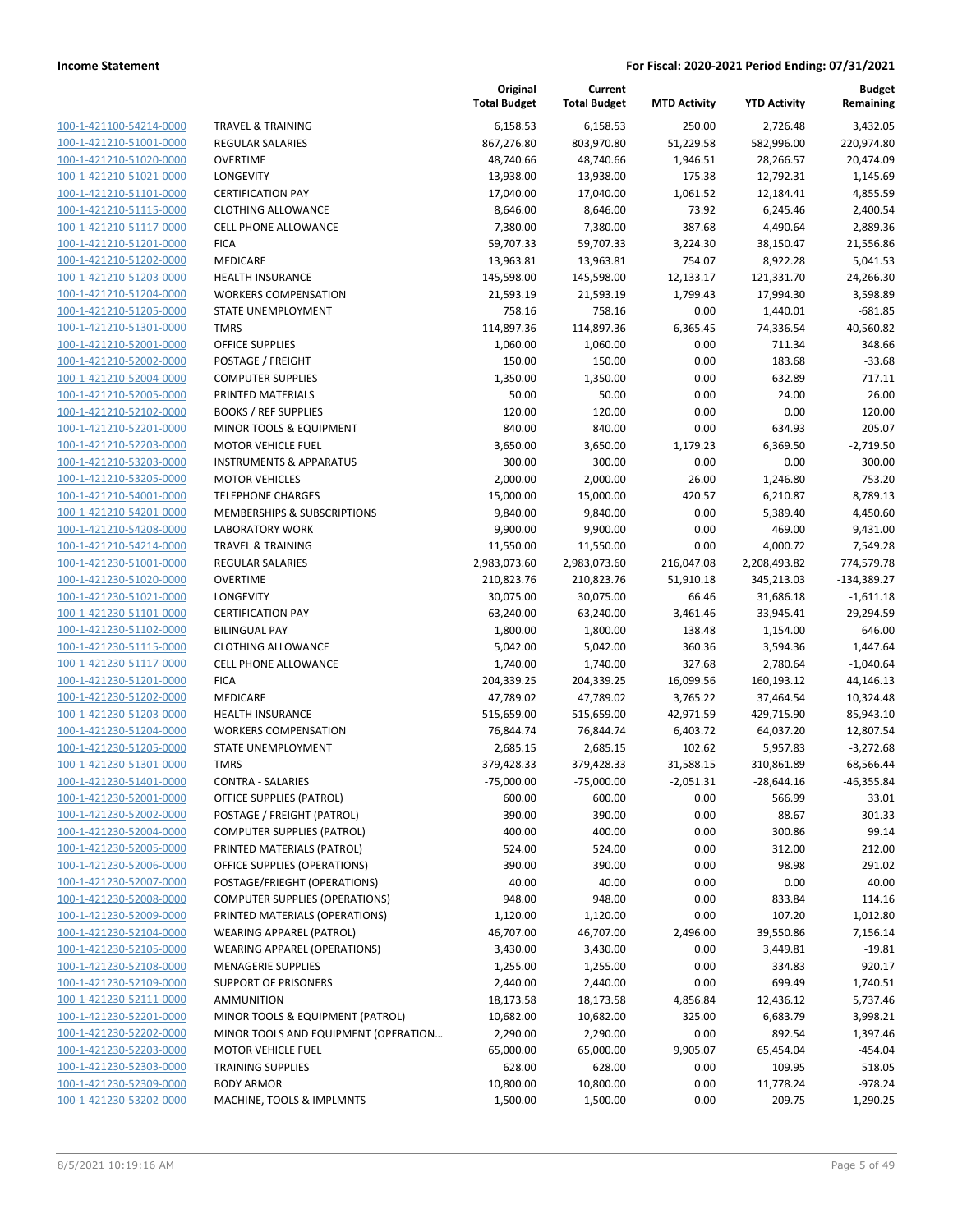|                                                    |                                                   | Original<br><b>Total Budget</b> | Current<br><b>Total Budget</b> | <b>MTD Activity</b> | <b>YTD Activity</b> | <b>Budget</b><br>Remaining |
|----------------------------------------------------|---------------------------------------------------|---------------------------------|--------------------------------|---------------------|---------------------|----------------------------|
| 100-1-421230-53205-0000                            | <b>MOTOR VEHICLES</b>                             | 25,000.00                       | 25,000.00                      | 3,544.95            | 23,139.05           | 1,860.95                   |
| 100-1-421230-54001-0000                            | <b>TELEPHONE CHARGES</b>                          | 35,000.00                       | 35,000.00                      | 941.30              | 18,138.67           | 16,861.33                  |
| 100-1-421230-54108-0000                            | <b>VETERINARY SERVICES</b>                        | 650.00                          | 650.00                         | 0.00                | 525.79              | 124.21                     |
| 100-1-421230-54201-0000                            | MEMBERSHIPS & SUBSCRIPTIONS (PATROL)              | 30.00                           | 30.00                          | 0.00                | 30.00               | 0.00                       |
| 100-1-421230-54202-0000                            | MEMBERSHIPS & SUBSCRIPTIONS (OPERATIO             | 3,320.00                        | 3,320.00                       | 0.00                | 3,301.64            | 18.36                      |
| 100-1-421230-54214-0000                            | <b>TRAVEL &amp; TRAINING</b>                      | 1,450.00                        | 1,450.00                       | 0.00                | 1,225.00            | 225.00                     |
| 100-1-421230-54215-0000                            | TRAVEL & TRAINING (OPERATIONS)                    | 11,625.00                       | 11,625.00                      | 295.00              | 7,286.77            | 4,338.23                   |
| 100-1-421240-51001-0000                            | REGULAR SALARIES                                  | 812,812.52                      | 812,812.52                     | 51,144.17           | 537,100.42          | 275,712.10                 |
| 100-1-421240-51020-0000                            | <b>OVERTIME</b>                                   | 50,922.50                       | 50,922.50                      | 11,892.92           | 115,350.62          | $-64,428.12$               |
| 100-1-421240-51021-0000                            | LONGEVITY                                         | 11,474.00                       | 11,474.00                      | 212.30              | 10,074.87           | 1,399.13                   |
| 100-1-421240-51101-0000                            | <b>CERTIFICATION PAY</b>                          | 14,280.00                       | 14,280.00                      | 1,107.70            | 12,230.80           | 2,049.20                   |
| 100-1-421240-51102-0000                            | <b>BILINGUAL PAY</b>                              | 1,500.00                        | 1,500.00                       | 46.16               | 484.68              | 1,015.32                   |
| 100-1-421240-51115-0000                            | <b>CLOTHING ALLOWANCE</b>                         | 120.00                          | 120.00                         | 9.24                | 97.02               | 22.98                      |
| 100-1-421240-51117-0000                            | <b>CELL PHONE ALLOWANCE</b>                       | 960.00                          | 960.00                         | 73.84               | 775.32              | 184.68                     |
| 100-1-421240-51201-0000                            | <b>FICA</b>                                       | 23,682.49                       | 23,682.49                      | 2,277.43            | 23,553.64           | 128.85                     |
| 100-1-421240-51202-0000                            | MEDICARE                                          | 12,935.00                       | 12,935.00                      | 876.44              | 9,300.36            | 3,634.64                   |
| 100-1-421240-51203-0000                            | <b>HEALTH INSURANCE</b>                           | 224,463.00                      | 224,463.00                     | 18,705.26           | 187,052.60          | 37,410.40                  |
| 100-1-421240-51204-0000                            | <b>WORKERS COMPENSATION</b>                       | 5,008.03                        | 5,008.03                       | 417.34              | 4,173.40            | 834.63                     |
| 100-1-421240-51205-0000                            | STATE UNEMPLOYMENT                                | 1,200.42                        | 1,200.42                       | 82.31               | 2,393.61            | $-1,193.19$                |
| 100-1-421240-51301-0000                            | <b>TMRS</b>                                       | 93,725.00                       | 93,725.00                      | 4,524.60            | 45,712.67           | 48,012.33                  |
| 100-1-421240-51302-0000                            | <b>FR&amp;R RETIREMENT</b>                        | 60,580.00                       | 60,580.00                      | 5,228.18            | 56,730.59           | 3,849.41                   |
| 100-1-421240-52001-0000                            | OFFICE SUPPLIES                                   | 2,247.00                        | 2,247.00                       | 0.00                | 1,357.04            | 889.96                     |
| 100-1-421240-52002-0000                            | POSTAGE / FREIGHT                                 | 2,200.00                        | 2,200.00                       | $-7.60$             | 460.97              | 1,739.03                   |
| 100-1-421240-52004-0000                            | <b>COMPUTER SUPPLIES</b>                          | 500.00                          | 500.00                         | 0.00                | 64.98               | 435.02                     |
| 100-1-421240-52005-0000                            | PRINTED MATERIALS                                 | 750.00                          | 750.00                         | 525.00              | 1,275.00            | $-525.00$                  |
| 100-1-421240-52102-0000                            | REFERENCE SUPPLIES                                | 4,175.00                        | 4,175.00                       | 0.00                | 15.12               | 4,159.88                   |
| 100-1-421240-52104-0000                            | <b>WEARING APPAREL</b>                            | 1,800.00                        | 1,800.00                       | 0.00                | 565.90              | 1,234.10                   |
| 100-1-421240-52201-0000                            | MINOR TOOLS & EQUIPMENT                           | 2,200.00                        | 2,200.00                       | 0.00                | 1,380.00            | 820.00                     |
| 100-1-421240-52203-0000                            | <b>MOTOR VEHICLE FUEL</b>                         | 525.00                          | 525.00                         | 200.19              | 673.48              | $-148.48$                  |
| 100-1-421240-52303-0000                            | <b>TRAINING SUPPLIES</b>                          | 970.00                          | 970.00                         | 0.00                | 744.00              | 226.00                     |
| 100-1-421240-53202-0000                            | MACHINE, TOOLS & IMPLMNTS                         | 194.00                          | 194.00                         | 0.00                | 0.00                | 194.00                     |
| 100-1-421240-53205-0000                            | <b>MOTOR VEHICLES</b>                             | 250.00                          | 250.00                         | 10.00               | 416.58              | $-166.58$                  |
| 100-1-421240-53207-0000<br>100-1-421240-54001-0000 | RADIO/COMMUNICATIONS                              | 49,538.00                       | 49,538.00                      | 0.00                | 49,538.00           | 0.00                       |
|                                                    | <b>TELEPHONE CHARGES</b><br>PROFESSIONAL SERVICES | 18,000.00                       | 18,000.00                      | 746.03              | 8,650.71            | 9,349.29<br>8,020.46       |
| 100-1-421240-54101-0000<br>100-1-421240-54201-0000 | MEMBERSHIPS & SUBSCRIPTIONS                       | 24,631.00<br>2,516.00           | 24,631.00                      | 4,421.49<br>0.00    | 16,610.54           |                            |
| 100-1-421240-54212-0000                            | <b>PRINTING</b>                                   | 485.00                          | 2,516.00<br>485.00             | 0.00                | 1,158.28<br>345.00  | 1,357.72<br>140.00         |
| 100-1-421240-54214-0000                            | <b>TRAVEL &amp; TRAINING</b>                      | 24,790.00                       | 24,790.00                      | 0.00                | 8,933.77            | 15,856.23                  |
| 100-1-421240-55231-0000                            | LESS LETHAL PROGRAM                               | 20,937.00                       | 20,937.00                      | 0.00                | 19,540.44           | 1,396.56                   |
| 100-1-421240-55232-0000                            | <b>FIREARMS PROGRAM</b>                           | 24,873.00                       | 24,873.00                      | 0.00                | 1,218.90            | 23,654.10                  |
| 100-1-421600-52104-0000                            | <b>WEARING APPAREL</b>                            | 3,800.00                        | 3,800.00                       | 0.00                | 0.00                | 3,800.00                   |
| 100-1-421600-52111-0000                            | <b>AMMUNITION</b>                                 | 6,600.00                        | 6,600.00                       | 0.00                | 0.00                | 6,600.00                   |
| 100-1-421600-52201-0000                            | MINOR TOOLS & EQUIPMENT                           | 6,900.00                        | 6,900.00                       | 0.00                | 3,735.10            | 3,164.90                   |
| 100-1-421600-52206-0000                            | SPECIAL OPS EQUIPMENT                             | 6,740.00                        | 6,740.00                       | 0.00                | 0.00                | 6,740.00                   |
| 100-1-421600-53202-0000                            | MACHINE, TOOLS & IMPLMNTS                         | 100.00                          | 100.00                         | 0.00                | 0.00                | 100.00                     |
| 100-1-421600-54201-0000                            | MEMBERSHIPS & SUBSCRIPTIONS                       | 440.00                          | 440.00                         | 0.00                | 200.00              | 240.00                     |
| 100-1-421600-54214-0000                            | <b>TRAVEL &amp; TRAINING</b>                      | 11,400.00                       | 11,400.00                      | 0.00                | 3,306.30            | 8,093.70                   |
| 100-1-421600-55201-0000                            | <b>EQUIPMENT PURCHASES</b>                        | 0.00                            | 0.00                           | 0.00                | 59,941.07           | $-59,941.07$               |
| 100-1-422100-51001-0000                            | <b>REGULAR SALARIES</b>                           | 297,868.80                      | 297,868.80                     | 22,954.96           | 242,089.93          | 55,778.87                  |
| 100-1-422100-51020-0000                            | <b>OVERTIME</b>                                   | 5,431.50                        | 5,431.50                       | 181.24              | 525.59              | 4,905.91                   |
| 100-1-422100-51021-0000                            | LONGEVITY                                         | 4,288.00                        | 4,288.00                       | 138.46              | 4,143.11            | 144.89                     |
| 100-1-422100-51101-0000                            | <b>CERTIFICATION PAY</b>                          | 5,400.00                        | 5,400.00                       | 369.24              | 3,877.02            | 1,522.98                   |
| 100-1-422100-51116-0000                            | CAR ALLOWANCE                                     | 7,800.00                        | 7,800.00                       | 600.00              | 6,300.00            | 1,500.00                   |
| 100-1-422100-51117-0000                            | <b>CELL PHONE ALLOWANCE</b>                       | 1,950.00                        | 1,950.00                       | 150.00              | 1,575.00            | 375.00                     |
| 100-1-422100-51201-0000                            | <b>FICA</b>                                       | 8,800.08                        | 8,800.08                       | 218.24              | 2,314.46            | 6,485.62                   |
| 100-1-422100-51202-0000                            | MEDICARE                                          | 4,662.31                        | 4,662.31                       | 344.39              | 3,658.15            | 1,004.16                   |
| 100-1-422100-51203-0000                            | <b>HEALTH INSURANCE</b>                           | 36,399.00                       | 36,399.00                      | 3,033.25            | 30,332.50           | 6,066.50                   |
| 100-1-422100-51204-0000                            | <b>WORKERS COMPENSATION</b>                       | 6,891.58                        | 6,891.58                       | 574.30              | 5,743.00            | 1,148.58                   |
| 100-1-422100-51205-0000                            | STATE UNEMPLOYMENT                                | 189.54                          | 189.54                         | 0.00                | 432.01              | $-242.47$                  |
|                                                    |                                                   |                                 |                                |                     |                     |                            |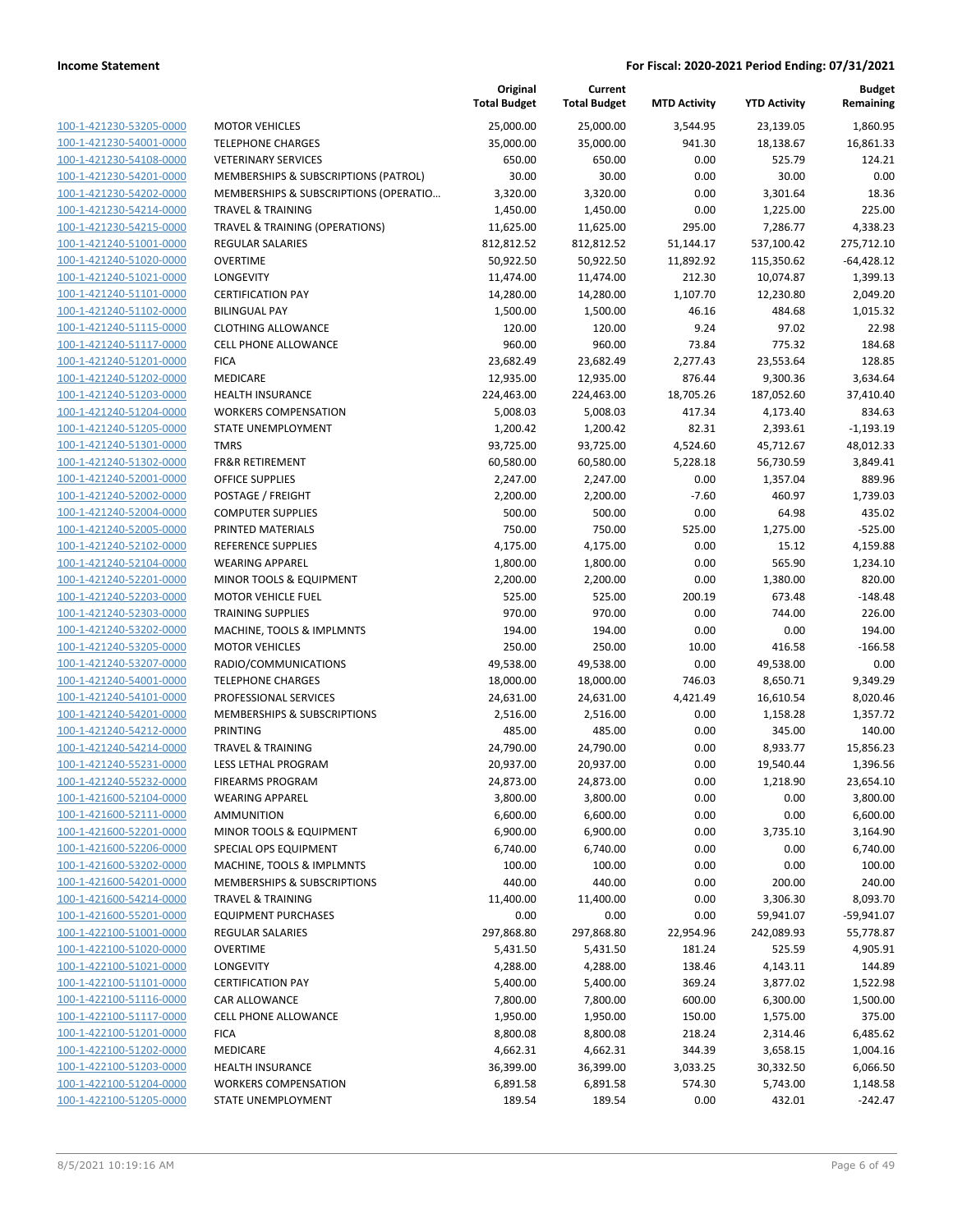100-1-422100-51301-0000 100-1-422100-51302-0000 100-1-422100-52001-0000 100-1-422100-52002-0000 100-1-422100-52005-0000 PRINTED MATERIALS 500.00 500.00 0.00 0.00 500.00 100-1-422100-52102-0000 100-1-422100-52103-0000 100-1-422100-52104-0000 100-1-422100-53207-0000 100-1-422100-54001-0000 100-1-422100-54002-0000 100-1-422100-54101-0000 100-1-422100-54201-0000 100-1-422100-54214-0000 100-1-422100-54217-0000 100-1-422200-51001-0000 100-1-422200-51020-0000 100-1-422200-51021-0000 100-1-422200-51101-0000 100-1-422200-51102-0000 BILINGUAL PAY 600.00 600.00 92.32 969.36 -369.36 100-1-422200-51117-0000 100-1-422200-51202-0000 100-1-422200-51203-0000 100-1-422200-51204-0000 100-1-422200-51205-0000 100-1-422200-51302-0000 100-1-422200-51401-0000 100-1-422200-52001-0000 100-1-422200-52101-0000 100-1-422200-52102-0000 REFERENCE SUPPLIES 600.00 600.00 0.00 0.00 600.00 100-1-422200-52104-0000 100-1-422200-52107-0000 100-1-422200-52201-0000 100-1-422200-52203-0000 100-1-422200-52205-0000 100-1-422200-52207-0000 100-1-422200-52208-0000 100-1-422200-52306-0000 100-1-422200-53202-0000 100-1-422200-53205-0000 100-1-422200-53208-0000 100-1-422200-53213-0000 100-1-422200-54001-0000 100-1-422200-54002-0000 100-1-422200-54109-0000 100-1-422200-54214-0000 100-1-422200-55201-0000 100-1-422200-55203-0000 100-1-422200-55207-0000 100-1-422300-51001-0000 100-1-422300-51020-0000 100-1-422300-51021-0000 100-1-422300-51101-0000 100-1-422300-51117-0000 100-1-422300-51201-0000 100-1-422300-51202-0000 100-1-422300-51203-0000 100-1-422300-51204-0000 100-1-422300-51205-0000

|                               | Original<br><b>Total Budget</b> | Current<br><b>Total Budget</b> | <b>MTD Activity</b> | <b>YTD Activity</b> | <b>Budget</b><br>Remaining |
|-------------------------------|---------------------------------|--------------------------------|---------------------|---------------------|----------------------------|
|                               |                                 |                                |                     |                     |                            |
| <b>TMRS</b>                   | 6,181.00                        | 6,181.00                       | 469.53              | 4,883.48            | 1,297.52                   |
| <b>FR&amp;R RETIREMENT</b>    | 57,052.00                       | 57,052.00                      | 4,333.76            | 46,025.19           | 11,026.81                  |
| OFFICE SUPPLIES               | 2,158.00                        | 2,158.00                       | 0.00                | 991.51              | 1,166.49                   |
| POSTAGE / FREIGHT             | 300.00                          | 300.00                         | 0.00                | 162.62              | 137.38                     |
| PRINTED MATERIALS             | 500.00                          | 500.00                         | 0.00                | 0.00                | 500.00                     |
| <b>REFERENCE SUPPLIES</b>     | 3,000.00                        | 3,000.00                       | 0.00                | 2,216.94            | 783.06                     |
| <b>MEETING SUPPLIES</b>       | 1,100.00                        | 1,100.00                       | 0.00                | 1,173.78            | $-73.78$                   |
| <b>WEARING APPAREL</b>        | 1,435.00                        | 1,435.00                       | 0.00                | 735.11              | 699.89                     |
| RADIO/COMMUNICATIONS          | 9,500.00                        | 9,500.00                       | 0.00                | 6,000.00            | 3,500.00                   |
| <b>TELEPHONE CHARGES</b>      | 3,300.00                        | 3,300.00                       | 164.35              | 2,670.63            | 629.37                     |
| <b>UTILITY CHARGES</b>        | 3,900.00                        | 3,900.00                       | 369.03              | 3,337.89            | 562.11                     |
| PROFESSIONAL SERVICES         | 7,500.00                        | 7,500.00                       | 0.00                | 4,508.10            | 2,991.90                   |
| MEMBERSHIPS & SUBSCRIPTIONS   | 6,071.70                        | 6,071.70                       | 0.00                | 5,288.41            | 783.29                     |
| <b>TRAVEL &amp; TRAINING</b>  | 4,500.00                        | 4,500.00                       | 0.00                | 1,499.74            | 3,000.26                   |
| <b>AWARDS PROGRAM</b>         | 500.00                          | 500.00                         | 0.00                | 0.00                | 500.00                     |
| REGULAR SALARIES              | 3,428,638.75                    | 3,428,638.75                   | 264,436.31          | 2,850,721.67        | 577,917.08                 |
| <b>OVERTIME</b>               | 435,244.92                      | 435,244.92                     | 43,463.75           | 499,546.60          | $-64,301.68$               |
| <b>LONGEVITY</b>              | 48,410.00                       | 48,410.00                      | 73.85               | 50,381.66           | $-1,971.66$                |
| <b>CERTIFICATION PAY</b>      | 113,160.00                      | 113,160.00                     | 5,317.04            | 55,644.38           | 57,515.62                  |
| <b>BILINGUAL PAY</b>          | 600.00                          | 600.00                         | 92.32               | 969.36              | $-369.36$                  |
| CELL PHONE ALLOWANCE          | 2,340.00                        | 2,340.00                       | 120.00              | 1,440.00            | 900.00                     |
| <b>MEDICARE</b>               | 57,106.14                       | 57,106.14                      | 4,277.38            | 49,208.36           | 7,897.78                   |
| <b>HEALTH INSURANCE</b>       | 582,391.00                      | 582,391.00                     | 48,532.59           | 485,325.90          | 97,065.10                  |
| <b>WORKERS COMPENSATION</b>   | 99,003.93                       | 99,003.93                      | 8,250.32            | 82,503.20           | 16,500.73                  |
| STATE UNEMPLOYMENT            | 3,123.62                        | 3,123.62                       | 23.81               | 6,946.97            | $-3,823.35$                |
| <b>FR&amp;R RETIREMENT</b>    | 858,047.85                      | 858,047.85                     | 66,776.17           | 736,667.69          | 121,380.16                 |
| CONTRA - SALARIES             | 0.00                            | 0.00                           | $-4,666.25$         | $-59,480.48$        | 59,480.48                  |
| OFFICE SUPPLIES               | 1,616.00                        | 1,616.00                       | 0.00                | 180.96              | 1,435.04                   |
| <b>JANITORIAL SUPPLIES</b>    | 0.00                            | 0.00                           | 0.00                | 2,748.80            | $-2,748.80$                |
| REFERENCE SUPPLIES            | 600.00                          | 600.00                         | 0.00                | 0.00                | 600.00                     |
| <b>WEARING APPAREL</b>        | 22,060.00                       | 22,060.00                      | 0.00                | 10,507.97           | 11,552.03                  |
| <b>BOTANICAL SUPPLIES</b>     | 1,000.00                        | 1,000.00                       | 0.00                | 0.00                | 1,000.00                   |
| MINOR TOOLS & EQUIPMENT       | 10,800.00                       | 10,800.00                      | 0.00                | 4,747.48            | 6,052.52                   |
| <b>MOTOR VEHICLE FUEL</b>     | 28,650.00                       | 28,650.00                      | 3,207.36            | 25,464.61           | 3,185.39                   |
| FIRST RESPONDER SUPPLIES      | 23,640.00                       | 23,640.00                      | 0.00                | 17,841.78           | 5,798.22                   |
| <b>BUNKER GEAR</b>            | 42,680.00                       | 42,680.00                      | 0.00                | 6,536.79            | 36,143.21                  |
| <b>RESCUE EQUIPMENT</b>       | 4,625.00                        | 4,625.00                       | 0.00                | 0.00                | 4,625.00                   |
| <b>HAZMAT SUPPLIES</b>        | 12,400.00                       | 12,400.00                      | 0.00                | 3,054.82            | 9,345.18                   |
| MACHINE, TOOLS & IMPLMNTS     | 1,900.00                        | 1,900.00                       | 0.00                | 30.98               | 1,869.02                   |
| <b>MOTOR VEHICLES</b>         | 50,000.00                       | 75,000.00                      | 2,052.73            | 36,054.93           | 38,945.07                  |
| FIRE HOSE/NOZZLES             | 13,050.00                       | 13,050.00                      | 0.00                | 1,729.66            | 11,320.34                  |
| <b>SCBA MAINTENANCE</b>       | 2,000.00                        | 2,000.00                       | 0.00                | 835.90              | 1,164.10                   |
| <b>TELEPHONE CHARGES</b>      | 11,000.00                       | 11,000.00                      | 674.69              | 7,883.32            | 3,116.68                   |
| UTILITY CHARGES               | 54,150.00                       | 54,150.00                      | 3,602.41            | 41,606.71           | 12,543.29                  |
| INSPECTIONS/TESTING           | 9,840.00                        | 9,840.00                       | 2,317.60            | 6,913.35            | 2,926.65                   |
| <b>TRAVEL &amp; TRAINING</b>  | 20,900.00                       | 20,900.00                      | 0.00                | 9,269.76            | 11,630.24                  |
| <b>EQUIPMENT PURCHASES</b>    | 2,100.00                        | 2,100.00                       | 0.00                | 1,124.50            | 975.50                     |
| <b>FURNITURE/OFFICE EQUIP</b> | 9,000.00                        | 9,000.00                       | 0.00                | 9,010.00            | $-10.00$                   |
| RADIO COMMUNICATION EQUIP     | 8,000.00                        | 8,000.00                       | 0.00                | 7,790.53            | 209.47                     |
| <b>REGULAR SALARIES</b>       | 118,256.40                      | 118,256.40                     | 8,345.20            | 96,190.13           | 22,066.27                  |
| <b>OVERTIME</b>               | 14,354.52                       | 14,354.52                      | 0.00                | 6,394.63            | 7,959.89                   |
| LONGEVITY                     | 1,744.00                        | 1,744.00                       | 0.00                | 1,760.00            | $-16.00$                   |
| <b>CERTIFICATION PAY</b>      | 2,520.00                        | 2,520.00                       | 147.70              | 1,550.85            | 969.15                     |
| <b>CELL PHONE ALLOWANCE</b>   | 780.00                          | 780.00                         | 60.00               | 630.00              | 150.00                     |
| <b>FICA</b>                   | 8,534.61                        | 8,534.61                       | 0.00                | 0.00                | 8,534.61                   |
| MEDICARE                      | 1,996.00                        | 1,996.00                       | 122.58              | 1,532.50            | 463.50                     |
| <b>HEALTH INSURANCE</b>       | 12,133.00                       | 12,133.00                      | 1,011.08            | 10,110.80           | 2,022.20                   |
| <b>WORKERS COMPENSATION</b>   | 3,460.42                        | 3,460.42                       | 288.37              | 2,883.70            | 576.72                     |
| STATE UNEMPLOYMENT            | 63.18                           | 63.18                          | 0.00                | 144.00              | $-80.82$                   |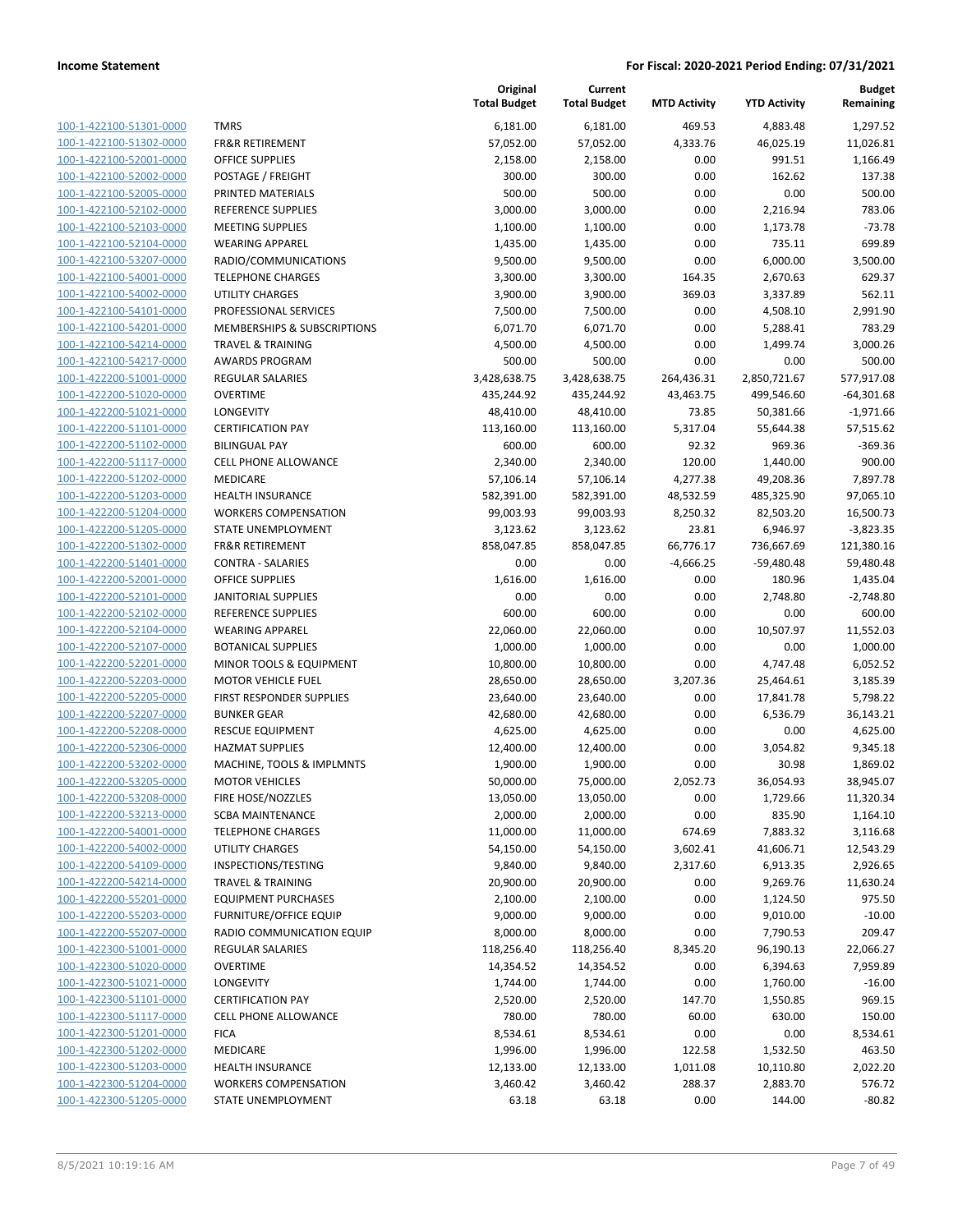| 100-1-422300-51302-0000        |
|--------------------------------|
| 100-1-422300-51401-0000        |
| 100-1-422300-52002-0000        |
| 100-1-422300-52005-0000        |
| 100-1-422300-52104-0000        |
| 100-1-422300-52201-0000        |
| 100-1-422300-52203-0000        |
| 100-1-422300-52304-0000        |
| 100-1-422300-53205-0000        |
| 100-1-422300-54001-0000        |
| 100-1-422300-54201-0000        |
| 100-1-422300-54208-0000        |
| 100-1-422300-54210-0000        |
| 100-1-422300-54214-0000        |
| 100-1-422300-54217-0000        |
| 100-1-422400-53204-0000        |
| 100-1-422400-53209-0000        |
| 100-1-422400-54001-0000        |
| 100-1-422400-54201-0000        |
| 100-1-422400-54214-0000        |
| 100-1-431100-51001-0000        |
| 100-1-431100-51020-0000        |
| 100-1-431100-51021-0000        |
| 100-1-431100-51116-0000        |
| 100-1-431100-51117-0000        |
| 100-1-431100-51201-0000        |
| 100-1-431100-51202-0000        |
| 100-1-431100-51203-0000        |
| 100-1-431100-51204-0000        |
| 100-1-431100-51205-0000        |
| 100-1-431100-51301-0000        |
| 100-1-431100-52001-0000        |
| 100-1-431100-52002-0000        |
| 100-1-431100-52103-0000        |
| 100-1-431100-52203-0000        |
| 100-1-431100-53201-0000        |
| 100-1-431100-53205-0000        |
|                                |
| 100-1-431100-53207-0000        |
| 100-1-431100-54001-0000        |
| 100-1-431100-54002-0000        |
| 100-1-431100-54101-0000        |
| 100-1-431100-54201-0000        |
| <u>100-1-431100-54214-0000</u> |
| <u>100-1-431200-51001-0000</u> |
| 100-1-431200-51020-0000        |
| 100-1-431200-51021-0000        |
| 100-1-431200-51117-0000        |
| 100-1-431200-51201-0000        |
| <u>100-1-431200-51202-0000</u> |
| 100-1-431200-51203-0000        |
| 100-1-431200-51204-0000        |
| <u>100-1-431200-51205-0000</u> |
| 100-1-431200-51301-0000        |
| <u>100-1-431200-51401-0000</u> |
| 100-1-431200-52001-0000        |
| 100-1-431200-52002-0000        |
| 100-1-431200-52103-0000        |
| <u>100-1-431200-52104-0000</u> |
| <u>100-1-431200-52106-0000</u> |
|                                |

|                         |                              | Original<br><b>Total Budget</b> | Current<br><b>Total Budget</b> | <b>MTD Activity</b>   | <b>YTD Activity</b> | <b>Budget</b><br>Remaining |
|-------------------------|------------------------------|---------------------------------|--------------------------------|-----------------------|---------------------|----------------------------|
| 100-1-422300-51302-0000 | <b>FR&amp;R RETIREMENT</b>   | 29,320.50                       | 29,320.50                      | 1,821.76              | 22,689.93           | 6,630.57                   |
| 100-1-422300-51401-0000 | <b>CONTRA - SALARIES</b>     | 0.00                            | 0.00                           | 0.00                  | $-16,679.49$        | 16,679.49                  |
| 100-1-422300-52002-0000 | POSTAGE / FREIGHT            | 300.00                          | 300.00                         | 0.00                  | 7.40                | 292.60                     |
| 100-1-422300-52005-0000 | PRINTED MATERIALS            | 455.00                          | 455.00                         | 0.00                  | 142.55              | 312.45                     |
| 100-1-422300-52104-0000 | <b>WEARING APPAREL</b>       | 750.00                          | 750.00                         | 0.00                  | 0.00                | 750.00                     |
| 100-1-422300-52201-0000 | MINOR TOOLS & EQUIPMENT      | 520.00                          | 520.00                         | 0.00                  | 255.26              | 264.74                     |
| 100-1-422300-52203-0000 | <b>MOTOR VEHICLE FUEL</b>    | 1,030.00                        | 1,030.00                       | 143.00                | 781.69              | 248.31                     |
| 100-1-422300-52304-0000 | FIRE PREVENTION SUPPLIES     | 8,857.50                        | 8,857.50                       | 0.00                  | 1,021.85            | 7,835.65                   |
| 100-1-422300-53205-0000 | <b>MOTOR VEHICLES</b>        | 250.00                          | 250.00                         | 0.00                  | 109.20              | 140.80                     |
| 100-1-422300-54001-0000 | <b>TELEPHONE CHARGES</b>     | 450.00                          | 450.00                         | 36.26                 | 326.30              | 123.70                     |
| 100-1-422300-54201-0000 | MEMBERSHIPS & SUBSCRIPTIONS  | 1,902.00                        | 1,902.00                       | 0.00                  | 175.00              | 1,727.00                   |
| 100-1-422300-54208-0000 | <b>LABORATORY WORK</b>       | 660.00                          | 660.00                         | 0.00                  | 145.00              | 515.00                     |
| 100-1-422300-54210-0000 | PHOTO PROCESSING             | 50.00                           | 50.00                          | 0.00                  | 0.00                | 50.00                      |
| 100-1-422300-54214-0000 | <b>TRAVEL &amp; TRAINING</b> | 5,350.00                        | 5,350.00                       | 50.00                 | 1,688.51            | 3,661.49                   |
| 100-1-422300-54217-0000 | <b>AWARDS PROGRAM</b>        | 625.00                          | 625.00                         | 0.00                  | 590.00              | 35.00                      |
| 100-1-422400-53204-0000 | SIREN MAINTENANCE            | 1,000.00                        | 1,000.00                       | 0.00                  | 0.00                | 1,000.00                   |
| 100-1-422400-53209-0000 | HARDWARE/SOFTWARE            | 12,500.00                       | 12,500.00                      | 0.00                  | 10,500.00           | 2,000.00                   |
| 100-1-422400-54001-0000 | <b>TELEPHONE CHARGES</b>     | 1,500.00                        | 1,500.00                       | 19.68                 | 1,229.61            | 270.39                     |
| 100-1-422400-54201-0000 | MEMBERSHIPS & SUBSCRIPTIONS  | 3,150.00                        | 3,150.00                       | 0.00                  | 3,000.00            | 150.00                     |
| 100-1-422400-54214-0000 | <b>TRAVEL &amp; TRAINING</b> | 1,500.00                        | 1,500.00                       | 0.00                  | 0.00                | 1,500.00                   |
| 100-1-431100-51001-0000 | REGULAR SALARIES             | 138,548.80                      | 138,548.80                     | 10,657.60             | 112,284.86          | 26,263.94                  |
| 100-1-431100-51020-0000 | <b>OVERTIME</b>              | 0.00                            | 0.00                           | 207.96                | 207.96              | $-207.96$                  |
| 100-1-431100-51021-0000 | <b>LONGEVITY</b>             | 240.00                          | 240.00                         | 0.00                  | 384.00              | $-144.00$                  |
| 100-1-431100-51116-0000 | CAR ALLOWANCE                | 4,200.00                        | 4,200.00                       | 323.08                | 3,392.34            | 807.66                     |
| 100-1-431100-51117-0000 | <b>CELL PHONE ALLOWANCE</b>  | 1,950.00                        | 1,950.00                       | 90.00                 | 1,425.00            | 525.00                     |
| 100-1-431100-51201-0000 | <b>FICA</b>                  | 8,919.34                        | 8,919.34                       | 669.27                | 7,029.42            | 1,889.92                   |
| 100-1-431100-51202-0000 | MEDICARE                     | 2,101.61                        | 2,101.61                       | 156.52                | 1,643.97            | 457.64                     |
| 100-1-431100-51203-0000 | <b>HEALTH INSURANCE</b>      | 24,266.00                       | 24,266.00                      | 2,022.17              | 20,221.70           | 4,044.30                   |
| 100-1-431100-51204-0000 | <b>WORKERS COMPENSATION</b>  | 349.59                          | 349.59                         | 29.13                 | 291.30              | 58.29                      |
| 100-1-431100-51205-0000 | STATE UNEMPLOYMENT           | 126.36                          | 126.36                         | 0.00                  | 288.01              | $-161.65$                  |
| 100-1-431100-51301-0000 | <b>TMRS</b>                  | 16,686.08                       | 16,686.08                      | 1,308.33              | 13,534.06           | 3,152.02                   |
| 100-1-431100-52001-0000 | <b>OFFICE SUPPLIES</b>       | 600.00                          | 600.00                         | 0.00                  | 474.25              | 125.75                     |
| 100-1-431100-52002-0000 | POSTAGE / FREIGHT            | 100.00                          | 100.00                         | 0.00                  | 0.00                | 100.00                     |
| 100-1-431100-52103-0000 | <b>MEETING SUPPLIES</b>      | 100.00                          | 100.00                         | 0.00                  | 133.38              | $-33.38$                   |
| 100-1-431100-52203-0000 | <b>MOTOR VEHICLE FUEL</b>    | 200.00                          | 200.00                         | 0.00                  | 0.00                | 200.00                     |
| 100-1-431100-53201-0000 | FURNITURE & OFFICE EQUIPMENT | 500.00                          | 500.00                         | 0.00                  | 268.13              | 231.87                     |
| 100-1-431100-53205-0000 | <b>MOTOR VEHICLES</b>        | 200.00                          | 200.00                         | 0.00                  | 0.00                | 200.00                     |
| 100-1-431100-53207-0000 | RADIO/COMMUNICATIONS         | 1,800.00                        | 1,800.00                       | 0.00                  | 0.00                | 1,800.00                   |
| 100-1-431100-54001-0000 | <b>TELEPHONE CHARGES</b>     | 3,300.00                        | 3,300.00                       | 140.35                | 2,592.12            | 707.88                     |
| 100-1-431100-54002-0000 | UTILITY CHARGES              | 850.00                          | 850.00                         | 12.00                 | 788.91              | 61.09                      |
| 100-1-431100-54101-0000 | PROFESSIONAL SERVICES        | 500.00                          | 25,000.00                      | 0.00                  | 89.25               | 24,910.75                  |
| 100-1-431100-54201-0000 | MEMBERSHIPS & SUBSCRIPTIONS  | 600.00                          | 600.00                         | 0.00                  | 277.29              | 322.71                     |
| 100-1-431100-54214-0000 | <b>TRAVEL &amp; TRAINING</b> | 1,250.00                        | 1,250.00                       | 0.00                  | 475.20              | 774.80                     |
| 100-1-431200-51001-0000 | REGULAR SALARIES             | 401,752.00                      | 401,752.00                     | 23,702.06             | 266,980.69          | 134,771.31                 |
| 100-1-431200-51020-0000 | <b>OVERTIME</b>              | 16,352.25                       | 16,352.25                      | 1,581.52              | 17,670.69           | $-1,318.44$                |
| 100-1-431200-51021-0000 | LONGEVITY                    | 7,424.00                        | 7,424.00                       | 0.00                  | 6,638.00            | 786.00                     |
| 100-1-431200-51117-0000 | <b>CELL PHONE ALLOWANCE</b>  | 1,560.00                        | 1,560.00                       | 120.00                | 1,260.00            | 300.00                     |
| 100-1-431200-51201-0000 | <b>FICA</b>                  | 26,479.47                       | 26,479.47                      | 1,424.53              | 17,244.58           | 9,234.89                   |
| 100-1-431200-51202-0000 | MEDICARE                     | 6,192.78                        | 6,192.78                       | 333.15                | 4,033.00            | 2,159.78                   |
|                         |                              |                                 |                                |                       |                     |                            |
| 100-1-431200-51203-0000 | <b>HEALTH INSURANCE</b>      | 133,465.00                      | 133,465.00                     | 11,122.08<br>1,709.26 | 111,220.80          | 22,244.20                  |
| 100-1-431200-51204-0000 | <b>WORKERS COMPENSATION</b>  | 20,511.17                       | 20,511.17                      |                       | 17,092.60           | 3,418.57                   |
| 100-1-431200-51205-0000 | STATE UNEMPLOYMENT           | 694.98                          | 694.98                         | 45.85                 | 1,361.57            | $-666.59$                  |
| 100-1-431200-51301-0000 | <b>TMRS</b>                  | 49,168.53                       | 49,168.53                      | 2,946.80              | 34,797.59           | 14,370.94                  |
| 100-1-431200-51401-0000 | <b>CONTRA - SALARIES</b>     | 0.00                            | 0.00                           | $-9,268.92$           | $-12,358.56$        | 12,358.56                  |
| 100-1-431200-52001-0000 | OFFICE SUPPLIES              | 518.00                          | 518.00                         | 0.00                  | 44.97               | 473.03                     |
| 100-1-431200-52002-0000 | POSTAGE / FREIGHT            | 20.00                           | 20.00                          | 0.00                  | 0.00                | 20.00                      |
| 100-1-431200-52103-0000 | MEETING SUPPLIES             | 909.11                          | 909.11                         | 0.00                  | 51.00               | 858.11                     |
| 100-1-431200-52104-0000 | <b>WEARING APPAREL</b>       | 8,000.00                        | 8,000.00                       | 0.00                  | 4,325.32            | 3,674.68                   |
| 100-1-431200-52106-0000 | <b>CHEMICAL SUPPLIES</b>     | 4,194.20                        | 4,194.20                       | 0.00                  | 84.00               | 4,110.20                   |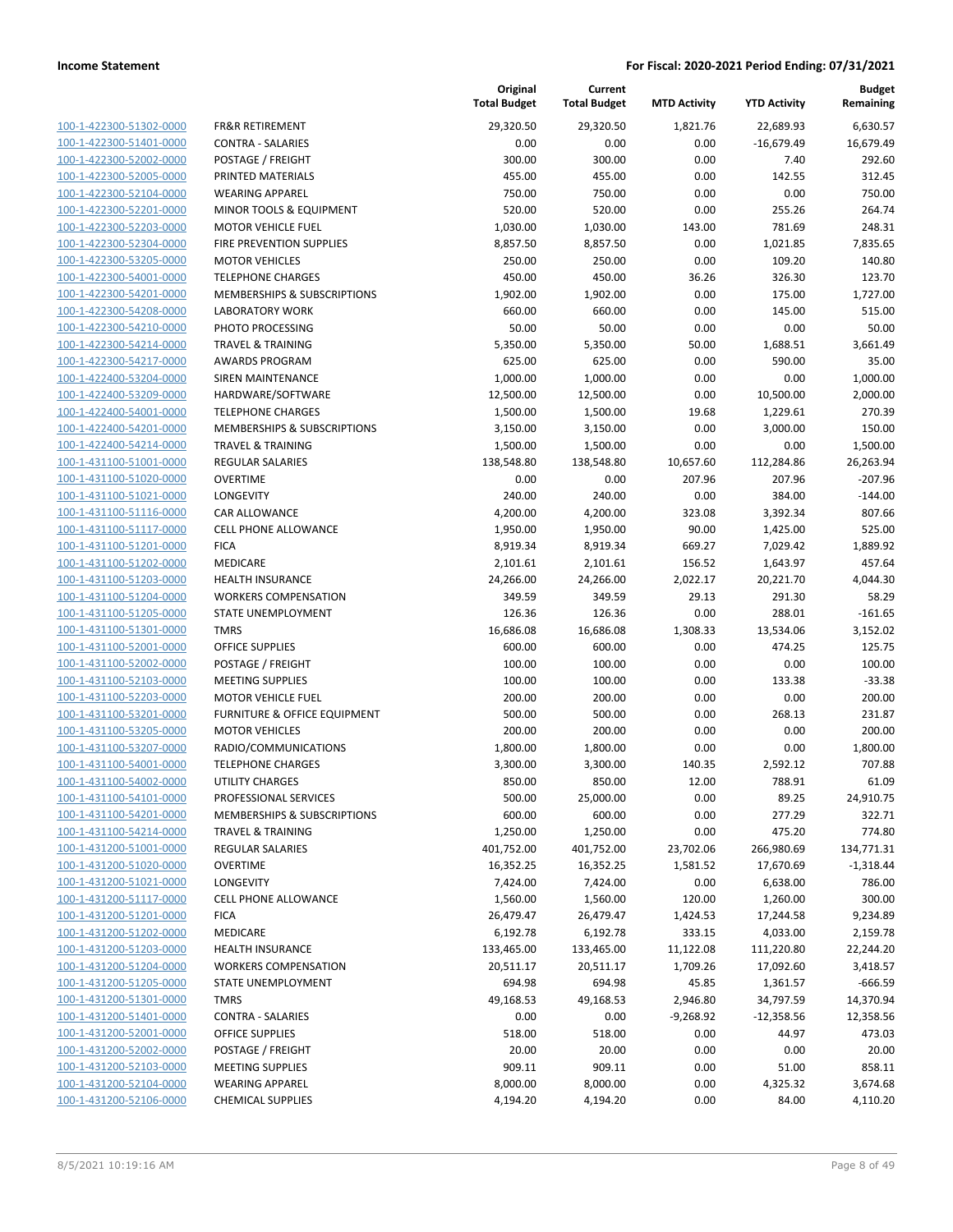|                                                    |                                                    | Original<br><b>Total Budget</b> | Current<br><b>Total Budget</b> | <b>MTD Activity</b> | <b>YTD Activity</b> | <b>Budget</b><br>Remaining |
|----------------------------------------------------|----------------------------------------------------|---------------------------------|--------------------------------|---------------------|---------------------|----------------------------|
| 100-1-431200-52107-0000                            | <b>BOTANICAL SUPPLIES</b>                          | 1,349.97                        | 1,349.97                       | 0.00                | 98.00               | 1,251.97                   |
| 100-1-431200-52201-0000                            | <b>MINOR TOOLS &amp; EQUIPMENT</b>                 | 8,131.41                        | 8,131.41                       | 1,311.02            | 6,892.19            | 1,239.22                   |
| 100-1-431200-52203-0000                            | <b>MOTOR VEHICLE FUEL</b>                          | 31,100.00                       | 31,100.00                      | 4,339.05            | 31,403.61           | $-303.61$                  |
| 100-1-431200-52302-0000                            | <b>MEDICAL SUPPLIES</b>                            | 150.00                          | 150.00                         | 0.00                | 0.00                | 150.00                     |
| 100-1-431200-52303-0000                            | <b>TRAINING SUPPLIES</b>                           | 212.99                          | 212.99                         | 0.00                | 350.00              | $-137.01$                  |
| 100-1-431200-53202-0000                            | MACHINE, TOOLS & IMPLMNTS                          | 2,914.95                        | 2,914.95                       | 0.00                | 745.02              | 2,169.93                   |
| 100-1-431200-53205-0000                            | <b>MOTOR VEHICLES</b>                              | 25,000.00                       | 25,000.00                      | $-1,744.82$         | 24,877.38           | 122.62                     |
| 100-1-431200-53207-0000                            | RADIO/COMMUNICATIONS                               | 3,210.00                        | 3,210.00                       | 0.00                | 0.00                | 3,210.00                   |
| 100-1-431200-53301-0000                            | SIDEWALKS, CURBS, & GUTTERS                        | 20,014.80                       | 20,014.80                      | 0.00                | 5,622.60            | 14,392.20                  |
| 100-1-431200-53303-0000                            | MAINT - STREET /ALLEY/APRN/RNWY                    | 45,000.00                       | 45,000.00                      | 4,567.00            | 63,714.68           | $-18,714.68$               |
| 100-1-431200-53305-0000                            | <b>BRIDGES &amp; CULVERTS</b>                      | 7,783.40                        | 7,783.40                       | 0.00                | 2,500.00            | 5,283.40                   |
| 100-1-431200-53308-0000                            | <b>STORM SEWERS</b>                                | 4,998.64                        | 4,998.64                       | 0.00                | 0.00                | 4,998.64                   |
| 100-1-431200-54001-0000                            | <b>TELEPHONE CHARGES</b>                           | 1,200.00                        | 1,200.00                       | 96.29               | 866.52              | 333.48                     |
| 100-1-431200-54002-0000                            | <b>UTILITY CHARGES</b>                             | 6,650.00                        | 6,650.00                       | 557.12              | 5,442.74            | 1,207.26                   |
| 100-1-431200-54201-0000                            | MEMBERSHIPS & SUBSCRIPTIONS                        | 1,770.00                        | 1,770.00                       | 0.00                | 467.23              | 1,302.77                   |
| 100-1-431200-54214-0000                            | <b>TRAVEL &amp; TRAINING</b>                       | 410.00                          | 410.00                         | 0.00                | 100.00              | 310.00                     |
| 100-1-431200-55207-0000                            | RADIO COMMUNICATION EQUIP                          | 1,887.50                        | 1,887.50                       | 0.00                | 0.00                | 1,887.50                   |
| 100-1-431600-51001-0000                            | <b>REGULAR SALARIES</b>                            | 75,585.12                       | 75,585.12                      | 5,813.76            | 62,036.71           | 13,548.41                  |
| 100-1-431600-51020-0000                            | <b>OVERTIME</b>                                    | 8,721.36                        | 8,721.36                       | 2,499.97            | 7,369.17            | 1,352.19                   |
| 100-1-431600-51021-0000                            | LONGEVITY                                          | 2,436.00                        | 2,436.00                       | 0.00                | 2,490.00            | $-54.00$                   |
| 100-1-431600-51101-0000                            | <b>CERTIFICATION PAY</b>                           | 600.00                          | 600.00                         | 46.16               | 484.68              | 115.32                     |
| 100-1-431600-51201-0000                            | <b>FICA</b>                                        | 5,415.23                        | 5,415.23                       | 484.09              | 4,168.05            | 1,247.18                   |
| 100-1-431600-51202-0000                            | MEDICARE                                           | 1,266.47                        | 1,266.47                       | 113.21              | 974.78              | 291.69                     |
| 100-1-431600-51203-0000                            | <b>HEALTH INSURANCE</b>                            | 24,266.00                       | 24,266.00                      | 2,022.17            | 20,221.70           | 4,044.30                   |
| 100-1-431600-51204-0000                            | <b>WORKERS COMPENSATION</b>                        | 4,194.68                        | 4,194.68                       | 349.56              | 3,495.60            | 699.08                     |
| 100-1-431600-51205-0000                            | STATE UNEMPLOYMENT                                 | 126.36                          | 126.36                         | 0.00                | 407.41              | $-281.05$                  |
| 100-1-431600-51301-0000                            | <b>TMRS</b>                                        | 10,055.30                       | 10,055.30                      | 969.75              | 8,318.24            | 1,737.06                   |
| 100-1-431600-52001-0000                            | <b>OFFICE SUPPLIES</b>                             | 315.40                          | 315.40                         | 0.00                | 0.00                | 315.40                     |
| 100-1-431600-52002-0000<br>100-1-431600-52104-0000 | POSTAGE / FREIGHT                                  | 20.00<br>3,666.40               | 20.00<br>3,666.40              | 0.00<br>0.00        | 0.00                | 20.00<br>441.73            |
| 100-1-431600-52106-0000                            | <b>WEARING APPAREL</b><br><b>CHEMICAL SUPPLIES</b> | 689.61                          | 689.61                         | 0.00                | 3,224.67<br>427.08  | 262.53                     |
| 100-1-431600-52201-0000                            | MINOR TOOLS & EQUIPMENT                            | 6,678.65                        | 6,678.65                       | 0.00                | 4,686.60            | 1,992.05                   |
| 100-1-431600-52203-0000                            | <b>MOTOR VEHICLE FUEL</b>                          | 3,450.00                        | 3,450.00                       | 400.57              | 2,776.88            | 673.12                     |
| 100-1-431600-53202-0000                            | MACHINE, TOOLS & IMPLMNTS                          | 7,859.28                        | 7,859.28                       | 0.00                | 31,895.23           | $-24.035.95$               |
| 100-1-431600-53205-0000                            | <b>MOTOR VEHICLES</b>                              | 2,000.00                        | 2,000.00                       | 234.91              | 1,404.80            | 595.20                     |
| 100-1-431600-53207-0000                            | RADIO/COMMUNICATIONS                               | 1,245.00                        | 1,245.00                       | 0.00                | 0.00                | 1,245.00                   |
| 100-1-431600-53303-0000                            | MAINT - STREET /ALLEY/APRN/RNWY                    | 20,000.00                       | 20,000.00                      | 6,460.15            | 19,261.23           | 738.77                     |
| 100-1-431600-54001-0000                            | <b>TELEPHONE CHARGES</b>                           | 1,300.00                        | 1,300.00                       | 64.27               | 810.76              | 489.24                     |
| 100-1-431600-54002-0000                            | <b>UTILITY CHARGES</b>                             | 308,750.00                      | 308,750.00                     | 23,988.98           | 242,376.16          | 66,373.84                  |
| 100-1-431600-54214-0000                            | <b>TRAVEL &amp; TRAINING</b>                       | 862.00                          | 862.00                         | 0.00                | 0.00                | 862.00                     |
| 100-1-431700-51001-0000                            | REGULAR SALARIES                                   | 117,041.60                      | 117,041.60                     | 8,702.60            | 94,223.06           | 22,818.54                  |
| 100-1-431700-51020-0000                            | <b>OVERTIME</b>                                    | 363.45                          | 363.45                         | 0.00                | 0.00                | 363.45                     |
| 100-1-431700-51021-0000                            | LONGEVITY                                          | 2,058.00                        | 2,058.00                       | 0.00                | 2,226.00            | $-168.00$                  |
| 100-1-431700-51117-0000                            | <b>CELL PHONE ALLOWANCE</b>                        | 1,560.00                        | 1,560.00                       | 51.00               | 585.00              | 975.00                     |
| 100-1-431700-51201-0000                            | <b>FICA</b>                                        | 7,503.43                        | 7,503.43                       | 512.28              | 5,638.92            | 1,864.51                   |
| 100-1-431700-51202-0000                            | MEDICARE                                           | 1,754.83                        | 1,754.83                       | 119.80              | 1,318.75            | 436.08                     |
| 100-1-431700-51203-0000                            | <b>HEALTH INSURANCE</b>                            | 24,266.00                       | 24,266.00                      | 2,022.17            | 20,221.70           | 4,044.30                   |
| 100-1-431700-51204-0000                            | <b>WORKERS COMPENSATION</b>                        | 661.66                          | 661.66                         | 55.14               | 551.40              | 110.26                     |
| 100-1-431700-51205-0000                            | STATE UNEMPLOYMENT                                 | 126.36                          | 126.36                         | 0.00                | 288.00              | $-161.64$                  |
| 100-1-431700-51301-0000                            | <b>TMRS</b>                                        | 13,932.78                       | 13,932.78                      | 1,015.42            | 11,150.95           | 2,781.83                   |
| 100-1-431700-52001-0000                            | <b>OFFICE SUPPLIES</b>                             | 2,098.50                        | 2,098.50                       | 0.00                | 1,718.72            | 379.78                     |
| 100-1-431700-52002-0000                            | POSTAGE / FREIGHT                                  | 20.00                           | 20.00                          | 0.00                | 110.49              | $-90.49$                   |
| 100-1-431700-52104-0000                            | <b>WEARING APPAREL</b>                             | 1,387.00                        | 1,387.00                       | 0.00                | 1,122.41            | 264.59                     |
| 100-1-431700-52201-0000                            | MINOR TOOLS & EQUIPMENT                            | 1,180.25                        | 1,180.25                       | 0.00                | 54.91               | 1,125.34                   |
| 100-1-431700-52203-0000                            | <b>MOTOR VEHICLE FUEL</b>                          | 3,450.00                        | 3,450.00                       | 475.36              | 3,290.70            | 159.30                     |
| 100-1-431700-52303-0000                            | <b>TRAINING SUPPLIES</b>                           | 478.95                          | 478.95                         | 0.00                | 279.37              | 199.58                     |
| 100-1-431700-53201-0000                            | FURNITURE & OFFICE EQUIPMENT                       | 4,515.00                        | 4,515.00                       | 0.00                | 187.00              | 4,328.00                   |
| 100-1-431700-53205-0000                            | <b>MOTOR VEHICLES</b>                              | 1,500.00                        | 1,500.00                       | 146.84              | 737.54              | 762.46                     |
| 100-1-431700-53207-0000                            | RADIO/COMMUNICATIONS                               | 205.00                          | 205.00                         | 0.00                | 0.00                | 205.00                     |
|                                                    |                                                    |                                 |                                |                     |                     |                            |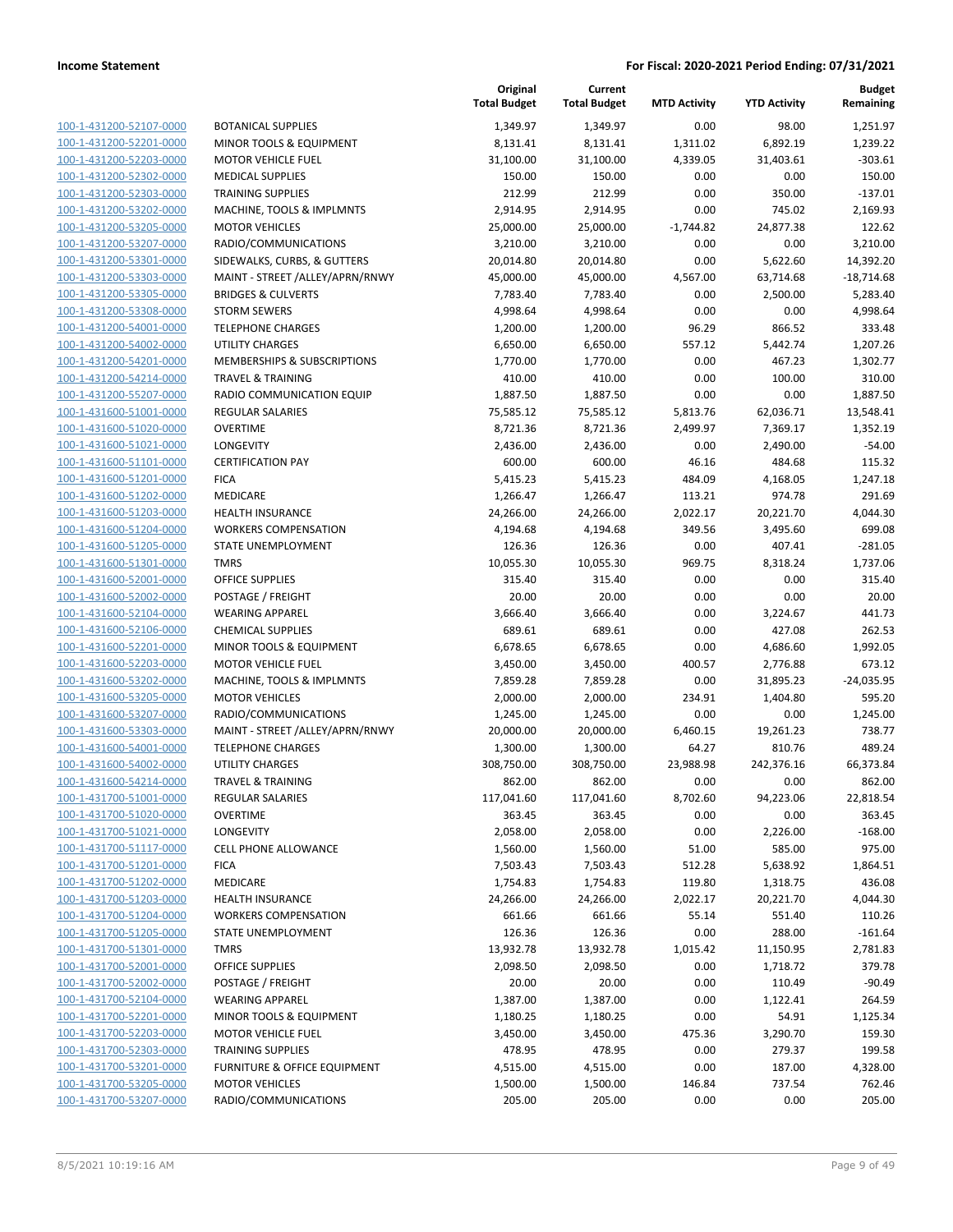| 100-1-431700-54001-0000        |
|--------------------------------|
| 100-1-431700-54002-0000        |
| 100-1-431700-54201-0000        |
| 100-1-431700-54212-0000        |
| 100-1-431700-54214-0000        |
| 100-1-431700-54410-0000        |
| 100-1-441100-51001-0000        |
| 100-1-441100-51020-0000        |
| 100-1-441100-51021-0000        |
|                                |
| 100-1-441100-51102-0000        |
| 100-1-441100-51117-0000        |
| 100-1-441100-51201-0000        |
| 100-1-441100-51202-0000        |
| 100-1-441100-51203-0000        |
| 100-1-441100-51204-0000        |
| 100-1-441100-51205-0000        |
| 100-1-441100-51301-0000        |
| 100-1-441100-52001-0000        |
| 100-1-441100-52002-0000        |
| 100-1-441100-52005-0000        |
|                                |
| 100-1-441100-54001-0000        |
| 100-1-441100-54002-0000        |
| 100-1-441100-54101-0000        |
| 100-1-441100-54214-0000        |
| 100-1-441200-51001-0000        |
| 100-1-441200-51021-0000        |
| 100-1-441200-51101-0000        |
| 100-1-441200-51117-0000        |
| 100-1-441200-51201-0000        |
| 100-1-441200-51202-0000        |
| 100-1-441200-51203-0000        |
| 100-1-441200-51204-0000        |
|                                |
| 100-1-441200-51205-0000        |
| 100-1-441200-51301-0000        |
| 100-1-441200-52104-0000        |
| 100-1-441200-54201-0000        |
| 100-1-441200-54214-0000        |
| 100-1-441300-51001-0000        |
| 100-1-441300-51020-0000        |
| 100-1-441300-51021-0000        |
| 100-1-441300-51101-0000        |
| <u>100-1-441300-51116-0000</u> |
| <u>100-1-441300-51117-0000</u> |
|                                |
| <u>100-1-441300-51201-0000</u> |
| <u>100-1-441300-51202-0000</u> |
| <u>100-1-441300-51203-0000</u> |
| 100-1-441300-51204-0000        |
| 100-1-441300-51205-0000        |
| <u>100-1-441300-51301-0000</u> |
| <u>100-1-441300-52002-0000</u> |
| <u>100-1-441300-52005-0000</u> |
| 100-1-441300-52104-0000        |
| <u>100-1-441300-52201-0000</u> |
| <u>100-1-441300-52203-0000</u> |
| <u>100-1-441300-53205-0000</u> |
| <u>100-1-441300-54001-0000</u> |
| 100-1-441300-54002-0000        |
|                                |
| <u>100-1-441300-54120-0000</u> |
| <u>100-1-441300-54201-0000</u> |

|                         |                                    | Original<br><b>Total Budget</b> | Current<br><b>Total Budget</b> | <b>MTD Activity</b> | <b>YTD Activity</b> | <b>Budget</b><br>Remaining |
|-------------------------|------------------------------------|---------------------------------|--------------------------------|---------------------|---------------------|----------------------------|
| 100-1-431700-54001-0000 | <b>TELEPHONE CHARGES</b>           | 3,200.00                        | 3,200.00                       | 240.63              | 2,627.98            | 572.02                     |
| 100-1-431700-54002-0000 | <b>UTILITY CHARGES</b>             | 850.00                          | 850.00                         | 12.00               | 788.91              | 61.09                      |
| 100-1-431700-54201-0000 | MEMBERSHIPS & SUBSCRIPTIONS        | 700.00                          | 700.00                         | 0.00                | 238.00              | 462.00                     |
| 100-1-431700-54212-0000 | PRINTING                           | 200.00                          | 200.00                         | 0.00                | 0.00                | 200.00                     |
| 100-1-431700-54214-0000 | <b>TRAVEL &amp; TRAINING</b>       | 1,500.00                        | 1,500.00                       | 0.00                | 100.00              | 1,400.00                   |
| 100-1-431700-54410-0000 | PERMITS/FEES                       | 200.00                          | 200.00                         | 0.00                | 0.00                | 200.00                     |
| 100-1-441100-51001-0000 | <b>REGULAR SALARIES</b>            | 141,523.20                      | 141,523.20                     | 10,615.20           | 108,376.52          | 33,146.68                  |
| 100-1-441100-51020-0000 | <b>OVERTIME</b>                    | 1,176.84                        | 1,176.84                       | 0.00                | 133.38              | 1,043.46                   |
| 100-1-441100-51021-0000 | LONGEVITY                          | 966.00                          | 966.00                         | 0.00                | 750.00              | 216.00                     |
| 100-1-441100-51102-0000 | <b>BILINGUAL PAY</b>               | 1,200.00                        | 1,200.00                       | 46.16               | 530.84              | 669.16                     |
| 100-1-441100-51117-0000 | <b>CELL PHONE ALLOWANCE</b>        | 960.00                          | 960.00                         | 73.84               | 775.32              | 184.68                     |
| 100-1-441100-51201-0000 | <b>FICA</b>                        | 9,041.21                        | 9,041.21                       | 642.68              | 6,627.77            | 2,413.44                   |
| 100-1-441100-51202-0000 | <b>MEDICARE</b>                    | 2,114.48                        | 2,114.48                       | 150.30              | 1,550.01            | 564.47                     |
| 100-1-441100-51203-0000 | <b>HEALTH INSURANCE</b>            | 36,399.00                       | 36,399.00                      | 3,033.25            | 30,332.50           | 6,066.50                   |
| 100-1-441100-51204-0000 | <b>WORKERS COMPENSATION</b>        | 655.41                          | 655.41                         | 54.62               | 546.20              | 109.21                     |
| 100-1-441100-51205-0000 | STATE UNEMPLOYMENT                 | 189.54                          | 189.54                         | 0.00                | 432.00              | $-242.46$                  |
| 100-1-441100-51301-0000 | <b>TMRS</b>                        | 16,788.22                       | 16,788.22                      | 1,245.28            | 12,716.44           | 4,071.78                   |
| 100-1-441100-52001-0000 | <b>OFFICE SUPPLIES</b>             | 3,252.89                        | 3,252.89                       | 0.00                | 944.38              | 2,308.51                   |
| 100-1-441100-52002-0000 | POSTAGE / FREIGHT                  | 1,000.00                        | 1,000.00                       | 0.00                | 359.36              | 640.64                     |
| 100-1-441100-52005-0000 | PRINTED MATERIALS                  | 710.44                          | 710.44                         | 0.00                | 0.00                | 710.44                     |
| 100-1-441100-54001-0000 | <b>TELEPHONE CHARGES</b>           | 3,100.00                        | 3,100.00                       | 84.31               | 2,100.43            | 999.57                     |
| 100-1-441100-54002-0000 | <b>UTILITY CHARGES</b>             | 850.00                          | 850.00                         | 12.00               | 788.91              | 61.09                      |
| 100-1-441100-54101-0000 | PROFESSIONAL SERVICES              | 0.00                            | 0.00                           | 15,900.00           | 69,900.00           | $-69,900.00$               |
| 100-1-441100-54214-0000 | <b>TRAVEL &amp; TRAINING</b>       | 1,000.00                        | 1,000.00                       | 0.00                | 0.00                | 1,000.00                   |
| 100-1-441200-51001-0000 | <b>REGULAR SALARIES</b>            | 55,619.20                       | 55,619.20                      | 4,278.40            | 45,063.96           | 10,555.24                  |
| 100-1-441200-51021-0000 | LONGEVITY                          | 366.00                          | 366.00                         | 0.00                | 438.00              | $-72.00$                   |
| 100-1-441200-51101-0000 | <b>CERTIFICATION PAY</b>           | 1,200.00                        | 1,200.00                       | 0.00                | 0.00                | 1,200.00                   |
| 100-1-441200-51117-0000 | <b>CELL PHONE ALLOWANCE</b>        | 432.00                          | 432.00                         | 0.00                | 0.00                | 432.00                     |
| 100-1-441200-51201-0000 | <b>FICA</b>                        | 3,572.27                        | 3,572.27                       | 241.06              | 2,582.82            | 989.45                     |
| 100-1-441200-51202-0000 | MEDICARE                           | 835.45                          | 835.45                         | 56.38               | 604.04              | 231.41                     |
| 100-1-441200-51203-0000 | <b>HEALTH INSURANCE</b>            | 12,133.00                       | 12,133.00                      | 1,011.08            | 10,110.80           | 2,022.20                   |
| 100-1-441200-51204-0000 | <b>WORKERS COMPENSATION</b>        | 315.00                          | 315.00                         | 26.25               | 262.50              | 52.50                      |
| 100-1-441200-51205-0000 | STATE UNEMPLOYMENT                 | 63.18                           | 63.18                          | 0.00                | 144.01              | $-80.83$                   |
| 100-1-441200-51301-0000 | <b>TMRS</b>                        | 6,633.18                        | 6,633.18                       | 496.30              | 5,227.09            | 1,406.09                   |
| 100-1-441200-52104-0000 | <b>WEARING APPAREL</b>             | 500.04                          | 500.04                         | 0.00                | 0.00                | 500.04                     |
| 100-1-441200-54201-0000 | MEMBERSHIPS & SUBSCRIPTIONS        | 250.00                          | 250.00                         | 0.00                | 55.00               | 195.00                     |
| 100-1-441200-54214-0000 | <b>TRAVEL &amp; TRAINING</b>       | 1,000.00                        | 1,000.00                       | 0.00                | 132.00              | 868.00                     |
| 100-1-441300-51001-0000 | REGULAR SALARIES                   | 323,274.00                      | 323,274.00                     | 21,376.50           | 252,637.80          | 70,636.20                  |
| 100-1-441300-51020-0000 | <b>OVERTIME</b>                    | 0.00                            | 0.00                           | 0.00                | 9.51                | $-9.51$                    |
| 100-1-441300-51021-0000 | LONGEVITY                          | 3,024.00                        | 3,024.00                       | 0.00                | 3,408.00            | $-384.00$                  |
| 100-1-441300-51101-0000 | <b>CERTIFICATION PAY</b>           | 2,400.00                        | 2,400.00                       | 184.62              | 1,938.51            | 461.49                     |
| 100-1-441300-51116-0000 | CAR ALLOWANCE                      | 4,200.00                        | 4,200.00                       | 323.08              | 3,392.34            | 807.66                     |
| 100-1-441300-51117-0000 | <b>CELL PHONE ALLOWANCE</b>        | 3,132.00                        | 3,132.00                       | 193.84              | 2,545.32            | 586.68                     |
| 100-1-441300-51201-0000 | <b>FICA</b>                        | 20,573.44                       | 20,573.44                      | 1,323.46            | 15,996.12           | 4,577.32                   |
| 100-1-441300-51202-0000 | MEDICARE                           | 4,811.53                        | 4,811.53                       | 309.52              | 3,741.06            | 1,070.47                   |
| 100-1-441300-51203-0000 | <b>HEALTH INSURANCE</b>            | 72,799.00                       | 72,799.00                      | 6,066.58            | 60,665.80           | 12,133.20                  |
| 100-1-441300-51204-0000 | <b>WORKERS COMPENSATION</b>        | 1,862.44                        | 1,862.44                       | 155.20              | 1,552.00            | 310.44                     |
| 100-1-441300-51205-0000 | STATE UNEMPLOYMENT                 | 379.08                          | 379.08                         | 0.00                | 864.01              | -484.93                    |
| 100-1-441300-51301-0000 | <b>TMRS</b>                        | 38,201.88                       | 38,201.88                      | 2,561.06            | 30,473.56           | 7,728.32                   |
| 100-1-441300-52002-0000 | POSTAGE / FREIGHT                  | 6,000.00                        | 6,000.00                       | 0.00                | 3,367.02            | 2,632.98                   |
| 100-1-441300-52005-0000 | PRINTED MATERIALS                  | 1,490.40                        | 1,490.40                       | 0.00                | 448.60              | 1,041.80                   |
| 100-1-441300-52104-0000 | <b>WEARING APPAREL</b>             | 2,800.00                        | 2,800.00                       | 0.00                | 795.32              | 2,004.68                   |
| 100-1-441300-52201-0000 | <b>MINOR TOOLS &amp; EQUIPMENT</b> | 500.00                          | 500.00                         | 0.00                | 0.00                | 500.00                     |
| 100-1-441300-52203-0000 | <b>MOTOR VEHICLE FUEL</b>          | 3,200.00                        | 3,200.00                       | 583.16              | 3,750.14            | $-550.14$                  |
| 100-1-441300-53205-0000 | <b>MOTOR VEHICLES</b>              | 1,000.00                        | 1,000.00                       | 930.60              | 2,800.50            | $-1,800.50$                |
| 100-1-441300-54001-0000 | <b>TELEPHONE CHARGES</b>           | 5,400.00                        | 5,400.00                       | 188.41              | 3,803.04            | 1,596.96                   |
| 100-1-441300-54002-0000 | <b>UTILITY CHARGES</b>             | 850.00                          | 850.00                         | 12.00               | 788.91              | 61.09                      |
| 100-1-441300-54120-0000 | <b>TITLE SEARCHES</b>              | 0.00                            | 0.00                           | 150.00              | 2,700.00            | $-2,700.00$                |
| 100-1-441300-54201-0000 | MEMBERSHIPS & SUBSCRIPTIONS        | 750.00                          | 750.00                         | 25.00               | 311.00              | 439.00                     |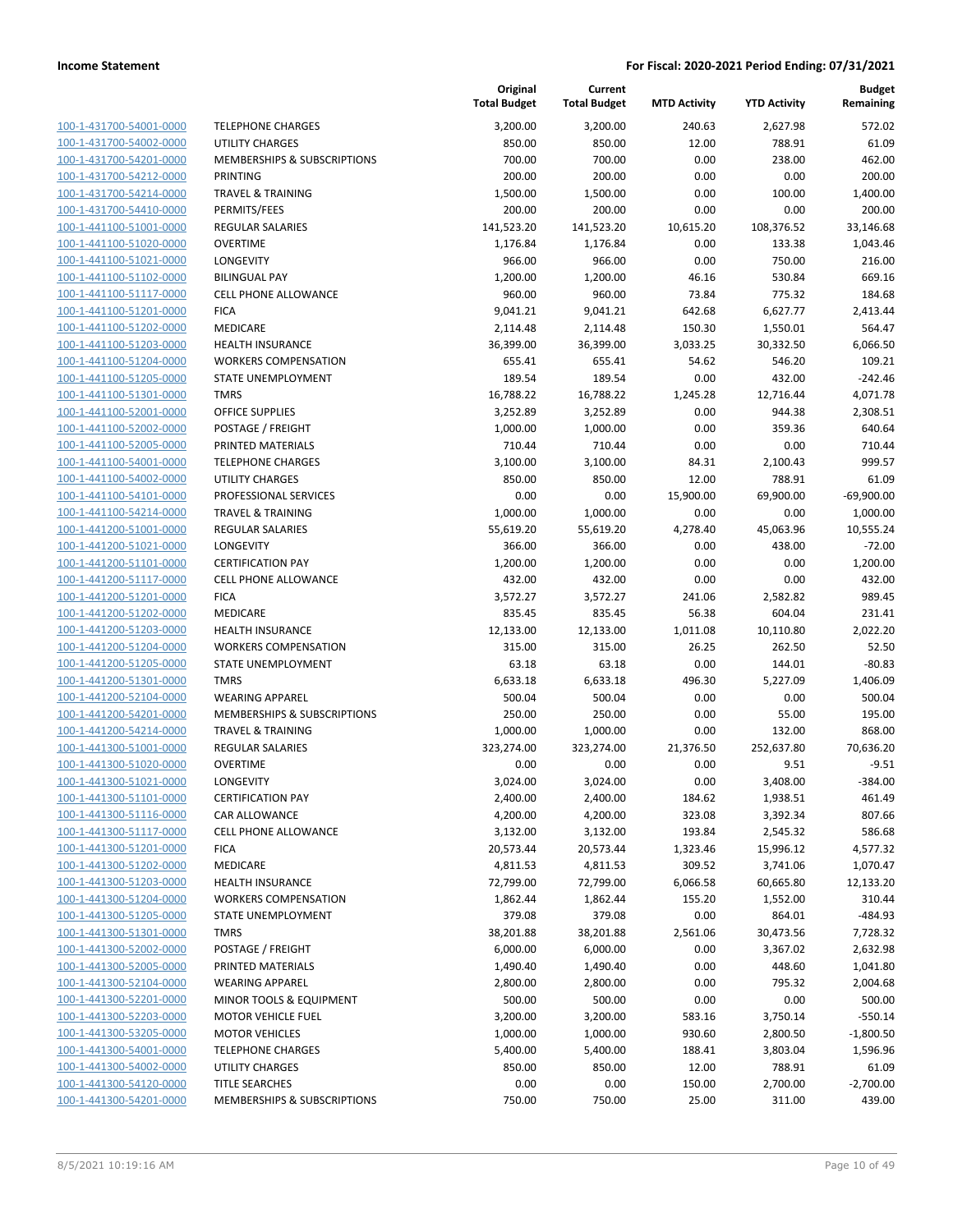| 100-1-441300-54214-0000             |
|-------------------------------------|
| 100-1-441300-54410-0000             |
| 100-1-442200-53205-0000             |
| 100-1-443200-51001-0000             |
| <u>100-1-443200-51020-0000</u>      |
| 100-1-443200-51021-0000             |
| 100-1-443200-51102-0000             |
| 100-1-443200-51117-0000             |
| 100-1-443200-51201-0000             |
| <u>100-1-443200-51202-0000</u>      |
| 100-1-443200-51203-0000             |
| 100-1-443200-51204-0000             |
| 100-1-443200-51205-0000             |
| 100-1-443200-51301-0000             |
| <u>100-1-443200-52001-0000</u>      |
| 100-1-443200-52002-0000             |
| 100-1-443200-52101-0000             |
|                                     |
| 100-1-443200-52104-0000             |
| 100-1-443200-52106-0000             |
| 100-1-443200-52108-0000             |
| 100-1-443200-52201-0000             |
| 100-1-443200-52203-0000             |
| 100-1-443200-53202-0000             |
| 100-1-443200-53205-0000             |
| <u>100-1-443200-54001-0000</u>      |
| 100-1-443200-54002-0000             |
| 100-1-443200-54107-0000             |
| 100-1-443200-54108-0000             |
| 100-1-443200-54214-0000             |
| 100-1-451100-45310-0000             |
| 100-1-451100-51001-0000             |
| 100-1-451100-51020-0000             |
| 100-1-451100-51021-0000             |
| 100-1-451100-51101-0000             |
| <u>100-1-451100-51102-0000</u>      |
| 100-1-451100-51116-0000             |
| 100-1-451100-51117-0000             |
| 100-1-451100-51201-0000             |
|                                     |
| 100-1-451100-51202-0000             |
| 100-1-451100-51203-0000             |
| 100-1-451100-51204-0000             |
| 100-1-451100-51205-0000             |
| 100-1-451100-51301-0000             |
| 100-1-451100-51401-0000             |
| <u>100-1-451100-52001-0000</u>      |
| <u>100-1-451100-52002-0000</u>      |
| 100-1-451100-52101-0000             |
| <u>100-1-451100-52104-0000</u>      |
| 100-1-451100-52106-0000             |
| <u>100-1-451100-52107-0000</u>      |
| <u>100-1-451100-52201-0000</u>      |
| 100-1-451100-52203-0000             |
| <u>100-1-451100-52401-0000</u>      |
| <u>100-1-451100-53201-0000</u>      |
| <u>100-1-451100-53202-0000</u>      |
| <u>100-1-451100-53205-0000</u>      |
| 1-451100-53207-0000<br><u> 100-</u> |
| 100-1-451100-53402-0000             |
|                                     |
| <u>100-1-451100-53707-0000</u>      |

|                         |                                         | Original<br><b>Total Budget</b> | Current<br><b>Total Budget</b> | <b>MTD Activity</b> | <b>YTD Activity</b> | <b>Budget</b><br>Remaining |
|-------------------------|-----------------------------------------|---------------------------------|--------------------------------|---------------------|---------------------|----------------------------|
| 100-1-441300-54214-0000 | <b>TRAVEL &amp; TRAINING</b>            | 4,000.00                        | 4,000.00                       | 0.00                | 184.00              | 3,816.00                   |
| 100-1-441300-54410-0000 | PERMITS/FEES                            | 16,000.00                       | 16,000.00                      | 0.00                | 26,361.65           | $-10,361.65$               |
| 100-1-442200-53205-0000 | <b>MOTOR VEHICLES</b>                   | 200.00                          | 200.00                         | 1,759.38            | 2,336.10            | $-2,136.10$                |
| 100-1-443200-51001-0000 | <b>REGULAR SALARIES</b>                 | 210,600.00                      | 210,600.00                     | 16,430.24           | 174,236.16          | 36,363.84                  |
| 100-1-443200-51020-0000 | <b>OVERTIME</b>                         | 7,949.67                        | 7,949.67                       | 896.97              | 8,506.04            | $-556.37$                  |
| 100-1-443200-51021-0000 | LONGEVITY                               | 5,698.00                        | 5,698.00                       | 0.00                | 6,184.00            | $-486.00$                  |
| 100-1-443200-51102-0000 | <b>BILINGUAL PAY</b>                    | 600.00                          | 600.00                         | 46.16               | 761.64              | $-161.64$                  |
| 100-1-443200-51117-0000 | <b>CELL PHONE ALLOWANCE</b>             | 1,170.00                        | 1,170.00                       | 90.00               | 945.00              | 225.00                     |
| 100-1-443200-51201-0000 | <b>FICA</b>                             | 14,013.10                       | 14,013.10                      | 960.84              | 10,708.83           | 3,304.27                   |
| 100-1-443200-51202-0000 | MEDICARE                                | 3,277.26                        | 3,277.26                       | 224.71              | 2,504.50            | 772.76                     |
| 100-1-443200-51203-0000 | <b>HEALTH INSURANCE</b>                 | 72,799.00                       | 72,799.00                      | 6,066.58            | 60,665.80           | 12,133.20                  |
| 100-1-443200-51204-0000 | <b>WORKERS COMPENSATION</b>             | 7,571.59                        | 7,571.59                       | 630.97              | 6,309.70            | 1,261.89                   |
| 100-1-443200-51205-0000 | STATE UNEMPLOYMENT                      | 379.08                          | 379.08                         | 43.06               | 968.97              | $-589.89$                  |
| 100-1-443200-51301-0000 | <b>TMRS</b>                             | 26,020.28                       | 26,020.28                      | 2,025.76            | 21,900.90           | 4,119.38                   |
| 100-1-443200-52001-0000 | <b>OFFICE SUPPLIES</b>                  | 1,200.00                        | 1,200.00                       | 0.00                | 2,002.09            | $-802.09$                  |
| 100-1-443200-52002-0000 | POSTAGE / FREIGHT                       | 40.00                           | 40.00                          | 0.00                | 5.66                | 34.34                      |
| 100-1-443200-52101-0000 | <b>JANITORIAL SUPPLIES</b>              | 2,500.00                        | 2,500.00                       | 0.00                | 480.49              | 2,019.51                   |
| 100-1-443200-52104-0000 | <b>WEARING APPAREL</b>                  | 1,800.00                        | 1,800.00                       | 0.00                | 1,738.49            | 61.51                      |
| 100-1-443200-52106-0000 | <b>CHEMICAL SUPPLIES</b>                | 12,000.00                       | 12,000.00                      | 0.00                | 5,756.66            | 6,243.34                   |
| 100-1-443200-52108-0000 | <b>MENAGERIE SUPPLIES</b>               | 7,500.00                        | 7,500.00                       | 0.00                | 5,456.41            | 2,043.59                   |
| 100-1-443200-52201-0000 | MINOR TOOLS & EQUIPMENT                 | 1,400.00                        | 1,400.00                       | 0.00                | 973.32              | 426.68                     |
| 100-1-443200-52203-0000 | <b>MOTOR VEHICLE FUEL</b>               | 4,200.00                        | 4,200.00                       | 507.01              | 3,957.44            | 242.56                     |
| 100-1-443200-53202-0000 | MACHINE, TOOLS & IMPLMNTS               | 2,500.00                        | 2,500.00                       | 0.00                | 2,750.00            | $-250.00$                  |
| 100-1-443200-53205-0000 | <b>MOTOR VEHICLES</b>                   | 1,000.00                        | 1,000.00                       | 333.58              | 769.27              | 230.73                     |
| 100-1-443200-54001-0000 | <b>TELEPHONE CHARGES</b>                | 1,900.00                        | 1,900.00                       | 160.28              | 1,442.38            | 457.62                     |
| 100-1-443200-54002-0000 | UTILITY CHARGES                         | 25,745.00                       | 25,745.00                      | 2,570.08            | 20,583.25           | 5,161.75                   |
| 100-1-443200-54107-0000 | <b>MEDICAL</b>                          | 14,000.00                       | 14,000.00                      | 0.00                | 6,102.69            | 7,897.31                   |
| 100-1-443200-54108-0000 | <b>VETERINARY SERVICES</b>              | 7,800.00                        | 7,800.00                       | $-2,635.00$         | $-10,369.53$        | 18,169.53                  |
| 100-1-443200-54214-0000 | <b>TRAVEL &amp; TRAINING</b>            | 1,000.00                        | 1,000.00                       | 75.00               | 273.00              | 727.00                     |
| 100-1-451100-45310-0000 | REECY DAVIS SUPPLIES                    | 17,693.96                       | 17,693.96                      | 0.00                | 17,690.38           | 3.58                       |
| 100-1-451100-51001-0000 | REGULAR SALARIES                        | 672,233.00                      | 672,233.00                     | 45,478.22           | 503,827.55          | 168,405.45                 |
| 100-1-451100-51020-0000 | <b>OVERTIME</b>                         | 26,200.00                       | 26,200.00                      | 6,196.10            | 29,741.40           | $-3,541.40$                |
| 100-1-451100-51021-0000 | <b>LONGEVITY</b>                        | 3,162.00                        | 3,162.00                       | 0.00                | 3,960.00            | $-798.00$                  |
| 100-1-451100-51101-0000 | <b>CERTIFICATION PAY</b>                | 3,000.00                        | 3,000.00                       | 138.48              | 2,146.44            | 853.56                     |
| 100-1-451100-51102-0000 | <b>BILINGUAL PAY</b>                    | 600.08                          | 600.08                         | 92.32               | 969.36              | $-369.28$                  |
| 100-1-451100-51116-0000 | CAR ALLOWANCE                           | 4,200.00                        | 4,200.00                       | 323.08              | 3,392.34            | 807.66                     |
| 100-1-451100-51117-0000 | CELL PHONE ALLOWANCE                    | 7,800.00                        | 7,800.00                       | 660.00              | 7,905.00            | $-105.00$                  |
| 100-1-451100-51201-0000 | <b>FICA</b>                             | 44,381.00                       | 44,381.00                      | 3,239.44            | 33,773.93           | 10,607.07                  |
| 100-1-451100-51202-0000 | MEDICARE                                | 10,380.00                       | 10,380.00                      | 757.61              | 7,898.74            | 2,481.26                   |
| 100-1-451100-51203-0000 | HEALTH INSURANCE                        | 218,397.00                      | 218,397.00                     | 18,199.75           | 181,997.50          | 36,399.50                  |
| 100-1-451100-51204-0000 | <b>WORKERS COMPENSATION</b>             | 12,634.00                       | 12,634.00                      | 944.60              | 9,446.00            | 3,188.00                   |
| 100-1-451100-51205-0000 | STATE UNEMPLOYMENT                      | 1,169.00                        | 1,169.00                       | 284.28              | 3,385.22            | $-2,216.22$                |
| 100-1-451100-51301-0000 | <b>TMRS</b>                             | 82,410.00                       | 82,410.00                      | 6,206.02            | 63,089.38           | 19,320.62                  |
| 100-1-451100-51401-0000 | <b>CONTRA - SALARIES</b>                | 0.00                            | 0.00                           | 0.00                | $-10,565.86$        | 10,565.86                  |
| 100-1-451100-52001-0000 | <b>OFFICE SUPPLIES</b>                  | 600.00                          | 600.00                         | 0.00                | 735.64              | $-135.64$                  |
| 100-1-451100-52002-0000 | POSTAGE / FREIGHT                       | 250.00                          | 250.00                         | 0.00                | 82.12               | 167.88                     |
| 100-1-451100-52101-0000 | <b>JANITORIAL SUPPLIES</b>              | 6,485.00                        | 6,485.00                       | 0.00                | 5,301.41            | 1,183.59                   |
| 100-1-451100-52104-0000 | <b>WEARING APPAREL</b>                  | 7,772.00                        | 7,118.98                       | 0.00                | 5,346.65            | 1,772.33                   |
| 100-1-451100-52106-0000 | SPLASH PAD SUPPLIES                     | 7,755.00                        | 7,755.00                       | 0.00                | 2,111.98            | 5,643.02                   |
| 100-1-451100-52107-0000 | <b>BOTANICAL SUPPLIES</b>               | 11,250.00                       | 11,250.00                      | 0.00                | 5,437.65            | 5,812.35                   |
| 100-1-451100-52201-0000 | <b>REPAIR &amp; MAINTENANCE</b>         | 12,800.00                       | 21,800.00                      | 8,690.00            | 24,830.53           | $-3,030.53$                |
| 100-1-451100-52203-0000 | <b>MOTOR VEHICLE FUEL</b>               | 12,800.00                       | 12,800.00                      | 3,439.99            | 16,322.34           | $-3,522.34$                |
| 100-1-451100-52401-0000 | SENIOR RECREATIONAL PROGRAMS            | 500.00                          | 500.00                         | 0.00                | 392.77              | 107.23                     |
| 100-1-451100-53201-0000 | <b>FURNITURE &amp; OFFICE EQUIPMENT</b> | 0.00                            | 0.00                           | 0.00                | 3,332.00            | $-3,332.00$                |
| 100-1-451100-53202-0000 | MACHINE, TOOLS & IMPLMNTS               | 10,937.58                       | 10,937.58                      | 6,960.50            | 9,465.33            | 1,472.25                   |
| 100-1-451100-53205-0000 | <b>MOTOR VEHICLES</b>                   | 6,000.00                        | 6,000.00                       | 1,238.41            | 9,589.80            | $-3,589.80$                |
| 100-1-451100-53207-0000 | RADIO/COMMUNICATIONS                    | 1,380.00                        | 1,380.00                       | 0.00                | 970.35              | 409.65                     |
| 100-1-451100-53402-0000 | <b>BUILDING MAINTENANCE</b>             | 1,200.00                        | 1,200.00                       | 0.00                | 893.46              | 306.54                     |
| 100-1-451100-53707-0000 | <b>MAINT - GROUNDS</b>                  | 14,230.00                       | 14,230.00                      | 0.00                | 6,940.29            | 7,289.71                   |
|                         |                                         |                                 |                                |                     |                     |                            |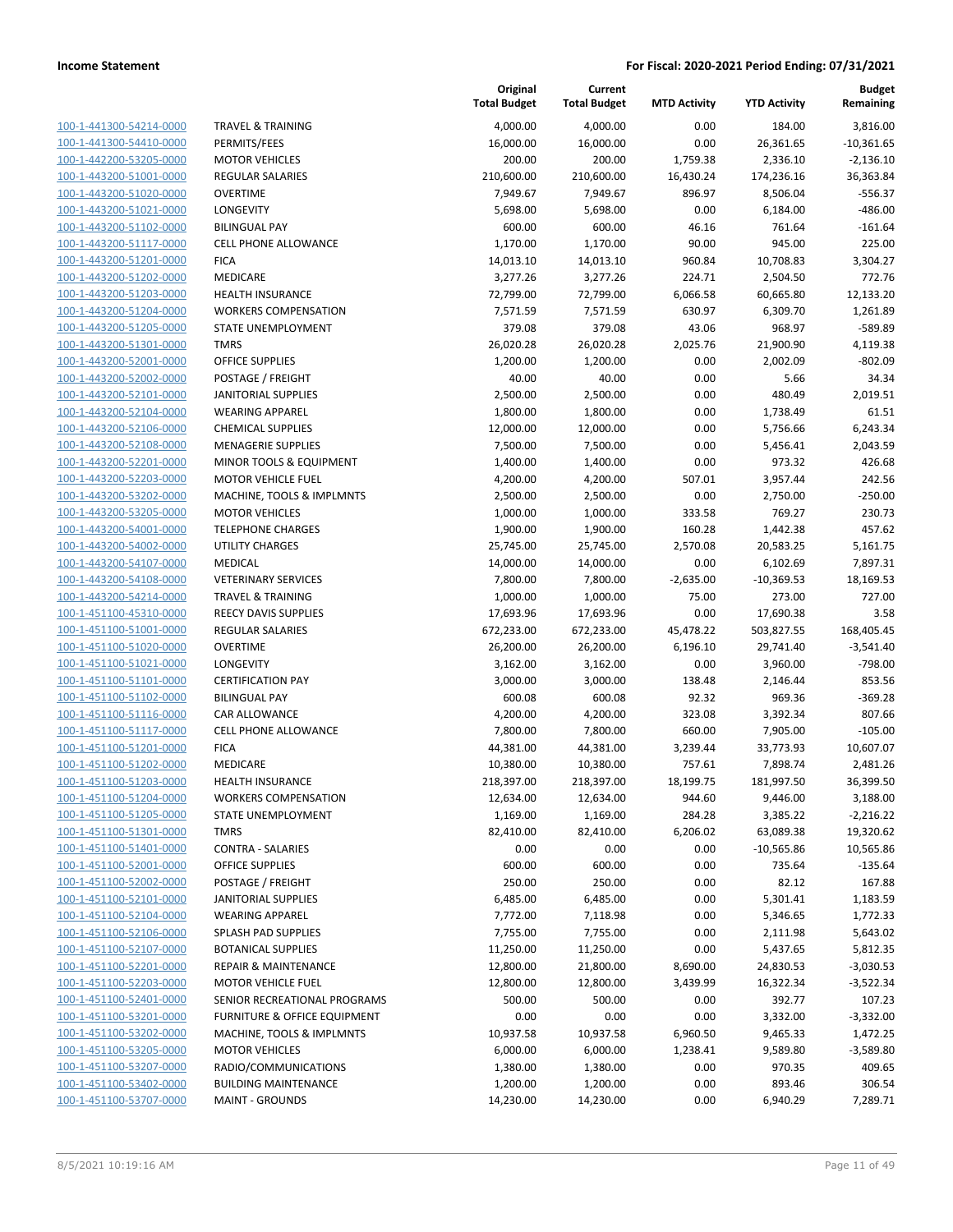**Current**

**Original**

**Budget Remaining**

|                                                    |                                                               | <b>Total Budget</b>   | <b>Total Budget</b>  | <b>MTD Activity</b> | <b>YTD Activity</b> | Remaining             |
|----------------------------------------------------|---------------------------------------------------------------|-----------------------|----------------------|---------------------|---------------------|-----------------------|
| 100-1-451100-53708-0000                            | <b>ATHLETIC FIELDS</b>                                        | 16,200.00             | 16,200.00            | 2,120.40            | 17,908.84           | $-1,708.84$           |
| 100-1-451100-53710-0000                            | <b>PARK IMPROVEMENTS</b>                                      | 10,800.00             | 10,800.00            | 0.00                | 7,707.73            | 3,092.27              |
| 100-1-451100-54001-0000                            | <b>TELEPHONE CHARGES</b>                                      | 8,250.00              | 8,250.00             | 288.49              | 5,647.03            | 2,602.97              |
| 100-1-451100-54002-0000                            | <b>UTILITY CHARGES</b>                                        | 115,000.00            | 115,000.00           | 15,270.33           | 108,806.65          | 6,193.35              |
| 100-1-451100-54101-0000                            | PROFESSIONAL SERVICES                                         | 10,000.00             | 10,000.00            | 8,000.00            | 9,948.58            | 51.42                 |
| 100-1-451100-54201-0000                            | MEMBERSHIPS & SUBSCRIPTIONS                                   | 1,510.00              | 2,066.03             | 0.00                | 2,350.00            | $-283.97$             |
| 100-1-451100-54211-0000                            | ADVERTISING                                                   | 5,750.00              | 3,308.00             | 175.00              | 2,024.34            | 1,283.66              |
| 100-1-451100-54212-0000                            | PRINTING                                                      | 0.00                  | 216.00               | 0.00                | 216.00              | 0.00                  |
| 100-1-451100-54214-0000                            | <b>TRAVEL &amp; TRAINING</b>                                  | 2,461.58              | 2,461.58             | 0.00                | 2,330.38            | 131.20                |
| 100-1-451100-54301-0000                            | <b>SPECIAL EVENTS</b>                                         | 63,150.00             | 57,150.00            | 2,731.86            | 52,010.05           | 5,139.95              |
| 100-1-451100-54409-0000                            | <b>CEMETERY MAINTENANCE</b>                                   | 80,700.00             | 80,700.00            | 6,143.58            | 57,690.29           | 23,009.71             |
| 100-1-451100-55203-0000                            | <b>FURNITURE/OFFICE EQUIP</b>                                 | 0.00                  | 2,322.99             | 0.00                | 2,322.99            | 0.00                  |
| 100-1-455100-51001-0000                            | <b>REGULAR SALARIES</b>                                       | 322,894.00            | 322,894.00           | 22,903.38           | 243,968.14          | 78,925.86             |
| 100-1-455100-51020-0000                            | <b>OVERTIME</b>                                               | 0.00                  | 0.00                 | 0.00                | 50.13               | $-50.13$              |
| 100-1-455100-51021-0000                            | LONGEVITY                                                     | 3,840.00              | 3,840.00             | 0.00                | 3,996.00            | $-156.00$             |
| 100-1-455100-51102-0000                            | <b>BILINGUAL PAY</b>                                          | 600.00                | 600.00               | 46.16               | 484.68              | 115.32                |
| 100-1-455100-51116-0000                            | CAR ALLOWANCE                                                 | 4,200.00              | 4,200.00             | 323.08              | 3,392.34            | 807.66                |
| 100-1-455100-51117-0000                            | <b>CELL PHONE ALLOWANCE</b>                                   | 1,170.00              | 1,170.00             | 90.00               | 945.00              | 225.00                |
| 100-1-455100-51201-0000                            | <b>FICA</b>                                                   | 20,627.00             | 20,627.00            | 1,411.94            | 15,346.64           | 5,280.36              |
| 100-1-455100-51202-0000                            | MEDICARE                                                      | 4,824.00              | 4,824.00             | 330.22              | 3,589.12            | 1,234.88              |
| 100-1-455100-51203-0000                            | <b>HEALTH INSURANCE</b>                                       | 48,533.00             | 48,533.00            | 4,044.42            | 40,444.20           | 8,088.80              |
| 100-1-455100-51204-0000                            | <b>WORKERS COMPENSATION</b>                                   | 980.00                | 980.00               | 81.67               | 816.70              | 163.30                |
| 100-1-455100-51205-0000                            | STATE UNEMPLOYMENT                                            | 759.00                | 759.00               | 50.28               | 1,407.02            | $-648.02$             |
| 100-1-455100-51301-0000                            | <b>TMRS</b>                                                   | 28,408.15             | 28,408.15            | 2,286.09            | 24,214.49           | 4,193.66              |
| 100-1-455100-52001-0000                            | <b>OFFICE SUPPLIES</b>                                        | 2,650.00              | 2,650.00             | 0.00                | 1,912.13            | 737.87                |
| 100-1-455100-52002-0000                            | POSTAGE / FREIGHT                                             | 60.00                 | 60.00                | 0.00                | 0.00                | 60.00                 |
| 100-1-455100-52004-0000                            | <b>COMPUTER SUPPLIES</b>                                      | 75.00                 | 75.00                | 0.00                | 0.00                | 75.00                 |
| 100-1-455100-52005-0000                            | PRINTED MATERIALS                                             | 72.00                 | 72.00                | 0.00                | 24.00               | 48.00                 |
| 100-1-455100-52115-0000                            | <b>CATALOGING SUPPLIES</b>                                    | 1,500.00              | 1,500.00             | 0.00                | 1,427.91            | 72.09                 |
| 100-1-455100-52201-0000                            | MINOR TOOLS & EQUIPMENT                                       | 75.00                 | 75.00                | 0.00                | 0.00                | 75.00                 |
| 100-1-455100-52402-0000                            | <b>BASIC PROGRAM EXPENSE</b>                                  | 4,000.00              | 4,000.00             | 300.00              | 3,260.12            | 739.88                |
| 100-1-455100-53201-0000                            | <b>FURNITURE &amp; OFFICE EQUIPMENT</b>                       | 669.00                | 669.00               | 0.00                | 669.00              | 0.00                  |
| 100-1-455100-54001-0000                            | <b>TELEPHONE CHARGES</b>                                      | 4,700.00              | 4,700.00             | 392.42              | 3,531.43            | 1,168.57              |
| 100-1-455100-54002-0000                            | <b>UTILITY CHARGES</b>                                        | 26,600.00             | 26,600.00            | 3,031.72            | 22,986.23           | 3,613.77              |
| 100-1-455100-54101-0000                            | PROFESSIONAL SERVICES                                         | 0.00                  | 0.00                 | 0.00                | 350.00              | $-350.00$             |
| 100-1-455100-54201-0000                            | MEMBERSHIPS & SUBSCRIPTIONS                                   | 12,883.00             | 12,883.00            | 0.00                | 9,718.88            | 3,164.12              |
| 100-1-455100-54202-0000                            | <b>LIBRARY PERIODICALS</b>                                    | 650.00                | 650.00               | 0.00                | 646.78              | 3.22                  |
| 100-1-455100-54211-0000                            | ADVERTISING                                                   | 1,500.00              | 1,500.00             | 0.00                | 1,000.00            | 500.00                |
| 100-1-455100-54214-0000                            | <b>TRAVEL &amp; TRAINING</b><br><b>FURNITURE/OFFICE EQUIP</b> | 1,900.00              | 1,900.00             | 0.00                | 1,346.00            | 554.00                |
| 100-1-455100-55203-0000                            |                                                               | 2,217.52              | 2,217.52             | 0.00                | 2,200.00            | 17.52                 |
| 100-1-455100-55211-0000<br>100-1-456100-51001-0000 | <b>BOOKS</b><br><b>REGULAR SALARIES</b>                       | 44,000.00             | 44,000.00            | 1,505.78            | 36,679.83           | 7,320.17<br>12,821.39 |
| 100-1-456100-51021-0000                            | LONGEVITY                                                     | 66,976.00<br>1,680.00 | 66,976.00            | 5,151.20<br>0.00    | 54,154.61           | $-96.00$              |
| 100-1-456100-51116-0000                            | <b>CAR ALLOWANCE</b>                                          | 4,200.00              | 1,680.00             | 323.08              | 1,776.00            | 807.66                |
| 100-1-456100-51117-0000                            | <b>CELL PHONE ALLOWANCE</b>                                   | 1,170.00              | 4,200.00<br>1,170.00 | 90.00               | 3,392.34<br>945.00  | 225.00                |
| 100-1-456100-51201-0000                            | <b>FICA</b>                                                   | 4,552.41              | 4,552.41             | 308.76              | 3,390.98            | 1,161.43              |
| 100-1-456100-51202-0000                            | MEDICARE                                                      | 1,064.68              | 1,064.68             | 72.20               | 793.00              | 271.68                |
| 100-1-456100-51203-0000                            | <b>HEALTH INSURANCE</b>                                       | 12,133.00             | 12,133.00            | 1,011.08            | 10,110.80           | 2,022.20              |
| 100-1-456100-51204-0000                            | <b>WORKERS COMPENSATION</b>                                   | 177.10                | 177.10               | 14.76               | 147.60              | 29.50                 |
| 100-1-456100-51205-0000                            | <b>STATE UNEMPLOYMENT</b>                                     | 63.18                 | 63.18                | 0.00                | 143.99              | $-80.81$              |
| 100-1-456100-51301-0000                            | <b>TMRS</b>                                                   | 8,453.17              | 8,453.17             | 645.46              | 6,926.23            | 1,526.94              |
| 100-1-456100-52001-0000                            | OFFICE SUPPLIES                                               | 50.00                 | 50.00                | 0.00                | 32.94               | 17.06                 |
| 100-1-456100-52002-0000                            | POSTAGE / FREIGHT                                             | 25.00                 | 25.00                | 0.00                | 0.00                | 25.00                 |
| 100-1-456100-52103-0000                            | <b>MEETING SUPPLIES</b>                                       | 25.00                 | 25.00                | 0.00                | 0.00                | 25.00                 |
| 100-1-456100-54001-0000                            | <b>TELEPHONE CHARGES</b>                                      | 480.00                | 480.00               | 40.25               | 362.23              | 117.77                |
| 100-1-456100-54201-0000                            | MEMBERSHIPS & SUBSCRIPTIONS                                   | 1,255.00              | 1,255.00             | 0.00                | 915.00              | 340.00                |
| 100-1-456100-54205-0000                            | <b>BUSINESS MEALS</b>                                         | 25.00                 | 25.00                | 0.00                | 0.00                | 25.00                 |
| 100-1-456100-54214-0000                            | <b>TRAVEL &amp; TRAINING</b>                                  | 700.00                | 700.00               | 0.00                | 99.00               | 601.00                |
| 100-1-456100-54301-0000                            | <b>SPECIAL EVENTS</b>                                         | 9,300.00              | 9,300.00             | 411.55              | 3,018.40            | 6,281.60              |
|                                                    |                                                               |                       |                      |                     |                     |                       |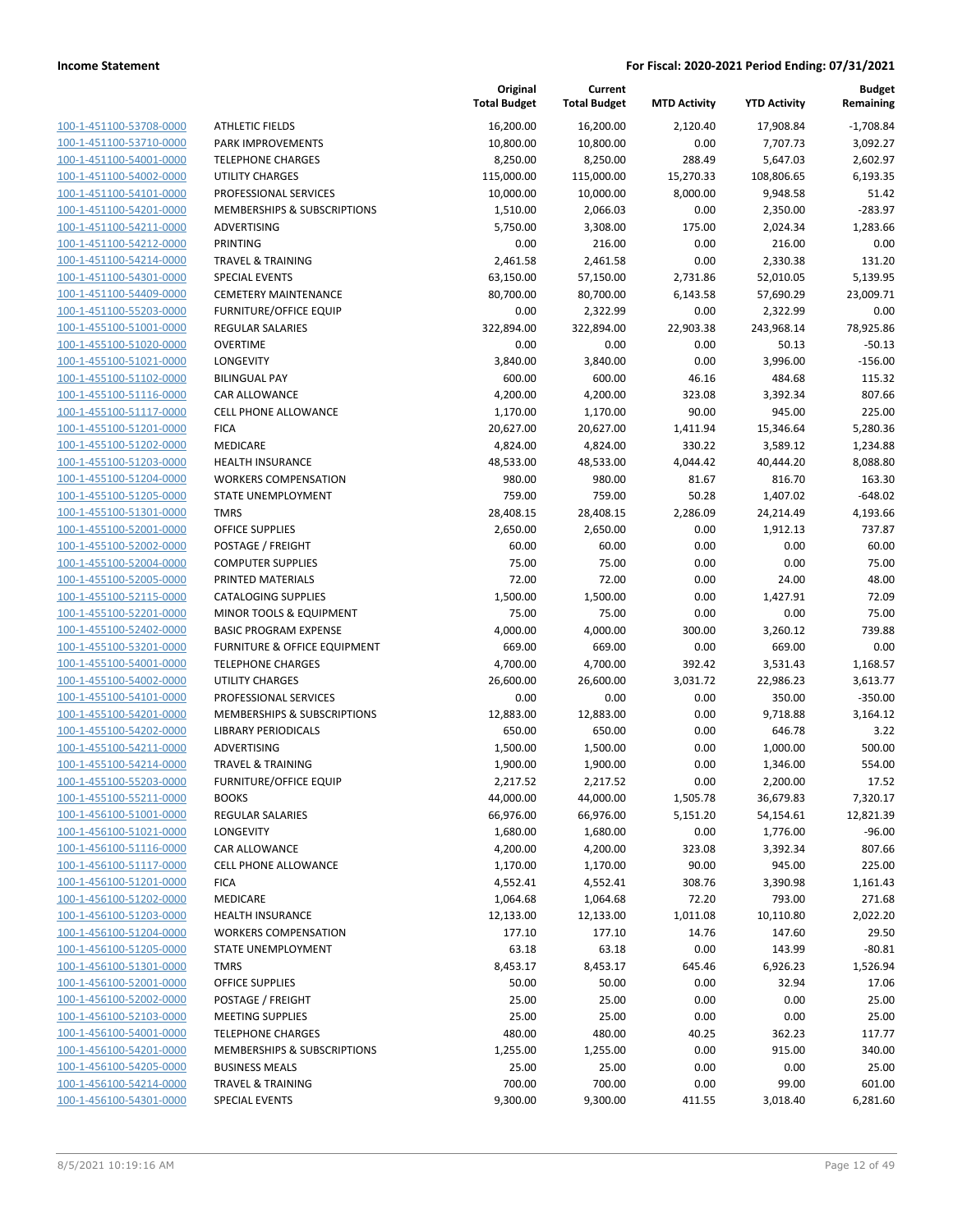|                                                    |                                                                       | Original<br><b>Total Budget</b> | Current<br><b>Total Budget</b> | <b>MTD Activity</b> | <b>YTD Activity</b> | <b>Budget</b><br>Remaining |
|----------------------------------------------------|-----------------------------------------------------------------------|---------------------------------|--------------------------------|---------------------|---------------------|----------------------------|
| 100-1-456100-54523-0000                            | PROPOSED EVENTS                                                       | 50,000.00                       | 50,000.00                      | 10,000.00           | 25,000.00           | 25,000.00                  |
| 100-1-480000-52003-0000                            | <b>COPIER CHARGES</b>                                                 | 60,000.00                       | 60,000.00                      | 5,915.51            | 53,465.89           | 6,534.11                   |
| 100-1-480000-52006-0000                            | <b>COPIER PAPER</b>                                                   | 4,000.00                        | 4,000.00                       | 0.00                | 4,871.29            | $-871.29$                  |
| 100-1-480000-54002-0000                            | <b>UTILITY CHARGES</b>                                                | 575.00                          | 575.00                         | 48.58               | 485.47              | 89.53                      |
| 100-1-480000-54105-0000                            | MARKETING                                                             | 7,000.00                        | 7,000.00                       | 0.00                | 3,500.00            | 3,500.00                   |
| 100-1-480000-54201-0000                            | <b>MEMBERSHIPS &amp; SUBSCRIPTIONS</b>                                | 8,601.00                        | 8,601.00                       | 1,795.03            | 5,349.89            | 3,251.11                   |
| 100-1-480000-54904-0000                            | POSTAGE METER RENTAL                                                  | 0.00                            | 0.00                           | 0.00                | $-1,422.80$         | 1,422.80                   |
| 100-1-480000-56309-0000                            | PAYOUT ARRANGEMENT LOCAL SALES TAX                                    | 178,096.00                      | 178,096.00                     | 11,173.33           | 89,043.33           | 89,052.67                  |
| 100-1-480000-56309-0001                            | PAYOUT ARRANGEMENT - 380 AGREEMENT                                    | 100,000.00                      | 100,000.00                     | 0.00                | 0.00                | 100,000.00                 |
| 100-1-480000-57005-0000                            | <b>ACCRUED VAC &amp; SICK PAY</b>                                     | 210,000.00                      | 210,000.00                     | 944.43              | 245,901.46          | $-35,901.46$               |
| 100-1-480000-57007-0000                            | <b>COMMUNITY SERVICES</b>                                             | 32,000.00                       | 32,000.00                      | 0.00                | 414.51              | 31,585.49                  |
| 100-1-480000-57008-0000                            | <b>BANK CHARGES</b>                                                   | 8,000.00                        | 8,000.00                       | 1,344.99            | 10,094.00           | $-2,094.00$                |
| 100-1-480000-57015-0000                            | <b>CONTINGENCY EXPENSE</b>                                            | 50,000.00                       | 50,000.00                      | 0.00                | 0.00                | 50,000.00                  |
| 100-1-491000-58040-0000                            | <b>XFR - GENERAL CIP</b>                                              | 2,321,998.00                    | 2,321,998.00                   | 193,499.83          | 1,934,998.30        | 386,999.70                 |
| 100-1-491000-58204-0000                            | XFR - VEHICLE/EQUIP RPLCMNT                                           | 658,178.00                      | 658,178.00                     | 54,848.16           | 548,481.60          | 109,696.40                 |
| 100-1-495000-58702-0000                            | CA - GEN GOV TO CENTRAL SERVICE FUND                                  | 2,984.00                        | 2,984.00                       | 248.67              | 2,486.70            | 497.30                     |
| 100-1-495000-58703-0000                            | CA - PUBLIC WORKS TO CENTRAL SERVICE FU                               | 93,007.00                       | 93,007.00                      | 7,750.58            | 77,505.80           | 15,501.20                  |
| 100-1-495000-58704-0000                            | CA - PUBLIC SAFETY TO CENTRAL SERVICE FU                              | 258,976.00                      | 258,976.00                     | 21,581.33           | 215,813.30          | 43,162.70                  |
| 100-1-495000-58705-0000                            | CA - COM DEV TO CENTRAL SERVICE FUND                                  | 57,355.00                       | 57,355.00                      | 4,779.58            | 47,795.80           | 9,559.20                   |
| 100-1-495000-58706-0000                            | CA - PARKS & REC TO CENTRAL SERVICE FUND                              | 209,581.00                      | 209,581.00                     | 17,465.08           | 174,650.80          | 34,930.20                  |
| 100-1-495000-58712-0000                            | CA - GEN GOV TO INSURANCE FUND                                        | 2,322.00                        | 2,322.00                       | 193.50              | 1,935.00            | 387.00                     |
| 100-1-495000-58713-0000                            | CA - PUBLIC WORKS TO INSURANCE FUND                                   | 33,789.00                       | 33,789.00                      | 2,815.75            | 28,157.50           | 5.631.50                   |
| 100-1-495000-58714-0000                            | CA - PUBLIC SAFETY TO INSURANCE FUND                                  | 117,137.00                      | 117,137.00                     | 9,761.42            | 97,614.20           | 19,522.80                  |
| 100-1-495000-58715-0000                            | CA - COM DEV TO INSURANCE FUND                                        | 17,671.00                       | 17,671.00                      | 1,472.58            | 14,725.80           | 2,945.20                   |
| 100-1-495000-58716-0000                            | CA - PARKS & REC TO INSURANCE FUND                                    | 51,332.00                       | 51,332.00                      | 4,277.67            | 42,776.70           | 8,555.30                   |
| 100-1-495000-58722-0000                            | CA - GEN GOVERNMENT TO MIS FUND                                       | 38,698.00                       | 38,698.00                      | 3,224.83            | 32,248.30           | 6,449.70                   |
| 100-1-495000-58723-0000                            | CA - PUBLIC WORKS TO MIS FUND                                         | 20,569.00                       | 20,569.00                      | 1,714.08            | 17,140.80           | 3,428.20                   |
| 100-1-495000-58724-0000                            | CA - PUBLIC SAFETY TO MIS FUND                                        | 244,018.00                      | 244,018.00                     | 20,334.83           | 203,348.30          | 40,669.70                  |
| 100-1-495000-58725-0000                            | CA - COM DEV TO MIS FUND                                              | 114,886.00                      | 114,886.00                     | 9,573.83            | 95,738.30           | 19,147.70                  |
|                                                    |                                                                       |                                 |                                |                     |                     |                            |
| 100-1-495000-58726-0000                            | CA - PARKS & REC TO MIS FUND                                          | 152,134.00                      | 152,134.00                     | 12,677.83           | 126,778.30          | 25,355.70                  |
|                                                    | <b>Expense Total:</b>                                                 | 27,648,157.04                   | 27,582,351.04                  | 2,062,117.20        | 22,068,784.36       | 5,513,566.68               |
|                                                    | Fund: 100 - GENERAL FUND Surplus (Deficit):                           | $-1,474,062.04$                 | $-1,408,256.04$                | $-267,627.74$       | 4,197,211.43        |                            |
| Fund: 101 - MUNICIPAL COURT BUILDING SECURITY FEES |                                                                       |                                 |                                |                     |                     |                            |
| Revenue                                            |                                                                       |                                 |                                |                     |                     |                            |
| 101-1-318001-44101-0000                            | MUNICIPAL COURT COST/FEES                                             | 0.00                            | 0.00                           | 27.00               | 520.04              | $-520.04$                  |
| 101-1-318001-44101-0001                            | LOCAL MUNICIPAL COURT COST/FEES                                       | 0.00                            | 0.00                           | 475.79              | 4,902.64            | $-4,902.64$                |
| 101-1-319001-45401-0000                            | <b>INTEREST REVENUES</b>                                              | 0.00                            | 0.00                           | 0.00                | 10.46               | $-10.46$                   |
|                                                    | <b>Revenue Total:</b>                                                 | 0.00                            | 0.00                           | 502.79              | 5,433.14            | $-5,433.14$                |
| <b>Expense</b>                                     |                                                                       |                                 |                                |                     |                     |                            |
| 101-1-480000-57008-0000                            | <b>BANK CHARGES</b><br><b>Expense Total:</b>                          | 0.00<br>0.00                    | 0.00<br>0.00                   | 1.61<br>1.61        | 13.66<br>13.66      | $-13.66$<br>$-13.66$       |
|                                                    | Fund: 101 - MUNICIPAL COURT BUILDING SECURITY FEES Surplus (Deficit): | 0.00                            | 0.00                           | 501.18              | 5,419.48            |                            |
|                                                    |                                                                       |                                 |                                |                     |                     |                            |
| Fund: 102 - MUNICIPAL COURT TECH FUND              |                                                                       |                                 |                                |                     |                     |                            |
| Revenue                                            |                                                                       |                                 |                                |                     |                     |                            |
| 102-1-318001-44101-0000<br>102-1-318001-44101-0001 | MUNICIPAL COURT COST/FEES                                             | 0.00<br>0.00                    | 0.00                           | 78.19               | 733.71              | $-733.71$                  |
|                                                    | LOCAL MUNICIPAL COURT COST/FEES<br><b>INTEREST REVENUES</b>           | 0.00                            | 0.00<br>0.00                   | 389.54              | 4,015.90            | $-4,015.90$                |
| 102-1-319001-45401-0000                            | <b>Revenue Total:</b>                                                 | 0.00                            | 0.00                           | 0.00<br>467.73      | 7.12<br>4,756.73    | $-7.12$<br>-4,756.73       |
|                                                    |                                                                       |                                 |                                |                     |                     |                            |
| <b>Expense</b><br>102-1-412100-54101-0000          | PROFESSIONAL SERVICES                                                 | 0.00                            | 0.00                           | 0.00                | 83.90               | $-83.90$                   |
| 102-1-480000-57008-0000                            | <b>BANK CHARGES</b>                                                   | 0.00                            | 0.00                           | 1.14                | 9.59                | $-9.59$                    |
|                                                    | <b>Expense Total:</b>                                                 | 0.00                            | 0.00                           | 1.14                | 93.49               | $-93.49$                   |
|                                                    | Fund: 102 - MUNICIPAL COURT TECH FUND Surplus (Deficit):              | 0.00                            | 0.00                           | 466.59              | 4,663.24            |                            |
| Fund: 103 - MUNICIPAL COURT CHILD SAFETY FUND      |                                                                       |                                 |                                |                     |                     |                            |
| Revenue                                            |                                                                       |                                 |                                |                     |                     |                            |
| 103-1-318001-44101-0000                            | MUNICIPAL COURT COST/FEES                                             | 350.00                          | 350.00                         | 43.48               | 293.56              | 56.44                      |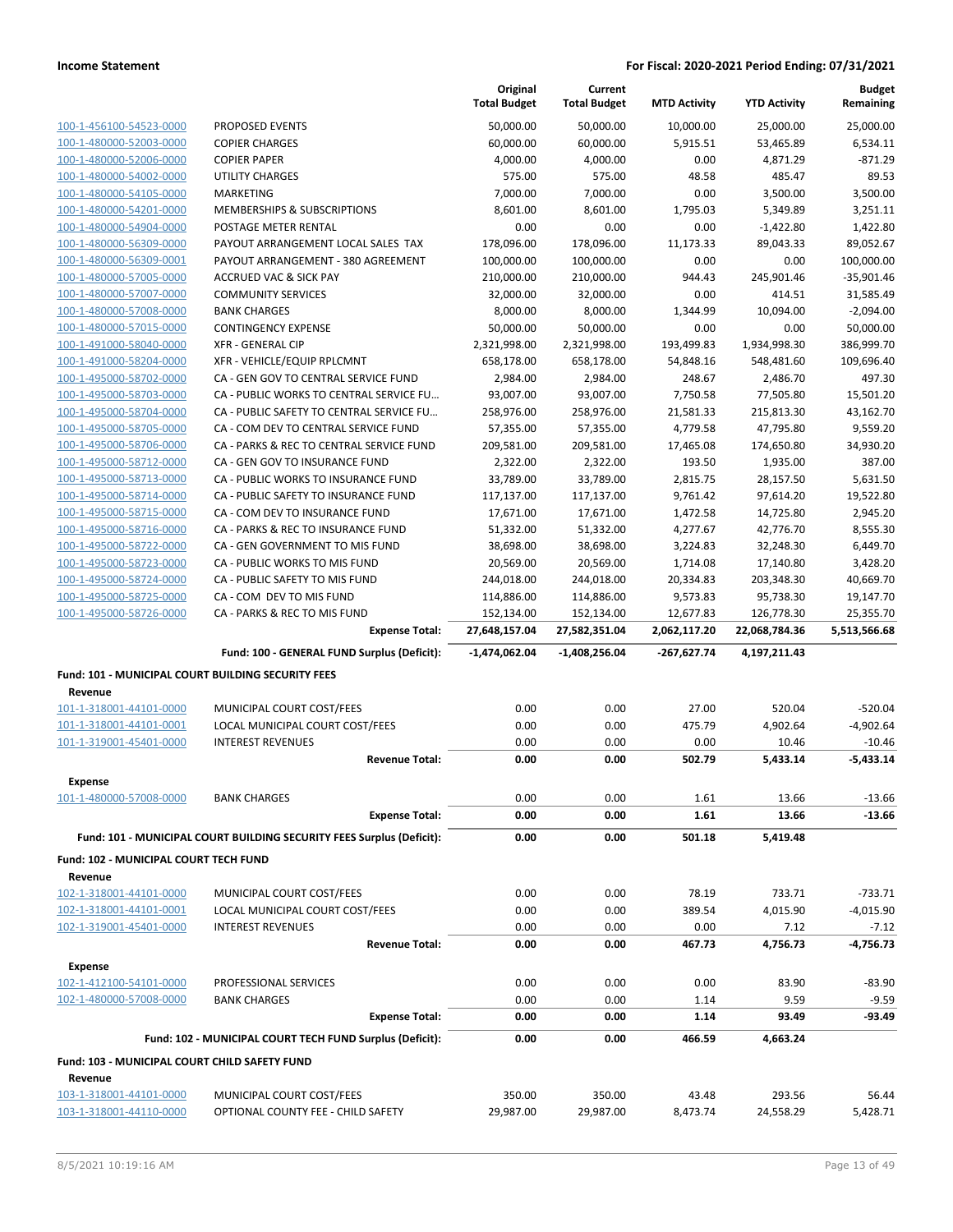|                                                    |                                                                  | Original                | Current                 |                      |                        | <b>Budget</b>          |
|----------------------------------------------------|------------------------------------------------------------------|-------------------------|-------------------------|----------------------|------------------------|------------------------|
|                                                    |                                                                  | <b>Total Budget</b>     | <b>Total Budget</b>     | <b>MTD Activity</b>  | <b>YTD Activity</b>    | Remaining              |
| 103-1-319001-45401-0000                            | <b>INTEREST REVENUES</b>                                         | 550.00                  | 550.00                  | 0.00                 | 1.04                   | 548.96                 |
|                                                    | <b>Revenue Total:</b>                                            | 30,887.00               | 30,887.00               | 8,517.22             | 24,852.89              | 6,034.11               |
| <b>Expense</b>                                     |                                                                  |                         |                         |                      |                        |                        |
| 103-1-480000-57007-0000                            | <b>COMMUNITY SERVICES</b>                                        | 25,000.00               | 25,000.00               | 8,473.74             | 21,027.61              | 3,972.39               |
| 103-1-480000-57008-0000                            | <b>BANK CHARGES</b>                                              | 50.00                   | 50.00                   | 0.25                 | 2.01                   | 47.99                  |
|                                                    | <b>Expense Total:</b>                                            | 25,050.00               | 25,050.00               | 8,473.99             | 21,029.62              | 4,020.38               |
|                                                    | Fund: 103 - MUNICIPAL COURT CHILD SAFETY FUND Surplus (Deficit): | 5,837.00                | 5.837.00                | 43.23                | 3,823.27               |                        |
|                                                    |                                                                  |                         |                         |                      |                        |                        |
| <b>Fund: 111 - RECREATION ACTIVITIES FUND</b>      |                                                                  |                         |                         |                      |                        |                        |
| Revenue                                            |                                                                  |                         |                         |                      |                        |                        |
| 111-1-319010-45306-0000                            | <b>PARK CONCESSIONS</b>                                          | 25,950.00               | 25,950.00               | 440.02               | 4,072.07               | 21,877.93              |
| 111-1-319010-45306-0001                            | SPLASH KINGDOM                                                   | 0.00                    | 0.00                    | 0.00                 | 1,828.82               | $-1,828.82$            |
| 111-1-319010-45322-0000                            | SPLASH KINGDOM SWIMMING LESSONS                                  | 0.00                    | 0.00                    | 169.25               | 6,760.90               | $-6,760.90$            |
| 111-1-319011-44507-0000                            | <b>ADULT RECREATION FEES</b>                                     | 28,775.00               | 28,775.00               | 3,019.64             | 16,440.77              | 12,334.23              |
| 111-1-319011-44508-0000<br>111-1-319011-44511-0000 | YOUTH RECREATION FEES<br>REECY DAVIS MEMBERSHIPS                 | 103,000.00<br>33,780.00 | 103,000.00<br>33,780.00 | 6,210.02<br>2,155.57 | 53,705.05<br>11,132.15 | 49,294.95<br>22,647.85 |
| 111-1-319012-44509-0000                            | SPECIAL EVENT FUNDING                                            | 32,200.00               | 32,200.00               | 2,355.95             | 4,459.39               | 27,740.61              |
| 111-1-319012-45504-0000                            | <b>RECREATION FACILTY RENTAL</b>                                 | 14,225.00               | 14,225.00               | 943.80               | 27,622.21              | $-13,397.21$           |
|                                                    | <b>Revenue Total:</b>                                            | 237,930.00              | 237,930.00              | 15,294.25            | 126,021.36             | 111,908.64             |
|                                                    |                                                                  |                         |                         |                      |                        |                        |
| <b>Expense</b>                                     |                                                                  |                         |                         |                      |                        |                        |
| 111-1-451200-51001-0000                            | REGULAR SALARIES / PART TIME TEMPORARY                           | 69,864.00               | 81,594.00               | 2,749.75             | 17,783.25              | 63,810.75              |
| 111-1-451200-51201-0000                            | <b>FICA</b>                                                      | 4,331.57                | 4,331.57                | 200.24               | 1,154.67               | 3,176.90               |
| 111-1-451200-51202-0000                            | <b>MEDICARE</b>                                                  | 1,013.03                | 1,013.03                | 46.83                | 270.04                 | 742.99                 |
| 111-1-451200-51204-0000                            | <b>WORKERS COMPENSATION</b>                                      | 497.32                  | 497.32                  | 41.44                | 414.40                 | 82.92                  |
| 111-1-451200-51205-0000                            | STATE UNEMPLOYMENT<br><b>TMRS</b>                                | 313.37<br>6,053.73      | 313.37                  | 71.41<br>0.00        | 292.79                 | 20.58                  |
| 111-1-451200-51301-0000<br>111-1-451200-52101-0000 | <b>JANITORIAL SUPPLIES</b>                                       | 750.00                  | 6,053.73<br>750.00      | 0.00                 | 334.08<br>0.00         | 5,719.65<br>750.00     |
| 111-1-451200-52401-0000                            | YOUTH SPORT SUPPLIES                                             | 52,730.00               | 52,730.00               | 0.00                 | 26,526.27              | 26,203.73              |
| 111-1-451200-52403-0000                            | <b>RESALE ITEMS</b>                                              | 19,160.00               | 9,296.80                | 0.00                 | 2,517.45               | 6,779.35               |
| 111-1-451200-52412-0000                            | <b>ADULT SPORT SUPPLIES</b>                                      | 11,450.00               | 11,450.00               | 516.30               | 8,929.47               | 2,520.53               |
| 111-1-451200-53710-0000                            | <b>MAINT PARK IMPROVEMENTS</b>                                   | 0.00                    | 0.00                    | 0.00                 | 1,932.50               | $-1,932.50$            |
| 111-1-451200-54301-0000                            | <b>SPECIAL EVENTS</b>                                            | 32,200.00               | 20,470.00               | 3,660.20             | 9,749.20               | 10,720.80              |
| 111-1-451200-54303-0000                            | ADULT OFFICIALS / INSTRUCTORS                                    | 13,696.00               | 13,696.00               | 238.32               | 6,733.55               | 6,962.45               |
| 111-1-451200-54305-0000                            | YOUTH OFFICALS/INSTRUCTORS                                       | 29,557.00               | 29,557.00               | 0.00                 | 13,977.73              | 15,579.27              |
| 111-1-451200-55201-0000                            | <b>EQUIPMENT PURCHASES</b>                                       | 0.00                    | 9,863.20                | 0.00                 | 0.00                   | 9,863.20               |
| 111-1-480000-52003-0000                            | <b>COPIER CHARGES</b>                                            | 2,600.00                | 2,600.00                | 100.91               | 873.51                 | 1,726.49               |
| 111-1-480000-57005-0000                            | <b>ACCRUED VACATION SICK</b>                                     | 1,000.00                | 1,000.00                | 480.00               | 840.00                 | 160.00                 |
| 111-1-480000-57008-0000                            | <b>BANK CHARGES</b>                                              | 2,800.00                | 2,800.00                | 576.60               | 4,444.28               | $-1,644.28$            |
| 111-1-495000-58501-0000                            | CA - GENERAL FUND                                                | 973.00                  | 973.00                  | 81.08                | 810.80                 | 162.20                 |
| 111-1-495000-58701-0000                            | CA - CENTRAL SERVICE FUND                                        | 75.00                   | 75.00                   | 6.25                 | 62.50                  | 12.50                  |
| 111-1-495000-58710-0000                            | CA - INSURANCE FUND                                              | 103.00                  | 103.00                  | 8.58                 | 85.80                  | 17.20                  |
| 111-1-495000-58720-0000                            | CA - MIS FUN                                                     | 27.00                   | 27.00                   | 2.25                 | 22.50                  | 4.50                   |
|                                                    | <b>Expense Total:</b>                                            | 249,194.02              | 249,194.02              | 8,780.16             | 97,754.79              | 151,439.23             |
|                                                    | Fund: 111 - RECREATION ACTIVITIES FUND Surplus (Deficit):        | $-11,264.02$            | $-11,264.02$            | 6,514.09             | 28,266.57              |                        |
|                                                    |                                                                  |                         |                         |                      |                        |                        |
| Fund: 112 - GUN RANGE FUND                         |                                                                  |                         |                         |                      |                        |                        |
| Revenue                                            |                                                                  |                         |                         |                      |                        |                        |
| 112-1-319001-45401-0000                            | <b>INTEREST REVENUES</b>                                         | 50.00                   | 50.00                   | 0.00                 | 0.14                   | 49.86                  |
| 112-1-319001-45601-0000                            | MISCELLANEOUS REVENUES                                           | 1,266.00                | 1,266.00                | 0.00                 | 1,240.00               | 26.00                  |
|                                                    | <b>Revenue Total:</b>                                            | 1,316.00                | 1,316.00                | 0.00                 | 1,240.14               | 75.86                  |
| <b>Expense</b>                                     |                                                                  |                         |                         |                      |                        |                        |
| 112-1-421700-54501-0000                            | SPECIAL SERVICES                                                 | 1,300.00                | 1,300.00                | 190.00               | 1,274.75               | 25.25                  |
| 112-1-480000-57008-0000                            | <b>BANK CHARGES</b>                                              | 0.00                    | 0.00                    | 0.03                 | 0.24                   | $-0.24$                |
|                                                    | <b>Expense Total:</b>                                            | 1,300.00                | 1,300.00                | 190.03               | 1,274.99               | 25.01                  |
|                                                    | Fund: 112 - GUN RANGE FUND Surplus (Deficit):                    | 16.00                   | 16.00                   | -190.03              | $-34.85$               |                        |
| Fund: 113 - HOTEL / MOTEL OCCUPANCY TAX FUND       |                                                                  |                         |                         |                      |                        |                        |
| Revenue                                            |                                                                  |                         |                         |                      |                        |                        |
| 113-1-313005-41402-0000                            | HOTEL/MOTEL OCCUPANCY TAX                                        | 485,250.00              | 485,250.00              | 63,988.66            | 522,587.05             | $-37,337.05$           |
|                                                    |                                                                  |                         |                         |                      |                        |                        |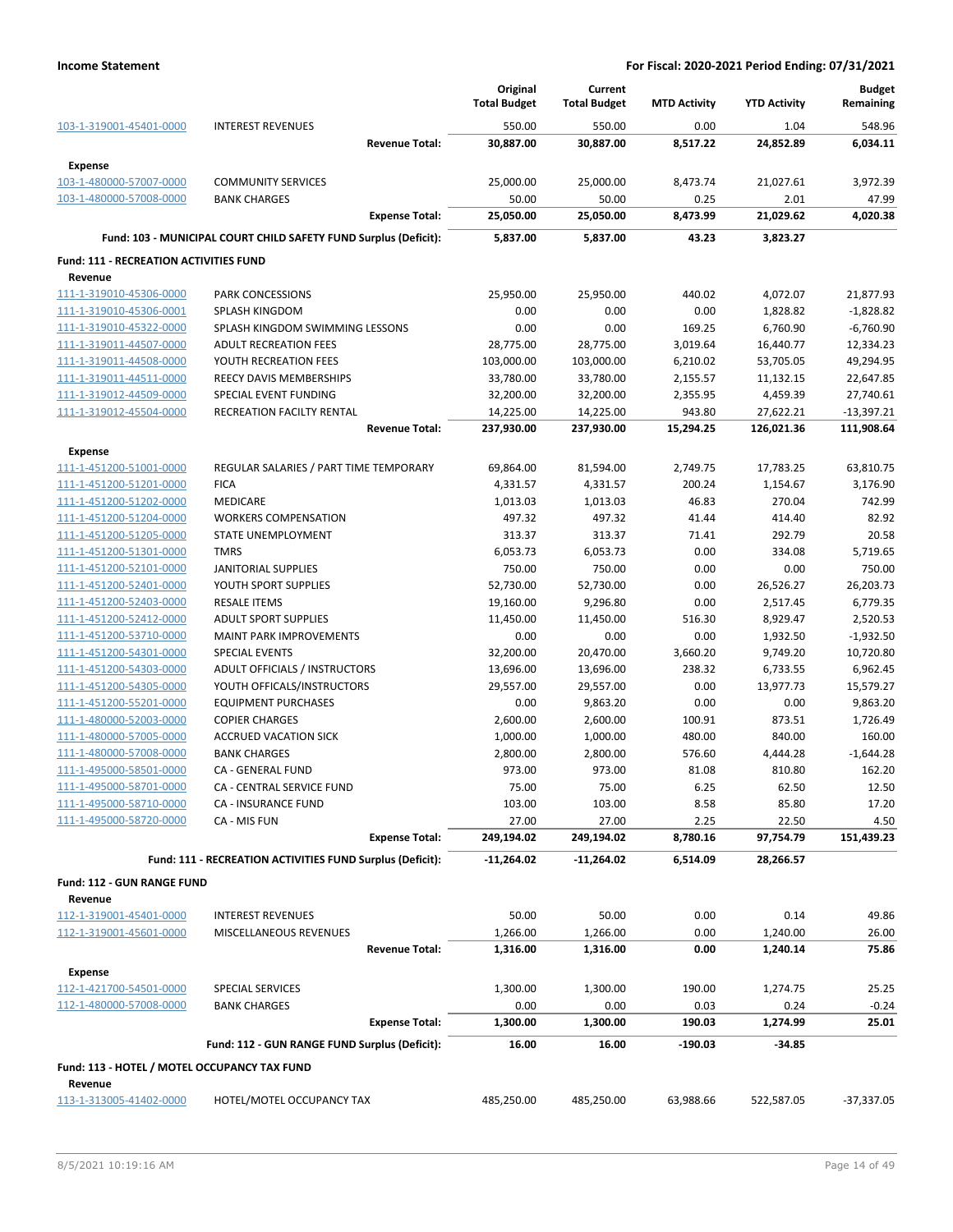|                                                    |                                                                 |                       | Original<br><b>Total Budget</b> | Current<br><b>Total Budget</b> | <b>MTD Activity</b> | <b>YTD Activity</b> | <b>Budget</b><br>Remaining |
|----------------------------------------------------|-----------------------------------------------------------------|-----------------------|---------------------------------|--------------------------------|---------------------|---------------------|----------------------------|
| 113-1-319001-45401-0000                            | <b>INTEREST REVENUES</b>                                        |                       | 4,857.00                        | 4,857.00                       | 0.00                | 45.72               | 4,811.28                   |
|                                                    |                                                                 | <b>Revenue Total:</b> | 490,107.00                      | 490,107.00                     | 63,988.66           | 522,632.77          | $-32,525.77$               |
| Expense                                            |                                                                 |                       |                                 |                                |                     |                     |                            |
| 113-1-457100-54205-0000                            | <b>BUSINESS MEALS</b>                                           |                       | 250.00                          | 250.00                         | 0.00                | 0.00                | 250.00                     |
| 113-1-458100-51001-0000                            | <b>REGULAR</b>                                                  |                       | 44,262.40                       | 44,262.40                      | 2,036.56            | 21,387.64           | 22,874.76                  |
| 113-1-458100-51020-0000                            | OVERTIME                                                        |                       | 25.65                           | 25.65                          | 0.00                | 0.00                | 25.65                      |
| 113-1-458100-51021-0000                            | <b>LONGEVITY</b>                                                |                       | 360.00                          | 360.00                         | 0.00                | 195.00              | 165.00                     |
| 113-1-458100-51116-0000                            | CAR ALLOWANCE                                                   |                       | 1,200.00                        | 1,200.00                       | 161.54              | 1,696.17            | -496.17                    |
| 113-1-458100-51117-0000                            | <b>CELL PHONE ALLOWANCE</b>                                     |                       | 585.00                          | 585.00                         | 45.00               | 472.50              | 112.50                     |
| 113-1-458100-51201-0000                            | <b>FICA</b>                                                     |                       | 2,878.85                        | 2,878.85                       | 129.06              | 1,373.76            | 1,505.09                   |
| 113-1-458100-51202-0000                            | <b>MEDICARE</b>                                                 |                       | 673.28                          | 673.28                         | 30.18               | 321.26              | 352.02                     |
| 113-1-458100-51203-0000                            | <b>HEALTH INSURANCE</b>                                         |                       | 12,133.00                       | 12,133.00                      | 1,011.08            | 10,110.80           | 2,022.20                   |
| 113-1-458100-51204-0000                            | <b>WORKERS COMPENSATION</b>                                     |                       | 655.84                          | 655.84                         | 54.65               | 546.50              | 109.34                     |
| 113-1-458100-51205-0000                            | UNEMPLOYMENT                                                    |                       | 63.18                           | 63.18                          | 0.00                | 65.42               | $-2.24$                    |
| 113-1-458100-51301-0000                            | <b>TMRS</b>                                                     |                       | 5,345.60                        | 5,345.60                       | 241.46              | 2,547.66            | 2,797.94                   |
| 113-1-458100-52001-0000                            | <b>OFFICE SUPPLIES</b>                                          |                       | 300.00                          | 300.00                         | 0.00                | 315.38              | $-15.38$                   |
| 113-1-458100-52002-0000                            | POSTAGE / FREIGHT                                               |                       | 750.00                          | 750.00                         | 0.00                | 790.44              | $-40.44$                   |
| 113-1-458100-54101-0000<br>113-1-458100-54105-0000 | PROFESSIONAL SERVICES<br><b>MARKETING</b>                       |                       | 16,000.00<br>10,000.00          | 16,000.00                      | 655.00<br>0.00      | 2,635.00            | 13,365.00<br>-672.05       |
| 113-1-458100-54201-0000                            | <b>MEMBERSHIPS &amp; SUBSCRIPTIONS</b>                          |                       | 1,500.00                        | 10,000.00<br>1,500.00          | 0.00                | 10,672.05<br>765.00 | 735.00                     |
| 113-1-458100-54211-0000                            | ADVERTISING                                                     |                       | 55,000.00                       | 55,000.00                      | 2,510.00            | 35,665.67           | 19,334.33                  |
| 113-1-458100-54212-0000                            | PRINTING                                                        |                       | 5,000.00                        | 5,000.00                       | 0.00                | 1,036.00            | 3,964.00                   |
| 113-1-458100-54214-0000                            | TRAVEL/TRAINING EXPENSE                                         |                       | 2,500.00                        | 2,500.00                       | 0.00                | 1,458.76            | 1,041.24                   |
| 113-1-458100-54301-0000                            | <b>SPECIAL EVENTS</b>                                           |                       | 15,500.00                       | 15,500.00                      | 0.00                | 1,668.00            | 13,832.00                  |
| 113-1-458100-55203-0000                            | <b>FURNITURE/OFFICE EQUIP</b>                                   |                       | 400.00                          | 400.00                         | 0.00                | 0.00                | 400.00                     |
| 113-1-480000-57008-0000                            | <b>BANK CHARGES</b>                                             |                       | 0.00                            | 0.00                           | 11.63               | 89.52               | $-89.52$                   |
| 113-1-491000-58001-0000                            | <b>XFR - GENERAL FUND</b>                                       |                       | 98,000.00                       | 98,000.00                      | 8,166.67            | 81,666.70           | 16,333.30                  |
| 113-1-491000-58040-0000                            | XFR - GENERAL CIP FUND                                          |                       | 203,000.00                      | 203,000.00                     | 16,916.67           | 169,166.70          | 33,833.30                  |
| 113-1-491000-58101-0000                            | <b>XFR - UTILITY FUND</b>                                       |                       | 45,000.00                       | 45,000.00                      | 3,750.00            | 37,500.00           | 7,500.00                   |
|                                                    |                                                                 | <b>Expense Total:</b> | 521,382.80                      | 521,382.80                     | 35,719.50           | 382,145.93          | 139,236.87                 |
|                                                    | Fund: 113 - HOTEL / MOTEL OCCUPANCY TAX FUND Surplus (Deficit): |                       | $-31,275.80$                    | $-31,275.80$                   | 28,269.16           | 140,486.84          |                            |
| Fund: 114 - VENUE MANAGEMENT FUND                  |                                                                 |                       |                                 |                                |                     |                     |                            |
| Revenue                                            |                                                                 |                       |                                 |                                |                     |                     |                            |
| 114-1-319001-45601-0000                            | MISCELLANEOUS REVENUES                                          |                       | 0.00                            | 0.00                           | 37,434.91           | 37,434.91           | $-37,434.91$               |
| 114-1-319010-45306-0000<br>114-1-319030-45506-0000 | CONCESSIONS<br><b>AUDITORIUM RENTALS</b>                        |                       | 1,198.00<br>24,495.00           | 1,198.00<br>24,495.00          | 0.00<br>5,687.99    | 22.02<br>28,072.49  | 1,175.98<br>$-3,577.49$    |
| 114-1-319031-45505-0000                            | <b>CIVIC CENTER RENTALS</b>                                     |                       | 39,319.00                       | 39,319.00                      | 546.00              | 20,844.00           | 18,475.00                  |
| 114-1-319032-44509-0000                            | SPECIAL EVENTS/SPONSORS                                         |                       | 4,444.00                        | 4,444.00                       | 0.00                | 500.00              | 3,944.00                   |
| 114-1-319033-45307-0000                            | <b>TICKET SALES</b>                                             |                       | 46,561.00                       | 46,561.00                      | 0.00                | 54.12               | 46,506.88                  |
|                                                    |                                                                 | <b>Revenue Total:</b> | 116,017.00                      | 116,017.00                     | 43,668.90           | 86,927.54           | 29,089.46                  |
| <b>Expense</b>                                     |                                                                 |                       |                                 |                                |                     |                     |                            |
| 114-1-457100-51001-0000                            | <b>REGULAR SALARIES</b>                                         |                       | 26,478.40                       | 26,478.40                      | 3,683.79            | 36,200.50           | $-9,722.10$                |
| 114-1-457100-51020-0000                            | OVERTIME                                                        |                       | 11,000.00                       | 11,000.00                      | 0.00                | 0.00                | 11,000.00                  |
| 114-1-457100-51021-0000                            | <b>LONGEVITY</b>                                                |                       | 318.00                          | 318.00                         | 0.00                | 408.00              | $-90.00$                   |
| 114-1-457100-51101-0000                            | <b>CERTIFICATION PAY</b>                                        |                       | 0.00                            | 0.00                           | 23.08               | 23.08               | $-23.08$                   |
| 114-1-457100-51116-0000                            | CAR ALLOWANCE                                                   |                       | 1,200.00                        | 1,200.00                       | 161.54              | 1,696.17            | -496.17                    |
| 114-1-457100-51117-0000                            | CELL PHONE ALLOWANCE                                            |                       | 585.00                          | 585.00                         | 45.00               | 472.50              | 112.50                     |
| 114-1-457100-51201-0000                            | <b>FICA</b>                                                     |                       | 1,772.05                        | 1,772.05                       | 249.21              | 2,484.71            | $-712.66$                  |
| 114-1-457100-51202-0000                            | <b>MEDICARE</b>                                                 |                       | 414.43                          | 414.43                         | 58.29               | 581.09              | $-166.66$                  |
| 114-1-457100-51203-0000                            | <b>HEALTH INSURANCE</b>                                         |                       | 6,067.00                        | 6,067.00                       | 505.58              | 5,055.80            | 1,011.20                   |
| 114-1-457100-51204-0000                            | <b>WORKERS COMPENSATION</b>                                     |                       | 612.79                          | 612.79                         | 51.07               | 510.70              | 102.09                     |
| 114-1-457100-51205-0000                            | STATE UNEMPLOYMENT                                              |                       | 31.59                           | 31.59                          | 0.00                | 146.63              | $-115.04$                  |
| 114-1-457100-51301-0000                            | <b>TMRS</b>                                                     |                       | 3,290.43                        | 3,290.43                       | 472.69              | 4,668.22            | $-1,377.79$                |
| 114-1-457100-52001-0000                            | OFFICE SUPPLIES                                                 |                       | 250.00                          | 250.00                         | 0.00                | 261.77              | $-11.77$                   |
| 114-1-457100-52002-0000                            | POSTAGE / FREIGHT                                               |                       | 5,000.00                        | 5,000.00                       | 0.00                | 0.00                | 5,000.00                   |
| 114-1-457100-52201-0000                            | MINOR TOOLS & EQUIPMENT                                         |                       | 2,500.00                        | 2,500.00                       | 0.00                | 1,282.18            | 1,217.82                   |
| 114-1-457100-52403-0000                            | <b>RESALE ITEMS</b>                                             |                       | 1,500.00                        | 1,500.00                       | 0.00                | 0.00                | 1,500.00                   |
| 114-1-457100-53702-0000                            | AUDTIORIUM MAINTENANCE                                          |                       | 10,000.00                       | 10,000.00                      | 0.00                | 7,860.01            | 2,139.99                   |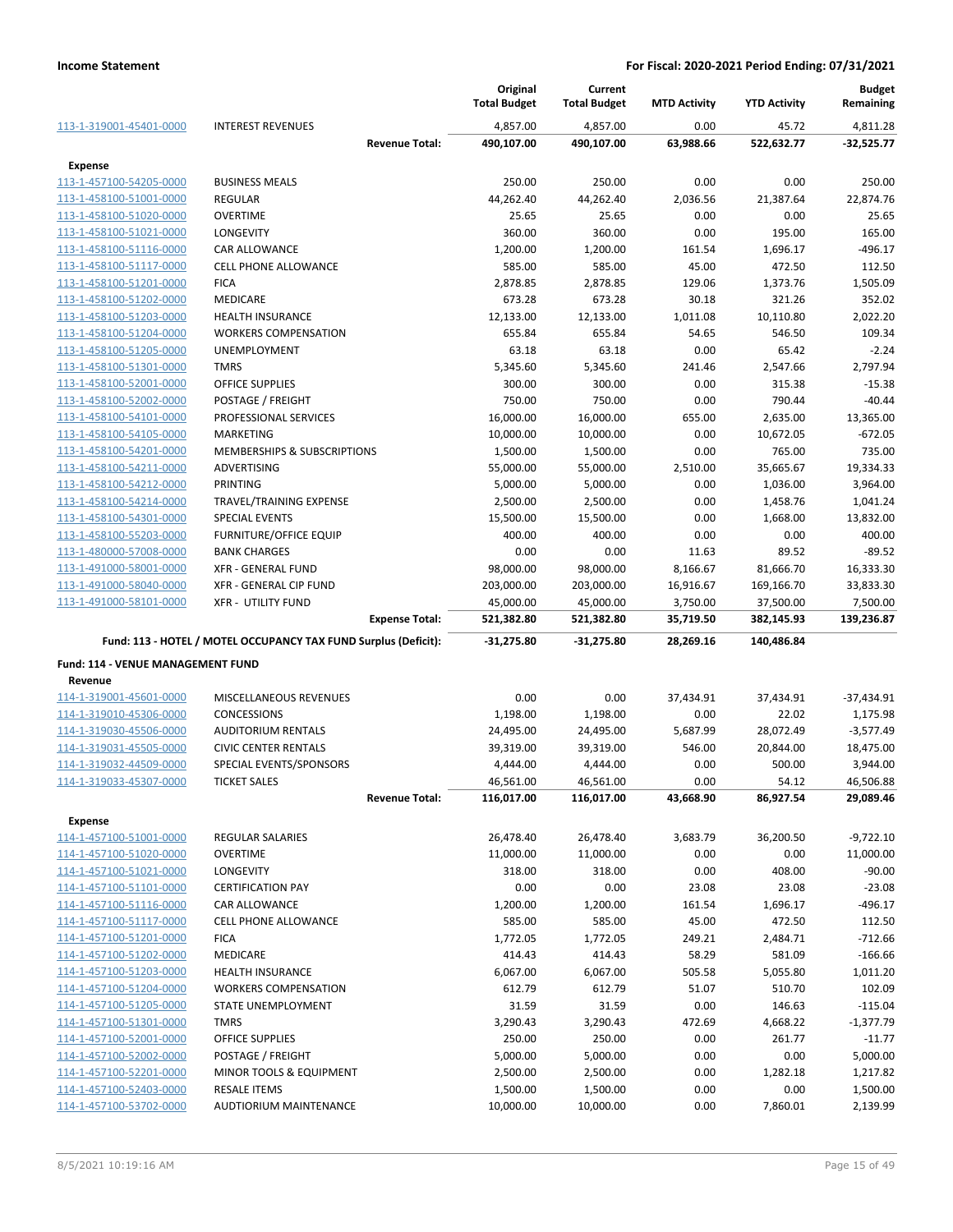|                                                 |                                                                               | Original<br><b>Total Budget</b> | Current<br><b>Total Budget</b> | <b>MTD Activity</b> | <b>YTD Activity</b> | <b>Budget</b><br>Remaining |
|-------------------------------------------------|-------------------------------------------------------------------------------|---------------------------------|--------------------------------|---------------------|---------------------|----------------------------|
| 114-1-457100-53704-0000                         | <b>CIVIC CENTER</b>                                                           | 6,000.00                        | 6,000.00                       | 45.99               | 2,789.57            | 3,210.43                   |
| 114-1-457100-54001-0000                         | <b>TELEPHONE CHARGES</b>                                                      | 200.00                          | 200.00                         | 0.00                | 0.00                | 200.00                     |
| 114-1-457100-54005-0000                         | <b>CIVIC CENTER UTILITY CHARGES</b>                                           | 0.00                            | 0.00                           | 1,815.17            | 21,325.63           | $-21,325.63$               |
| 114-1-457100-54101-0000                         | PROFESSIONAL SERVICES                                                         | 7,500.00                        | 7,500.00                       | 0.00                | 0.00                | 7,500.00                   |
| 114-1-457100-54105-0000                         | <b>MARKETING</b>                                                              | 5,500.00                        | 5,500.00                       | 0.00                | 4,220.00            | 1,280.00                   |
| 114-1-457100-54201-0000                         | MEMBERSHIPS & SUBSCRIPTIONS                                                   | 2,000.00                        | 2,000.00                       | 0.00                | 1,553.83            | 446.17                     |
| 114-1-457100-54205-0000                         | <b>BUSINESS MEALS</b>                                                         | 100.00                          | 100.00                         | 0.00                | 0.00                | 100.00                     |
| 114-1-457100-54211-0000                         | <b>ADVERTISING</b>                                                            | 25,000.00                       | 25,000.00                      | 0.00                | 9.949.40            | 15,050.60                  |
| 114-1-457100-54214-0000                         | <b>TRAVEL &amp; TRAINING</b>                                                  | 500.00                          | 500.00                         | 0.00                | 0.00                | 500.00                     |
| 114-1-457100-54301-0000                         | <b>SPECIAL EVENTS</b>                                                         | 75,000.00                       | 75,000.00                      | 654.00              | 29,552.54           | 45,447.46                  |
| 114-1-480000-52003-0000                         | <b>COPIER CHARGES</b>                                                         | 1.000.00                        | 1,000.00                       | 100.91              | 942.87              | 57.13                      |
| 114-1-480000-57008-0000                         | <b>BANK CHARGES</b>                                                           | 0.00                            | 0.00                           | 292.36              | 3,310.88            | $-3,310.88$                |
| 114-1-495000-58501-0000                         | <b>CA - GENERAL FUND</b>                                                      | 4,129.00                        | 4,129.00                       | 344.08              | 3,440.80            | 688.20                     |
| 114-1-495000-58701-0000                         | CA - CENTRAL SERVICE FUND                                                     | 308.00                          | 308.00                         | 25.67               | 256.70              | 51.30                      |
| 114-1-495000-58710-0000                         | <b>CA - INSURANCE FUND</b>                                                    | 260.00                          | 260.00                         | 21.67               | 216.70              | 43.30                      |
| 114-1-495000-58720-0000                         | CA - MIS FUN                                                                  | 1,750.00                        | 1,750.00                       | 145.83              | 1,458.30            | 291.70                     |
|                                                 | <b>Expense Total:</b>                                                         | 200,266.69                      | 200,266.69                     | 8,695.93            | 140,668.58          | 59,598.11                  |
|                                                 | Fund: 114 - VENUE MANAGEMENT FUND Surplus (Deficit):                          | $-84,249.69$                    | $-84.249.69$                   | 34,972.97           | $-53,741.04$        |                            |
|                                                 | <b>Fund: 123 - PTRAIN - POLICE REIMBURSEMENT GRANTS &amp; CONT EDUCAT</b>     |                                 |                                |                     |                     |                            |
| Revenue                                         |                                                                               |                                 |                                |                     |                     |                            |
| 123-1-310001-43104-0000                         | <b>GRANTS / LEOSE</b>                                                         | 0.00                            | 0.00                           | 0.00                | 3,149.50            | $-3,149.50$                |
| 123-1-319001-45401-0000                         | <b>INTEREST REVENUES</b>                                                      | 0.00<br>0.00                    | 0.00<br>0.00                   | 0.00<br>0.00        | 0.10                | $-0.10$<br>$-3.149.60$     |
|                                                 | <b>Revenue Total:</b>                                                         |                                 |                                |                     | 3,149.60            |                            |
| <b>Expense</b>                                  |                                                                               |                                 |                                |                     |                     |                            |
| 123-1-421100-54214-0000                         | <b>TRAVEL &amp; TRAINING</b>                                                  | 0.00                            | 0.00                           | 0.00                | 60.00               | $-60.00$                   |
| 123-1-421230-54214-0000                         | <b>TRAVEL &amp; TRAINING</b>                                                  | 0.00                            | 0.00                           | 15.00               | 2,339.00            | $-2,339.00$                |
| 123-1-421240-54214-0000                         | <b>TRAVEL &amp; TRAINING</b>                                                  | 0.00                            | 0.00                           | 0.00                | 60.00               | $-60.00$                   |
| 123-1-480000-57008-0000                         | <b>BANK CHARGES</b>                                                           | 0.00                            | 0.00                           | 0.00                | 2.22                | $-2.22$                    |
|                                                 | <b>Expense Total:</b>                                                         | 0.00                            | 0.00                           | 15.00               | 2,461.22            | $-2,461.22$                |
|                                                 | <b>Fund: 123 - PTRAIN - POLICE REIMBURSEMENT GRANTS &amp; CONT EDUCAT Sur</b> | 0.00                            | 0.00                           | $-15.00$            | 688.38              |                            |
| Fund: 124 - FIRE HAZMAT GRANT                   |                                                                               |                                 |                                |                     |                     |                            |
| <b>Expense</b>                                  |                                                                               | 0.00                            | 0.00                           | 0.00                | 0.14                |                            |
| 124-1-480000-57008-0000                         | <b>BANK CHARGES</b><br><b>Expense Total:</b>                                  | 0.00                            | 0.00                           | 0.00                | 0.14                | $-0.14$<br>$-0.14$         |
|                                                 |                                                                               |                                 |                                |                     |                     |                            |
|                                                 | Fund: 124 - FIRE HAZMAT GRANT Total:                                          | 0.00                            | 0.00                           | 0.00                | 0.14                |                            |
| <b>Fund: 140 - DEBT SERVICE FUND</b><br>Revenue |                                                                               |                                 |                                |                     |                     |                            |
| 140-1-311001-41101-0000                         | <b>REAL PROPERTY TAXES</b>                                                    | 5,209,360.00                    | 5,209,360.00                   | 14,727.28           | 5,236,310.94        | $-26,950.94$               |
| 140-1-311002-41102-0000                         | <b>DELINQUENT TAXES</b>                                                       | 68,517.00                       | 68,517.00                      | 6,801.68            | 62,850.71           | 5,666.29                   |
| 140-1-319001-45401-0000                         | <b>INTEREST REVENUES</b>                                                      | 22,102.00                       | 22,102.00                      | 0.00                | 508.95              | 21,593.05                  |
| 140-1-323001-46100-0000                         | <b>XFR - UTILITY FUND</b>                                                     | 1,476,165.00                    | 1,476,165.00                   | 123,013.75          | 1,230,137.50        | 246,027.50                 |
|                                                 | <b>Revenue Total:</b>                                                         | 6,776,144.00                    | 6,776,144.00                   | 144,542.71          | 6,529,808.10        | 246,335.90                 |
| <b>Expense</b>                                  |                                                                               |                                 |                                |                     |                     |                            |
| 140-1-471100-56106-0000                         | 2013 CO PRINCIPAL                                                             | 270,000.00                      | 270,000.00                     | 0.00                | 270,000.00          | 0.00                       |
| 140-1-471100-56308-0000                         | 2011 GO REFUND PRINCIPAL                                                      | 1,160,000.00                    | 1,160,000.00                   | 0.00                | 1,160,000.00        | 0.00                       |
| 140-1-471100-56310-0000                         | 2014 GO REFUND PRINCIPAL                                                      | 188,000.00                      | 188,000.00                     | 0.00                | 188,000.00          | 0.00                       |
| 140-1-471100-56311-0000                         | 2014 GENERAL OBLIGATIONS PRINCIPAL                                            | 320,000.00                      | 320,000.00                     | 0.00                | 320,000.00          | 0.00                       |
| 140-1-471100-56312-0000                         | 2015 GENERAL OBLIGATIONS PRINCIPAL                                            | 481,000.00                      | 481,000.00                     | 0.00                | 481,000.00          | 0.00                       |
| 140-1-471100-56313-0000                         | 2017 GO REFUND PRINCIPAL                                                      | 1,875,000.00                    | 1,875,000.00                   | 0.00                | 1,875,000.00        | 0.00                       |
| 140-1-471100-56314-0000                         | 2019 GO AND REFUNDING PRINCIPAL                                               | 1,160,000.00                    | 1,160,000.00                   | 0.00                | 1,160,000.00        | 0.00                       |
| 140-1-471200-56206-0000                         | 2013 CO INTEREST                                                              | 12,282.00                       | 12,282.00                      | 0.00                | 7,342.50            | 4,939.50                   |
| 140-1-471200-56408-0000                         | 2011 GO REFUND INTEREST                                                       | 56,135.00                       | 56,135.00                      | 0.00                | 34,447.50           | 21,687.50                  |
| 140-1-471200-56409-0000                         | 2014 GENERAL OBLIGATIONS - INTEREST                                           | 86,652.00                       | 86,652.00                      | 0.00                | 45,350.25           | 41,301.75                  |
| 140-1-471200-56410-0000                         | 2015 GO - INTEREST                                                            | 120,915.00                      | 120,915.00                     | 0.00                | 63,295.20           | 57,619.80                  |
| 140-1-471200-56411-0000                         | 2014 GO REFUND INTEREST                                                       | 17,760.00                       | 17,760.00                      | 0.00                | 9,820.00            | 7,940.00                   |
| 140-1-471200-56413-0000                         | 2017 GO REFUND INTEREST                                                       | 145,625.00                      | 145,625.00                     | 0.00                | 96,250.00           | 49,375.00                  |
| 140-1-471200-56414-0000                         | 2019 GO AND REFUNDING INTEREST                                                | 792,156.00                      | 792,156.00                     | 0.00                | 410,578.12          | 381,577.88                 |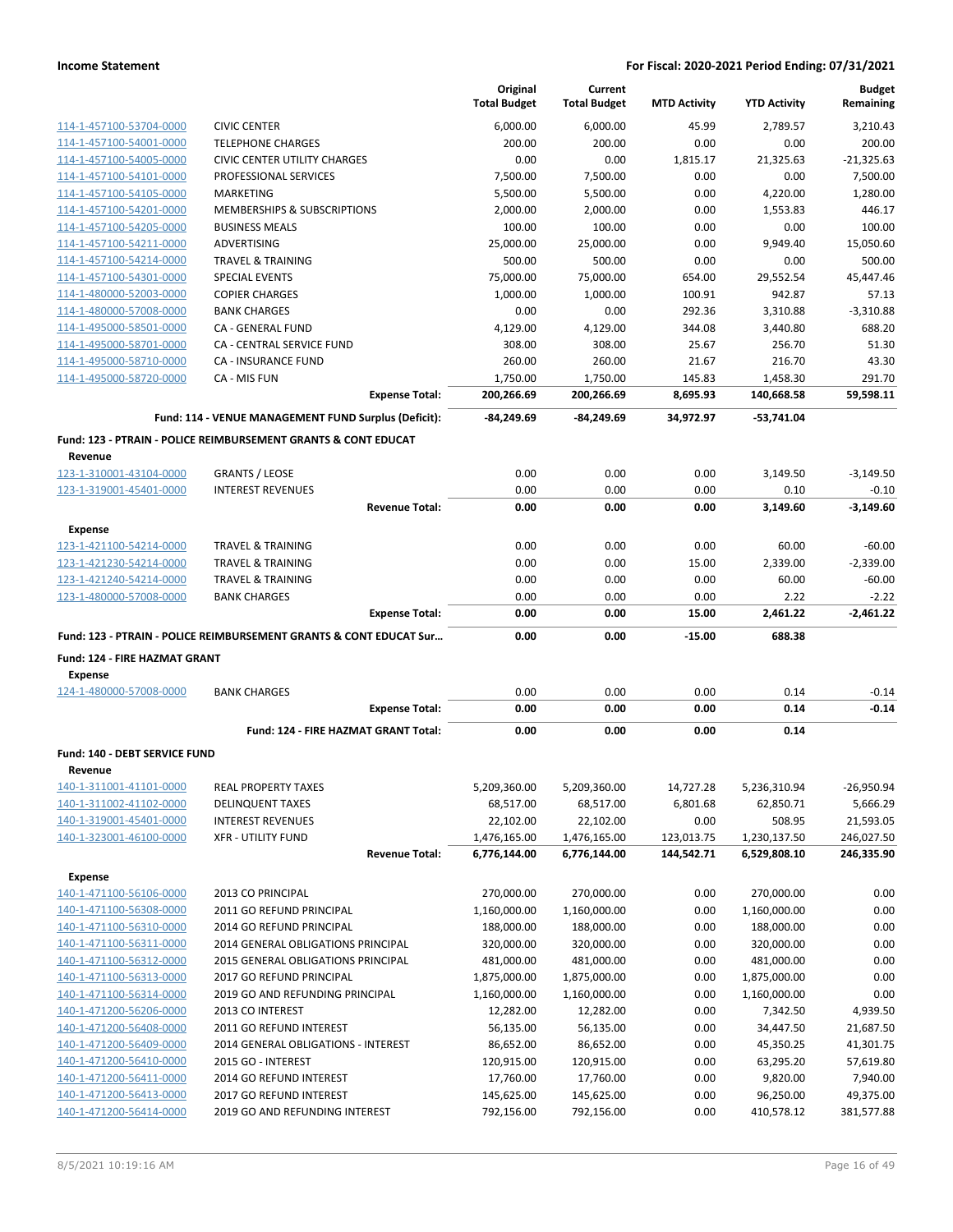|                                                    |                                                                 |                       | Original<br><b>Total Budget</b> | Current<br><b>Total Budget</b> | <b>MTD Activity</b> | <b>YTD Activity</b>    | <b>Budget</b><br>Remaining |
|----------------------------------------------------|-----------------------------------------------------------------|-----------------------|---------------------------------|--------------------------------|---------------------|------------------------|----------------------------|
|                                                    | <b>AGENT FEE</b>                                                |                       |                                 |                                | 0.00                |                        | 0.00                       |
| 140-1-475100-56002-0000<br>140-1-475100-56005-0000 | ARBITRAGE                                                       |                       | 1,500.00<br>6,100.00            | 1,500.00<br>6,100.00           | 0.00                | 1,500.00<br>2,200.00   | 3,900.00                   |
| 140-1-480000-57008-0000                            | <b>BANK CHARGES</b>                                             |                       | 450.00                          | 450.00                         | 14.94               | 259.78                 | 190.22                     |
| 140-1-491000-58001-0000                            | <b>XFR - GENERAL FUND</b>                                       |                       | 118,309.00                      | 118,309.00                     | 9,859.08            | 98,590.80              | 19,718.20                  |
|                                                    |                                                                 | <b>Expense Total:</b> | 6,811,884.00                    | 6,811,884.00                   | 9,874.02            | 6,223,634.15           | 588,249.85                 |
|                                                    | Fund: 140 - DEBT SERVICE FUND Surplus (Deficit):                |                       | -35,740.00                      | $-35,740.00$                   | 134,668.69          | 306,173.95             |                            |
| Fund: 160 - GENERAL CAPITAL IMPROVEMENT FUND       |                                                                 |                       |                                 |                                |                     |                        |                            |
| Revenue                                            |                                                                 |                       |                                 |                                |                     |                        |                            |
| 160-1-310002-45608-0000                            | PROJ REIMBURSEMENTS                                             |                       | 0.00                            | 0.00                           | 0.00                | 4,200,000.00           | $-4,200,000.00$            |
| 160-1-314004-41808-0000                            | FRANCHISE FEES/CABLE-SICFA                                      |                       | 41,774.00                       | 41,774.00                      | 0.00                | 8,757.23               | 33,016.77                  |
| 160-1-319001-45401-0000                            | <b>INTEREST REVENUES</b>                                        |                       | 49,234.00                       | 49,234.00                      | 0.00                | 9,153.93               | 40,080.07                  |
| 160-1-323001-46001-0000                            | <b>XFR - GENERAL FUND</b>                                       |                       | 2,321,998.00                    | 2,321,998.00                   | 193,499.83          | 1,934,998.30           | 386,999.70                 |
| 160-1-323001-46008-0000                            | <b>XFR - TOURISM FUND</b>                                       |                       | 203,000.00                      | 203,000.00                     | 16,916.67           | 169,166.70             | 33,833.30                  |
|                                                    |                                                                 | <b>Revenue Total:</b> | 2,616,006.00                    | 2,616,006.00                   | 210,416.50          | 6,322,076.16           | $-3,706,070.16$            |
| Expense                                            |                                                                 |                       |                                 |                                |                     |                        |                            |
| 160-1-000000-55098-0000                            | <b>GBOD INDUSTRIAL PROJECT - TRACKING ONLY</b>                  |                       | 0.00                            | 0.00                           | 251,438.95          | 942,800.48             | -942,800.48                |
| 160-1-421240-55207-0000                            | RADIO COMMUNICATION EQUIP                                       |                       | 0.00                            | 0.00                           | 9,045.45            | 162,818.13             | $-162,818.13$              |
| 160-1-422200-55003-0000                            | <b>BUILDING IMPROVEMENTS</b>                                    |                       | 48,500.00                       | 48,500.00                      | 0.00                | 0.00                   | 48,500.00                  |
| 160-1-431200-53304-0000                            | STREET IMPROV PROGRAM                                           |                       | 2,000,000.00                    | 2,000,000.00                   | 42,372.48           | 4,015,607.98           | $-2,015,607.98$            |
| 160-1-431200-55002-0000                            | <b>IMPROVEMENTS</b>                                             |                       | 175,000.00                      | 238,306.00                     | 13,306.30           | 13,306.30              | 224,999.70                 |
| 160-1-431200-55102-0000                            | <b>STREETS</b>                                                  |                       | 0.00                            | 0.00                           | 0.00                | 0.00                   | 0.00                       |
| 160-1-431200-55103-0000                            | <b>STREET IMPROVEMENTS</b>                                      |                       | 0.00                            | 0.00                           | 198,928.76          | 283,778.76             | $-283,778.76$              |
| 160-1-431600-55102-0000                            | <b>STREETS</b>                                                  |                       | 0.00                            | 0.00                           | 141,492.80          | 3,413,031.08           | $-3,413,031.08$            |
| 160-1-443200-55201-0000                            | <b>EQUIPMENT PURCHASES</b>                                      |                       | 7,600.00                        | 7,600.00                       | 0.00                | 6,678.00               | 922.00                     |
| 160-1-451100-55012-0000                            | <b>CONSTRUCTION</b>                                             |                       | 0.00                            | 0.00                           | 0.00                | 8,252.10               | $-8,252.10$                |
| 160-1-451100-55201-0000                            | <b>EQUIPMENT PURCHASES</b>                                      |                       | 60,898.00                       | 60,898.00                      | 0.00                | 57,772.00              | 3,126.00                   |
| 160-1-456100-55204-0000                            | OLD TOWN GREENVILLE                                             |                       | 0.00                            | 0.00                           | 0.00                | 10,954.64              | $-10,954.64$               |
| 160-1-457100-55003-0000                            | <b>BUILDING IMPROVEMENTS</b>                                    |                       | 160,000.00                      | 160,000.00                     | 0.00                | 163,080.00             | $-3,080.00$                |
| 160-1-480000-54101-0000                            | PROFESSIONAL SERVICES                                           |                       | 0.00                            | 0.00                           | 0.00                | 36,376.15              | $-36,376.15$               |
| 160-1-480000-55002-0000                            | <b>IMPROVEMENTS</b>                                             |                       | 43,000.00                       | 70,000.00                      | 0.00                | 39,424.00              | 30,576.00                  |
| 160-1-480000-55201-0000                            | <b>EQUIPMENT PURCHASES</b>                                      |                       | 30,000.00                       | 30,000.00                      | 17,600.00           | 60,138.83              | $-30,138.83$               |
| 160-1-480000-55203-0000                            | <b>FURNITURE/OFFICE EQUIP</b>                                   |                       | 0.00                            | 0.00                           | 0.00                | 2,847.00               | $-2,847.00$                |
| 160-1-480000-57008-0000                            | <b>BANK CHARGES</b>                                             | <b>Expense Total:</b> | 1,000.00<br>2,525,998.00        | 1,000.00<br>2,616,304.00       | 99.26<br>674,284.00 | 488.42<br>9,217,353.87 | 511.58<br>$-6,601,049.87$  |
|                                                    |                                                                 |                       |                                 |                                |                     |                        |                            |
|                                                    | Fund: 160 - GENERAL CAPITAL IMPROVEMENT FUND Surplus (Deficit): |                       | 90,008.00                       | $-298.00$                      | -463,867.50         | $-2,895,277.71$        |                            |
| Fund: 161 - STREET CONSTRUCTION FUND<br>Revenue    |                                                                 |                       |                                 |                                |                     |                        |                            |
| <u>161-1-319001-45401-0</u> 000                    | <b>INTEREST REVENUES</b>                                        |                       | 10,000.00                       | 10,000.00                      | 0.00                | 79.94                  | 9,920.06                   |
|                                                    |                                                                 | <b>Revenue Total:</b> | 10,000.00                       | 10,000.00                      | 0.00                | 79.94                  | 9,920.06                   |
| Expense                                            |                                                                 |                       |                                 |                                |                     |                        |                            |
| 161-1-431200-55007-0000                            | ENG/ARCHITECTS/MGMT                                             |                       | 0.00                            | 0.00                           | 198,595.61          | 1,714,371.02           | -1,714,371.02              |
| 161-1-480000-57008-0000                            | <b>BANK CHARGES</b>                                             |                       | 400.00                          | 400.00                         | 0.00                | 27.23                  | 372.77                     |
|                                                    |                                                                 | <b>Expense Total:</b> | 400.00                          | 400.00                         | 198,595.61          | 1,714,398.25           | $-1,713,998.25$            |
|                                                    | Fund: 161 - STREET CONSTRUCTION FUND Surplus (Deficit):         |                       | 9,600.00                        | 9,600.00                       | -198,595.61         | -1,714,318.31          |                            |
| Fund: 164 - 2013 CO CAPITAL FUND                   |                                                                 |                       |                                 |                                |                     |                        |                            |
| Revenue                                            |                                                                 |                       |                                 |                                |                     |                        |                            |
| 164-1-319001-45401-0000                            | <b>INTEREST REVENUES</b>                                        |                       | 275.00                          | 275.00                         | 0.00                | 6.48                   | 268.52                     |
|                                                    |                                                                 | <b>Revenue Total:</b> | 275.00                          | 275.00                         | 0.00                | 6.48                   | 268.52                     |
| Expense                                            |                                                                 |                       |                                 |                                |                     |                        |                            |
| 164-1-480000-57008-0000                            | <b>BANK CHARGES</b>                                             |                       | 15.00                           | 15.00                          | 0.71                | 6.20                   | 8.80                       |
|                                                    |                                                                 | <b>Expense Total:</b> | 15.00                           | 15.00                          | 0.71                | 6.20                   | 8.80                       |
|                                                    | Fund: 164 - 2013 CO CAPITAL FUND Surplus (Deficit):             |                       | 260.00                          | 260.00                         | $-0.71$             | 0.28                   |                            |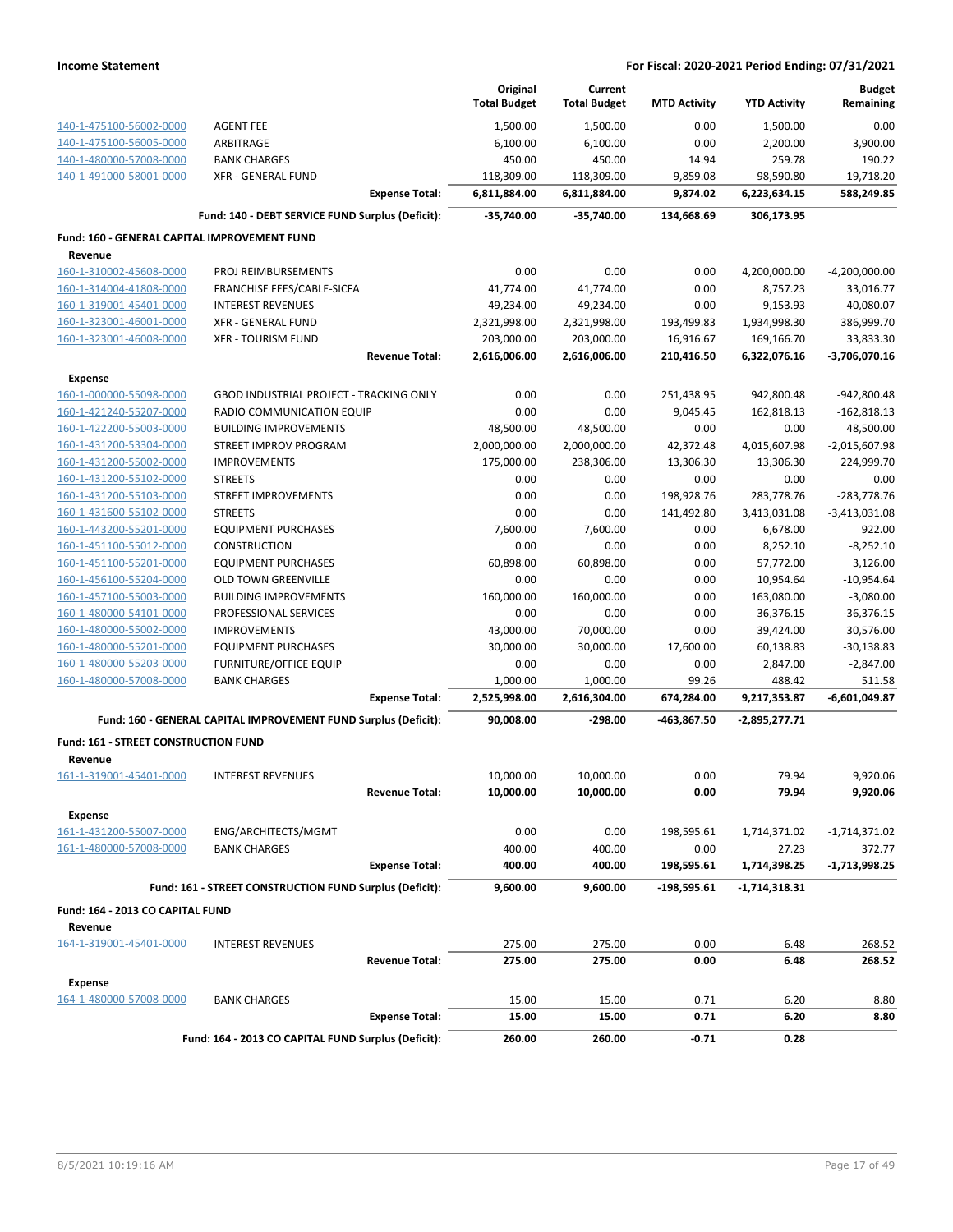|                                                                                                                                                                                                                                | For Fiscal: 2020-2021 Period Ending: 07/31/2021 |
|--------------------------------------------------------------------------------------------------------------------------------------------------------------------------------------------------------------------------------|-------------------------------------------------|
| Original<br>Current<br><b>Total Budget</b><br><b>Total Budget</b><br><b>MTD Activity</b><br><b>YTD Activity</b>                                                                                                                | <b>Budget</b><br>Remaining                      |
| Fund: 165 - 2014 GO FUND                                                                                                                                                                                                       |                                                 |
| Revenue                                                                                                                                                                                                                        |                                                 |
| 10,000.00<br>0.00<br>402.65<br>165-1-319001-45401-0000<br><b>INTEREST REVENUES</b><br>10,000.00<br>10,000.00<br>0.00<br>402.65<br><b>Revenue Total:</b><br>10,000.00                                                           | 9,597.35<br>9,597.35                            |
|                                                                                                                                                                                                                                |                                                 |
| Fund: 165 - 2014 GO FUND Total:<br>10,000.00<br>10,000.00<br>0.00<br>402.65                                                                                                                                                    |                                                 |
| Fund: 171 - MAIN STREET SPECIAL REVENUE<br>Revenue                                                                                                                                                                             |                                                 |
| 0.00<br><b>GRANT REVENUE - FEDERAL</b><br>0.00<br>0.00<br>64,781.03<br>171-1-310001-43101-0000                                                                                                                                 | $-64,781.03$                                    |
| 0.00<br>171-1-310001-43104-0000<br><b>GRANT REVENUE - OTHER</b><br>0.00<br>0.00<br>25,000.00                                                                                                                                   | $-25,000.00$                                    |
| 0.00<br>0.00<br>0.00<br>89,781.03<br><b>Revenue Total:</b>                                                                                                                                                                     | -89,781.03                                      |
| Expense                                                                                                                                                                                                                        |                                                 |
| 0.00<br>0.00<br>171-1-456100-54111-0000<br><b>GRANT MANAGEMENT</b><br>0.00<br>1,200.00                                                                                                                                         | $-1,200.00$                                     |
| 171-1-456100-54501-0000<br>SPECIAL SERVICES<br>0.00<br>0.00<br>10,000.00<br>45,863.75                                                                                                                                          | -45,863.75                                      |
| 171-1-456100-55012-0000<br>0.00<br>0.00<br>0.00<br><b>CONSTRUCTION</b><br>48,481.82                                                                                                                                            | $-48,481.82$                                    |
| 0.00<br>0.00<br>10,000.00<br><b>Expense Total:</b><br>95,545.57                                                                                                                                                                | $-95,545.57$                                    |
| Fund: 171 - MAIN STREET SPECIAL REVENUE Surplus (Deficit):<br>0.00<br>0.00<br>$-10,000.00$<br>$-5,764.54$                                                                                                                      |                                                 |
| <b>Fund: 172 - MINOR GRANTS FUND</b>                                                                                                                                                                                           |                                                 |
| Revenue                                                                                                                                                                                                                        |                                                 |
| 172-1-310001-43108-0000<br><b>GRANTS / LIBRARY GRANT</b><br>0.00<br>0.00<br>1,000.00<br>8,000.00                                                                                                                               | $-8,000.00$                                     |
| 0.00<br>0.00<br>1,000.00<br>8,000.00<br><b>Revenue Total:</b>                                                                                                                                                                  | $-8,000.00$                                     |
| <b>Expense</b>                                                                                                                                                                                                                 |                                                 |
| 172-1-455100-52402-0000<br><b>BASIC PROGRAM EXPENSE</b><br>0.00<br>0.00<br>0.00<br>5,190.00<br>0.00<br>0.00<br>0.00<br><b>Expense Total:</b><br>5,190.00                                                                       | $-5,190.00$<br>-5,190.00                        |
|                                                                                                                                                                                                                                |                                                 |
| Fund: 172 - MINOR GRANTS FUND Surplus (Deficit):<br>0.00<br>0.00<br>1,000.00<br>2,810.00                                                                                                                                       |                                                 |
| Fund: 200 - WATER / WASTEWATER FUND                                                                                                                                                                                            |                                                 |
| Revenue<br>8,487.00<br>4,699.10<br>200-2-318003-42304-0000<br><b>BACKFLOW INSPECTION FEES</b><br>8,487.00<br>1,819.15                                                                                                          | 3,787.90                                        |
| 200-2-318003-44302-0000<br>WATER REVENUES / SERVICE CHARGES<br>187,446.00<br>187,446.00<br>115,100.34<br>556,557.46                                                                                                            | $-369,111.46$                                   |
| 0.00<br>0.00<br>0.00<br>2,050.00<br>200-2-318003-44303-0000<br><b>METER TESTING CHARGES</b>                                                                                                                                    | $-2,050.00$                                     |
| 200-2-318003-44304-0000<br><b>NEW SERVICES - WATER</b><br>67,507.00<br>0.00<br>67,507.00<br>0.00                                                                                                                               | 67,507.00                                       |
| LATE CHARGES - WATER<br>41,970.00<br>41,970.00<br>15,585.92<br>200-2-318003-44305-0000<br>4,214.35                                                                                                                             | 26,384.08                                       |
| WATER REVENUES / WATER REREAD<br>200-2-318003-44306-0000<br>0.00<br>0.00<br>0.00<br>5.00                                                                                                                                       | $-5.00$                                         |
| 200-2-318003-44312-0000<br><b>METER TAMPERING</b><br>1,236.00<br>0.00<br>1,000.00<br>1,236.00                                                                                                                                  | 236.00                                          |
| WATER REVENUES / METER CHANGE-OUTS<br>27,425.00<br>200-2-318003-44317-0000<br>0.00<br>1,285,250.00<br>27,425.00<br>200-2-318003-45103-0000<br><b>GEUS RAW WATER CONSUMPTN</b><br>105,000.00<br>105,000.00<br>0.00<br>82,903.31 | 1,257,825.00<br>22,096.69                       |
| 200-2-318004-42302-0000<br><b>GREASE HAULER PERMIT FEES</b><br>0.00<br>0.00<br>0.00<br>50.00                                                                                                                                   | $-50.00$                                        |
| 5,000.00<br>5,000.00<br>100.00<br>2,000.00<br>200-2-318004-42303-0000<br><b>WASTE HAULER PERMITS</b>                                                                                                                           | 3,000.00                                        |
| 200-2-318004-44307-0000<br>NEW SERVICES - SEWER<br>2,493.00<br>2,493.00<br>0.00<br>0.00                                                                                                                                        | 2,493.00                                        |
| 200-2-318004-44309-0000<br>9,882.59<br>SEWER REVENUES / SERVICE CHARGES<br>35,666.00<br>35,666.00<br>25,752.20                                                                                                                 | 9,913.80                                        |
| 200-2-318004-44310-0000<br>37,427.00<br>37,427.00<br>LATE CHARGES - SEWER<br>4,563.31<br>15,573.39                                                                                                                             | 21,853.61                                       |
| 200-2-318004-44318-0000<br>LATE CHARGES - WASTEHAULERS<br>5,787.00<br>5,787.00<br>470.70<br>3,501.11                                                                                                                           | 2,285.89                                        |
| L-3 COMM COD DISCHARGE<br>126,360.00<br>10,530.00<br>105,300.00<br>200-2-318004-45106-0000<br>126,360.00<br>200-2-318004-45201-0000                                                                                            | 21,060.00                                       |
| SEWER REV/ SEWER HAULER FEES<br>400,000.00<br>400,000.00<br>0.00<br>413,977.02<br>200-2-319003-45101-0000<br>WATER REVENUES / METERED SALES<br>567,104.81<br>7,035,000.00<br>7,035,000.00<br>5,500,018.51                      | $-13,977.02$<br>1,534,981.49                    |
| 200-2-319004-45104-0000<br><b>SEWER COLLECTION FEES</b><br>6,314,917.00<br>6,314,917.00<br>524,952.93<br>5,163,513.44                                                                                                          | 1,151,403.56                                    |
| 200-2-319004-45105-0000<br>SEWER REVENUES / EPA REVENUE<br>0.00<br>0.00<br>166.11<br>480.57                                                                                                                                    | $-480.57$                                       |
| <b>INTEREST REVENUES</b><br>35,000.00<br>35,000.00<br>0.00<br>17.48<br>200-2-320003-45401-0000                                                                                                                                 | 34,982.52                                       |
| 200-2-320003-45601-0000<br>MISCELLANEOUS REVENUES<br>1,000.00<br>1,000.00<br>2.00<br>2.00                                                                                                                                      | 998.00                                          |
| <b>XFR - TOURISM FUND</b><br>45,000.00<br>45,000.00<br>3,750.00<br>37,500.00<br>200-2-323001-58013-0000                                                                                                                        | 7,500.00                                        |
| 14,455,296.00<br>15,740,546.00<br>1,270,081.29<br>11,957,911.51<br><b>Revenue Total:</b>                                                                                                                                       | 3,782,634.49                                    |
| <b>Expense</b>                                                                                                                                                                                                                 |                                                 |
| 200-2-436100-51001-0000<br>REGULAR SALARIES<br>76,752.00<br>76,752.00<br>5,839.20<br>61,582.87                                                                                                                                 | 15,169.13                                       |
| 307.50<br>307.50<br>200-2-436100-51020-0000<br><b>OVERTIME</b><br>2,205.49<br>7,180.87<br>LONGEVITY                                                                                                                            | $-6,873.37$                                     |
| 200-2-436100-51021-0000<br>2,248.00<br>2,248.00<br>0.00<br>804.00<br>92.32<br>200-2-436100-51101-0000<br><b>CERTIFICATION PAY</b><br>600.00<br>600.00<br>969.36                                                                | 1,444.00<br>$-369.36$                           |
|                                                                                                                                                                                                                                |                                                 |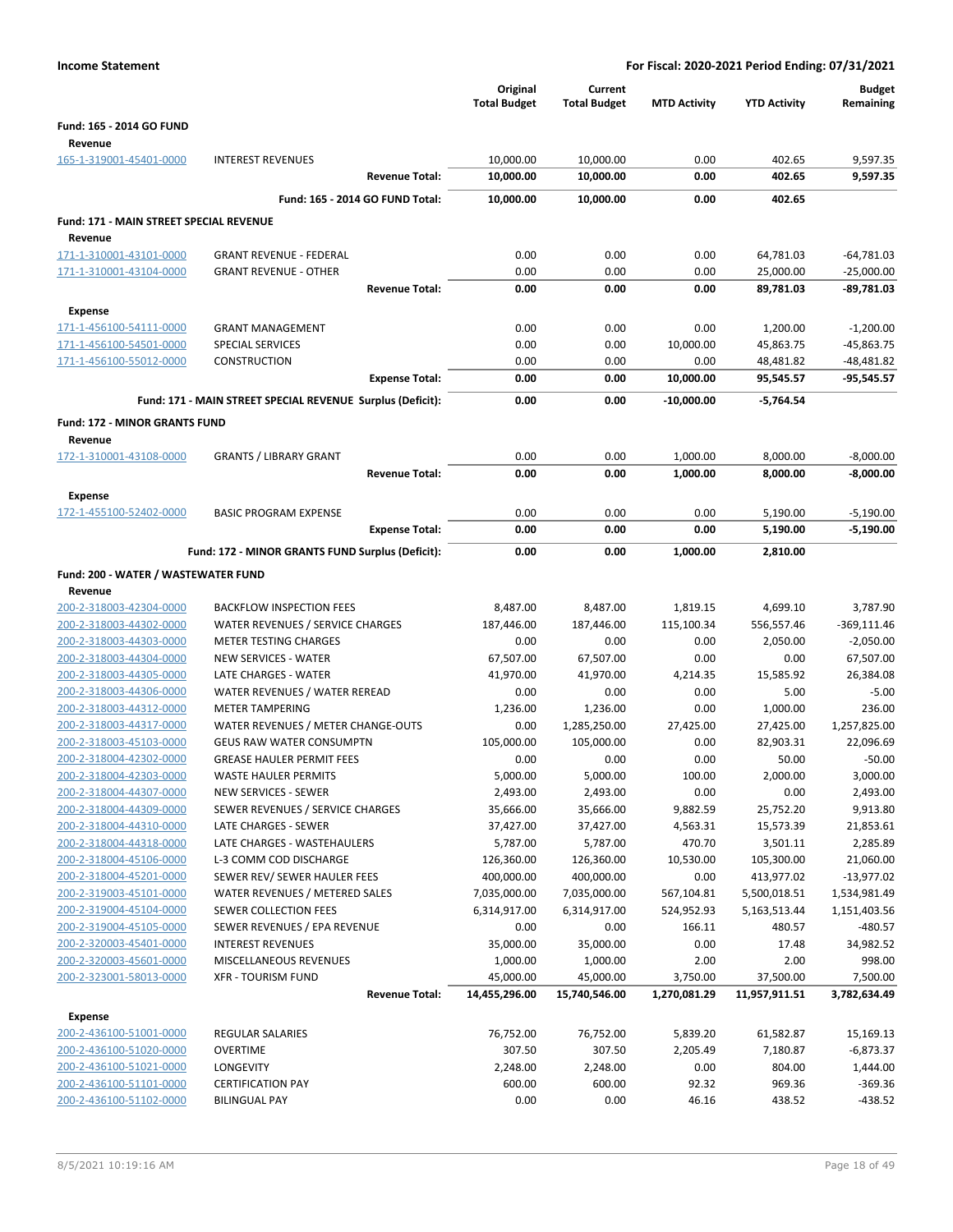**Current**

**Original**

**Budget Remaining**

| 200-2-436100-51117-0000        |
|--------------------------------|
| 200-2-436100-51201-0000        |
| 200-2-436100-51202-0000        |
| 200-2-436100-51203-0000        |
| 200-2-436100-51204-0000        |
| 200-2-436100-51205-0000        |
| 200-2-436100-51301-0000        |
| 200-2-436100-52001-0000        |
| 200-2-436100-52002-0000        |
| 200-2-436100-52201-0000        |
| 200-2-436100-52305-0000        |
| 2-436100-53402-0000<br>200-    |
| 200-2-436100-54001-0000        |
| 200-2-436100-54002-0000        |
| 200-2-436100-54214-0000        |
| 200-2-436200-51001-0000        |
| 2-436200-51020-0000<br>200-    |
| 200-2-436200-51021-0000        |
| 200-2-436200-51101-0000        |
| 200-2-436200-51117-0000        |
| 200-2-436200-51201-0000        |
| 2-436200-51202-0000<br>200-    |
| 200-2-436200-51203-0000        |
| 200-2-436200-51204-0000        |
| 200-2-436200-51205-0000        |
| 200-2-436200-51301-0000        |
| 2-436200-52001-0000<br>200-    |
| 200-2-436200-52002-0000        |
| 200-2-436200-52101-0000        |
| <u>200-2-436200-52104-0000</u> |
| 200-2-436200-52105-0000        |
| 2-436200-52106-0000<br>200-    |
| 200-2-436200-52201-0000        |
| 200-2-436200-52202-0000        |
| <u>200-2-436200-52203-0000</u> |
| 200-2-436200-52301-0000        |
| 200-2-436200-53201-0000        |
| 200-2-436200-53202-0000        |
| 200-2-436200-53203-0000        |
| 200-2-436200-53205-0000        |
| 200-2-436200-53310-0000        |
| <u>200-2-436200-53402-0000</u> |
| 200-2-436200-53403-0000        |
| 200-2-436200-53404-0000        |
| <u>200-2-436200-53605-0000</u> |
| <u>200-2-436200-53606-0000</u> |
| 200-2-436200-54001-0000        |
| <u>200-2-436200-54002-0000</u> |
| <u>200-2-436200-54201-0000</u> |
| <u>200-2-436200-54208-0000</u> |
| <u>200-2-436200-54212-0000</u> |
| 200-2-436200-54214-0000        |
| 200-2-436200-54219-0000        |
| <u>200-2-436200-54410-0000</u> |
| <u>200-2-436300-51001-0000</u> |
| <u>200-2-436300-51020-0000</u> |
| 200-2-436300-51021-0000        |
| <u>200-2-436300-51101-0000</u> |
| 200-2-436300-51102-0000        |

|                                                    |                                                       | <b>Total Budget</b> | <b>Total Budget</b>  | <b>MTD Activity</b> | <b>YTD Activity</b>     | Remaining            |
|----------------------------------------------------|-------------------------------------------------------|---------------------|----------------------|---------------------|-------------------------|----------------------|
| 200-2-436100-51117-0000                            | <b>CELL PHONE ALLOWANCE</b>                           | 780.00              | 780.00               | 60.00               | 630.00                  | 150.00               |
| 200-2-436100-51201-0000                            | <b>FICA</b>                                           | 5,002.63            | 5,002.63             | 482.47              | 4,179.98                | 822.65               |
| 200-2-436100-51202-0000                            | MEDICARE                                              | 1,169.97            | 1,169.97             | 112.83              | 977.57                  | 192.40               |
| 200-2-436100-51203-0000                            | <b>HEALTH INSURANCE</b>                               | 24,266.00           | 24,266.00            | 2,022.17            | 20,221.70               | 4,044.30             |
| 200-2-436100-51204-0000                            | <b>WORKERS COMPENSATION</b>                           | 1,090.18            | 1,090.18             | 90.85               | 908.50                  | 181.68               |
| 200-2-436100-51205-0000                            | STATE UNEMPLOYMENT                                    | 126.36              | 126.36               | 0.00                | 288.00                  | $-161.64$            |
| 200-2-436100-51301-0000                            | <b>TMRS</b>                                           | 9,287.98            | 9,287.98             | 956.20              | 8,238.80                | 1,049.18             |
| 200-2-436100-52001-0000                            | <b>OFFICE SUPPLIES</b>                                | 500.00              | 500.00               | 0.00                | 510.81                  | $-10.81$             |
| 200-2-436100-52002-0000                            | POSTAGE / FREIGHT                                     | 7,000.00            | 7,000.00             | 0.00                | 111.78                  | 6,888.22             |
| 200-2-436100-52201-0000                            | MINOR TOOLS & EQUIPMENT                               | 698.26              | 698.26               | 0.00                | 0.00                    | 698.26               |
| 200-2-436100-52305-0000                            | PUBLIC EDUCATION                                      | 7,000.00            | 7,000.00             | 0.00                | 0.00                    | 7,000.00             |
| 200-2-436100-53402-0000                            | <b>BUILDING MAINTENANCE</b>                           | 0.00                | 0.00                 | 0.00                | 2,605.64                | $-2,605.64$          |
| 200-2-436100-54001-0000                            | <b>TELEPHONE CHARGES</b>                              | 950.00              | 950.00               | 80.23               | 722.01                  | 227.99               |
| 200-2-436100-54002-0000                            | <b>UTILITY CHARGES</b>                                | 35,000.00           | 35,000.00            | 1,631.66            | 25,790.02               | 9,209.98             |
| 200-2-436100-54214-0000                            | <b>TRAVEL &amp; TRAINING</b>                          | 0.00                | 0.00                 | 0.00                | 100.00                  | $-100.00$            |
| 200-2-436200-51001-0000                            | <b>REGULAR SALARIES</b>                               | 390,061.00          | 390,061.00           | 23,910.92           | 251,015.98              | 139,045.02           |
| 200-2-436200-51020-0000                            | <b>OVERTIME</b>                                       | 17,804.00           | 17,804.00            | 4,235.53            | 36,156.99               | $-18,352.99$         |
| 200-2-436200-51021-0000                            | <b>LONGEVITY</b>                                      | 3,792.00            | 3,792.00             | 0.00                | 3,741.50                | 50.50                |
| 200-2-436200-51101-0000                            | <b>CERTIFICATION PAY</b>                              | 3,000.00            | 3,000.00             | 92.32               | 1,454.02                | 1,545.98             |
| 200-2-436200-51117-0000                            | CELL PHONE ALLOWANCE                                  | 780.00              | 780.00               | 9.00                | 105.00                  | 675.00               |
| 200-2-436200-51201-0000                            | <b>FICA</b>                                           | 25,757.00           | 25,757.00            | 1,639.31            | 18,068.97               | 7,688.03             |
| 200-2-436200-51202-0000                            | MEDICARE                                              | 6,024.00            | 6,024.00             | 383.38              | 4,225.81                | 1,798.19             |
| 200-2-436200-51203-0000                            | <b>HEALTH INSURANCE</b>                               | 109,199.00          | 109,199.00           | 8,088.75            | 80,887.50               | 28,311.50            |
| 200-2-436200-51204-0000                            | <b>WORKERS COMPENSATION</b>                           | 11,401.00           | 11,401.00            | 885.13              | 8,851.30                | 2,549.70             |
| 200-2-436200-51205-0000                            | STATE UNEMPLOYMENT                                    | 631.80              | 631.80               | 120.38              | 1,307.43                | $-675.63$            |
| 200-2-436200-51301-0000                            | <b>TMRS</b>                                           | 46,685.00           | 46,685.00            | 3,146.81            | 34,948.71               | 11,736.29            |
| 200-2-436200-52001-0000                            | OFFICE SUPPLIES                                       | 538.00              | 538.00               | 0.00                | 643.00                  | $-105.00$            |
| 200-2-436200-52002-0000                            | POSTAGE / FREIGHT                                     | 2,302.00            | 4,403.09             | 0.00                | 4,403.09                | 0.00                 |
| 200-2-436200-52101-0000                            | <b>JANITORIAL SUPPLIES</b>                            | 956.00              | 956.00               | 0.00                | 1,864.45                | $-908.45$            |
| 200-2-436200-52104-0000                            | <b>WEARING APPAREL</b>                                | 6,278.00            | 3,653.00             | 0.00                | 5,598.90                | $-1,945.90$          |
| 200-2-436200-52105-0000                            | <b>LABORATORY</b>                                     | 14,107.00           | 14,107.00            | 281.34              | 10,841.61               | 3,265.39             |
| 200-2-436200-52106-0000                            | <b>CHEMICAL SUPPLIES</b>                              | 320,950.00          | 320,950.00           | 24,032.45           | 200,716.98              | 120,233.02           |
| 200-2-436200-52201-0000                            | MINOR TOOLS & EQUIPMENT                               | 1,490.00            | 1,490.00             | 0.00                | 3,444.16                | $-1,954.16$          |
| 200-2-436200-52202-0000                            | <b>MECHANICAL SUPPLIES</b>                            | 1,552.00            | 1,552.00             | 0.00                | 785.35                  | 766.65               |
| 200-2-436200-52203-0000                            | <b>MOTOR VEHICLE FUEL</b>                             | 3,900.00            | 3,900.00             | 780.48              | 3,194.00                | 706.00               |
| 200-2-436200-52301-0000                            | SAFETY SUPPLIES                                       | 2,135.00            | 2,135.00             | 0.00                | 1,558.02                | 576.98               |
| 200-2-436200-53201-0000                            | FURNITURE & OFFICE EQUIPMENT                          | 250.00              | 250.00               | 0.00                | 187.00                  | 63.00                |
| 200-2-436200-53202-0000                            | MACHINE, TOOLS & IMPLMNTS                             | 5,236.00            | 5,236.00             | 0.00                | 1,570.04                | 3,665.96             |
| 200-2-436200-53203-0000                            | <b>INSTRUMENTS &amp; APPARATUS</b>                    | 6,553.00            | 6,553.00             | 0.00                | 4,679.44                | 1,873.56             |
| 200-2-436200-53205-0000                            | <b>MOTOR VEHICLES</b>                                 | 1,500.00            | 1,500.00             | 169.91              | 2,460.70                | $-960.70$            |
| <u>200-2-436200-53310-0000</u>                     | RESVRS/STRG TANKS/ST PIPE                             | 20,140.00           | 20,140.00            | 0.00                | 3,628.55                | 16,511.45            |
| 200-2-436200-53402-0000                            | <b>BUILDING MAINTENANCE</b>                           | 1,410.00            | 1,410.00             | 34.95               | 2,512.03                | $-1,102.03$          |
| 200-2-436200-53403-0000                            | <b>HEATING &amp; COOLING SYSTEMS</b>                  | 3,381.00            | 3,381.00             | 0.00                | 3,133.09                | 247.91               |
| 200-2-436200-53404-0000                            | STRUCTURES / EXTERIOR STRUCTURES                      | 500.00              | 500.00               | 0.00                | 449.28                  | 50.72                |
| 200-2-436200-53605-0000                            | STRUCTURES / FILTRATION PLANT                         | 33,825.00           | 33,825.00            | 617.50              | 31,650.45               | 2,174.55             |
| 200-2-436200-53606-0000                            | <b>MAINT - GROUNDS</b>                                | 340.00              | 340.00               | 0.00                | 349.34<br>3,785.65      | $-9.34$              |
| 200-2-436200-54001-0000                            | <b>TELEPHONE CHARGES</b>                              | 7,000.00            | 7,000.00             | 344.36              |                         | 3,214.35             |
| 200-2-436200-54002-0000                            | <b>UTILITY CHARGES</b>                                | 325,000.00          | 325,000.00           | 21,540.10           | 281,573.24              | 43,426.76<br>736.00  |
| 200-2-436200-54201-0000<br>200-2-436200-54208-0000 | MEMBERSHIPS & SUBSCRIPTIONS<br><b>LABORATORY WORK</b> | 1,261.00            | 1,261.00             | 0.00                | 525.00                  |                      |
|                                                    |                                                       | 51,471.00           | 48,767.91            | 5,472.48            | 14,414.85               | 34,353.06            |
| 200-2-436200-54212-0000<br>200-2-436200-54214-0000 | PRINTING<br><b>TRAVEL &amp; TRAINING</b>              | 850.00<br>5,602.00  | 1,452.00<br>5,602.00 | 0.00<br>0.00        | 0.00<br>2,780.98        | 1,452.00<br>2,821.02 |
| 200-2-436200-54219-0000                            | SABINE RIVER AUTHORITY                                | 1,049,386.00        | 1,049,386.00         | 72,818.50           | 655,366.50              | 394,019.50           |
| 200-2-436200-54410-0000                            | PERMITS/FEES                                          | 26,000.00           | 26,000.00            | 0.00                |                         | $-1,557.60$          |
| 200-2-436300-51001-0000                            | <b>REGULAR SALARIES</b>                               | 562,434.08          | 562,434.08           | 42,521.45           | 27,557.60<br>510,692.48 | 51,741.60            |
| 200-2-436300-51020-0000                            | <b>OVERTIME</b>                                       | 59,909.10           | 59,909.10            | 6,966.42            | 96,769.93               | $-36,860.83$         |
| 200-2-436300-51021-0000                            | LONGEVITY                                             | 4,814.00            | 4,814.00             | 0.00                | 5,849.00                | $-1,035.00$          |
| 200-2-436300-51101-0000                            | <b>CERTIFICATION PAY</b>                              | 600.00              | 600.00               | 46.16               | 484.68                  | 115.32               |
| 200-2-436300-51102-0000                            |                                                       |                     |                      | 46.16               |                         |                      |
|                                                    | <b>BILINGUAL PAY</b>                                  | 0.00                | 0.00                 |                     | 207.72                  | $-207.72$            |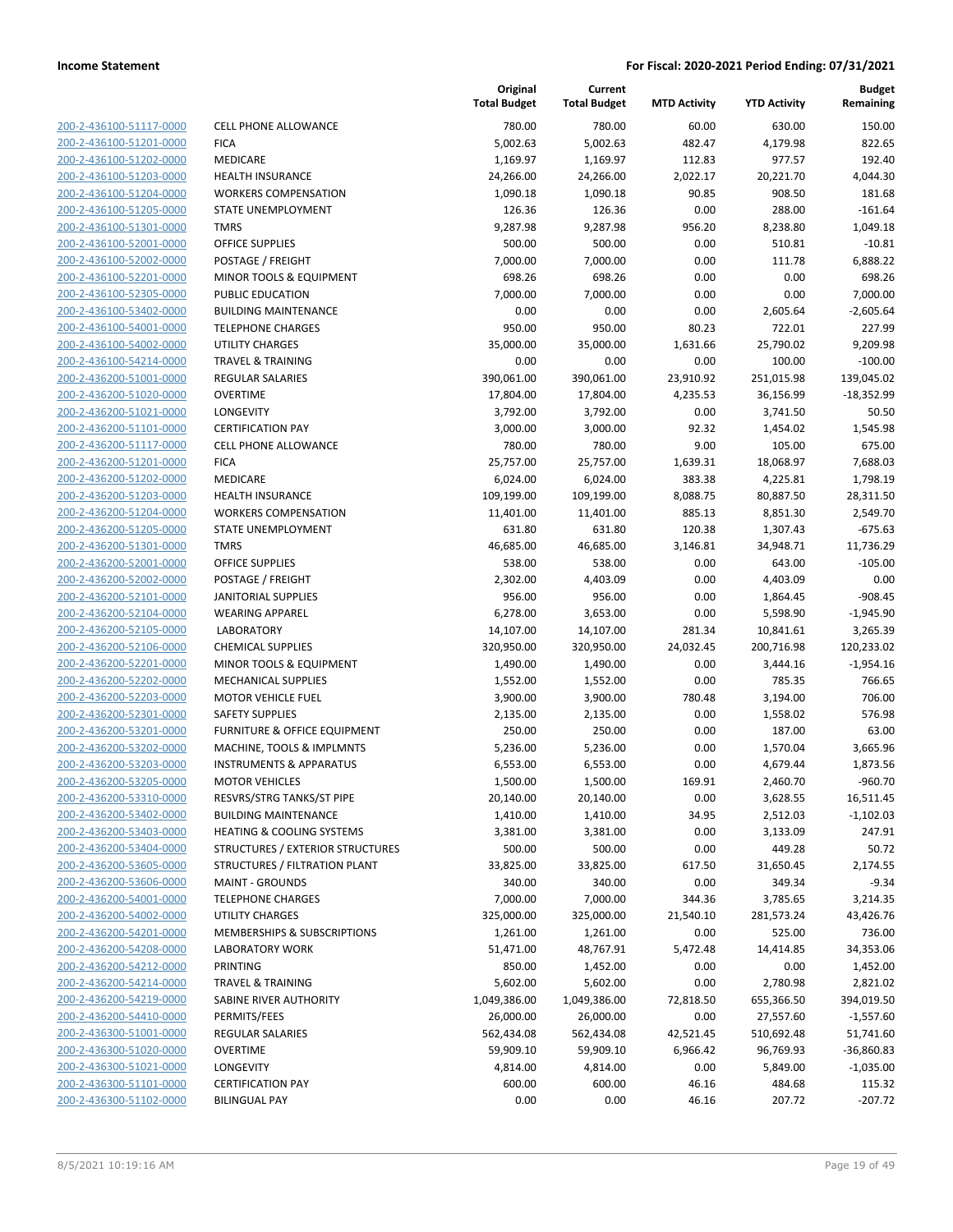| 200-2-436300-51117-0000                            | <b>CELL PI</b>               |
|----------------------------------------------------|------------------------------|
| 200-2-436300-51201-0000                            | FICA                         |
| 200-2-436300-51202-0000                            | MEDIC.                       |
| 200-2-436300-51203-0000                            | <b>HEALTI</b>                |
| 200-2-436300-51204-0000                            | WORKI                        |
| 200-2-436300-51205-0000                            | STATE                        |
| 200-2-436300-51301-0000                            | TMRS                         |
| 200-2-436300-51401-0000                            | <b>CONTR</b>                 |
| 200-2-436300-52001-0000                            | OFFICE                       |
| 200-2-436300-52002-0000                            | <b>POSTA</b>                 |
| 200-2-436300-52005-0000                            | <b>PRINTE</b>                |
| 200-2-436300-52104-0000                            | WEARI                        |
| 200-2-436300-52106-0000                            | <b>CHEMI</b>                 |
| 200-2-436300-52201-0000                            | MINOR                        |
| 200-2-436300-52203-0000                            | MOTOI                        |
| 200-2-436300-52303-0000                            | TRAINI                       |
| 200-2-436300-53201-0000                            | <b>FURNIT</b>                |
| 200-2-436300-53202-0000                            | <b>MACHI</b>                 |
| 200-2-436300-53205-0000                            | MOTOI                        |
| 200-2-436300-53207-0000                            | RADIO,                       |
| 200-2-436300-53210-0000                            | FIRE HY                      |
| 200-2-436300-53211-0000                            | METER                        |
| 200-2-436300-53211-0001                            | <b>METER</b>                 |
| 200-2-436300-53306-0000                            | WATEF                        |
| 200-2-436300-53306-0001                            | UTILITY                      |
| 200-2-436300-54001-0000                            | <b>TELEPH</b>                |
| 200-2-436300-54214-0000                            | <b>TRAVEI</b>                |
| 200-2-436300-55201-0000                            | <b>EQUIPI</b>                |
| 200-2-437200-51001-0000                            | <b>REGUL</b>                 |
| 200-2-437200-51020-0000                            | OVERT                        |
| 200-2-437200-51021-0000                            | LONGE                        |
| 200-2-437200-51101-0000                            | <b>CERTIF</b>                |
| 200-2-437200-51117-0000                            | <b>CELL PI</b>               |
| 200-2-437200-51201-0000                            | <b>FICA</b>                  |
| 200-2-437200-51202-0000                            | MEDIC.                       |
| 200-2-437200-51203-0000                            | HEALTI                       |
| 200-2-437200-51204-0000                            | WORKI                        |
| 200-2-437200-51205-0000                            | <b>STATE</b>                 |
| 200-2-437200-51301-0000                            | <b>TMRS</b>                  |
| 200-2-437200-52103-0000                            | MEETII                       |
| 200-2-437200-52104-0000                            | WEARI                        |
| 200-2-437200-52106-0000                            | <b>CHEMI</b><br><b>BOTAN</b> |
| 200-2-437200-52107-0000                            | <b>MINOR</b>                 |
| 200-2-437200-52201-0000<br>200-2-437200-52203-0000 | MOTOI                        |
| 200-2-437200-52303-0000                            | <b>TRAINI</b>                |
| 200-2-437200-53202-0000                            | MACHI                        |
| 200-2-437200-53205-0000                            | MOTOI                        |
| 200-2-437200-53207-0000                            | RADIO,                       |
| 200-2-437200-53309-0000                            | SANITA                       |
| 200-2-437200-53311-0000                            | LIFT ST                      |
| 200-2-437200-54001-0000                            | <b>TELEPH</b>                |
| 200-2-437200-54002-0000                            | UTILITY                      |
| 200-2-437200-54214-0000                            | <b>TRAVEI</b>                |
| 200-2-437300-51001-0000                            | REGUL                        |
| 200-2-437300-51020-0000                            | OVERT                        |
| 200-2-437300-51021-0000                            | LONGE                        |
| 200-2-437300-51101-0000                            | <b>CERTIF</b>                |
| 200-2-437300-51117-0000                            | CELL PI                      |
|                                                    |                              |

|                                                    |                                          | Original<br><b>Total Budget</b> | Current<br><b>Total Budget</b> | <b>MTD Activity</b> | <b>YTD Activity</b> | <b>Budget</b><br>Remaining |
|----------------------------------------------------|------------------------------------------|---------------------------------|--------------------------------|---------------------|---------------------|----------------------------|
| 200-2-436300-51117-0000                            | <b>CELL PHONE ALLOWANCE</b>              | 2,130.00                        | 2,130.00                       | 90.00               | 945.00              | 1,185.00                   |
| 200-2-436300-51201-0000                            | <b>FICA</b>                              | 39,053.19                       | 39,053.19                      | 2,996.00            | 35,885.16           | 3,168.03                   |
| 200-2-436300-51202-0000                            | MEDICARE                                 | 9,133.41                        | 9,133.41                       | 700.67              | 8,392.48            | 740.93                     |
| 200-2-436300-51203-0000                            | HEALTH INSURANCE                         | 206,263.00                      | 206,263.00                     | 17,188.58           | 171,885.80          | 34,377.20                  |
| 200-2-436300-51204-0000                            | <b>WORKERS COMPENSATION</b>              | 16,977.93                       | 16,977.93                      | 1,414.82            | 14,148.20           | 2,829.73                   |
| 200-2-436300-51205-0000                            | STATE UNEMPLOYMENT                       | 1,105.65                        | 1,105.65                       | 77.21               | 3,006.49            | $-1,900.84$                |
| 200-2-436300-51301-0000                            | <b>TMRS</b>                              | 72,516.11                       | 72,516.11                      | 5,987.92            | 71,190.45           | 1,325.66                   |
| 200-2-436300-51401-0000                            | <b>CONTRA - SALARIES</b>                 | 0.00                            | 0.00                           | 0.00                | 1,039.68            | $-1,039.68$                |
| 200-2-436300-52001-0000                            | <b>OFFICE SUPPLIES</b>                   | 300.00                          | 300.00                         | 0.00                | 609.46              | $-309.46$                  |
| 200-2-436300-52002-0000                            | POSTAGE / FREIGHT                        | 50.00                           | 50.00                          | 0.00                | 0.00                | 50.00                      |
| 200-2-436300-52005-0000                            | PRINTED MATERIALS                        | 100.00                          | 100.00                         | 0.00                | 0.00                | 100.00                     |
| 200-2-436300-52104-0000                            | <b>WEARING APPAREL</b>                   | 15,000.00                       | 15,000.00                      | 0.00                | 7,986.84            | 7,013.16                   |
| 200-2-436300-52106-0000                            | <b>CHEMICAL SUPPLIES</b>                 | 500.00                          | 500.00                         | 0.00                | 378.28              | 121.72                     |
| 200-2-436300-52201-0000                            | MINOR TOOLS & EQUIPMENT                  | 11,926.00                       | 11,926.00                      | 1,003.08            | 17,342.32           | $-5,416.32$                |
| 200-2-436300-52203-0000                            | <b>MOTOR VEHICLE FUEL</b>                | 32,000.00                       | 32,000.00                      | 5,307.41            | 41,085.52           | $-9,085.52$                |
| 200-2-436300-52303-0000                            | <b>TRAINING SUPPLIES</b>                 | 300.00                          | 300.00                         | 0.00                | 90.00               | 210.00                     |
| 200-2-436300-53201-0000                            | <b>FURNITURE &amp; OFFICE EQUIPMENT</b>  | 96.00                           | 96.00                          | 0.00                | 530.91              | $-434.91$                  |
| 200-2-436300-53202-0000                            | MACHINE, TOOLS & IMPLMNTS                | 4,598.00                        | 4,598.00                       | 0.00                | 5,202.97            | $-604.97$                  |
| 200-2-436300-53205-0000                            | <b>MOTOR VEHICLES</b>                    | 25,000.00                       | 25,000.00                      | 3,426.64            | 25,930.78           | $-930.78$                  |
| 200-2-436300-53207-0000                            | RADIO/COMMUNICATIONS                     | 4,484.00                        | 4,484.00                       | 0.00                | 104.22              | 4,379.78                   |
| 200-2-436300-53210-0000                            | <b>FIRE HYDRANTS</b>                     | 8,000.00                        | 8,000.00                       | 0.00                | 7,413.92            | 586.08                     |
| 200-2-436300-53211-0000                            | <b>METERS &amp; SETTINGS</b>             | 81,696.00                       | 1,366,946.00                   | 139,041.23          | 863,381.62          | 503,564.38                 |
| 200-2-436300-53211-0001                            | <b>METERS &amp; SETTINGS - MATERIALS</b> | 0.00                            | 0.00                           | 0.00                | 0.00                | 0.00                       |
| 200-2-436300-53306-0000<br>200-2-436300-53306-0001 | <b>WATER MAINS</b><br>UTILITY TAPS       | 390,598.20<br>0.00              | 390,598.20                     | 13,074.43           | 383,696.03          | 6,902.17<br>0.00           |
| 200-2-436300-54001-0000                            | <b>TELEPHONE CHARGES</b>                 | 1,400.00                        | 0.00<br>1,400.00               | 0.00<br>40.28       | 0.00<br>901.24      | 498.76                     |
| 200-2-436300-54214-0000                            | <b>TRAVEL &amp; TRAINING</b>             | 3,985.00                        | 3,985.00                       | 0.00                | 3,939.50            | 45.50                      |
| 200-2-436300-55201-0000                            | <b>EQUIPMENT PURCHASES</b>               | 0.00                            | 0.00                           | 0.00                | 11.75               | $-11.75$                   |
| 200-2-437200-51001-0000                            | REGULAR SALARIES                         | 392,444.00                      | 392,444.00                     | 27,081.75           | 288,938.97          | 103,505.03                 |
| 200-2-437200-51020-0000                            | <b>OVERTIME</b>                          | 60,093.45                       | 60,093.45                      | 5,232.27            | 52,848.03           | 7,245.42                   |
| 200-2-437200-51021-0000                            | LONGEVITY                                | 15,190.00                       | 15,190.00                      | 0.00                | 13,225.00           | 1,965.00                   |
| 200-2-437200-51101-0000                            | <b>CERTIFICATION PAY</b>                 | 1,200.00                        | 1,200.00                       | 92.30               | 969.15              | 230.85                     |
| 200-2-437200-51117-0000                            | <b>CELL PHONE ALLOWANCE</b>              | 780.00                          | 780.00                         | 150.00              | 1,575.00            | $-795.00$                  |
| 200-2-437200-51201-0000                            | <b>FICA</b>                              | 29,121.86                       | 29,121.86                      | 1,916.27            | 21,103.38           | 8,018.48                   |
| 200-2-437200-51202-0000                            | MEDICARE                                 | 6,810.76                        | 6,810.76                       | 448.15              | 4,935.46            | 1,875.30                   |
| 200-2-437200-51203-0000                            | <b>HEALTH INSURANCE</b>                  | 133,465.00                      | 133,465.00                     | 11,122.08           | 111,220.80          | 22,244.20                  |
| 200-2-437200-51204-0000                            | <b>WORKERS COMPENSATION</b>              | 9,011.87                        | 9,011.87                       | 750.99              | 7,509.90            | 1,501.97                   |
| 200-2-437200-51205-0000                            | STATE UNEMPLOYMENT                       | 663.39                          | 663.39                         | 0.00                | 1,376.53            | $-713.14$                  |
| 200-2-437200-51301-0000                            | TMRS                                     | 54,075.07                       | 54,075.07                      | 3,776.53            | 41,131.44           | 12,943.63                  |
| 200-2-437200-52103-0000                            | <b>MEETING SUPPLIES</b>                  | 0.00                            | 0.00                           | 0.00                | 74.00               | $-74.00$                   |
| 200-2-437200-52104-0000                            | <b>WEARING APPAREL</b>                   | 15,000.00                       | 15,000.00                      | 0.00                | 13,107.61           | 1,892.39                   |
| 200-2-437200-52106-0000                            | <b>CHEMICAL SUPPLIES</b>                 | 2,400.00                        | 2,400.00                       | 0.00                | 2,851.21            | $-451.21$                  |
| 200-2-437200-52107-0000                            | <b>BOTANICAL SUPPLIES</b>                | 390.00                          | 390.00                         | 0.00                | 0.00                | 390.00                     |
| 200-2-437200-52201-0000                            | MINOR TOOLS & EQUIPMENT                  | 10,995.00                       | 10,995.00                      | 0.00                | 7,157.31            | 3,837.69                   |
| 200-2-437200-52203-0000                            | <b>MOTOR VEHICLE FUEL</b>                | 14,000.00                       | 14,000.00                      | 2,682.55            | 16,770.22           | $-2,770.22$                |
| 200-2-437200-52303-0000                            | <b>TRAINING SUPPLIES</b>                 | 275.00                          | 275.00                         | 0.00                | 187.00              | 88.00                      |
| 200-2-437200-53202-0000                            | MACHINE, TOOLS & IMPLMNTS                | 4,963.00                        | 4,963.00                       | 0.00                | 4,237.55            | 725.45                     |
| 200-2-437200-53205-0000                            | <b>MOTOR VEHICLES</b>                    | 13,000.00                       | 13,000.00                      | 2,247.34            | 10,803.64           | 2,196.36                   |
| 200-2-437200-53207-0000                            | RADIO/COMMUNICATIONS                     | 3,000.00                        | 3,000.00                       | 0.00                | 0.00                | 3,000.00                   |
| 200-2-437200-53309-0000                            | SANITARY SEWER & TCEQ SSO                | 97,750.09                       | 97,750.09                      | 31,893.91           | 91,436.92           | 6,313.17                   |
| 200-2-437200-53311-0000                            | <b>LIFT STATIONS</b>                     | 22,490.00                       | 22,490.00                      | 750.00              | 23,105.00           | $-615.00$                  |
| 200-2-437200-54001-0000                            | <b>TELEPHONE CHARGES</b>                 | 4,000.00                        | 4,000.00                       | 38.45               | 3,668.97            | 331.03                     |
| 200-2-437200-54002-0000                            | <b>UTILITY CHARGES</b>                   | 35,000.00                       | 35,000.00                      | 4,083.29            | 30,700.72           | 4,299.28                   |
| 200-2-437200-54214-0000                            | <b>TRAVEL &amp; TRAINING</b>             | 2,800.00                        | 2,800.00                       | 0.00                | 2,304.74            | 495.26                     |
| 200-2-437300-51001-0000                            | REGULAR SALARIES                         | 518,606.40                      | 518,606.40                     | 38,201.73           | 427,405.93          | 91,200.47                  |
| 200-2-437300-51020-0000                            | <b>OVERTIME</b>                          | 42,624.84                       | 42,624.84                      | 2,879.50            | 30,062.18           | 12,562.66                  |
| 200-2-437300-51021-0000                            | LONGEVITY                                | 12,838.00                       | 12,838.00                      | 0.00                | 14,377.35           | $-1,539.35$                |
| 200-2-437300-51101-0000                            | <b>CERTIFICATION PAY</b>                 | 6,600.00                        | 6,600.00                       | 507.70              | 5,700.13            | 899.87                     |
| 200-2-437300-51117-0000                            | CELL PHONE ALLOWANCE                     | 1,644.00                        | 1,644.00                       | 180.00              | 1,650.00            | $-6.00$                    |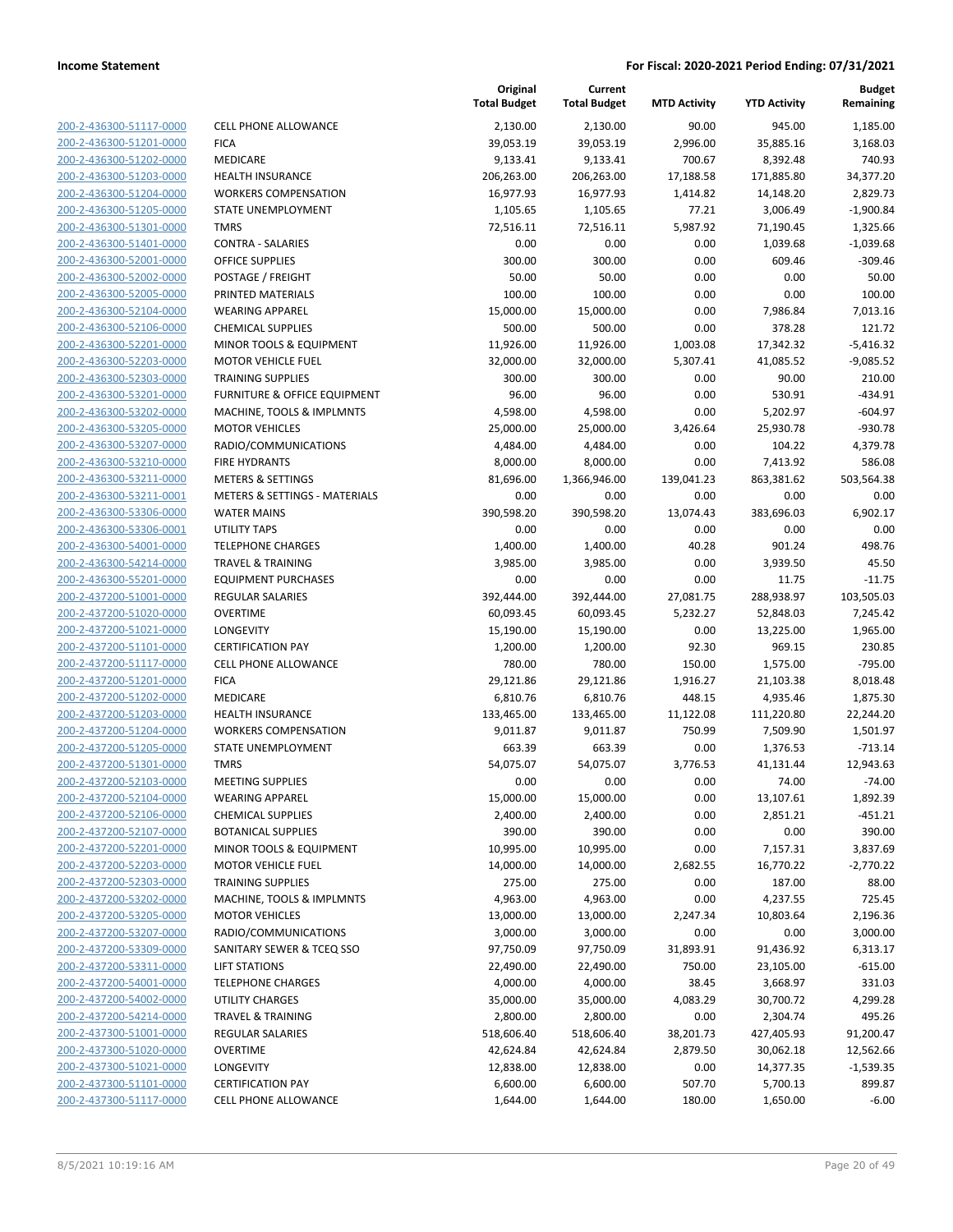**Current**

**Original**

**Budget**

|                                |                                                        | <b>Total Budget</b> | <b>Total Budget</b> | <b>MTD Activity</b> | <b>YTD Activity</b> | Remaining    |
|--------------------------------|--------------------------------------------------------|---------------------|---------------------|---------------------|---------------------|--------------|
| 200-2-437300-51201-0000        | <b>FICA</b>                                            | 36,103.42           | 36,103.42           | 2,428.92            | 28,768.16           | 7,335.26     |
| 200-2-437300-51202-0000        | MEDICARE                                               | 8,443.54            | 8,443.54            | 568.05              | 6,728.04            | 1,715.50     |
| 200-2-437300-51203-0000        | <b>HEALTH INSURANCE</b>                                | 145,598.00          | 145,598.00          | 12,133.17           | 121,331.70          | 24,266.30    |
| 200-2-437300-51204-0000        | <b>WORKERS COMPENSATION</b>                            | 11,111.47           | 11,111.47           | 925.96              | 9,259.60            | 1,851.87     |
| 200-2-437300-51205-0000        | STATE UNEMPLOYMENT                                     | 758.16              | 758.16              | 0.00                | 1,727.99            | $-969.83$    |
| 200-2-437300-51301-0000        | <b>TMRS</b>                                            | 67,038.81           | 67,038.81           | 4,845.19            | 56,276.36           | 10,762.45    |
| 200-2-437300-52001-0000        | OFFICE SUPPLIES                                        | 600.00              | 600.00              | 0.00                | 777.19              | $-177.19$    |
| 200-2-437300-52002-0000        | POSTAGE / FREIGHT                                      | 600.00              | 600.00              | 0.00                | 416.13              | 183.87       |
| 200-2-437300-52005-0000        | PRINTED MATERIALS                                      | 1,200.00            | 1,200.00            | 0.00                | 1,370.25            | $-170.25$    |
| 200-2-437300-52101-0000        | <b>JANITORIAL SUPPLIES</b>                             | 1,650.00            | 1,650.00            | 0.00                | 712.89              | 937.11       |
| 200-2-437300-52102-0000        | <b>REFERENCE SUPPLIES</b>                              | 500.00              | 500.00              | 0.00                | 0.00                | 500.00       |
| 200-2-437300-52104-0000        | <b>WEARING APPAREL</b>                                 | 11,720.00           | 11,720.00           | 0.00                | 2,343.91            | 9,376.09     |
| 200-2-437300-52105-0000        | <b>LABORATORY</b>                                      | 15,000.00           | 15,000.00           | 0.00                | 20,945.24           | $-5,945.24$  |
| 200-2-437300-52106-0000        | <b>CHEMICAL SUPPLIES</b>                               | 55,650.40           | 55,650.40           | 0.00                | 27,864.00           | 27,786.40    |
| 200-2-437300-52107-0000        | <b>BOTANICAL SUPPLIES</b>                              | 900.00              | 900.00              | 0.00                | 36.50               | 863.50       |
| 200-2-437300-52201-0000        | MINOR TOOLS & EQUIPMENT                                | 6,300.00            | 6,300.00            | 0.00                | 6,005.75            | 294.25       |
| 200-2-437300-52202-0000        | MECHANICAL SUPPLIES                                    | 18,400.00           | 18,400.00           | 0.00                | 10,950.95           | 7,449.05     |
| 200-2-437300-52203-0000        | <b>MOTOR VEHICLE FUEL</b>                              | 5,000.00            | 5,000.00            | 327.31              | 10,711.82           | $-5,711.82$  |
| 200-2-437300-52301-0000        | <b>SAFETY SUPPLIES</b>                                 | 2,300.00            | 2,300.00            | 0.00                | 2,130.83            | 169.17       |
| 200-2-437300-53202-0000        | MACHINE, TOOLS & IMPLMNTS                              | 70,000.00           | 70,000.00           | 14,571.45           | 48,830.63           | 21,169.37    |
| 200-2-437300-53203-0000        | <b>INSTRUMENTS &amp; APPARATUS</b>                     | 6,000.00            | 6,000.00            | 0.00                | 4,213.97            | 1,786.03     |
| 200-2-437300-53205-0000        | <b>MOTOR VEHICLES</b>                                  | 3,000.00            | 3,000.00            | 309.48              | 3,436.36            | $-436.36$    |
| 200-2-437300-53402-0000        | <b>BUILDING MAINTENANCE</b>                            | 6,500.00            | 6,500.00            | 49.50               | 4,379.04            | 2,120.96     |
| 200-2-437300-54001-0000        | <b>TELEPHONE CHARGES</b>                               | 4,300.00            | 4,300.00            | 332.42              | 3,833.19            | 466.81       |
| 200-2-437300-54002-0000        | <b>UTILITY CHARGES</b>                                 | 350,000.00          | 350,000.00          | 28,082.47           | 285,007.31          | 64,992.69    |
| 200-2-437300-54103-0000        | CONSULTING                                             | 250,000.00          | 250,000.00          | 0.00                | 0.00                | 250,000.00   |
| 200-2-437300-54201-0000        | MEMBERSHIPS & SUBSCRIPTIONS                            | 12,500.00           | 12,500.00           | 0.00                | 7,517.18            | 4,982.82     |
| 200-2-437300-54208-0000        | <b>LABORATORY WORK</b>                                 | 12,400.00           | 12,400.00           | 592.00              | 9,720.85            | 2,679.15     |
| 200-2-437300-54214-0000        | <b>TRAVEL &amp; TRAINING</b>                           | 4,500.00            | 4,500.00            | 0.00                | 2,485.21            | 2,014.79     |
| 200-2-437300-54410-0000        | PERMITS/FEES                                           | 44,459.00           | 44,459.00           | 0.00                | 37,403.32           | 7,055.68     |
| 200-2-471100-56507-0000        | 08 REV BONDS - PRINCIPAL                               | 995,000.00          | 995,000.00          | 0.00                | 995,000.00          | 0.00         |
| 200-2-471100-56508-0000        | 09 TWDP REV BOND - PRINC                               | 15,000.00           | 15,000.00           | 0.00                | 15,000.00           | 0.00         |
| 200-2-471100-56510-0000        | 2019 REVENUE BONDS PRINCIPAL                           | 370,000.00          | 370,000.00          | 0.00                | 370,000.00          | 0.00         |
| 200-2-471200-56607-0000        | 08 REV BONDS - INTEREST                                | 262,583.75          | 262,583.75          | 0.00                | 136,888.75          | 125,695.00   |
| 200-2-471200-56611-0000        | 2019 REVENUE BONDS INTEREST                            | 724,962.50          | 724,962.50          | 0.00                | 366,181.24          | 358,781.26   |
| 200-2-475100-56002-0000        | MISCELLANEOUS DEBT EXP / AGENT FEE                     | 0.00                | 0.00                | 0.00                | 250.00              | $-250.00$    |
| 200-2-480000-52003-0000        | <b>COPIER CHARGES</b>                                  | 7,500.00            | 7,500.00            | 688.87              | 6,868.65            | 631.35       |
| 200-2-480000-52006-0000        | <b>COPIER PAPER</b>                                    | 250.00              | 250.00              | 0.00                | 253.26              | $-3.26$      |
| 200-2-480000-54002-0000        | <b>UTILITY CHARGES</b>                                 | 13,500.00           | 13,500.00           | 1,249.24            | 13,631.86           | $-131.86$    |
| 200-2-480000-54226-0000        | <b>INSURANCE EXPENSE</b>                               | 75,000.00           | 75,000.00           | 0.00                | 74,869.24           | 130.76       |
| <u>200-2-480000-57002-0000</u> | <b>BAD DEBT EXPENSE</b>                                | 20,000.00           | 20,000.00           | 0.00                | 0.00                | 20,000.00    |
| 200-2-480000-57005-0000        | ACCRUED VAC & SICK PAY                                 | 26,000.00           | 26,000.00           | 2,273.74            | 35,659.23           | $-9,659.23$  |
| 200-2-480000-57008-0000        | <b>BANK CHARGES</b>                                    | 20,000.00           | 20,000.00           | 4,151.32            | 35,178.73           | $-15,178.73$ |
| 200-2-480000-57015-0000        | <b>CONTINGENCY EXPENSE</b>                             | 50,000.00           | 50,000.00           | 0.00                | 0.00                | 50,000.00    |
| 200-2-491000-58001-0000        | XFR - GENERAL FUND                                     | 1,300,000.00        | 1,300,000.00        | 58,484.77           | 1,139,185.82        | 160,814.18   |
| 200-2-491000-58037-0000        | XFR - DEBT SERVICE FUND                                | 1,476,165.00        | 1,476,165.00        | 123,013.75          | 1,230,137.50        | 246,027.50   |
| 200-2-491000-58120-0000        | <b>XFR - UTILITY CIP FUND</b>                          | 508,867.00          | 508,867.00          | 42,405.58           | 424,055.80          | 84,811.20    |
| 200-2-495000-58580-0000        | CA - GENERAL FUND - GENERAL GOVERNMENT                 | 366,411.00          | 366,411.00          | 30,534.25           | 305,342.50          | 61,068.50    |
| 200-2-495000-58581-0000        | CA - GENERAL FUND - PUBLIC WORKS                       | 159,224.00          | 159,224.00          | 13,268.67           | 132,686.70          | 26,537.30    |
| 200-2-495000-58701-0000        | CA - CENTRAL SERVICE FUND                              | 213,071.00          | 213,071.00          | 17,755.92           | 177,559.20          | 35,511.80    |
| 200-2-495000-58710-0000        | CA - INSURANCE FUND                                    | 99,678.00           | 99,678.00           | 8,306.50            | 83,065.00           | 16,613.00    |
| 200-2-495000-58720-0000        | CA - MIS FUN                                           | 87,361.00           | 87,361.00           | 7,280.08            | 72,800.80           | 14,560.20    |
| 200-2-495000-58900-0000        | CA - ELECTRIC FUND                                     | 563,523.00          | 563,523.00          | 46,960.25           | 469,602.50          | 93,920.50    |
|                                | <b>Expense Total:</b>                                  | 14,254,657.13       | 15,537,282.13       | 977,725.31          | 12,155,634.66       | 3,381,647.47 |
|                                |                                                        |                     |                     |                     |                     |              |
|                                | Fund: 200 - WATER / WASTEWATER FUND Surplus (Deficit): | 200,638.87          | 203,263.87          | 292,355.98          | $-197,723.15$       |              |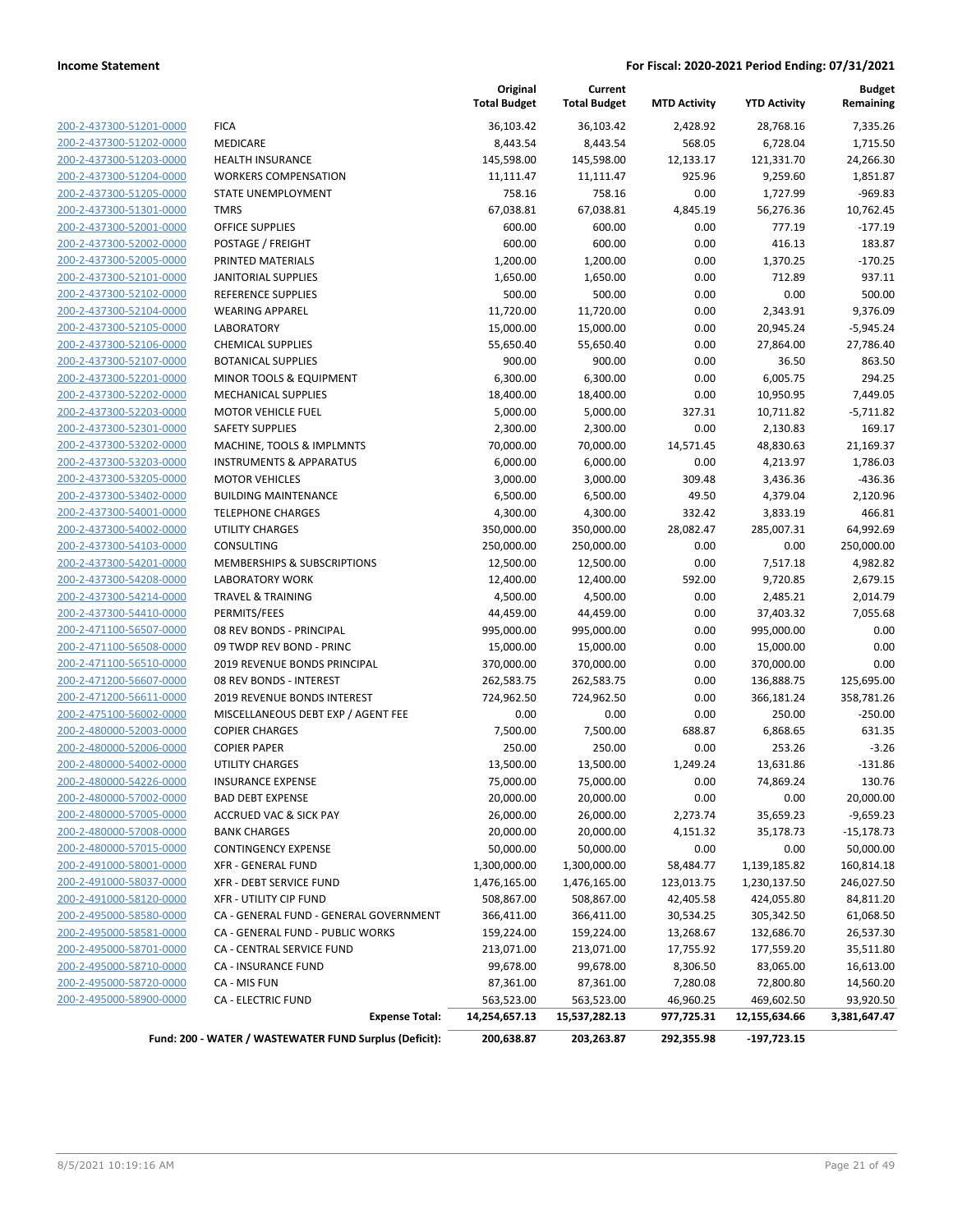| <b>Income Statement</b>                            |                                                             | For Fiscal: 2020-2021 Period Ending: 07/31/2021 |                                |                     |                        |                            |  |
|----------------------------------------------------|-------------------------------------------------------------|-------------------------------------------------|--------------------------------|---------------------|------------------------|----------------------------|--|
|                                                    |                                                             | Original<br><b>Total Budget</b>                 | Current<br><b>Total Budget</b> | <b>MTD Activity</b> | <b>YTD Activity</b>    | <b>Budget</b><br>Remaining |  |
| <b>Fund: 210 - WATER IMPACT FEES</b>               |                                                             |                                                 |                                |                     |                        |                            |  |
| <b>Expense</b>                                     |                                                             |                                                 |                                |                     |                        |                            |  |
| 210-2-480000-57008-0000                            | <b>BANK CHARGES</b>                                         | 0.00                                            | 0.00                           | 0.00                | 541.09                 | $-541.09$                  |  |
|                                                    | <b>Expense Total:</b>                                       | 0.00                                            | 0.00                           | 0.00                | 541.09                 | -541.09                    |  |
|                                                    | Fund: 210 - WATER IMPACT FEES Total:                        | 0.00                                            | 0.00                           | 0.00                | 541.09                 |                            |  |
| Fund: 216 - UTILIITY CIP FUND                      |                                                             |                                                 |                                |                     |                        |                            |  |
| Revenue                                            |                                                             |                                                 |                                |                     |                        |                            |  |
| 216-2-319001-45401-0000                            | <b>INTEREST REVENUES</b>                                    | 160,000.00                                      | 160,000.00                     | 0.00                | 13,666.05              | 146,333.95                 |  |
| 216-2-323001-46100-0000                            | <b>XFR - UTILITY FUND</b>                                   | 446,649.00                                      | 446,649.00                     | 37,220.75           | 372,207.50             | 74,441.50                  |  |
|                                                    | <b>Revenue Total:</b>                                       | 606,649.00                                      | 606,649.00                     | 37,220.75           | 385,873.55             | 220,775.45                 |  |
| <b>Expense</b>                                     |                                                             |                                                 |                                |                     |                        |                            |  |
| 216-2-436200-53310-0000                            | RESVRS/STRG TANKS/ST PIPE                                   | 0.00                                            | 0.00                           | 15,189.77           | 72,826.04              | $-72,826.04$               |  |
| 216-2-436200-55002-0000                            | <b>IMPROVEMENTS</b>                                         | 250,000.00                                      | 252,625.00                     | 168,573.00          | 411,174.00             | $-158,549.00$              |  |
| 216-2-436200-55201-0000                            | <b>EQUIPMENT PURCHASES</b>                                  | 0.00                                            | 0.00                           | 0.00<br>0.00        | 30,221.32              | $-30,221.32$               |  |
| 216-2-436300-55105-0000<br>216-2-436300-55201-0000 | <b>WATER MAINS</b><br><b>EQUIPMENT PURCHASES</b>            | 30,670.00<br>105,979.00                         | 30,670.00<br>105,979.00        | 0.00                | 6,184.89<br>100,304.06 | 24,485.11<br>5,674.94      |  |
| 216-2-437200-55002-0000                            | <b>IMPROVEMENTS</b>                                         | 0.00                                            | 0.00                           | 0.00                | 0.00                   | 0.00                       |  |
| 216-2-437300-53605-0000                            | STRUCTURES / FILTRATION PLANT                               | 60,000.00                                       | 60,000.00                      | 0.00                | 0.00                   | 60,000.00                  |  |
| 216-2-437300-55110-0000                            | <b>LIFT STATIONS</b>                                        | 0.00                                            | 0.00                           | 8,995.00            | 8,995.00               | $-8,995.00$                |  |
| 216-2-480000-57008-0000                            | <b>BANK CHARGES</b>                                         | 0.00                                            | 0.00                           | 316.30              | 2,181.65               | $-2,181.65$                |  |
|                                                    | <b>Expense Total:</b>                                       | 446,649.00                                      | 449,274.00                     | 193,074.07          | 631,886.96             | $-182,612.96$              |  |
|                                                    | Fund: 216 - UTILIITY CIP FUND Surplus (Deficit):            | 160,000.00                                      | 157,375.00                     | $-155,853.32$       | $-246,013.41$          |                            |  |
| <b>Fund: 217 - WASTEWATER RECLAMATION FUND</b>     |                                                             |                                                 |                                |                     |                        |                            |  |
| Revenue<br>217-2-319001-45401-0000                 | <b>INTEREST REVENUES</b>                                    | 7,950.00                                        | 7,950.00                       | 0.00                | 391.57                 | 7,558.43                   |  |
|                                                    | <b>Revenue Total:</b>                                       | 7,950.00                                        | 7,950.00                       | 0.00                | 391.57                 | 7,558.43                   |  |
| <b>Expense</b>                                     |                                                             |                                                 |                                |                     |                        |                            |  |
| 217-2-437300-55012-0000                            | <b>CONSTRUCTION</b>                                         | 0.00                                            | 0.00                           | 0.00                | 49,984.00              | -49,984.00                 |  |
|                                                    | <b>Expense Total:</b>                                       | 0.00                                            | 0.00                           | 0.00                | 49,984.00              | -49,984.00                 |  |
|                                                    | Fund: 217 - WASTEWATER RECLAMATION FUND Surplus (Deficit):  | 7,950.00                                        | 7,950.00                       | 0.00                | -49,592.43             |                            |  |
| Fund: 300 - AIRPORT FUND                           |                                                             |                                                 |                                |                     |                        |                            |  |
| Revenue                                            |                                                             |                                                 |                                |                     |                        |                            |  |
| 300-2-319001-44315-0000                            | AIRPORT FUEL FEES                                           | 925.00                                          | 925.00                         | 0.00                | 0.00                   | 925.00                     |  |
| 300-2-319001-45401-0000                            | <b>INTEREST REVENUES</b>                                    | 17,000.00                                       | 17,000.00                      | 0.00                | 745.91                 | 16,254.09                  |  |
| 300-2-319001-45601-0000                            | MISCELLANEOUS REVENUES                                      | 0.00                                            | 0.00                           | 0.00                | 69,000.00              | $-69,000.00$               |  |
| 300-2-321001-45507-0000                            | L-3 COMM LEASE                                              | 639,217.00                                      | 639,217.00                     | 54,447.59           | 588,307.90             | 50,909.10                  |  |
| 300-2-321001-45508-0000                            | AIR EVAC HANGAR FEES                                        | 8,101.00                                        | 8,101.00                       | 675.09              | 6,750.90               | 1,350.10                   |  |
| 300-2-321001-45509-0000                            | BLUE SKY T-HANGAR & LA ND LEASES                            | 4,768.00                                        | 4,768.00                       | 0.00                | 4,768.50               | $-0.50$                    |  |
| 300-2-321001-45510-0000                            | ARKOMA - HORIZONS AHEAD LEASE                               | 48,096.00                                       | 48,096.00                      | 8,421.60            | 41,701.60              | 6,394.40                   |  |
| 300-2-321001-45513-0000<br>300-2-321001-45515-0000 | MAJORS FLYING CLUB LAND LEASE<br>TEXSAN AVIATION LAND LEASE | 1,396.00<br>1,080.00                            | 1,396.00<br>1,080.00           | 1,408.67<br>0.00    | 2,222.98<br>1,080.00   | $-826.98$<br>0.00          |  |
| 300-2-324001-46108-0000                            | XFR - AIRPORT TXDOT GRANT FUND                              | 0.00                                            | 0.00                           | 0.00                | 5,676.74               | $-5,676.74$                |  |
|                                                    | <b>Revenue Total:</b>                                       | 720,583.00                                      | 720,583.00                     | 64,952.95           | 720,254.53             | 328.47                     |  |
| <b>Expense</b>                                     |                                                             |                                                 |                                |                     |                        |                            |  |
| 300-2-438100-51001-0000                            | REGULAR SALARIES                                            | 61,464.00                                       | 61,464.00                      | 4,727.20            | 49,635.60              | 11,828.40                  |  |
| 300-2-438100-51021-0000                            | <b>LONGEVITY</b>                                            | 294.00                                          | 294.00                         | 0.00                | 366.00                 | $-72.00$                   |  |
| 300-2-438100-51117-0000                            | <b>CELL PHONE ALLOWANCE</b>                                 | 1,170.00                                        | 1,170.00                       | 90.00               | 945.00                 | 225.00                     |  |
| 300-2-438100-51201-0000                            | <b>FICA</b>                                                 | 3,901.54                                        | 3,901.54                       | 298.82              | 3,160.30               | 741.24                     |  |
| 300-2-438100-51202-0000                            | MEDICARE                                                    | 912.46                                          | 912.46                         | 69.88               | 739.05                 | 173.41                     |  |
| 300-2-438100-51203-0000                            | <b>HEALTH INSURANCE</b>                                     | 12,133.00                                       | 12,133.00                      | 1,011.08            | 10,110.80              | 2,022.20                   |  |
| 300-2-438100-51204-0000                            | <b>WORKERS COMPENSATION</b>                                 | 1,123.19                                        | 1,123.19                       | 93.60               | 936.00                 | 187.19                     |  |
| 300-2-438100-51205-0000                            | STATE UNEMPLOYMENT                                          | 126.36                                          | 126.36                         | 0.00                | 144.01                 | $-17.65$                   |  |
| 300-2-438100-51301-0000                            | <b>TMRS</b>                                                 | 7,244.59                                        | 7,244.59                       | 558.80              | 5,858.00               | 1,386.59                   |  |
| 300-2-438100-52001-0000                            | OFFICE SUPPLIES                                             | 200.00                                          | 200.00                         | 0.00                | 33.63                  | 166.37                     |  |
| 300-2-438100-52002-0000                            | POSTAGE / FREIGHT                                           | 100.00                                          | 100.00                         | 0.00                | 0.00                   | 100.00                     |  |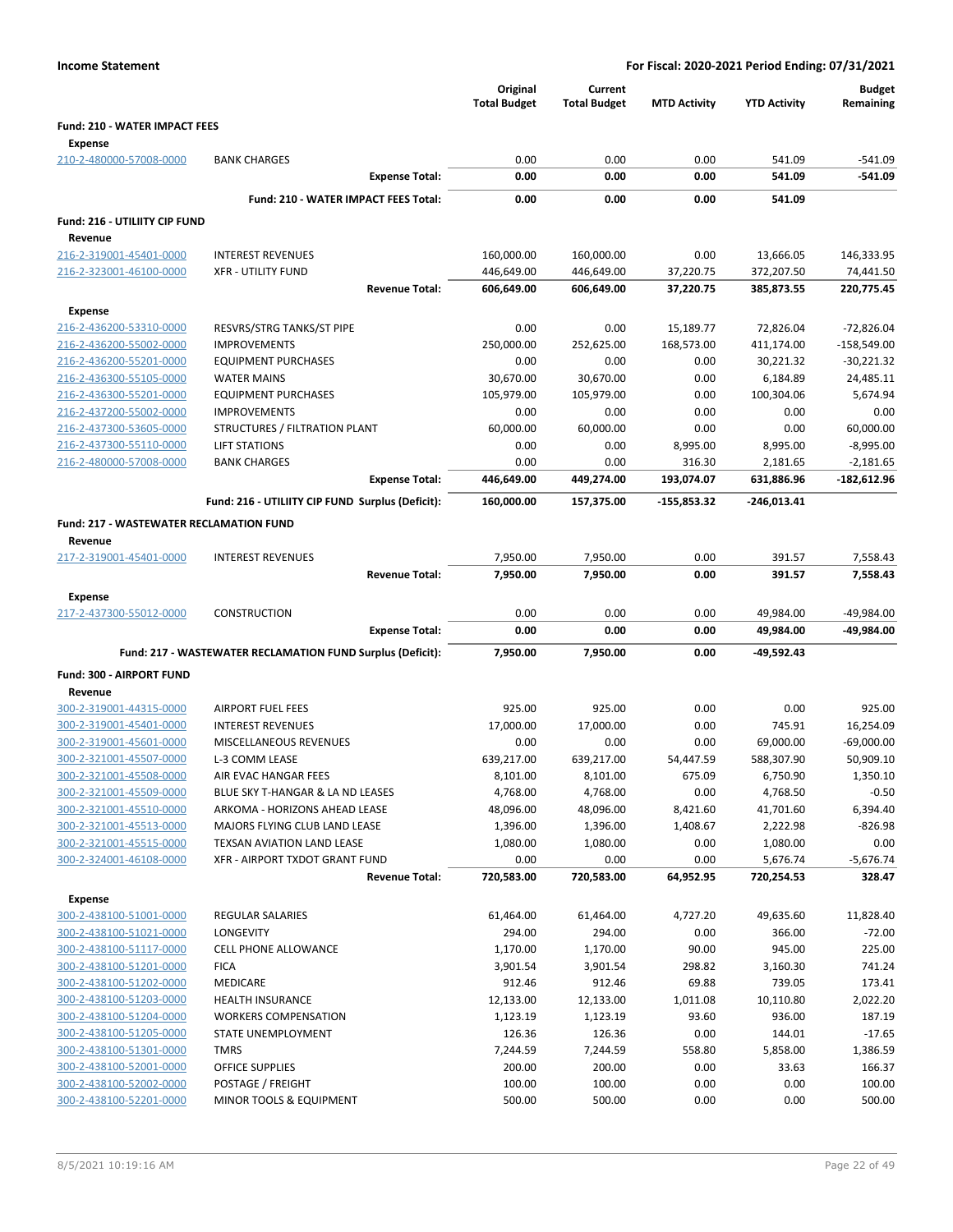|                                                    |                                                        | Original<br><b>Total Budget</b> | Current<br><b>Total Budget</b> | <b>MTD Activity</b> | <b>YTD Activity</b>   | <b>Budget</b><br>Remaining |
|----------------------------------------------------|--------------------------------------------------------|---------------------------------|--------------------------------|---------------------|-----------------------|----------------------------|
| 300-2-438100-53202-0000                            | MACHINE, TOOLS & IMPLMNTS                              | 16,470.00                       | 16,470.00                      | 1,093.12            | 13,772.54             | 2,697.46                   |
| 300-2-438100-53205-0000                            | <b>MOTOR VEHICLES</b>                                  | 500.00                          | 500.00                         | 0.00                | 27.74                 | 472.26                     |
| 300-2-438100-53303-0000                            | MAINT - STREET /ALLEY/APRN/RNWY                        | 2,500.00                        | 2,500.00                       | 0.00                | 0.00                  | 2,500.00                   |
| 300-2-438100-53402-0000                            | <b>BUILDING MAINTENANCE</b>                            | 15,000.00                       | 15,000.00                      | 34.95               | 27,379.84             | $-12,379.84$               |
| 300-2-438100-54001-0000                            | <b>TELEPHONE CHARGES</b>                               | 1,800.00                        | 1,800.00                       | 92.31               | 1,305.83              | 494.17                     |
| 300-2-438100-54002-0000                            | <b>UTILITY CHARGES</b>                                 | 13,500.00                       | 13,500.00                      | 1,201.06            | 10,654.77             | 2,845.23                   |
| 300-2-438100-54105-0000                            | MARKETING                                              | 18,950.00                       | 18,950.00                      | 224.82              | 1,081.79              | 17,868.21                  |
| 300-2-438100-54110-0000                            | <b>AUDIT</b><br><b>MEMBERSHIPS &amp; SUBSCRIPTIONS</b> | 10,000.00                       | 10,000.00                      | 0.00                | 10,000.00             | 0.00                       |
| 300-2-438100-54201-0000<br>300-2-438100-54214-0000 | <b>TRAVEL &amp; TRAINING</b>                           | 465.00<br>2,504.00              | 465.00<br>2,504.00             | 0.00<br>0.00        | 375.00<br>0.00        | 90.00<br>2,504.00          |
| 300-2-438100-54408-0000                            | OTHER / INSURANCE EXPENSE                              | 0.00                            | 0.00                           | 0.00                | 8,050.44              | $-8,050.44$                |
| 300-2-438100-54410-0000                            | PERMITS/FEES                                           | 1,376.00                        | 1,376.00                       | 127.00              | 327.00                | 1,049.00                   |
| 300-2-480000-52003-0000                            | <b>COPIER CHARGES</b>                                  | 0.00                            | 0.00                           | 132.87              | 1,247.94              | $-1,247.94$                |
| 300-2-480000-57008-0000                            | <b>BANK CHARGES</b>                                    | 0.00                            | 0.00                           | 73.01               | 455.51                | $-455.51$                  |
| 300-2-491000-58127-0000                            | <b>AIRPORT CIP FUND</b>                                | 1,500,000.00                    | 1,500,000.00                   | 125,000.00          | 1,250,000.00          | 250,000.00                 |
|                                                    | <b>Expense Total:</b>                                  | 1,672,234.14                    | 1,672,234.14                   | 134,828.52          | 1,396,606.79          | 275,627.35                 |
|                                                    | Fund: 300 - AIRPORT FUND Surplus (Deficit):            | -951,651.14                     | -951,651.14                    | -69,875.57          | $-676,352.26$         |                            |
| Fund: 320 - AIRPORT TXDOT GRANT<br>Revenue         |                                                        |                                 |                                |                     |                       |                            |
| 320-2-310001-43109-0000                            | <b>GRANT MATCH / L-3 MATCHING FUNDS</b>                | 0.00                            | 0.00                           | 0.00                | 200,000.00            | $-200,000.00$              |
|                                                    | <b>Revenue Total:</b>                                  | 0.00                            | 0.00                           | 0.00                | 200,000.00            | $-200,000.00$              |
| <b>Expense</b><br>320-2-438100-55012-0000          | <b>CONSTRUCTION</b>                                    | 0.00                            | 0.00                           | 0.00                | 100,689.64            | $-100,689.64$              |
|                                                    | <b>Expense Total:</b>                                  | 0.00                            | 0.00                           | 0.00                | 100,689.64            | $-100,689.64$              |
|                                                    | Fund: 320 - AIRPORT TXDOT GRANT Surplus (Deficit):     | 0.00                            | 0.00                           | 0.00                | 99,310.36             |                            |
| Fund: 360 - AIRPORT CAPITAL FUND                   |                                                        |                                 |                                |                     |                       |                            |
| Revenue                                            |                                                        |                                 |                                |                     |                       |                            |
| 360-2-319001-45401-0000                            | <b>INTEREST REVENUES</b>                               | 95,850.00                       | 95,850.00                      | 0.00                | 1,130.91              | 94,719.09                  |
| 360-2-323001-46107-0000                            | <b>XFR - AIRPORT FUND</b>                              | 1,500,000.00                    | 1,500,000.00                   | 125,000.00          | 1,250,000.00          | 250,000.00                 |
|                                                    | <b>Revenue Total:</b>                                  | 1,595,850.00                    | 1,595,850.00                   | 125,000.00          | 1,251,130.91          | 344,719.09                 |
| <b>Expense</b>                                     |                                                        |                                 |                                |                     |                       |                            |
| 360-2-438100-55012-0000                            | <b>CONSTRUCTION</b>                                    | 2,212,038.00                    | 2,212,038.00                   | 0.00                | 0.00                  | 2,212,038.00               |
| 360-2-438100-55017-0000                            | CAP PROJETS / MAINT & REPAIRS                          | 6,114.00                        | 6,114.00                       | 0.00                | 9,887.36              | $-3,773.36$                |
| 360-2-480000-57008-0000                            | <b>BANK CHARGES</b><br><b>Expense Total:</b>           | 2,500.00<br>2,220,652.00        | 2,500.00<br>2,220,652.00       | 197.92<br>197.92    | 1,616.68<br>11,504.04 | 883.32<br>2,209,147.96     |
|                                                    | Fund: 360 - AIRPORT CAPITAL FUND Surplus (Deficit):    | -624,802.00                     | -624,802.00                    | 124,802.08          | 1,239,626.87          |                            |
| Fund: 362 - AIRPORT FBO FUEL                       |                                                        |                                 |                                |                     |                       |                            |
| Revenue                                            |                                                        |                                 |                                |                     |                       |                            |
| 362-2-319001-44315-0000                            | <b>AIRPORT - FUEL FEES</b>                             | 400,000.00                      | 400,000.00                     | 60,178.47           | 375,993.53            | 24,006.47                  |
| 362-2-319001-44316-0000                            | AIRPORT - PARKING, TIE DOWNS, & RAMP FE                | 2,500.00                        | 2,500.00                       | 279.75              | 1,898.89              | 601.11                     |
| 362-2-319001-44320-0000                            | AIRPORT - OIL                                          | 4,000.00                        | 4,000.00                       | 40.60               | 1,999.51              | 2,000.49                   |
| 362-2-319001-44322-0000                            | AIRPORT - PILOT SUPPLIES                               | 150.00                          | 150.00                         | 9.75                | 95.95                 | 54.05                      |
| 362-2-319001-45401-0000                            | <b>INTEREST REVENUES</b>                               | 3,000.00                        | 3,000.00                       | 0.00                | 38.41                 | 2,961.59                   |
|                                                    | <b>Revenue Total:</b>                                  | 409,650.00                      | 409,650.00                     | 60,508.57           | 380,026.29            | 29,623.71                  |
| <b>Expense</b>                                     |                                                        |                                 |                                |                     |                       |                            |
| 362-2-438100-52221-0000                            | AIRPORT - FUEL FEES                                    | 0.00                            | 0.00                           | 80,763.68           | 245,193.66            | $-245, 193.66$             |
| 362-2-438100-52222-0000                            | AIRPORT - OIL                                          | 0.00                            | 0.00                           | 0.00                | 2,777.20              | $-2,777.20$                |
| 362-2-438100-52421-0000                            | <b>AIRPORT - CHARTS</b>                                | 0.00                            | 0.00                           | 0.00                | 35.62                 | $-35.62$                   |
| 362-2-438100-52422-0000                            | AIRPORT - PILOT SUPPLIES                               | 0.00                            | 0.00                           | 0.00                | 377.86                | $-377.86$                  |
| 362-2-438100-57003-0000                            | <b>CREDIT CARD FEES</b>                                | 0.00                            | 0.00                           | 1,890.66            | 11,850.89             | $-11,850.89$               |
| 362-2-480000-57008-0000                            | <b>BANK CHARGES</b><br><b>Expense Total:</b>           | 0.00<br>0.00                    | 0.00<br>0.00                   | 7.13<br>82,661.47   | 52.33<br>260,287.56   | $-52.33$<br>-260,287.56    |
|                                                    | Fund: 362 - AIRPORT FBO FUEL Surplus (Deficit):        | 409,650.00                      | 409,650.00                     | -22,152.90          | 119,738.73            |                            |
| Fund: 400 - GOLF FUND                              |                                                        |                                 |                                |                     |                       |                            |
| Revenue                                            |                                                        |                                 |                                |                     |                       |                            |
| 400-2-319001-45604-0000                            | OTHER REVENUE / OVER/SHORT                             | 0.00                            | 0.00                           | 0.00                | 15.27                 | $-15.27$                   |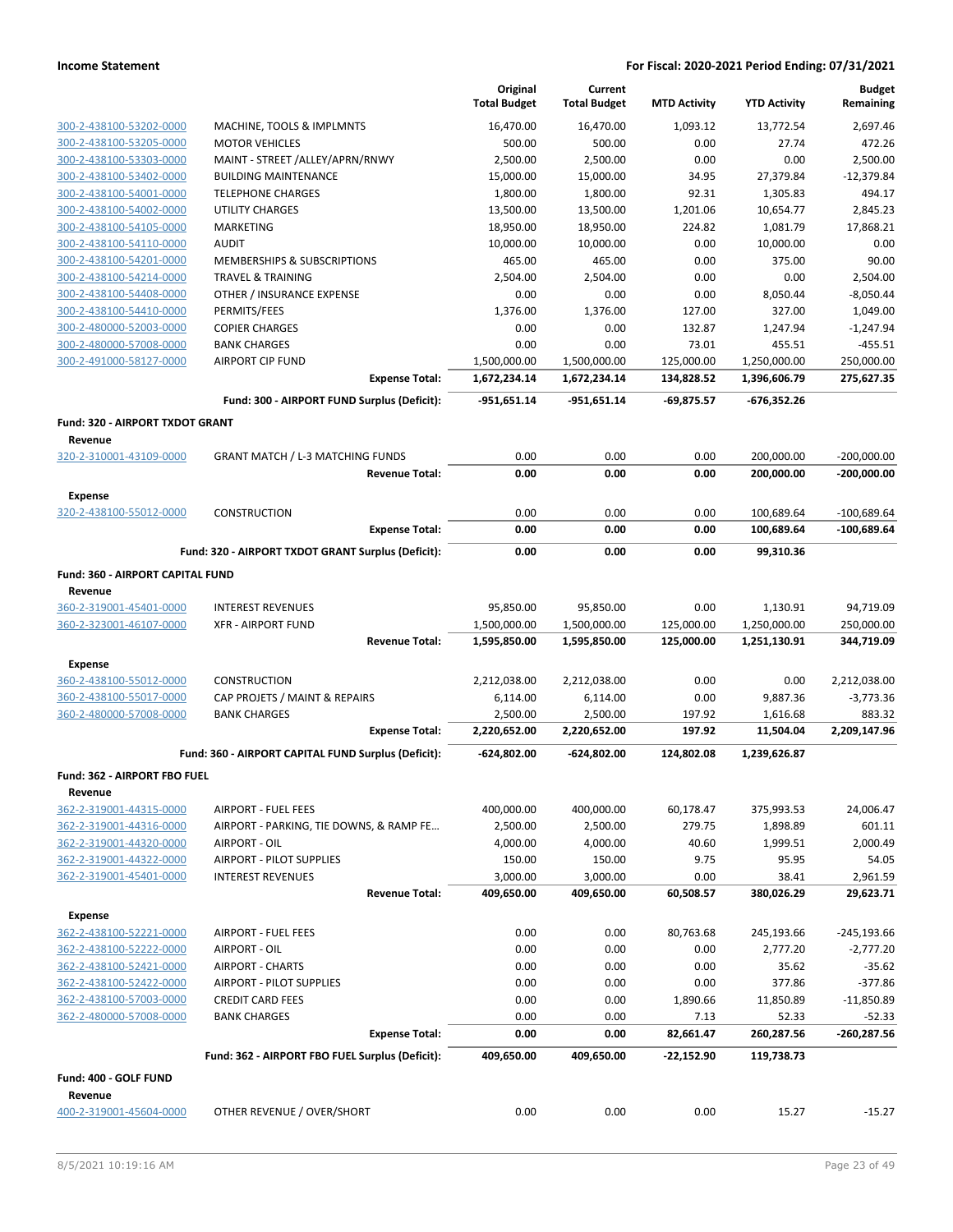|                                                    |                                                        | Original<br><b>Total Budget</b> | Current<br><b>Total Budget</b> | <b>MTD Activity</b> | <b>YTD Activity</b>   | <b>Budget</b><br>Remaining |
|----------------------------------------------------|--------------------------------------------------------|---------------------------------|--------------------------------|---------------------|-----------------------|----------------------------|
| 400-2-319005-44510-0000                            | <b>GREENS FEES</b>                                     | 81,514.00                       | 81,514.00                      | 11,897.89           | 81,841.62             | $-327.62$                  |
| 400-2-319006-45308-0000                            | PRO SHOP CONCESSIONS                                   | 9,841.00                        | 9,841.00                       | 776.16              | 3,730.82              | 6,110.18                   |
| 400-2-319007-45309-0000                            | <b>MERCHANDISE SALES</b>                               | 5,590.00                        | 5,590.00                       | 2,097.69            | 6,986.50              | $-1,396.50$                |
| 400-2-319008-45511-0000                            | <b>CART RENTALS</b>                                    | 45,000.00                       | 45,000.00                      | 9,759.74            | 58,401.34             | $-13,401.34$               |
| 400-2-319009-45512-0000                            | <b>GOLF LEASES / MEMBERSHIPS</b>                       | 49,643.00                       | 49,643.00                      | 3,035.69            | 37,259.22             | 12,383.78                  |
|                                                    | <b>Revenue Total:</b>                                  | 191,588.00                      | 191,588.00                     | 27,567.17           | 188,234.77            | 3,353.23                   |
| <b>Expense</b>                                     |                                                        |                                 |                                |                     |                       |                            |
| 400-2-451250-51001-0000                            | <b>REGULAR SALARIES</b>                                | 111,526.00                      | 111,526.00                     | 8,759.90            | 86,155.61             | 25,370.39                  |
| 400-2-451250-51020-0000                            | <b>OVERTIME</b>                                        | 5,481.50                        | 5,481.50                       | 974.99              | 6,126.64              | $-645.14$                  |
| 400-2-451250-51021-0000<br>400-2-451250-51101-0000 | <b>LONGEVITY</b>                                       | 6,656.00                        | 6,656.00                       | 0.00                | 6,184.00              | 472.00                     |
| 400-2-451250-51117-0000                            | <b>CERTIFICATION PAY</b><br>CELL PHONE ALLOWANCE       | 600.00<br>780.00                | 600.00<br>780.00               | 46.16<br>60.00      | 484.68<br>630.00      | 115.32<br>150.00           |
| 400-2-451250-51201-0000                            | <b>FICA</b>                                            | 7,752.70                        | 7,752.70                       | 607.47              | 6,115.70              | 1,637.00                   |
| 400-2-451250-51202-0000                            | MEDICARE                                               | 1,813.13                        | 1,813.13                       | 142.06              | 1,430.28              | 382.85                     |
| 400-2-451250-51203-0000                            | <b>HEALTH INSURANCE</b>                                | 12,133.00                       | 12,133.00                      | 1,011.08            | 10,110.80             | 2,022.20                   |
| 400-2-451250-51204-0000                            | <b>WORKERS COMPENSATION</b>                            | 3,002.64                        | 3,002.64                       | 250.22              | 2,502.20              | 500.44                     |
| 400-2-451250-51205-0000                            | STATE UNEMPLOYMENT                                     | 357.16                          | 357.16                         | 88.62               | 716.36                | $-359.20$                  |
| 400-2-451250-51301-0000                            | <b>TMRS</b>                                            | 11,646.68                       | 11,646.68                      | 796.40              | 8,390.52              | 3,256.16                   |
| 400-2-451250-52001-0000                            | <b>OFFICE SUPPLIES</b>                                 | 350.00                          | 350.00                         | 0.00                | 105.98                | 244.02                     |
| 400-2-451250-52101-0000                            | <b>JANITORIAL SUPPLIES</b>                             | 500.00                          | 500.00                         | 0.00                | 227.50                | 272.50                     |
| 400-2-451250-52104-0000                            | <b>WEARING APPAREL</b>                                 | 450.00                          | 450.00                         | 0.00                | 0.00                  | 450.00                     |
| 400-2-451250-52107-0000                            | <b>BOTANICAL SUPPLIES</b>                              | 9,600.00                        | 9,600.00                       | 2,430.99            | 7,287.55              | 2,312.45                   |
| 400-2-451250-52201-0000                            | MINOR TOOLS & EQUIPMENT                                | 500.00                          | 500.00                         | 0.00                | 941.16                | -441.16                    |
| 400-2-451250-52203-0000                            | <b>MOTOR VEHICLE FUEL</b>                              | 750.00                          | 750.00                         | 313.90              | 1,213.07              | $-463.07$                  |
| 400-2-451250-52401-0000                            | RECREATIONAL SUPPLIES                                  | 500.00                          | 500.00                         | 0.00                | 0.00                  | 500.00                     |
| 400-2-451250-52403-0000                            | <b>RESALE ITEMS</b>                                    | 15,000.00                       | 15,000.00                      | 1,423.18            | 7,096.46              | 7,903.54                   |
| 400-2-451250-53202-0000                            | MACHINE, TOOLS & IMPLMNTS                              | 3,500.00                        | 3,500.00                       | 0.00                | 207.90                | 3,292.10                   |
| 400-2-451250-53205-0000                            | <b>MOTOR VEHICLES</b>                                  | 200.00                          | 200.00                         | 0.00                | 19.95                 | 180.05                     |
| 400-2-451250-53307-0000                            | <b>IRRIGATION</b>                                      | 1,500.00                        | 1,500.00                       | 0.00                | 2,064.26              | $-564.26$                  |
| 400-2-451250-53402-0000                            | <b>BUILDING MAINTENANCE</b>                            | 1,000.00                        | 1,000.00                       | 0.00                | 41.00                 | 959.00                     |
| 400-2-451250-54001-0000                            | <b>TELEPHONE CHARGES</b>                               | 750.00                          | 750.00                         | 64.26               | 578.31                | 171.69                     |
| 400-2-451250-54002-0000                            | <b>UTILITY CHARGES</b>                                 | 10,000.00                       | 10,000.00                      | 677.35              | 6,848.82              | 3,151.18                   |
| 400-2-451250-54201-0000                            | MEMBERSHIPS & SUBSCRIPTIONS                            | 785.00                          | 785.00                         | 0.00                | 218.07                | 566.93                     |
| 400-2-451250-54214-0000                            | <b>TRAVEL &amp; TRAINING</b>                           | 1,100.00                        | 1,100.00                       | 0.00                | 400.00                | 700.00                     |
| 400-2-451250-54226-0000                            | <b>INSURANCE EXPENSE</b>                               | 3,000.00                        | 3,000.00                       | 0.00                | 3,220.18              | $-220.18$                  |
| 400-2-451250-54909-0000                            | <b>GOLF CART LEASE EXPENSE</b>                         | 31,000.00                       | 31,000.00                      | 4,500.00            | 22,500.00             | 8,500.00                   |
| 400-2-480000-52003-0000                            | <b>COPIER CHARGES</b>                                  | 1,235.00                        | 1,235.00                       | 180.07              | 1,308.03              | $-73.03$                   |
| 400-2-480000-57005-0000                            | ACCRUED VAC & SICK PAY<br><b>BANK CHARGES</b>          | 1,600.00                        | 1,600.00                       | 0.00                | 0.00                  | 1,600.00                   |
| 400-2-480000-57008-0000                            | <b>Expense Total:</b>                                  | 1,000.00<br>246,068.81          | 1,000.00<br>246,068.81         | 0.00<br>22,326.65   | 0.00<br>183,125.03    | 1,000.00<br>62,943.78      |
|                                                    | Fund: 400 - GOLF FUND Surplus (Deficit):               | -54,480.81                      | -54,480.81                     | 5,240.52            | 5,109.74              |                            |
| <b>Fund: 500 - SANITATION FUND</b>                 |                                                        |                                 |                                |                     |                       |                            |
| Revenue                                            |                                                        |                                 |                                |                     |                       |                            |
| 500-2-318001-44314-0000                            | LATE CHARGES                                           | 87,500.00                       | 87,500.00                      | 22,780.52           | 62,783.59             | 24,716.41                  |
| 500-2-319001-45401-0000                            | <b>INTEREST REVENUES</b>                               | 22,500.00                       | 22,500.00                      | 0.00                | 263.26                | 22,236.74                  |
| 500-2-319020-44313-0000                            | <b>FUEL SURCHARGE</b>                                  | 76,888.00                       | 76,888.00                      | 7,607.37            | 70,586.66             | 6,301.34                   |
| 500-2-319020-45107-0000                            | <b>COLLECTION CHARGES</b>                              | 4,250,000.00                    | 4,250,000.00                   | 406,076.58          | 3,787,669.11          | 462,330.89                 |
| 500-2-319021-45108-0000                            | <b>DISPOSAL CHARGES</b>                                | 380,000.00                      | 380,000.00                     | 37,154.52           | 325,479.78            | 54,520.22                  |
| 500-2-319022-45612-0000                            | REG HH HAZ WASTE COL CTR                               | 15,757.00                       | 15,757.00                      | 14,148.30           | 15,048.30             | 708.70                     |
| 500-2-324001-46612-0000                            | CA - SANITATION FD COL & FUEL<br><b>Revenue Total:</b> | 147,850.00<br>4,980,495.00      | 147,850.00                     | 0.00<br>487,767.29  | 45,699.44             | 102,150.56<br>672,964.86   |
|                                                    |                                                        |                                 | 4,980,495.00                   |                     | 4,307,530.14          |                            |
| Expense                                            |                                                        |                                 |                                |                     |                       |                            |
| 500-2-432300-54412-0000                            | <b>COLLECTION CHARGES</b>                              | 4,559,104.00                    | 4,651,056.00                   | 395,471.24          | 3,442,908.12          | 1,208,147.88               |
| 500-2-432500-54002-0000                            | UTILITY CHARGES                                        | 2,400.00                        | 2,400.00                       | 191.62              | 1,932.74              | 467.26                     |
| 500-2-432500-54403-0000<br>500-2-442200-51001-0000 | <b>DISPOSAL CHARGES</b>                                | 24,500.00                       | 24,500.00                      | 0.00                | 15,901.00             | 8,599.00                   |
| 500-2-442200-51021-0000                            | REGULAR SALARIES<br>LONGEVITY                          | 141,215.36<br>3,242.00          | 141,215.36                     | 8,796.20<br>0.00    | 91,264.95<br>2,832.00 | 49,950.41<br>410.00        |
| 500-2-442200-51101-0000                            | <b>CERTIFICATION PAY</b>                               |                                 | 3,242.00                       | 92.30               | 969.15                | 230.85                     |
|                                                    |                                                        | 1,200.00                        | 1,200.00                       |                     |                       |                            |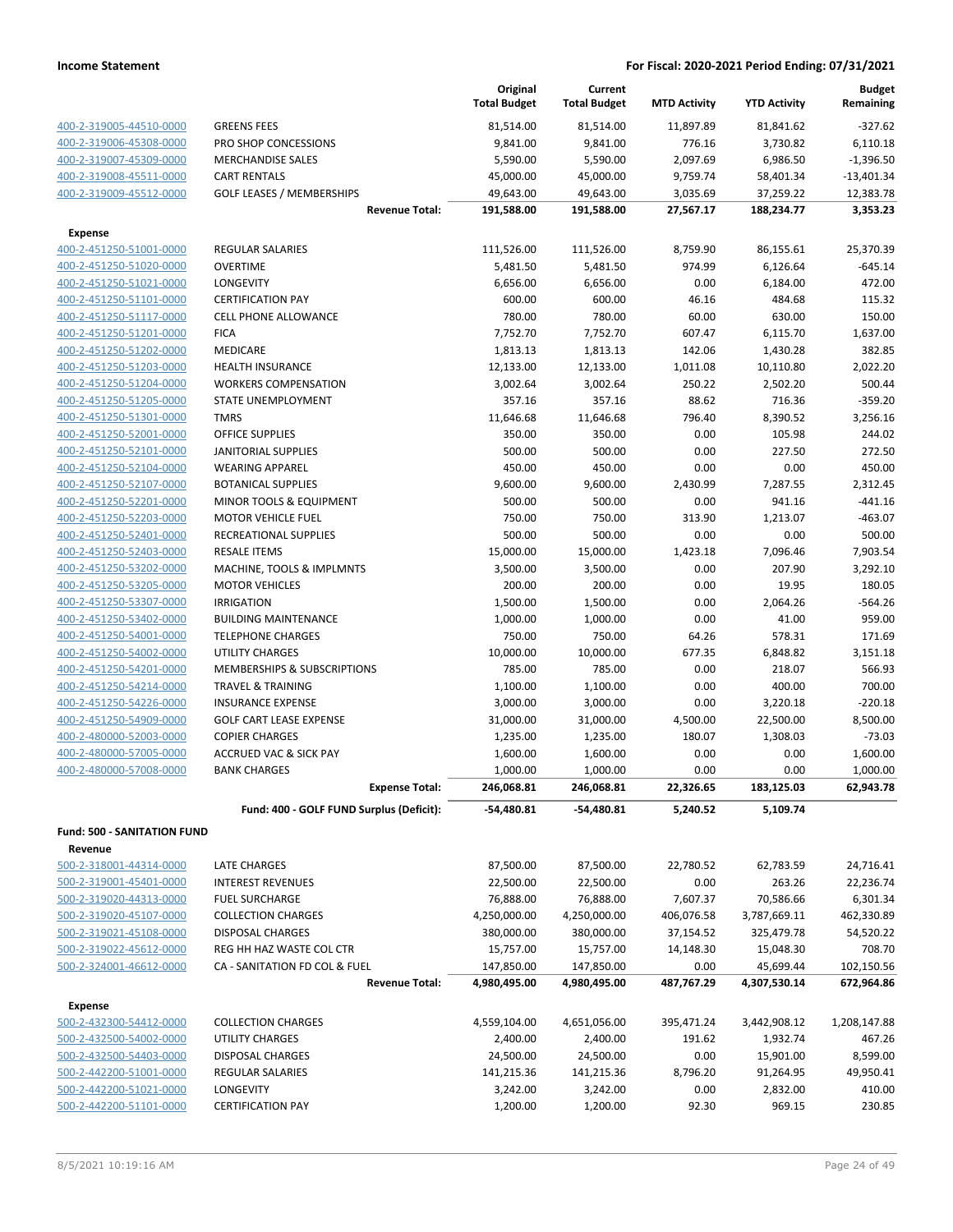|                                                    |                                                | Original<br><b>Total Budget</b> | Current<br><b>Total Budget</b> | <b>MTD Activity</b> | <b>YTD Activity</b> | <b>Budget</b><br>Remaining |
|----------------------------------------------------|------------------------------------------------|---------------------------------|--------------------------------|---------------------|---------------------|----------------------------|
| 500-2-442200-51201-0000                            | <b>FICA</b>                                    | 9,030.76                        | 9,030.76                       | 540.06              | 5,843.80            | 3,186.96                   |
| 500-2-442200-51202-0000                            | MEDICARE                                       | 2,112.03                        | 2,112.03                       | 126.30              | 1,366.65            | 745.38                     |
| 500-2-442200-51203-0000                            | <b>HEALTH INSURANCE</b>                        | 12,133.00                       | 12,133.00                      | 1,011.08            | 10,110.80           | 2,022.20                   |
| 500-2-442200-51204-0000                            | <b>WORKERS COMPENSATION</b>                    | 3,122.89                        | 3,122.89                       | 260.24              | 2,602.40            | 520.49                     |
| 500-2-442200-51205-0000                            | STATE UNEMPLOYMENT                             | 505.44                          | 505.44                         | 109.18              | 768.84              | $-263.40$                  |
| 500-2-442200-51301-0000                            | <b>TMRS</b>                                    | 16,768.80                       | 16,768.80                      | 1,031.04            | 10,973.44           | 5,795.36                   |
| 500-2-442200-52104-0000                            | <b>WEARING APPAREL</b>                         | 1,854.00                        | 1,854.00                       | 0.00                | 699.82              | 1,154.18                   |
| 500-2-442200-52203-0000                            | <b>MOTOR VEHICLE FUEL</b>                      | 5,050.00                        | 5,050.00                       | 1,339.24            | 6,162.48            | $-1,112.48$                |
| 500-2-442200-53202-0000                            | MACHINE, TOOLS & IMPLMNTS                      | 9,668.80                        | 9,668.80                       | 0.00                | 3,201.28            | 6,467.52                   |
| 500-2-442200-53205-0000                            | <b>MOTOR VEHICLES</b>                          | 500.00                          | 500.00                         | 129.00              | 989.89              | -489.89                    |
| 500-2-442200-55201-0000                            | <b>EQUIPMENT PURCHASES</b>                     | 710.00                          | 710.00                         | 0.00                | 0.00                | 710.00                     |
| 500-2-480000-54413-0000                            | <b>BULK WASTE PICK-UP</b>                      | 40,000.00                       | 40,000.00                      | 3,180.00            | 5,700.00            | 34,300.00                  |
| 500-2-480000-54901-0000                            | <b>RENTALS / LEASES</b>                        | 53,692.00                       | 53,692.00                      | 0.00                | 40,392.13           | 13,299.87                  |
| 500-2-480000-57005-0000                            | ACCRUED VAC & SICK PAY                         | 300.00                          | 300.00                         | 0.00                | 451.91              | $-151.91$                  |
| 500-2-480000-57007-0000                            | <b>COMMUNITY SERVICES</b>                      | 38,000.00                       | 38,000.00                      | 5,000.00            | 19,649.12           | 18,350.88                  |
| 500-2-480000-57008-0000                            | <b>BANK CHARGES</b>                            | 10,000.00                       | 10,000.00                      | 1,520.14            | 12,962.34           | $-2,962.34$                |
| 500-2-491000-58001-0000                            | <b>XFR - GENERAL FUND</b>                      | 437,000.00                      | 437,000.00                     | 40,815.58           | 476,704.99          | $-39,704.99$               |
| 500-2-495000-58501-0000                            | CA - GENERAL FUND                              | 40,166.00                       | 40,166.00                      | 3,347.17            | 33,471.70           | 6,694.30                   |
| 500-2-495000-58701-0000                            | CA - CENTRAL SERVICE FUND                      | 2,803.00                        | 2,803.00                       | 233.58              | 2,335.80            | 467.20                     |
| 500-2-495000-58710-0000<br>500-2-495000-58720-0000 | CA - INSURANCE FUND<br>CA - MIS FUN            | 521.00<br>6,632.00              | 521.00<br>6,632.00             | $-43.42$<br>552.67  | 347.36<br>5,526.70  | 173.64<br>1,105.30         |
| 500-2-495000-58900-0000                            | <b>CA - ELECTRIC FUND</b>                      | 105,160.00                      | 105,160.00                     | 8,763.33            | 87,633.30           | 17,526.70                  |
|                                                    | <b>Expense Total:</b>                          | 5,527,391.08                    | 5,619,343.08                   | 472,466.55          | 4,283,702.71        | 1,335,640.37               |
|                                                    | Fund: 500 - SANITATION FUND Surplus (Deficit): | -546,896.08                     | -638,848.08                    | 15,300.74           | 23,827.43           |                            |
| Fund: 601 - CENTRAL SERVICE FUND                   |                                                |                                 |                                |                     |                     |                            |
| Revenue                                            |                                                |                                 |                                |                     |                     |                            |
| 601-2-324001-46501-0000                            | CA - GENERAL FUND                              | 621,903.00                      | 621,903.00                     | 51,825.24           | 518,252.40          | 103,650.60                 |
| 601-2-324001-46506-0000                            | <b>CA - RECREATION FUND</b>                    | 75.00                           | 75.00                          | 6.25                | 62.50               | 12.50                      |
| 601-2-324001-46509-0000                            | CA - VENUE MGMT FUND                           | 308.00                          | 308.00                         | 25.67               | 256.70              | 51.30                      |
| 601-2-324001-46611-0000                            | CA - UTILITY FUND                              | 213,071.00                      | 213,071.00                     | 17,755.92           | 177,559.20          | 35,511.80                  |
| 601-2-324001-46614-0000                            | CA - SANITATION FUND COLLECTION                | 2,803.00                        | 2,803.00                       | 233.58              | 2,335.80            | 467.20                     |
| 601-2-324009-46901-0000                            | <b>CA - ELECTRIC UTILITY</b>                   | 88,804.00                       | 88,804.00                      | 7,400.33            | 74,003.30           | 14,800.70                  |
| 601-2-324009-46906-0000                            | <b>CA - CABLE UTILITY</b>                      | 13,450.00                       | 13,450.00                      | 1,120.83            | 11,208.30           | 2,241.70                   |
|                                                    | <b>Revenue Total:</b>                          | 940,414.00                      | 940,414.00                     | 78,367.82           | 783,678.20          | 156,735.80                 |
| Expense                                            |                                                |                                 |                                |                     |                     |                            |
| 601-2-461100-51001-0000                            | <b>REGULAR SALARIES</b>                        | 272,791.82                      | 272,791.82                     | 18,971.54           | 212,055.82          | 60,736.00                  |
| 601-2-461100-51020-0000                            | <b>OVERTIME</b>                                | 11,286.02                       | 11,286.02                      | 1,833.89            | 15,457.42           | $-4,171.40$                |
| 601-2-461100-51021-0000                            | LONGEVITY                                      | 5,780.00                        | 5,780.00                       | 0.00                | 6,483.34            | $-703.34$                  |
| 601-2-461100-51101-0000                            | <b>CERTIFICATION PAY</b>                       | 1,200.00                        | 1,200.00                       | 46.16               | 715.48              | 484.52                     |
| 601-2-461100-51117-0000                            | <b>CELL PHONE ALLOWANCE</b>                    | 780.00                          | 780.00                         | 120.00              | 1,050.00            | $-270.00$                  |
| 601-2-461100-51201-0000                            | <b>FICA</b>                                    | 18,093.95                       | 18,093.95                      | 1,191.85            | 14,173.34           | 3,920.61                   |
| 601-2-461100-51202-0000                            | MEDICARE                                       | 4,231.65                        | 4,231.65                       | 278.74              | 3,314.73            | 916.92                     |
| 601-2-461100-51203-0000                            | <b>HEALTH INSURANCE</b>                        | 103,132.00                      | 103,132.00                     | 8,594.33            | 85,943.30           | 17,188.70                  |
| 601-2-461100-51204-0000                            | <b>WORKERS COMPENSATION</b>                    | 8,239.85                        | 8,239.85                       | 686.65              | 6,866.50            | 1,373.35                   |
| 601-2-461100-51205-0000                            | STATE UNEMPLOYMENT                             | 600.21                          | 600.21                         | 20.83               | 1,527.98            | $-927.77$                  |
| 601-2-461100-51301-0000                            | <b>TMRS</b>                                    | 32,141.06                       | 32,141.06                      | 2,322.18            | 26,758.41           | 5,382.65                   |
| 601-2-461100-51401-0000                            | <b>CONTRA - SALARIES</b>                       | $-2,500.00$                     | $-2,500.00$                    | 0.00                | 0.00                | $-2,500.00$                |
| 601-2-461100-52001-0000                            | OFFICE SUPPLIES                                | 100.00                          | 100.00                         | 0.00                | 79.40               | 20.60                      |
| 601-2-461100-52002-0000                            | POSTAGE / FREIGHT                              | 25.00                           | 25.00                          | 0.00                | 51.96               | $-26.96$                   |
| 601-2-461100-52101-0000                            | JANITORIAL/CLEANING                            | 22,000.00                       | 22,000.00                      | $-99.96$            | 13,229.30           | 8,770.70                   |
| 601-2-461100-52104-0000                            | <b>WEARING APPAREL</b>                         | 4,000.00                        | 4,000.00                       | 851.50              | 2,265.23            | 1,734.77                   |
| 601-2-461100-52201-0000                            | MINOR TOOLS & EQUIPMENT                        | 1,500.00                        | 1,500.00                       | 0.00                | 2,485.97            | $-985.97$                  |
| 601-2-461100-52203-0000                            | <b>MOTOR VEHICLE FUEL</b>                      | 3,450.00                        | 3,450.00                       | 286.72              | 2,755.88            | 694.12                     |
| 601-2-461100-53205-0000                            | <b>MOTOR VEHICLES</b>                          | 1,100.00                        | 1,100.00                       | 426.66              | 1,497.13            | $-397.13$                  |
| 601-2-461100-53302-0000                            | <b>WALKS &amp; PARKING LOTS</b>                | 9,100.00                        | 9,100.00                       | 0.00                | 7,270.56            | 1,829.44                   |
| 601-2-461100-53406-0000                            | <b>CITY HALL</b>                               | 33,000.00                       | 33,000.00                      | 814.50              | 38,780.27           | $-5,780.27$                |
| 601-2-461100-53407-0000                            | ANIMAL SHELTER                                 | 5,000.00                        | 5,000.00                       | 719.95              | 13,989.18           | $-8,989.18$                |
| 601-2-461100-53408-0000                            | FLEET MAINTENANCE                              | 2,000.00                        | 2,000.00                       | 0.00                | 391.32              | 1,608.68                   |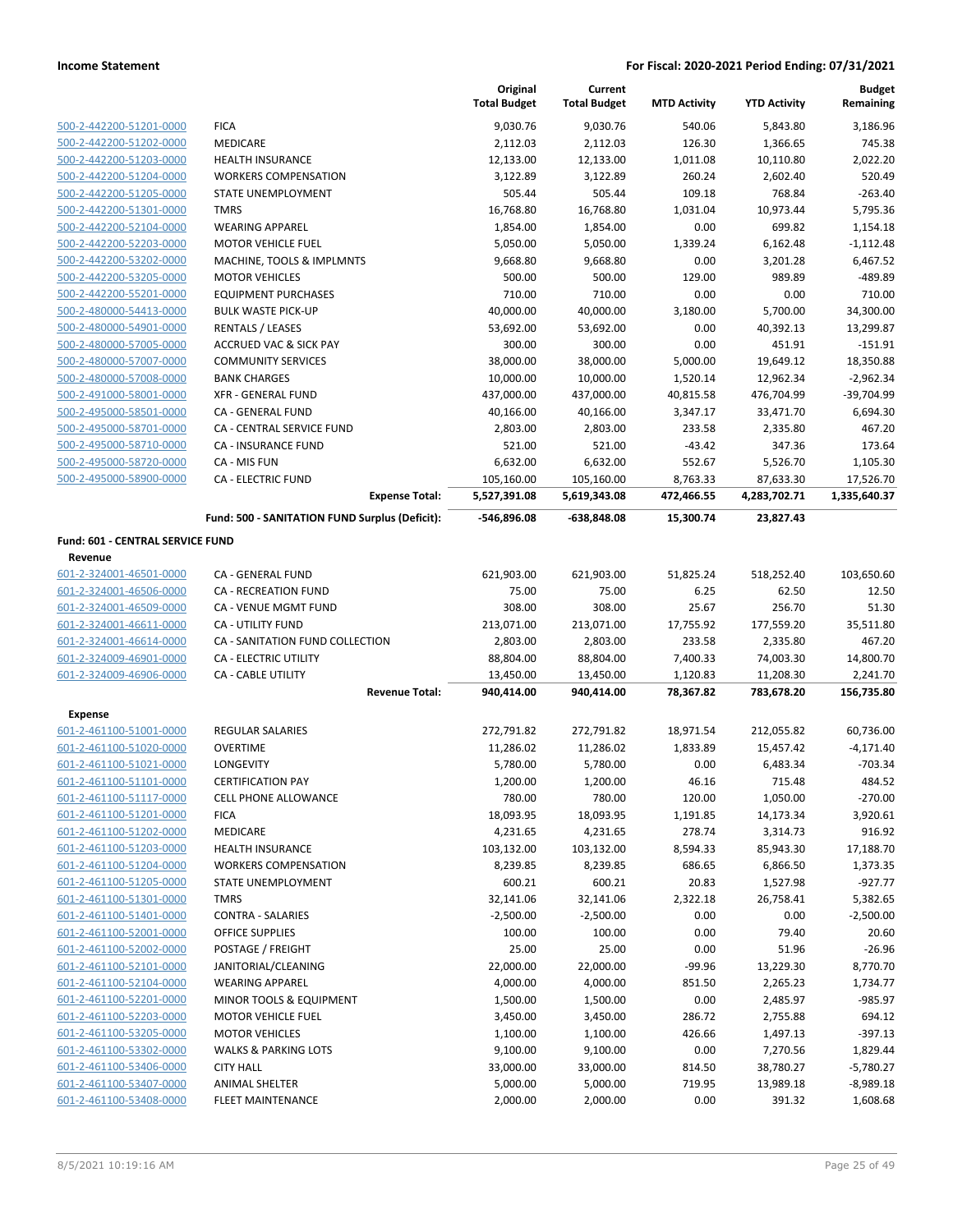| 601-2-461100-53501-0000         |
|---------------------------------|
| 601-2-461100-53503-0000         |
| 601-2-461100-53504-0000         |
| 601-2-461100-53505-0000         |
| 601-2-461100-53506-0000         |
| 601-2-461100-53507-0000         |
| 601-2-461100-53601-0000         |
| 601-2-461100-53602-0000         |
| 601-2-461100-53603-0000         |
| -2-461100-53604-0000<br>$601 -$ |
| 601-2-461100-53701-0000         |
| 601-2-461100-53703-0000         |
| 601-2-461100-53704-0000         |
| 601-2-461100-53706-0000         |
| 601-2-461100-54001-0000         |
| 601-2-461100-54002-0000         |
| 601-2-461100-54112-0000         |
| 601-2-461200-51001-0000         |
| 601-2-461200-51020-0000         |
| 601-2-461200-51021-0000         |
| 601-2-461200-51101-0000         |
| 601-2-461200-51117-0000         |
| 601-2-461200-51201-0000         |
| 2-461200-51202-0000<br>$601 -$  |
| 601-2-461200-51203-0000         |
| 601-2-461200-51204-0000         |
| $601 -$<br>-2-461200-51205-0000 |
| 601-2-461200-51301-0000         |
| 601-2-461200-52001-0000         |
| 601-2-461200-52002-0000         |
| 601-2-461200-52104-0000         |
| 601-2-461200-52106-0000         |
| 601-2-461200-52201-0000         |
| 601-2-461200-52202-0000         |
| 601-2-461200-52203-0000         |
| 601-2-461200-53202-0000         |
| 601-2-461200-53205-0000         |
| 601-2-461200-53402-0000         |
| 601-2-461200-54001-0000         |
| 601-2-461200-54002-0000         |
| 601-2-461200-54201-0000         |
| 601-2-461200-54214-0000         |
| 601-2-480000-52006-0000         |
| -2-480000-57004-0000<br>$601 -$ |
| 601-2-480000-57005-0000         |

|                                   |                                                     | Original<br><b>Total Budget</b> | Current<br><b>Total Budget</b> | <b>MTD Activity</b> | <b>YTD Activity</b> | <b>Budget</b><br>Remaining |
|-----------------------------------|-----------------------------------------------------|---------------------------------|--------------------------------|---------------------|---------------------|----------------------------|
| 601-2-461100-53501-0000           | POLICE & COURTS BLDG                                | 30,000.00                       | 30,000.00                      | 304.50              | 17,410.46           | 12,589.54                  |
| 601-2-461100-53503-0000           | <b>FIRE ADMINISTRATION</b>                          | 750.00                          | 750.00                         | 34.95               | 806.03              | $-56.03$                   |
| 601-2-461100-53504-0000           | <b>FIRE STATION 1</b>                               | 2,500.00                        | 2,500.00                       | 464.95              | 2,500.33            | $-0.33$                    |
| 601-2-461100-53505-0000           | <b>FIRE STATION 2</b>                               | 2,500.00                        | 2,500.00                       | 34.95               | 1,493.02            | 1,006.98                   |
| 601-2-461100-53506-0000           | <b>FIRE STATION 3</b>                               | 2,800.00                        | 2,800.00                       | 34.95               | 25,357.30           | $-22,557.30$               |
| 601-2-461100-53507-0000           | <b>FIRE STATION 4</b>                               | 2,500.00                        | 2,500.00                       | 34.95               | 2,395.14            | 104.86                     |
| 601-2-461100-53601-0000           | ANNEX                                               | 3,000.00                        | 3,000.00                       | 34.95               | 8,213.59            | $-5,213.59$                |
| 601-2-461100-53602-0000           | SERVICE CENTER                                      | 6,000.00                        | 6,000.00                       | 34.95               | 6,340.02            | -340.02                    |
| 601-2-461100-53603-0000           | <b>WATER TREATMENT BLDG</b>                         | 500.00                          | 500.00                         | 0.00                | 0.00                | 500.00                     |
| 601-2-461100-53604-0000           | WASTEWATER TRTMNT BLDG                              | 300.00                          | 300.00                         | 0.00                | 200.00              | 100.00                     |
| 601-2-461100-53701-0000           | LIBRARY                                             | 8,000.00                        | 8,000.00                       | 2,494.88            | 8,067.01            | $-67.01$                   |
| 601-2-461100-53703-0000           | REECY DAVIS REC CENTER                              | 17,000.00                       | 17,000.00                      | 59.95               | 8,271.25            | 8,728.75                   |
| 601-2-461100-53704-0000           | <b>CIVIC CENTER</b>                                 | 10,000.00                       | 10,000.00                      | 0.00                | 1,466.78            | 8,533.22                   |
| 601-2-461100-53706-0000           | SPORTSPARK                                          | 15,375.00                       | 15,375.00                      | 0.00                | 17,355.96           | $-1,980.96$                |
| 601-2-461100-54001-0000           | <b>TELEPHONE CHARGES</b>                            | 3,800.00                        | 3,800.00                       | 149.95              | 3,149.89            | 650.11                     |
| 601-2-461100-54002-0000           | <b>UTILITY CHARGES</b>                              | 100,100.00                      | 100,100.00                     | 7,500.37            | 72,203.22           | 27,896.78                  |
| 601-2-461100-54112-0000           | <b>ALARM MONITOR SERVICE</b>                        | 0.00                            | 0.00                           | 0.00                | 500.00              | $-500.00$                  |
| 601-2-461200-51001-0000           | <b>REGULAR SALARIES</b>                             | 154,377.60                      | 154,377.60                     | 11,595.97           | 125,596.76          | 28,780.84                  |
| 601-2-461200-51020-0000           | <b>OVERTIME</b>                                     | 6,679.80                        | 6,679.80                       | 882.44              | 6,319.93            | 359.87                     |
| 601-2-461200-51021-0000           | <b>LONGEVITY</b>                                    | 2,824.00                        | 2,824.00                       | 0.00                | 3,144.00            | $-320.00$                  |
| 601-2-461200-51101-0000           | <b>CERTIFICATION PAY</b>                            | 1,800.00                        | 1,800.00                       | 161.56              | 1,915.64            | $-115.64$                  |
| 601-2-461200-51117-0000           | <b>CELL PHONE ALLOWANCE</b>                         | 2,520.00                        | 2,520.00                       | 193.84              | 2,035.32            | 484.68                     |
| 601-2-461200-51201-0000           | <b>FICA</b>                                         | 10,428.49                       | 10,428.49                      | 722.16              | 7,943.36            | 2,485.13                   |
| 601-2-461200-51202-0000           | MEDICARE                                            | 2,438.92                        | 2,438.92                       | 168.89              | 1,857.71            | 581.21                     |
| 601-2-461200-51203-0000           | <b>HEALTH INSURANCE</b>                             | 48,533.00                       | 48,533.00                      | 4,044.42            | 40,444.20           | 8,088.80                   |
| 601-2-461200-51204-0000           | <b>WORKERS COMPENSATION</b>                         | 7,131.34                        | 7,131.34                       | 594.28              | 5,942.80            | 1,188.54                   |
| 601-2-461200-51205-0000           | STATE UNEMPLOYMENT                                  | 252.72                          | 252.72                         | 0.00                | 575.99              | $-323.27$                  |
| 601-2-461200-51301-0000           | <b>TMRS</b>                                         | 19,364.19                       | 19,364.19                      | 1,488.72            | 15,979.61           | 3,384.58                   |
| 601-2-461200-52001-0000           | OFFICE SUPPLIES                                     | 100.00                          | 100.00                         | 0.00                | 0.00                | 100.00                     |
| 601-2-461200-52002-0000           | POSTAGE / FREIGHT                                   | 50.00                           | 50.00                          | 0.00                | 0.00                | 50.00                      |
| 601-2-461200-52104-0000           | <b>WEARING APPAREL</b>                              | 4,200.00                        | 4,200.00                       | 0.00                | 1,886.59            | 2,313.41                   |
| 601-2-461200-52106-0000           | <b>CHEMICAL SUPPLIES</b>                            | 0.00                            | 0.00                           | 0.00                | 342.51              | $-342.51$                  |
| 601-2-461200-52201-0000           | MINOR TOOLS & EQUIPMENT                             | 3,000.00                        | 3,000.00                       | 0.00                | 2,552.62            | 447.38                     |
| 601-2-461200-52202-0000           | <b>MECHANICAL SUPPLIES</b>                          | 12,000.00                       | 12,000.00                      | 93.90               | 10,825.62           | 1,174.38                   |
| 601-2-461200-52203-0000           | <b>MOTOR VEHICLE FUEL</b>                           | 5,200.00                        | 5,200.00                       | 283.04              | 4,659.15            | 540.85                     |
| 601-2-461200-53202-0000           | MACHINE, TOOLS & IMPLMNTS                           | 1,000.00                        | 1,000.00                       | 0.00                | 0.00                | 1,000.00                   |
| 601-2-461200-53205-0000           | <b>MOTOR VEHICLES</b>                               | 500.00                          | 500.00                         | 39.35               | 1,200.49            | $-700.49$                  |
| 601-2-461200-53402-0000           | <b>BUILDING MAINTENANCE</b>                         | 250.00                          | 250.00                         | 0.00                | 0.00                | 250.00                     |
| 601-2-461200-54001-0000           | <b>TELEPHONE CHARGES</b>                            | 1,400.00                        | 1,400.00                       | 92.31               | 1,352.90            | 47.10                      |
| 601-2-461200-54002-0000           | UTILITY CHARGES                                     | 11,500.00                       | 11,500.00                      | 549.54              | 9,274.51            | 2,225.49                   |
| 601-2-461200-54201-0000           | <b>MEMBERSHIPS &amp; SUBSCRIPTIONS</b>              | 1,500.00                        | 1,500.00                       | 0.00                | 0.00                | 1,500.00                   |
| 601-2-461200-54214-0000           | <b>TRAVEL &amp; TRAINING</b>                        | 1,000.00                        | 1,000.00                       | 0.00                | 107.82              | 892.18                     |
| 601-2-480000-52006-0000           | <b>COPIER PAPER</b>                                 | 0.00                            | 0.00                           | 0.00                | 31.35               | $-31.35$                   |
| 601-2-480000-57004-0000           | <b>INVENTORY LOSS/GAIN</b>                          | 0.00                            | 0.00                           | 0.00                | $-3,857.96$         | 3,857.96                   |
| 601-2-480000-57005-0000           | <b>ACCRD VAC/SICK PAY EXP</b>                       | 0.00                            | 0.00                           | 0.00                | 7,579.06            | $-7,579.06$                |
|                                   | <b>Expense Total:</b>                               | 1,040,226.62                    | 1,040,226.62                   | 69,160.26           | 880,582.50          | 159,644.12                 |
|                                   | Fund: 601 - CENTRAL SERVICE FUND Surplus (Deficit): | -99,812.62                      | -99,812.62                     | 9,207.56            | -96,904.30          |                            |
| <b>Fund: 602 - INSURANCE FUND</b> |                                                     |                                 |                                |                     |                     |                            |
| Revenue                           |                                                     |                                 |                                |                     |                     |                            |
| 602-2-319001-43211-0000           | PRIOR YEAR INS REIMB                                | 0.00                            | 0.00                           | 0.00                | 4,540.39            | $-4,540.39$                |
| 602-2-319001-45401-0000           | INTEREST REVENUES                                   | 3,560.00                        | 3,560.00                       | 0.00                | $-138.67$           | 3,698.67                   |
| 602-2-319001-45601-0000           | MISCELLANEOUS REVENUES                              | 0.00                            | 0.00                           | 0.00                | 27,086.58           | $-27,086.58$               |
| 602-2-322001-43201-0000           | <b>EMPLOYEE PORTION</b>                             | 500,000.00                      | 500,000.00                     | 42,164.61           | 412,363.12          | 87,636.88                  |
| 602-2-322001-43202-0000           | <b>CITY PORTION-HEALTH</b>                          | 3,313,254.00                    | 3,313,254.00                   | 277,944.10          | 2,779,441.00        | 533,813.00                 |
| 602-2-322001-43203-0000           | <b>CITY PORTION-WORK COMP</b>                       | 346,681.00                      | 346,681.00                     | 28,951.18           | 289,511.80          | 57,169.20                  |
| 602-2-322001-43204-0000           | <b>CITY PORTION-TWC FUTA</b>                        | 250.00                          | 250.00                         | 19.26               | 192.60              | 57.40                      |

602-2-322001-43204-0000 CITY PORTION-TWC FUTA 250.00 250.00 19.26 192.60 57.40

602-2-322001-43205-0000 GEUS EMPLOYEE PORTION 265,980.00 265,980.00 21,758.85 212,923.56 53,056.44  $\underbrace{602\text{-}2\text{-}322001\text{-}43206\text{-}0000}_{\text{-}43207\text{-}0000} \qquad \text{GEUS PORTION-HEALTH} \qquad \qquad 1,489,258.00 \qquad \qquad 1,489,258.00 \qquad \qquad 1,489,258.00 \qquad \qquad 124,104.83 \qquad \qquad 1,241,048.30 \qquad \qquad 248,209.70 \qquad \qquad 602\text{-}2\text{-}322001\text{-}43207\text{-$ 602-2-322001-43207-0000 GEUS PORTION-WORK COMP 154,423.00 154,423.00 12,868.58 128,685.80 25,737.20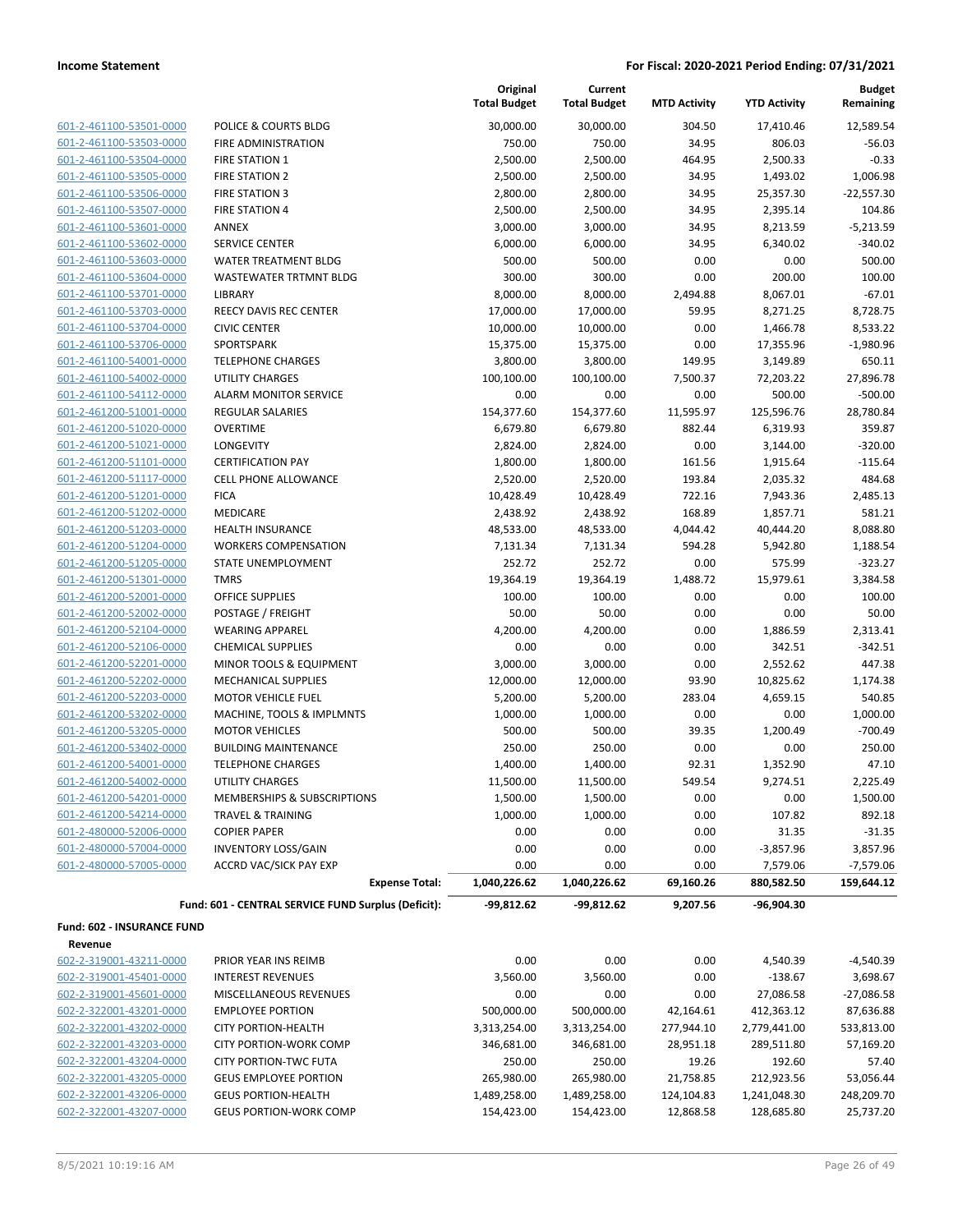|                         |                                               | Original<br><b>Total Budget</b> | Current<br><b>Total Budget</b> | <b>MTD Activity</b> | <b>YTD Activity</b> | <b>Budget</b><br>Remaining |
|-------------------------|-----------------------------------------------|---------------------------------|--------------------------------|---------------------|---------------------|----------------------------|
| 602-2-322001-48610-0000 | OTHER REV / CITY EMPL-DEPENDENT CARE          | 24,000.00                       | 24,000.00                      | 2,120.36            | 21,203.60           | 2,796.40                   |
| 602-2-324001-46501-0000 | <b>CA - GENERAL FUND</b>                      | 222,251.00                      | 222,251.00                     | 18,520.92           | 185,209.20          | 37,041.80                  |
| 602-2-324001-46506-0000 | CA - RECREATION FUND                          | 103.00                          | 103.00                         | 8.58                | 85.80               | 17.20                      |
| 602-2-324001-46509-0000 | <b>CA - VENUE MGMT FUND</b>                   | 260.00                          | 260.00                         | 21.67               | 216.70              | 43.30                      |
| 602-2-324001-46611-0000 | <b>CA - UTILITY FUND</b>                      | 99,678.00                       | 99,678.00                      | 8,306.50            | 83,065.00           | 16,613.00                  |
| 602-2-324001-46614-0000 | CA - SANITATION FUND COLLECTION               | 521.00                          | 521.00                         | $-43.42$            | 347.36              | 173.64                     |
| 602-2-324009-46612-0000 | CA - ELECTRIC UTILITY                         | 20,231.00                       | 20,231.00                      | 1,685.92            | 16,859.20           | 3,371.80                   |
| 602-2-324009-46613-0000 | CA - CABLE UTILITY                            | 3,047.00                        | 3,047.00                       | 253.92              | 2,539.20            | 507.80                     |
|                         | <b>Revenue Total:</b>                         | 6,443,497.00                    | 6,443,497.00                   | 538,685.86          | 5,405,180.54        | 1,038,316.46               |
| <b>Expense</b>          |                                               |                                 |                                |                     |                     |                            |
| 602-2-462100-54101-0000 | PROFESSIONAL SERVICES                         | 25,000.00                       | 25,000.00                      | 9,632.75            | 29,868.09           | -4,868.09                  |
| 602-2-462100-54801-0000 | <b>WELLNESS PROGRAM</b>                       | 10,000.00                       | 10,000.00                      | 0.00                | 5,939.45            | 4,060.55                   |
| 602-2-462100-54809-0000 | HEALTH AND DENTAL / PREMIUMS                  | 5,362,479.00                    | 5,362,479.00                   | 435,573.46          | 4,357,834.51        | 1,004,644.49               |
| 602-2-462100-54810-0000 | RETIREE INSURANCE PREMIUM                     | 50,000.00                       | 50,000.00                      | 1,810.00            | 36,666.11           | 13,333.89                  |
| 602-2-462100-54812-0000 | LONG TERM DISABILITY                          | 50,000.00                       | 50,000.00                      | 4,827.36            | 44,172.78           | 5,827.22                   |
| 602-2-462100-54813-0000 | LIFE / AD & D INSURANCE                       | 20,000.00                       | 20,000.00                      | 1,794.78            | 17,672.22           | 2,327.78                   |
| 602-2-462100-54820-0000 | AIR EVAC PREMIUMS                             | 21,000.00                       | 21,000.00                      | 142.00              | 22,515.00           | $-1,515.00$                |
| 602-2-462100-54821-0000 | <b>WORKERS' COMPENSATION</b>                  | 450,000.00                      | 450,000.00                     | 0.00                | 421,585.18          | 28,414.82                  |
| 602-2-462100-54822-0000 | STATE UNEMPLOYMENT INS.                       | 0.00                            | 0.00                           | 0.09                | 0.27                | $-0.27$                    |
| 602-2-462100-54823-0000 | HEALTH CARE-125 FLEX PLAN & HSA               | 25,000.00                       | 25,000.00                      | 3,000.00            | 155,699.58          | $-130,699.58$              |
| 602-2-480000-54101-0000 | PROFESSIONAL SERVICES                         | 120,000.00                      | 120,000.00                     | 4,393.08            | 66,295.19           | 53,704.81                  |
| 602-2-480000-54226-0000 | PROP INSURANCE EXP                            | 350,000.00                      | 350,000.00                     | 833.00              | 369,043.32          | $-19,043.32$               |
| 602-2-480000-57008-0000 | <b>BANK CHARGES</b>                           | 175.00                          | 175.00                         | 6.25                | 28.64               | 146.36                     |
|                         | <b>Expense Total:</b>                         | 6,483,654.00                    | 6,483,654.00                   | 462,012.77          | 5,527,320.34        | 956,333.66                 |
|                         | Fund: 602 - INSURANCE FUND Surplus (Deficit): | -40,157.00                      | -40,157.00                     | 76,673.09           | $-122,139.80$       |                            |
| Fund: 604 - MIS FUND    |                                               |                                 |                                |                     |                     |                            |
| Revenue                 |                                               |                                 |                                |                     |                     |                            |
| 604-2-324001-46501-0000 | CA - GENERAL FUND                             | 570,305.00                      | 570,305.00                     | 47,525.40           | 475,254.00          | 95,051.00                  |
| 604-2-324001-46506-0000 | <b>CA - RECREATION FUND</b>                   | 27.00                           | 27.00                          | 2.25                | 22.50               | 4.50                       |
| 604-2-324001-46509-0000 | CA - VENUE MGMT FUND                          | 1,750.00                        | 1,750.00                       | 145.83              | 1,458.30            | 291.70                     |
| 604-2-324001-46611-0000 | CA - UTILITY FUND                             | 87,361.00                       | 87,361.00                      | 7,280.08            | 72,800.80           | 14,560.20                  |
| 604-2-324001-46614-0000 | CA - SANITATION FUND COLLECTION               | 6,632.00                        | 6,632.00                       | 552.67              | 5,526.70            | 1,105.30                   |
| 604-2-324009-46901-0000 | CA - ELECTRIC UTILITY                         | 80,139.00                       | 80,139.00                      | 13,356.50           | 133,565.00          | $-53,426.00$               |
| 604-2-324009-46906-0000 | <b>CA - CABLE UTILITY</b>                     | 12,161.00                       | 12,161.00                      | 2,026.83            | 20,268.30           | $-8,107.30$                |
|                         | <b>Revenue Total:</b>                         | 758,375.00                      | 758,375.00                     | 70,889.56           | 708,895.60          | 49,479.40                  |
| <b>Expense</b>          |                                               |                                 |                                |                     |                     |                            |
| 604-2-441400-54001-0000 | <b>TELEPHONE CHARGES</b>                      | 430.00                          | 430.00                         | 36.25               | 326.22              | 103.78                     |
| 604-2-441400-54002-0000 | <b>UTILITY CHARGES</b>                        | 850.00                          | 850.00                         | 12.00               | 788.85              | 61.15                      |
| 604-2-465100-51001-0000 | <b>REGULAR SALARIES</b>                       | 302,190.00                      | 302,190.00                     | 18,506.38           | 196,180.13          | 106,009.87                 |
| 604-2-465100-51020-0000 | OVERTIME                                      | 8,268.75                        | 8,268.75                       | 1,842.99            | 8,205.11            | 63.64                      |
| 604-2-465100-51021-0000 | <b>LONGEVITY</b>                              | 4,654.00                        | 4,654.00                       | 0.00                | 4,891.10            | $-237.10$                  |
| 604-2-465100-51102-0000 | <b>BILINGUAL PAY</b>                          | 0.00                            | 0.00                           | 46.16               | 207.72              | $-207.72$                  |
| 604-2-465100-51116-0000 | CAR ALLOWANCE                                 | 1,800.00                        | 1,800.00                       | 276.92              | 2,907.66            | $-1,107.66$                |
| 604-2-465100-51117-0000 | <b>CELL PHONE ALLOWANCE</b>                   | 1,920.00                        | 1,920.00                       | 295.36              | 2,953.60            | $-1,033.60$                |
| 604-2-465100-51201-0000 | <b>FICA</b>                                   | 20,011.00                       | 20,011.00                      | 1,232.25            | 12,702.42           | 7,308.58                   |
| 604-2-465100-51202-0000 | <b>MEDICARE</b>                               | 4,680.05                        | 4,680.05                       | 288.18              | 2,970.71            | 1,709.34                   |
| 604-2-465100-51203-0000 | <b>HEALTH INSURANCE</b>                       | 49,438.00                       | 49,438.00                      | 4,119.83            | 41,198.30           | 8,239.70                   |
| 604-2-465100-51204-0000 | <b>WORKERS COMPENSATION</b>                   | 778.50                          | 778.50                         | 64.88               | 648.80              | 129.70                     |
| 604-2-465100-51205-0000 | STATE UNEMPLOYMENT                            | 126.35                          | 126.35                         | 0.00                | 597.12              | $-470.77$                  |
| 604-2-465100-51301-0000 | TMRS                                          | 37,157.97                       | 37,157.97                      | 2,432.26            | 24,766.60           | 12,391.37                  |
| 604-2-465100-52001-0000 | <b>OFFICE SUPPLIES</b>                        | 150.00                          | 150.00                         | 0.00                | 167.86              | $-17.86$                   |
| 604-2-465100-52002-0000 | POSTAGE / FREIGHT                             | 25.00                           | 25.00                          | 0.00                | 4.06                | 20.94                      |
| 604-2-465100-52004-0000 | <b>COMPUTER SUPPLIES</b>                      | 1,000.00                        | 0.00                           | 0.00                | 59.88               | $-59.88$                   |
| 604-2-465100-52203-0000 | <b>MOTOR VEHICLE FUEL</b>                     | 125.00                          | 125.00                         | 72.84               | 260.42              | $-135.42$                  |
| 604-2-465100-53205-0000 | <b>MOTOR VEHICLES</b>                         | 400.00                          | 400.00                         | 33.15               | 331.50              | 68.50                      |
| 604-2-465100-53209-0000 | HARDWARE/SOFTWARE                             | 509,196.00                      | 509,196.00                     | 3,295.00            | 25,270.14           | 483,925.86                 |
| 604-2-465100-54001-0000 | <b>TELEPHONE CHARGES</b>                      | 12,000.00                       | 12,000.00                      | 272.72              | 7,621.28            | 4,378.72                   |
| 604-2-465100-54101-0000 | PROFESSIONAL SERVICES                         | 2,500.00                        | 4,798.87                       | 0.00                | 5,201.00            | $-402.13$                  |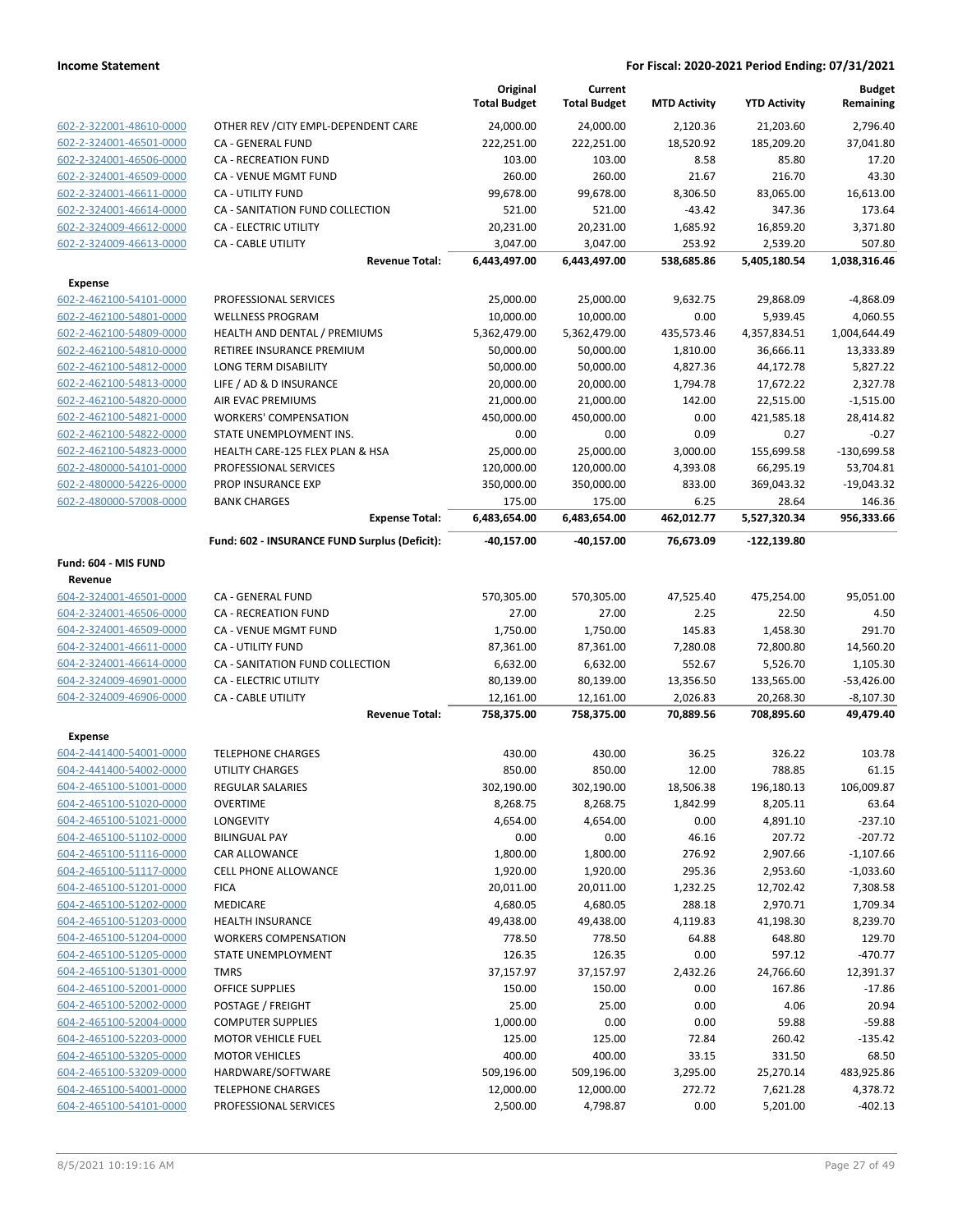|                                                   |                                                         | Original<br><b>Total Budget</b> | Current<br><b>Total Budget</b> | <b>MTD Activity</b> | <b>YTD Activity</b> | <b>Budget</b><br>Remaining |
|---------------------------------------------------|---------------------------------------------------------|---------------------------------|--------------------------------|---------------------|---------------------|----------------------------|
| 604-2-465100-54214-0000                           | <b>TRAVEL &amp; TRAINING</b>                            | 5,000.00                        | 5,000.00                       | 0.00                | 979.56              | 4,020.44                   |
| 604-2-465100-54901-0000                           | <b>RENTALS / LEASES</b>                                 | 25,000.00                       | 25,000.00                      | 1,783.93            | 17,839.30           | 7,160.70                   |
| 604-2-465100-54908-0000                           | LEASE PURCHASE PAYMENTS                                 | 25,000.00                       | 23,701.13                      | 0.00                | 23,701.13           | 0.00                       |
| 604-2-465100-55205-0000                           | COMPUTER EQUIPMENT / SOFTWARE                           | 8,250.00                        | 8,250.00                       | 0.00                | 0.00                | 8,250.00                   |
| 604-2-480000-55205-0000                           | <b>COMPUTER EQUIPMENT</b>                               | 50,000.00                       | 50,000.00                      | 1,572.51            | 61,696.71           | $-11,696.71$               |
|                                                   | <b>Expense Total:</b>                                   | 1,070,950.62                    | 1,070,950.62                   | 36,183.61           | 442,477.18          | 628,473.44                 |
|                                                   | Fund: 604 - MIS FUND Surplus (Deficit):                 | $-312,575.62$                   | $-312,575.62$                  | 34,705.95           | 266,418.42          |                            |
| Fund: 660 - VEHICLE REPLACEMENT FUND              |                                                         |                                 |                                |                     |                     |                            |
| Revenue                                           |                                                         |                                 |                                |                     |                     |                            |
| 660-2-319001-45401-0000                           | <b>INTEREST REVENUES</b>                                | 10,000.00                       | 10,000.00                      | 0.00                | 445.79              | 9,554.21                   |
| 660-2-323001-46001-0000                           | <b>XFR - GENERAL FUND</b>                               | 658,178.00                      | 658,178.00                     | 54,848.16           | 548,481.60          | 109,696.40                 |
| 660-2-323001-46105-0000                           | <b>XFR - UTILITY CIP FUND</b>                           | 62,218.00                       | 62,218.00                      | 5,184.83            | 51,848.30           | 10,369.70                  |
|                                                   | <b>Revenue Total:</b>                                   | 730,396.00                      | 730,396.00                     | 60,032.99           | 600,775.69          | 129,620.31                 |
| <b>Expense</b>                                    |                                                         |                                 |                                |                     |                     |                            |
| 660-2-421210-55202-0000                           | <b>VEHICLES</b>                                         | 47,708.00                       | 47,708.00                      | 5,556.12            | 38,415.33           | 9,292.67                   |
| 660-2-421230-55202-0000                           | <b>VEHICLES</b>                                         | 116,178.00                      | 116,178.00                     | 6,807.09            | 38,953.34           | 77,224.66                  |
| 660-2-422200-55202-0000                           | <b>VEHICLES</b>                                         | 262,278.00                      | 262,278.00                     | 2,287.68            | 68,878.36           | 193,399.64                 |
| 660-2-422300-55202-0000                           | <b>VEHICLES</b>                                         | 95,557.00                       | 95,557.00                      | 0.00                | 3,735.27            | 91,821.73                  |
| 660-2-431200-55201-0000                           | <b>EQUIPMENT PURCHASES</b>                              | 25,639.00                       | 25,639.00                      | 766.74              | 7,667.40            | 17,971.60                  |
| 660-2-431600-55202-0000                           | <b>VEHICLES</b>                                         | 0.00                            | 0.00                           | 1,267.92            | 12,679.20           | $-12,679.20$               |
| 660-2-431700-55202-0000                           | <b>VEHICLES</b>                                         | 13,471.00                       | 13,471.00                      | 1,123.18            | 10,610.80           | 2,860.20                   |
| 660-2-436200-55202-0000                           | <b>VEHICLES</b>                                         | 14,817.00                       | 14,817.00                      | 1,297.54            | 7,994.86            | 6,822.14                   |
| 660-2-436300-55202-0000                           | <b>VEHICLES</b>                                         | 23,050.00                       | 23,050.00                      | 512.61              | 3,879.08            | 19,170.92                  |
| 660-2-437200-55202-0000                           | <b>VEHICLES</b>                                         | 24,351.00                       | 24,351.00                      | 1,024.54            | 7,756.12            | 16,594.88                  |
| 660-2-441300-55202-0000                           | <b>VEHICLES</b>                                         | 11,188.00                       | 11,188.00                      | 929.49              | 8,701.45            | 2,486.55                   |
| 660-2-443200-55202-0000                           | <b>VEHICLES</b>                                         | 16,026.00                       | 16,026.00                      | 1,447.20            | 12,096.71           | 3,929.29                   |
| 660-2-451100-55202-0000                           | <b>VEHICLES</b>                                         | 41,835.00                       | 41,835.00                      | 3,436.70            | 32,865.56           | 8,969.44                   |
| 660-2-461100-55201-0000                           | <b>EQUIPMENT PURCHASES</b>                              | 19,614.00                       | 19,614.00                      | 1,560.14            | 15,356.15           | 4,257.85                   |
| 660-2-461200-55201-0000                           | <b>EQUIPMENT PURCHASES</b>                              | 8,685.00                        | 8,685.00                       | 723.76              | 7,292.35            | 1,392.65                   |
| 660-2-480000-57008-0000                           | <b>BANK CHARGES</b><br><b>Expense Total:</b>            | 0.00<br>720,397.00              | 0.00<br>720,397.00             | 0.46<br>28,741.17   | 0.64<br>276,882.62  | $-0.64$<br>443,514.38      |
|                                                   |                                                         |                                 |                                |                     |                     |                            |
|                                                   | Fund: 660 - VEHICLE REPLACEMENT FUND Surplus (Deficit): | 9,999.00                        | 9,999.00                       | 31,291.82           | 323,893.07          |                            |
| Fund: 800 - SPENCE FUND<br>Revenue                |                                                         |                                 |                                |                     |                     |                            |
| 800-3-319001-45401-0000                           | <b>INTEREST REVENUES</b>                                | 6,000.00                        | 6,000.00                       | 0.00                | 303.11              | 5,696.89                   |
|                                                   | <b>Revenue Total:</b>                                   | 6,000.00                        | 6,000.00                       | 0.00                | 303.11              | 5,696.89                   |
| <b>Expense</b>                                    |                                                         |                                 |                                |                     |                     |                            |
| 800-3-495000-58501-0000                           | CA - GENERAL FUND                                       | 600.00                          | 600.00                         | 50.00               | 500.00              | 100.00                     |
|                                                   | <b>Expense Total:</b>                                   | 600.00                          | 600.00                         | 50.00               | 500.00              | 100.00                     |
|                                                   | Fund: 800 - SPENCE FUND Surplus (Deficit):              | 5,400.00                        | 5,400.00                       | $-50.00$            | $-196.89$           |                            |
| <b>Fund: 801 - JONES LIBRARY TRUST</b><br>Revenue |                                                         |                                 |                                |                     |                     |                            |
| 801-3-319001-45401-0000                           | <b>INTEREST REVENUES</b>                                | 0.00                            | 0.00                           | 0.00                | 2.65                | $-2.65$                    |
|                                                   | <b>Revenue Total:</b>                                   | 0.00                            | 0.00                           | 0.00                | 2.65                | $-2.65$                    |
| <b>Expense</b>                                    |                                                         |                                 |                                |                     |                     |                            |
| 801-3-480000-57008-0000                           | <b>BANK CHARGES</b>                                     | 0.00                            | 0.00                           | 0.35                | 3.03                | $-3.03$                    |
|                                                   | <b>Expense Total:</b>                                   | 0.00                            | 0.00                           | 0.35                | 3.03                | -3.03                      |
|                                                   | Fund: 801 - JONES LIBRARY TRUST Surplus (Deficit):      | 0.00                            | 0.00                           | $-0.35$             | $-0.38$             |                            |
| Fund: 809 - GREENVILLE IDC (L-3)                  |                                                         |                                 |                                |                     |                     |                            |
| Revenue<br>809-3-319001-45609-0000                | INTERGOVERNMENTAL / IDC GREENVILLE                      | 0.00                            | 0.00                           | 0.00                | 124,521.10          | $-124,521.10$              |
|                                                   | <b>Revenue Total:</b>                                   | 0.00                            | 0.00                           | 0.00                | 124,521.10          | $-124,521.10$              |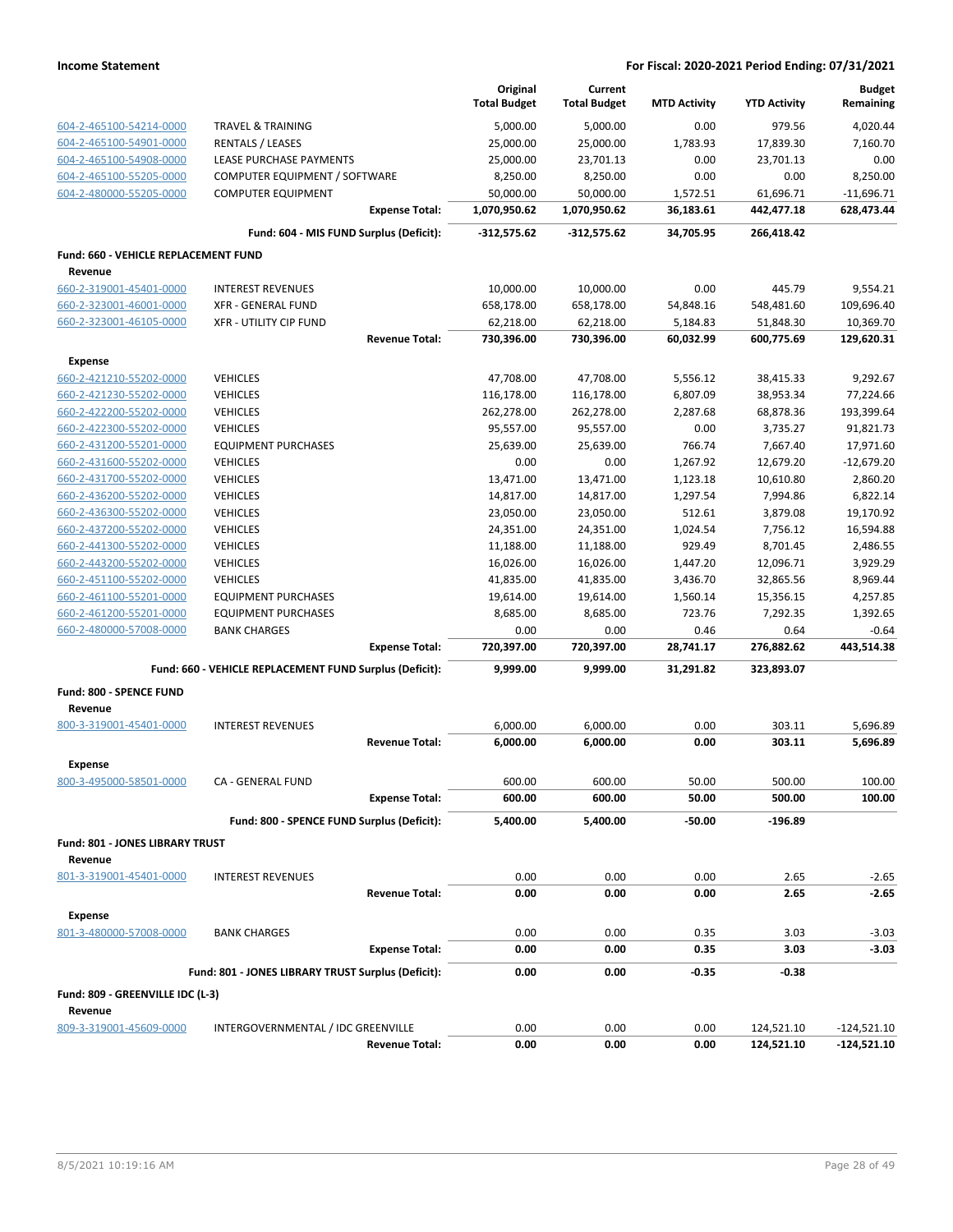|                                                    |                                                                            | Original<br><b>Total Budget</b> | Current<br><b>Total Budget</b> | <b>MTD Activity</b> | <b>YTD Activity</b> | <b>Budget</b><br>Remaining |
|----------------------------------------------------|----------------------------------------------------------------------------|---------------------------------|--------------------------------|---------------------|---------------------|----------------------------|
| <b>Expense</b>                                     |                                                                            |                                 |                                |                     |                     |                            |
| 809-3-438100-55320-0000                            | <b>CONSTRUCTION PROJECTS</b>                                               | 0.00                            | 0.00                           | 0.00                | 124,521.10          | $-124,521.10$              |
|                                                    | <b>Expense Total:</b>                                                      | 0.00                            | 0.00                           | 0.00                | 124,521.10          | $-124,521.10$              |
|                                                    | Fund: 809 - GREENVILLE IDC (L-3) Surplus (Deficit):                        | 0.00                            | 0.00                           | 0.00                | 0.00                |                            |
| Fund: 810 - SEIZURE FUNDS - STATE RULES<br>Revenue |                                                                            |                                 |                                |                     |                     |                            |
| 810-3-319001-45401-0000                            | <b>INTEREST REVENUES</b>                                                   | 3,000.00                        | 3,000.00                       | 0.00                | 44.62               | 2,955.38                   |
|                                                    | <b>Revenue Total:</b>                                                      | 3,000.00                        | 3,000.00                       | 0.00                | 44.62               | 2,955.38                   |
| Expense                                            |                                                                            |                                 |                                |                     |                     |                            |
| 810-3-421230-55201-0000                            | <b>EQUIPMENT PURCHASES</b>                                                 | 0.00                            | 0.00                           | 0.00                | 4,181.23            | $-4,181.23$                |
| 810-3-421230-55501-0000                            | SERVICE ANIMALS                                                            | 0.00                            | 0.00                           | 0.00                | 13,612.00           | $-13,612.00$               |
| 810-3-421600-55201-0000                            | <b>EQUIPMENT PURCHASES</b>                                                 | 0.00                            | 0.00                           | 0.00                | 17,573.95           | $-17,573.95$               |
| 810-3-480000-57008-0000                            | <b>BANK CHARGES</b>                                                        | 100.00                          | 100.00                         | 4.99                | 45.24               | 54.76                      |
|                                                    | <b>Expense Total:</b>                                                      | 100.00                          | 100.00                         | 4.99                | 35,412.42           | $-35,312.42$               |
|                                                    | Fund: 810 - SEIZURE FUNDS - STATE RULES Surplus (Deficit):                 | 2,900.00                        | 2,900.00                       | -4.99               | -35,367.80          |                            |
| Fund: 811 - SEIZURE FUNDS - FED RULES<br>Revenue   |                                                                            |                                 |                                |                     |                     |                            |
| 811-3-319001-45401-0000                            | <b>INTEREST REVENUES</b>                                                   | 2,500.00                        | 2,500.00                       | 0.00                | 39.38               | 2,460.62                   |
| 811-3-322001-46803-0000                            | FED SEIZURES-CONTRIBUTION                                                  | 0.00                            | 0.00                           | 0.00                | 1,934.70            | $-1,934.70$                |
|                                                    | <b>Revenue Total:</b>                                                      | 2,500.00                        | 2,500.00                       | 0.00                | 1,974.08            | 525.92                     |
| <b>Expense</b>                                     |                                                                            |                                 |                                |                     |                     |                            |
| 811-3-421230-55201-0000                            | <b>EQUIPMENT PURCHASES</b>                                                 | 0.00                            | 0.00                           | 0.00                | 7,200.00            | $-7,200.00$                |
| 811-3-480000-57008-0000                            | <b>BANK CHARGES</b>                                                        | 100.00                          | 100.00                         | 4.67                | 41.70               | 58.30                      |
|                                                    | <b>Expense Total:</b>                                                      | 100.00                          | 100.00                         | 4.67                | 7,241.70            | $-7,141.70$                |
|                                                    | Fund: 811 - SEIZURE FUNDS - FED RULES Surplus (Deficit):                   | 2,400.00                        | 2,400.00                       | -4.67               | -5,267.62           |                            |
|                                                    | Fund: 820 - TIRZ FUND (Tax Increment Reinvestment Zone)                    |                                 |                                |                     |                     |                            |
| Revenue                                            |                                                                            |                                 |                                |                     |                     |                            |
| 820-3-311001-41101-0000                            | REAL PROPERTY TAXES - CITY                                                 | 469,027.00                      | 469,027.00                     | 919.73              | 455,520.91          | 13,506.09                  |
| 820-3-311001-41111-0000                            | REAL PROPERTY TAXES - COUNTY                                               | 193,907.00                      | 193,907.00                     | 0.00                | 158,466.71          | 35,440.29                  |
| 820-3-311001-41112-0000                            | REAL PROPERTY TAXES - HOSPITAL                                             | 87,704.00                       | 87,704.00                      | 0.00                | 0.00                | 87,704.00                  |
| 820-3-311002-41102-0000                            | <b>DELINQUENT TAXES</b>                                                    | 1,000.00                        | 1,000.00                       | 293.60              | 2,851.47            | $-1,851.47$                |
| 820-3-319001-45401-0000                            | <b>INTEREST REVENUES</b>                                                   | 0.00                            | 0.00                           | 0.00                | 458.06              | $-458.06$                  |
|                                                    | <b>Revenue Total:</b>                                                      | 751,638.00                      | 751,638.00                     | 1,213.33            | 617,297.15          | 134,340.85                 |
| Expense<br>820-3-416100-54101-0000                 | PROFESSIONAL SERVICES                                                      | 25,000.00                       | 25,000.00                      | 1,972.50            | 11,886.50           | 13,113.50                  |
| 820-3-416100-55002-0000                            | <b>IMPROVEMENTS</b>                                                        | 135,000.00                      | 135,000.00                     | 0.00                | 284,079.68          | -149,079.68                |
| 820-3-480000-57008-0000                            | <b>BANK CHARGES</b>                                                        | 725.00                          | 725.00                         | 65.31               | 564.31              | 160.69                     |
|                                                    | <b>Expense Total:</b>                                                      | 160,725.00                      | 160,725.00                     | 2,037.81            | 296,530.49          | -135,805.49                |
|                                                    | Fund: 820 - TIRZ FUND (Tax Increment Reinvestment Zone) Surplus (Deficit): | 590,913.00                      | 590,913.00                     | $-824.48$           | 320,766.66          |                            |
| Fund: 899 - POOLED CASH                            |                                                                            |                                 |                                |                     |                     |                            |
| Revenue                                            |                                                                            |                                 |                                |                     |                     |                            |
| 899-8-319001-45401-0000                            | <b>INTEREST REVENUES</b>                                                   | 0.00                            | 0.00                           | 0.00                | $-0.04$             | 0.04                       |
|                                                    | <b>Revenue Total:</b>                                                      | 0.00                            | 0.00                           | 0.00                | $-0.04$             | 0.04                       |
|                                                    | Fund: 899 - POOLED CASH Total:                                             | 0.00                            | 0.00                           | 0.00                | $-0.04$             |                            |
| Fund: 910 - ELECTRIC OPERATING FUND                |                                                                            |                                 |                                |                     |                     |                            |
| Revenue                                            |                                                                            |                                 |                                |                     |                     |                            |
| 910-9-000000-49001-4400                            | METERED SALES - RESIDENTIAL                                                | 12,417,255.00                   | 12,417,255.00                  | 1,269,220.00        | 9,497,291.45        | 2,919,963.55               |
| 910-9-000000-49010-4421                            | METERED SALES - GS-NO DEMAND                                               | 708,154.00                      | 708,154.00                     | 74,223.35           | 657,261.63          | 50,892.37                  |
| 910-9-000000-49020-4422                            | METERED SALES - GS-DEMAND                                                  | 16,659,767.00                   | 16,659,767.00                  | 1,405,193.82        | 12,104,789.22       | 4,554,977.78               |
| 910-9-000000-49030-4424                            | METERED SALES - GS-PRIMARY                                                 | 1,203,209.00                    | 1,203,209.00                   | 28,899.94           | 268,036.76          | 935,172.24                 |
| 910-9-000000-49040-4440                            | METERED SALES - STREET LIGHTS                                              | 216,161.00                      | 216,161.00                     | 18,218.37           | 184,382.31          | 31,778.69                  |
| 910-9-000000-49050-4400                            | FUEL ADJUSTMENT                                                            | 19,240,422.00                   | 19,240,422.00                  | 1,209,335.52        | 8,938,830.94        | 10,301,591.06              |
| 910-9-000000-49057-4490                            | POWER COST RECOVERY                                                        | 0.00                            | 0.00                           | 0.00                | $-4,325.08$         | 4,325.08                   |
| 910-9-000000-49058-4400                            | REGULATORY CHARGE                                                          | 3,166,493.00                    | 3,166,493.00                   | 71,709.82           | 588,730.98          | 2,577,762.02               |
| 910-9-000000-49140-4490                            | <b>VAPOR LIGHT REVENUES</b>                                                | 147,775.00                      | 147,775.00                     | 12,290.21           | 124,137.24          | 23,637.76                  |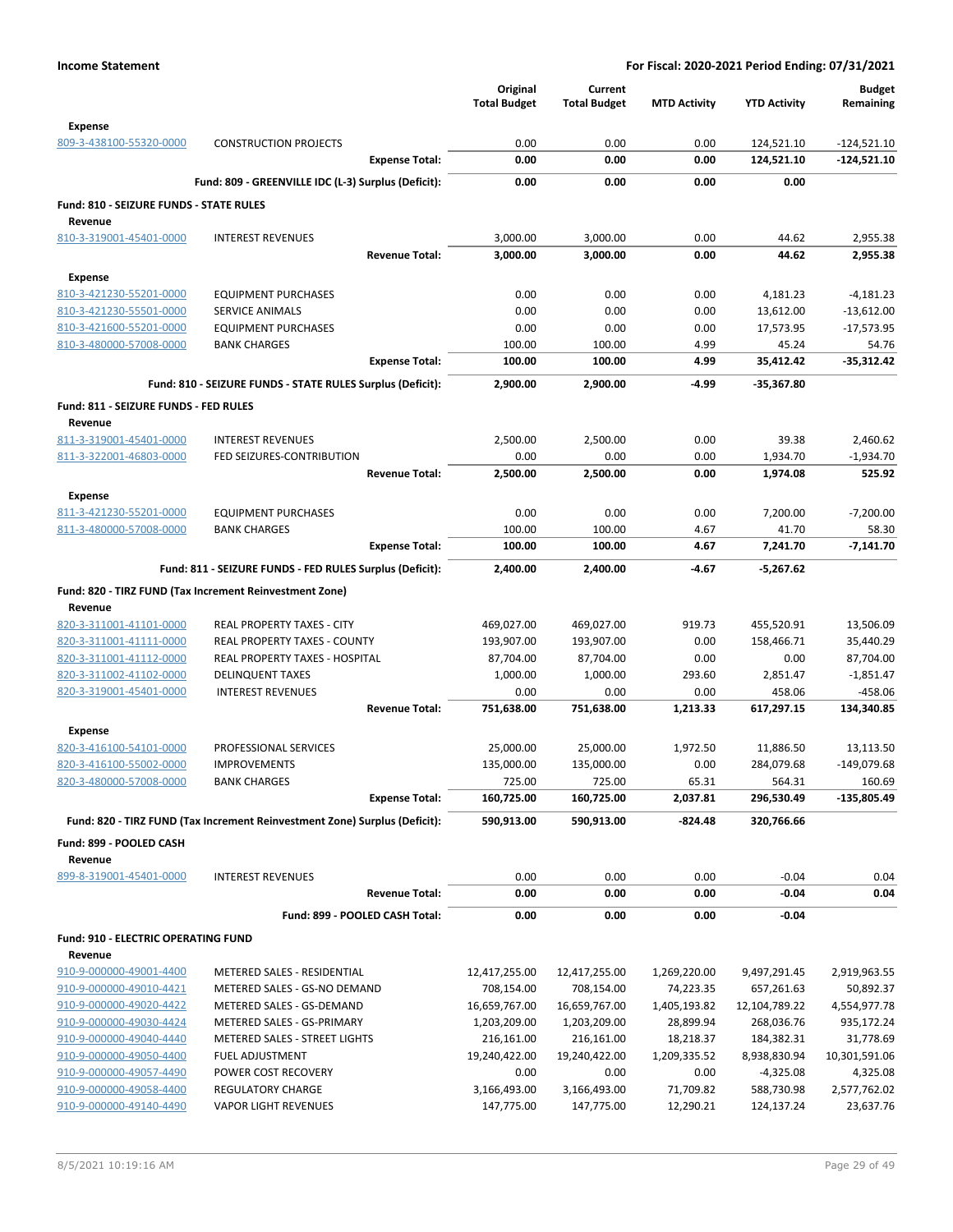|                                                    |                                                                  | Original<br><b>Total Budget</b> | Current<br><b>Total Budget</b> | <b>MTD Activity</b> | <b>YTD Activity</b>  | <b>Budget</b><br>Remaining |
|----------------------------------------------------|------------------------------------------------------------------|---------------------------------|--------------------------------|---------------------|----------------------|----------------------------|
| 910-9-000000-49201-4510                            | <b>LATE CHARGES</b>                                              | 240,969.00                      | 240,969.00                     | 53,290.65           | 109,664.24           | 131,304.76                 |
| 910-9-000000-49209-4511                            | SERVICE CHARGES - CLEARING                                       | 0.00                            | 0.00                           | $-35,142.18$        | 10,898.57            | $-10,898.57$               |
| 910-9-000000-49210-4511                            | <b>ELECTRIC SERVICE CHARGES</b>                                  | 83,779.00                       | 83,779.00                      | 15,982.45           | 42,049.42            | 41,729.58                  |
| 910-9-000000-49211-4511                            | VAPOR LIGHT SERVICE CHARGES                                      | 430.00                          | 430.00                         | 0.00                | 442.99               | $-12.99$                   |
| 910-9-000000-49212-4511                            | <b>SAW POLES SERVICE CHARGES</b>                                 | 1,398.00                        | 1,398.00                       | 180.00              | 600.00               | 798.00                     |
| 910-9-000000-49213-4511                            | <b>AMPY SERVICE CHARGES</b>                                      | 0.00                            | 0.00                           | 424.11              | 7,113.77             | $-7,113.77$                |
| 910-9-000000-49220-4512                            | <b>RE-READ CHARGES</b>                                           | 52.00                           | 52.00                          | 0.00                | 0.00                 | 52.00                      |
| 910-9-000000-49301-4490                            | METERED SALES - 5% XFER to GENERAL FUND                          | 2,690,834.00                    | 2,690,834.00                   | 204,408.19          | 1,622,700.27         | 1,068,133.73               |
| 910-9-000000-49307-4490                            | METERED SALES - 1% XFER to GBOD                                  | 538,167.00                      | 538,167.00                     | 40,881.94           | 324,529.28           | 213,637.72                 |
| 910-9-000000-49410-4564                            | <b>CUSTOMER AID TO CONSTRUCTION</b>                              | 131,916.00                      | 131,916.00                     | 1,603.30            | 70,497.75            | 61,418.25                  |
| 910-9-000000-49420-4564                            | UNDERGROUND SERVICE                                              | 24,371.00                       | 24,371.00                      | 1,320.00            | 68,776.94            | $-44,405.94$               |
| 910-9-000000-49430-4564                            | <b>RELOCATION OF SERVICE</b>                                     | 7,585.00                        | 7,585.00                       | 0.00                | 0.00                 | 7,585.00                   |
| 910-9-000000-49450-4564                            | <b>ACCIDENTS</b>                                                 | 12,688.00                       | 12,688.00                      | 0.00                | 14,285.64            | $-1,597.64$                |
| 910-9-000000-49455-4564                            | <b>INSURANCE REIMBURSEMENTS</b>                                  | 5,000.00                        | 5,000.00                       | 0.00                | 2,169.73             | 2,830.27                   |
| 910-9-000000-49460-4564                            | <b>METER DAMAGE</b>                                              | 199.00                          | 199.00                         | 0.00                | 123.05               | 75.95                      |
| 910-9-000000-49470-4564                            | OTHER REIMBURSEMENTS                                             | 8,407.00                        | 8,407.00                       | 0.00                | 5,212.45             | 3,194.55                   |
| 910-9-000000-49480-4564                            | <b>METER BASES</b>                                               | 4,277.00                        | 4,277.00                       | 663.24              | 1,692.04             | 2,584.96                   |
| 910-9-000000-49490-4564                            | <b>MATERIAL SALES</b>                                            | 15,425.00                       | 15,425.00                      | 0.00                | 5,974.95             | 9,450.05                   |
| 910-9-000000-49520-4470                            | <b>ENERGY SALES</b>                                              | 5,455,381.00                    | 5,455,381.00                   | 16,709.89           | 71,364,720.73        | -65,909,339.73             |
| 910-9-000000-49521-4470                            | <b>RUC REVENUES</b>                                              | 730.00                          | 730.00                         | 0.00                | 4,029.78             | $-3,299.78$                |
| 910-9-000000-49523-4470                            | RENEWABLE ENERGY CREDITS                                         | 25,500.00                       | 25,500.00                      | 0.00                | 226,630.40           | $-201,130.40$              |
| 910-9-000000-49530-4572                            | <b>TCR AUCTION PROCEEDS</b>                                      | 690,023.00                      | 690,023.00                     | 0.00                | 536,225.73           | 153,797.27                 |
| 910-9-000000-49540-4572                            | <b>BLACK START REVENUES</b>                                      | 0.00                            | 0.00                           | 0.00                | 0.47                 | $-0.47$                    |
| 910-9-000000-49560-4571                            | <b>TCOS REVENUES</b>                                             | 426,482.00                      | 426,482.00                     | 41,438.16           | 241,751.26           | 184,730.74                 |
| 910-9-000000-49601-4540                            | <b>POLE USE REVENUES</b>                                         | 50,926.00                       | 50,926.00                      | 0.00                | 31,166.58            | 19,759.42                  |
| 910-9-000000-49602-4118                            | EPA ALLOWANCE SALES                                              | 1.00                            | 1.00                           | 0.18                | 0.18                 | 0.82                       |
| 910-9-000000-49670-4116                            | ROUNDUP PROGRAM                                                  | 0.00                            | 0.00                           | 83.24               | 406.59               | $-406.59$                  |
| 910-9-000000-49699-4116                            | OTHER GAINS/LOSSES                                               | 19,663.00                       | 19,663.00                      | 0.00                | 0.00                 | 19,663.00                  |
| 910-9-000000-49701-4567                            | XFER FROM COG - GEN FUND                                         | 668,683.00                      | 668,683.00                     | 55,723.58           | 557,235.80           | 111,447.20                 |
| 910-9-000000-49754-4994                            | XFER FROM 950 - BILLING                                          | 52,407.00                       | 52,407.00                      | 0.00                | 39,305.25            | 13,101.75                  |
| 910-9-000000-49755-4995                            | XFER FROM 950 - CASHIERS                                         | 78,121.00                       | 78,121.00                      | 0.00                | 58,590.72            | 19,530.28                  |
| 910-9-000000-49759-4545                            | XFER FROM 950 FOR POLE USE                                       | 30,000.00                       | 30,000.00                      | 0.00                | 30,000.00            | 0.00                       |
| 910-9-000000-49801-4190<br>910-9-000000-49809-4190 | <b>INTEREST INCOME</b>                                           | 94,859.00                       | 94,859.00                      | 0.00                | 9,105.32             | 85,753.68                  |
| 910-9-000000-49900-4171                            | INTEREST ON ERCOT COLLATERAL<br><b>ENERGY EFFICIENCY CREDITS</b> | 62.00<br>0.00                   | 62.00<br>0.00                  | 0.00<br>$-135.00$   | 412.62<br>$-848.00$  | $-350.62$<br>848.00        |
|                                                    | <b>Revenue Total:</b>                                            | 65,117,571.00                   | 65,117,571.00                  | 4,486,522.78        | 107,744,599.97       | -42,627,028.97             |
|                                                    |                                                                  |                                 |                                |                     |                      |                            |
| <b>Expense</b><br>910-9-901000-51001-5000          | REGULAR SALARIES                                                 | 434,110.00                      | 434,110.00                     | 32,132.84           | 343,690.27           | 90,419.73                  |
| 910-9-901000-51020-5000                            | <b>OVERTIME</b>                                                  | 55,045.00                       |                                | 4,667.65            |                      | 3,457.66                   |
| 910-9-901000-51115-5000                            | <b>CLOTHING ALLOWANCE</b>                                        |                                 | 55,045.00                      | 0.00                | 51,587.34            |                            |
| 910-9-901000-51116-5000                            | CAR ALLOWANCE                                                    | 3,717.00<br>975.00              | 3,717.00<br>975.00             | 150.00              | 6,947.15<br>1,575.00 | $-3,230.15$<br>$-600.00$   |
| 910-9-901000-51117-5000                            | <b>CELL PHONE ALLOWANCE</b>                                      | 623.00                          | 623.00                         | 47.92               | 503.16               | 119.84                     |
| 910-9-901000-51201-5000                            | <b>FICA</b>                                                      | 30,429.00                       | 30,429.00                      | 2,010.55            | 23,905.50            | 6,523.50                   |
| 910-9-901000-51202-5000                            | MEDICARE                                                         | 7,119.00                        | 7,119.00                       | 470.21              | 5,590.80             | 1,528.20                   |
| 910-9-901000-51203-5000                            | <b>HEALTH INSURANCE</b>                                          | 70,377.00                       | 70,377.00                      | 6,259.17            | 62,591.70            | 7,785.30                   |
| 910-9-901000-51204-5000                            | <b>WORKERS COMPENSATION</b>                                      | 9,133.00                        | 9,133.00                       | 761.08              | 7,610.80             | 1,522.20                   |
| 910-9-901000-51205-5000                            | UNEMPLOYMENT                                                     | 1,044.00                        | 1,044.00                       | 0.00                | 970.40               | 73.60                      |
| 910-9-901000-51301-5000                            | <b>TMRS</b>                                                      | 56,501.00                       | 56,501.00                      | 4,291.83            | 49,391.11            | 7,109.89                   |
| 910-9-901001-59020-5010                            | <b>NATURAL GAS</b>                                               | 373,121.00                      | 373,121.00                     | $-4,858.31$         | 205,175.87           | 167,945.13                 |
| 910-9-901001-59021-5010                            | <b>FUEL OIL</b>                                                  | 0.00                            | 0.00                           | 0.00                | 737,635.10           | -737,635.10                |
| 910-9-901008-59110-5080                            | <b>GEUS OPERATIONS</b>                                           | 24,750.00                       | 24,750.00                      | 648.36              | 11,174.58            | 13,575.42                  |
| 910-9-901008-59112-5080                            | SAFETY                                                           | 8,750.00                        | 8,750.00                       | 748.29              | 2,357.62             | 6,392.38                   |
| 910-9-901008-59121-5080                            | MECHANICAL SUPPLIES                                              | 15,000.00                       | 15,000.00                      | 821.64              | 5,847.02             | 9,152.98                   |
| 910-9-901008-59122-5080                            | <b>ELECTRICAL SUPPLIES</b>                                       | 11,750.00                       | 11,750.00                      | 0.00                | 1,862.86             | 9,887.14                   |
| 910-9-901008-59125-5080                            | CHEMICAL & LABORATORY SUPPLIES                                   | 45,500.00                       | 45,500.00                      | 2,144.97            | 22,621.22            | 22,878.78                  |
| 910-9-901008-59141-5080                            | <b>UTILITY BILLS</b>                                             | 250,000.00                      | 250,000.00                     | 4,813.94            | 149,552.48           | 100,447.52                 |
| 910-9-901008-59144-5080                            | MISCELLANEOUS SERVICES                                           | 60,250.00                       | 60,250.00                      | 256.00              | 31,792.10            | 28,457.90                  |
| 910-9-901008-59145-5080                            | <b>ENVIRONMENTAL SERVICES</b>                                    | 159,400.00                      | 159,400.00                     | 4,800.00            | 61,340.52            | 98,059.48                  |
| 910-9-901008-59146-5080                            | TRAINING AND TRAVEL                                              | 26,000.00                       | 26,000.00                      | 250.00              | 517.86               | 25,482.14                  |
|                                                    |                                                                  |                                 |                                |                     |                      |                            |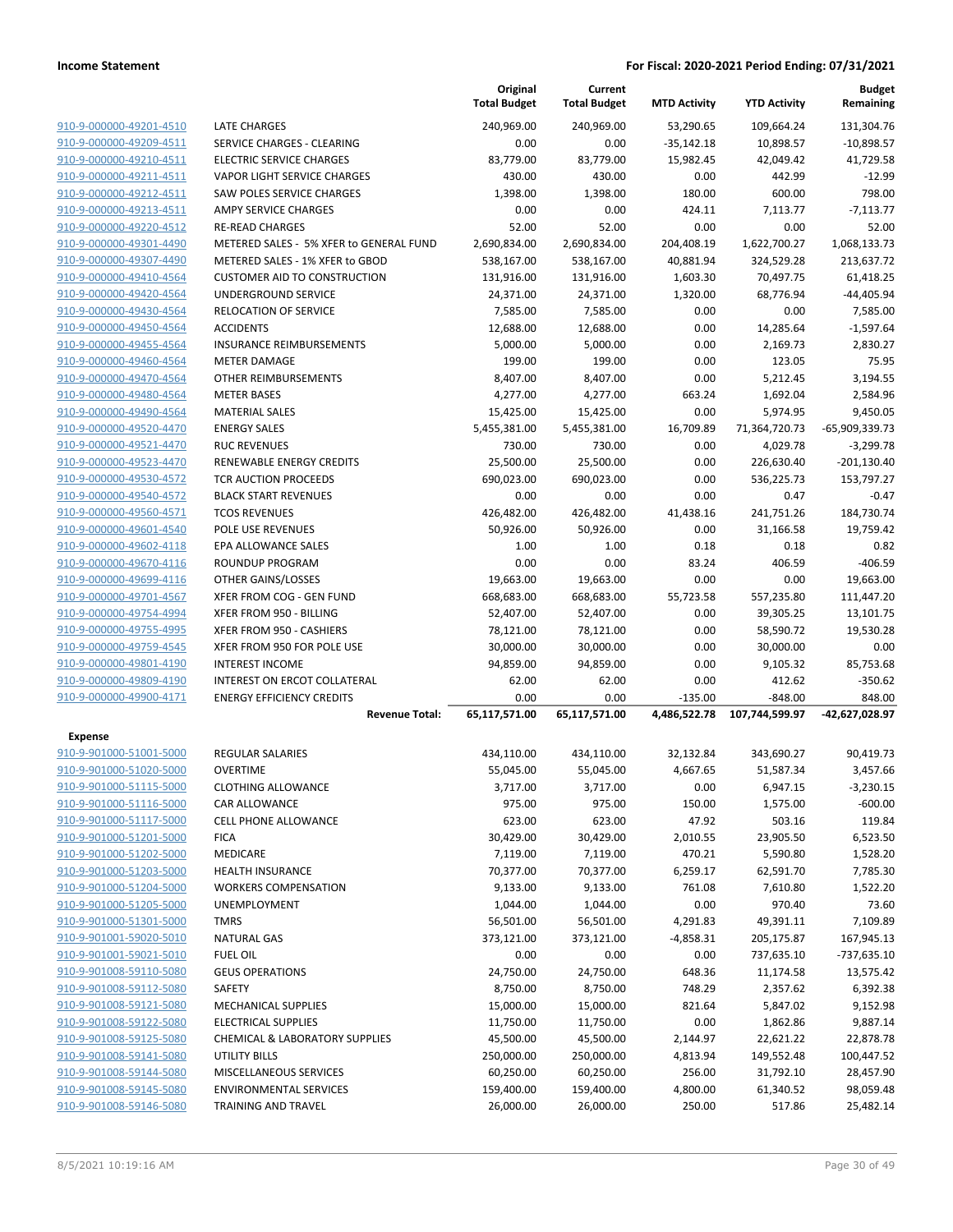|                                                    |                                     | Original<br><b>Total Budget</b> | Current<br><b>Total Budget</b> | <b>MTD Activity</b> | <b>YTD Activity</b> | <b>Budget</b><br>Remaining |
|----------------------------------------------------|-------------------------------------|---------------------------------|--------------------------------|---------------------|---------------------|----------------------------|
| 910-9-901008-59148-5080                            | <b>FUEL</b>                         | 1,500.00                        | 1,500.00                       | 56.83               | 586.48              | 913.52                     |
| 910-9-901015-51001-5150                            | <b>REGULAR SALARIES</b>             | 244,589.00                      | 244,589.00                     | 21,560.24           | 217,011.19          | 27,577.81                  |
| 910-9-901015-51010-5150                            | PART TIME REGULAR                   | 21,548.00                       | 21,548.00                      | 0.00                | 0.00                | 21,548.00                  |
| 910-9-901015-51020-5150                            | <b>OVERTIME</b>                     | 34,963.00                       | 34,963.00                      | 2,579.60            | 23,539.87           | 11,423.13                  |
| 910-9-901015-51115-5150                            | <b>CLOTHING ALLOWANCE</b>           | 3,431.00                        | 3,431.00                       | 0.00                | 4,432.31            | $-1,001.31$                |
| 910-9-901015-51116-5150                            | CAR ALLOWANCE                       | 0.00                            | 0.00                           | 150.00              | 1,425.00            | $-1,425.00$                |
| 910-9-901015-51117-5150                            | <b>CELL PHONE ALLOWANCE</b>         | 0.00                            | 0.00                           | 16.62               | 157.89              | $-157.89$                  |
| 910-9-901015-51201-5150                            | <b>FICA</b>                         | 18,671.00                       | 18,671.00                      | 1,294.36            | 13,116.05           | 5,554.95                   |
| 910-9-901015-51202-5150                            | MEDICARE                            | 4,368.00                        | 4,368.00                       | 302.71              | 3,067.46            | 1,300.54                   |
| 910-9-901015-51203-5150                            | <b>HEALTH INSURANCE</b>             | 42,469.00                       | 42,469.00                      | 3,777.08            | 37,770.80           | 4,698.20                   |
| 910-9-901015-51204-5150                            | <b>WORKERS COMPENSATION</b>         | 5,604.00                        | 5,604.00                       | 467.00              | 4,670.00            | 934.00                     |
| 910-9-901015-51205-5150                            | UNEMPLOYMENT                        | 720.00                          | 720.00                         | 0.00                | 674.49              | 45.51                      |
| 910-9-901015-51301-5150                            | <b>TMRS</b>                         | 32,185.00                       | 32,185.00                      | 2,819.53            | 27,734.22           | 4,450.78                   |
| 910-9-901015-59201-5150                            | <b>BUILDING MAINTENANCE</b>         | 26,500.00                       | 26,500.00                      | 1,854.71            | 16,774.73           | 9,725.27                   |
| 910-9-901015-59205-5150                            | <b>EQUIPMENT MAINTENANCE</b>        | 7,100.00                        | 7,100.00                       | 152.76              | 5,382.40            | 1,717.60                   |
| 910-9-901015-59290-5150                            | GENERAL PLANT EQUIPMENT MAINTENANCE | 27,500.00                       | 27,500.00                      | 8,347.99            | 16,352.24           | 11,147.76                  |
| 910-9-901015-59291-5150                            | UNIT 1 MAINTENANCE                  | 233,100.00                      | 233,100.00                     | 9,343.87            | 60,395.10           | 172,704.90                 |
| 910-9-901015-59292-5150                            | <b>UNIT 2 MAINTENANCE</b>           | 208,100.00                      | 208,100.00                     | 23,169.98           | 64,157.70           | 143,942.30                 |
| 910-9-901015-59293-5150                            | <b>UNIT 3 MAINTENANCE</b>           | 253,600.00                      | 253,600.00                     | 3,471.64            | 186,905.01          | 66,694.99                  |
| 910-9-901090-59311-9900                            | <b>STEAM PLANT STRUCTURES</b>       | 32,300.00                       | 32,300.00                      | 0.00                | 23,240.93           | 9,059.07                   |
| 910-9-901090-59312-9900                            | <b>BOILER PLANT EQUIPMENT</b>       | 683,500.00                      | 683,500.00                     | 5,650.00            | 367,775.27          | 315,724.73                 |
| 910-9-901090-59314-9900                            | <b>GENERATORS</b>                   | 250,000.00                      | 250,000.00                     | 0.00                | 0.00                | 250,000.00                 |
| 910-9-901090-59315-9900                            | ACCESSORY ELECTRIC EQUIPMENT        | 20,000.00                       | 20,000.00                      | 0.00                | 0.00                | 20,000.00                  |
| 910-9-901090-59316-9900                            | MISC POWER PLANT EQUIP              | 5,000.00                        | 5,000.00                       | 0.00                | 0.00                | 5,000.00                   |
| 910-9-901146-51001-5460                            | <b>REGULAR SALARIES</b>             | 434,110.00                      | 434,110.00                     | 32,132.84           | 343,490.20          | 90,619.80                  |
| 910-9-901146-51020-5460                            | <b>OVERTIME</b>                     | 55,045.00                       | 55,045.00                      | 4,667.64            | 51,587.26           | 3,457.74                   |
| 910-9-901146-51115-5460                            | <b>CLOTHING ALLOWANCE</b>           | 3,717.00                        | 3,717.00                       | 0.00                | 3,527.56            | 189.44                     |
| 910-9-901146-51116-5460                            | CAR ALLOWANCE                       | 975.00                          | 975.00                         | 0.00                | 0.00                | 975.00                     |
| 910-9-901146-51117-5460                            | <b>CELL PHONE ALLOWANCE</b>         | 623.00                          | 623.00                         | 47.88               | 502.74              | 120.26                     |
| 910-9-901146-51201-5460                            | <b>FICA</b>                         | 30,429.00                       | 30,429.00                      | 2,284.60            | 24,525.97           | 5,903.03                   |
| 910-9-901146-51202-5460                            | MEDICARE                            | 7,120.00                        | 7,120.00                       | 534.30              | 5,735.93            | 1,384.07                   |
| 910-9-901146-51203-5460                            | <b>HEALTH INSURANCE</b>             | 70,371.00                       | 70,371.00                      | 6,259.17            | 62,591.70           | 7,779.30                   |
| 910-9-901146-51204-5460                            | <b>WORKERS COMPENSATION</b>         | 9,133.00                        | 9,133.00                       | 761.08              | 7,610.80            | 1,522.20                   |
| 910-9-901146-51205-5460                            | UNEMPLOYMENT                        | 1,044.00                        | 1,044.00                       | 0.00                | 830.44              | 213.56                     |
| 910-9-901146-51301-5460                            | <b>TMRS</b>                         | 56,501.00                       | 56,501.00                      | 4,274.43            | 45,494.61           | 11,006.39                  |
| 910-9-901147-59020-5470                            | <b>NATURAL GAS</b>                  | 829,858.00                      | 829,858.00                     | $-4,616.59$         | 592,996.42          | 236,861.58                 |
| 910-9-901151-59110-5501                            | <b>GEUS OPERATIONS</b>              | 7,300.00                        | 7,300.00                       | 0.00                | 1,087.48            | 6,212.52                   |
| 910-9-901151-59112-5501                            | SAFETY PROGRAM                      | 2,850.00                        | 2,850.00                       | 0.00                | 1,033.43            | 1,816.57                   |
| 910-9-901151-59121-5501                            | <b>MECHANICAL SUPPLIES</b>          | 10,000.00                       | 10,000.00                      | 268.57              | 340.81              | 9,659.19                   |
| 910-9-901151-59122-5501                            | <b>ELECTRICAL SUPPLIES</b>          | 5,000.00                        | 5,000.00                       | 0.00                | 577.94              | 4,422.06                   |
| 910-9-901151-59125-5501                            | <b>CHEMICAL &amp; LABORATORY</b>    | 17,500.00                       | 17,500.00                      | 0.00                | 8,819.69            | 8,680.31                   |
| 910-9-901151-59141-5501                            | <b>UTILITY BILLS</b>                | 200.00                          | 200.00                         | 12.30               | 98.68               | 101.32                     |
| 910-9-901151-59144-5501                            | MISCELLANEOUS SERVICES              | 9,250.00                        | 9,250.00                       | 0.00                | 2,030.00            | 7,220.00                   |
| 910-9-901151-59145-5501                            | <b>ENVIRONMENTAL SERVICES</b>       | 29,500.00                       | 29,500.00                      | 0.00                | 7.10                | 29,492.90                  |
| 910-9-901151-59146-5501                            | <b>TRAINING AND TRAVEL</b>          | 28,000.00                       | 28,000.00                      | 250.00              | 20,896.34           | 7,103.66                   |
| 910-9-901154-51001-5541                            | <b>REGULAR SALARIES</b>             | 244,589.00                      | 244,589.00                     | 21,560.24           | 215,859.00          | 28,730.00                  |
| 910-9-901154-51010-5541                            | PART TIME REGULAR                   | 21,548.00                       | 21,548.00                      | 0.00                | 0.00                | 21,548.00                  |
| 910-9-901154-51020-5541                            | <b>OVERTIME</b>                     | 34,963.00                       | 34,963.00                      | 2,579.59            | 23,539.80           | 11,423.20                  |
| 910-9-901154-51115-5541                            | <b>CLOTHING ALLOWANCE</b>           | 3,431.00                        | 3,431.00                       | 0.00                | 996.40              | 2,434.60                   |
| 910-9-901154-51117-5541                            | CELL PHONE ALLOWANCE                | 0.00                            | 0.00                           | 16.60               | 157.70              | $-157.70$                  |
| 910-9-901154-51201-5541                            | <b>FICA</b>                         | 18,671.00                       | 18,671.00                      | 1,497.70            | 14,918.00           | 3,753.00                   |
| 910-9-901154-51202-5541                            | MEDICARE                            | 4,368.00                        | 4,368.00                       | 350.27              | 3,488.89            | 879.11                     |
| 910-9-901154-51203-5541                            | <b>HEALTH INSURANCE</b>             | 42,465.00                       | 42,465.00                      | 3,777.08            | 37,770.80           | 4,694.20                   |
| 910-9-901154-51204-5541                            | <b>WORKERS COMPENSATION</b>         | 5,604.00                        | 5,604.00                       | 467.00              | 4,670.00            | 934.00                     |
| 910-9-901154-51205-5541                            | UNEMPLOYMENT                        | 720.00                          | 720.00                         | 0.00                | 546.83              | 173.17                     |
| 910-9-901154-51301-5541                            | <b>TMRS</b>                         | 32,185.00                       | 32,185.00                      | 2,802.13            | 27,569.93           | 4,615.07                   |
| 910-9-901154-59201-5541<br>910-9-901154-59205-5541 | <b>BUILDINGS MAINTENANCE</b>        | 42,600.00                       | 42,600.00                      | 11,012.96           | 24,906.29           | 17,693.71                  |
| 910-9-901154-59206-5541                            | <b>EQUIPMENT MAINTENANCE</b>        | 11,100.00                       | 11,100.00                      | 258.14              | 1,366.22            | 9,733.78                   |
|                                                    | <b>GENERATOR MAINTENANCE</b>        | 12,500.00                       | 12,500.00                      | 0.00                | 0.00                | 12,500.00                  |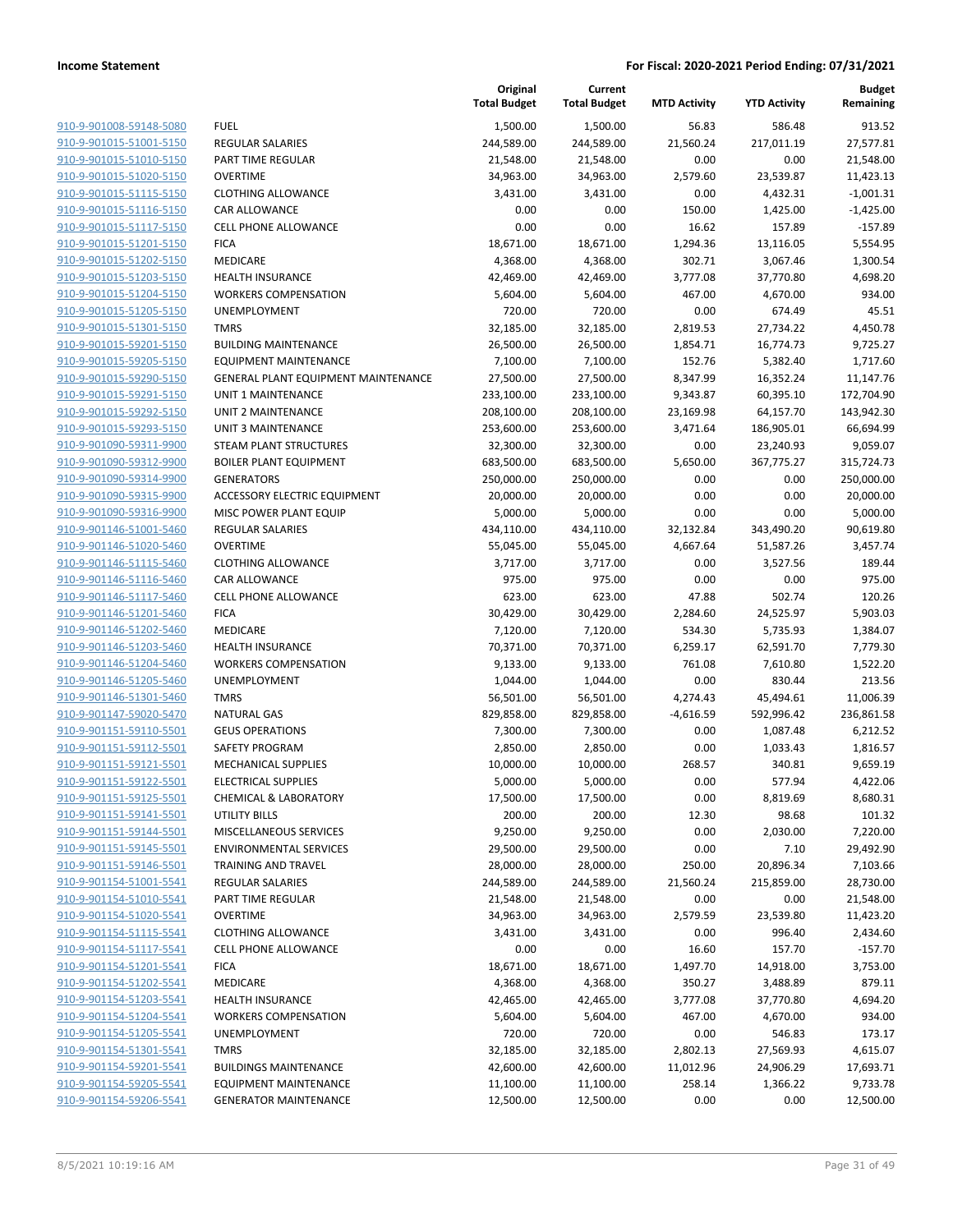**Current**

**Original**

**Budget Remaining**

|                                                    |                                                        | <b>Total Budget</b>   | <b>Total Budget</b> | <b>MTD Activity</b> | <b>YTD Activity</b> | Remaining            |
|----------------------------------------------------|--------------------------------------------------------|-----------------------|---------------------|---------------------|---------------------|----------------------|
| 910-9-901154-59290-5541                            | GENERAL PLANT EQUIPMENT MAINTENANCE                    | 45,500.00             | 45,500.00           | 0.00                | 17,016.94           | 28,483.06            |
| 910-9-901154-59291-5541                            | UNIT 1 MAINTENANCE                                     | 107,500.00            | 107,500.00          | 1,573.99            | 6,505.82            | 100,994.18           |
| 910-9-901154-59292-5541                            | UNIT 2 MAINTENANCE                                     | 107,500.00            | 107,500.00          | 1,896.33            | 30,351.31           | 77,148.69            |
| 910-9-901154-59293-5541                            | UNIT 3 MAINTENANCE                                     | 107,500.00            | 107,500.00          | 922.06              | 25,692.04           | 81,807.96            |
| 910-9-901190-59344-9900                            | <b>ENGINE PLANT GENERATORS</b>                         | 92,000.00             | 92,000.00           | 0.00                | 0.00                | 92,000.00            |
| 910-9-901500-59040-5550                            | TMPA FIXED COST                                        | 2,410,919.28          | 2,410,919.28        | 46,267.04           | 3,288,340.99        | $-877,421.71$        |
| 910-9-901500-59050-5550                            | DUKE WIND ENERGY                                       | 3,129,447.00          | 3,129,447.00        | $-61.00$            | 2,384,367.42        | 745,079.58           |
| 910-9-901500-59051-5550                            | <b>SOLAR ENERGY</b>                                    | 1,321,375.00          | 1,321,375.00        | 3,363.61            | 989,159.15          | 332,215.85           |
| 910-9-901500-59052-5550                            | OFF-SYSTEM NET PURCHASES                               | 11,980,592.00         | 11,915,592.00       | 0.00                | 7,619,518.40        | 4,296,073.60         |
| 910-9-901500-59053-5550                            | <b>ERCOT BALANCING ENERGY</b>                          | 4,321,383.00          | 4,321,383.00        | 0.00                | 70,039,830.58       | -65,718,447.58       |
| 910-9-901500-59054-5550                            | <b>ANCILLARY SERVICES</b>                              | 388,549.00            | 388,549.00          | 0.00                | 16,681,739.95       | -16,293,190.95       |
| 910-9-901500-59055-5550                            | <b>CONTROL CENTER COSTS</b>                            | 237,000.00            | 237,000.00          | 0.00                | 188,250.00          | 48,750.00            |
| 910-9-901500-59057-5550                            | <b>ERCOT UPLIFT</b>                                    | 198,404.00            | 198,404.00          | 0.00                | 161,554.43          | 36,849.57            |
| 910-9-901500-59059-5550                            | <b>EILS</b>                                            | 80,000.00             | 80,000.00           | 0.00                | 25,366.45           | 54,633.55            |
| 910-9-901500-59063-5550                            | <b>ERCOT CONGESTION RIGHTS</b>                         | 86,120.00             | 86,120.00           | $-8,068.23$         | $-53,882.91$        | 140,002.91           |
| 910-9-901500-59099-5550                            | <b>GARLAND CLEARING ACCOUNT</b>                        | 0.00                  | 0.00                | $-59,494.11$        | $-155.17$           | 155.17               |
| 910-9-901600-51001-5750                            | <b>REGULAR SALARIES</b>                                | 204,000.00            | 204,000.00          | 15,692.80           | 164,774.40          | 39,225.60            |
| 910-9-901600-51116-5750                            | <b>CAR ALLOWANCE</b>                                   | 1,950.00              | 1,950.00            | 150.00              | 1,575.00            | 375.00               |
| 910-9-901600-51117-5750                            | <b>CELL PHONE ALLOWANCE</b>                            | 1,272.00              | 1,272.00            | 97.84               | 1,027.32            | 244.68               |
| 910-9-901600-51201-5750                            | <b>FICA</b>                                            | 11,841.00             | 11,841.00           | 972.10              | 10,015.50           | 1,825.50             |
| 910-9-901600-51202-5750                            | MEDICARE                                               | 3,004.00              | 3,004.00            | 227.34              | 2,399.19            | 604.81               |
| 910-9-901600-51203-5750                            | <b>HEALTH INSURANCE</b>                                | 24,266.00             | 24,266.00           | 2,158.33            | 21,583.30           | 2,682.70             |
| 910-9-901600-51204-5750                            | <b>WORKERS COMPENSATION</b>                            | 3,855.00              | 3,855.00            | 321.25              | 3,212.50            | 642.50               |
| 910-9-901600-51205-5750                            | UNEMPLOYMENT                                           | 360.00                | 360.00              | 0.00                | 288.00              | 72.00                |
| 910-9-901600-51301-5750                            | <b>TMRS</b>                                            | 23,857.00             | 23,857.00           | 1,849.12            | 19,248.36           | 4,608.64             |
| 910-9-901600-59110-5750                            | <b>GEUS OPERATIONS</b>                                 | 75,440.00             | 75,440.00           | 36,409.99           | 79,944.99           | $-4,504.99$          |
| 910-9-901600-59146-5750                            | TRAINING AND TRAVEL                                    | 4,000.00              | 4,000.00            | 0.00                | 0.00                | 4,000.00             |
| 910-9-901690-59303-9900                            | <b>MISC INTANGIBLE</b>                                 | 75,000.00             | 75,000.00           | 0.00                | 0.00                | 75,000.00            |
| 910-9-910120-51001-9200                            | <b>REGULAR SALARIES</b>                                | 276,814.00            | 276,814.00          | 19,150.72           | 219,763.42          | 57,050.58            |
| 910-9-910120-51115-9200                            | <b>CLOTHING ALLOWANCE</b>                              | 485.00                | 485.00              | 0.00                | 139.47              | 345.53               |
| 910-9-910120-51116-9200                            | CAR ALLOWANCE                                          | 5,600.00              | 5,600.00            | 538.46              | 5,653.83            | $-53.83$             |
| 910-9-910120-51117-9200                            | CELL PHONE ALLOWANCE                                   | 1,209.00              | 1,209.00            | 92.96               | 963.76              | 245.24               |
| 910-9-910120-51201-9200                            | <b>FICA</b>                                            | 13,818.00             | 13,818.00           | 1,155.86            | 10,948.51           | 2,869.49             |
| 910-9-910120-51202-9200<br>910-9-910120-51203-9200 | MEDICARE                                               | 4,112.00              | 4,112.00            | 270.32              | 3,101.51            | 1,010.49<br>3,889.20 |
| 910-9-910120-51204-9200                            | <b>HEALTH INSURANCE</b><br><b>WORKERS COMPENSATION</b> | 35,185.00<br>5,277.00 | 35,185.00           | 3,129.58<br>439.75  | 31,295.80           | 879.50               |
| 910-9-910120-51205-9200                            | UNEMPLOYMENT                                           | 522.00                | 5,277.00<br>522.00  | 0.00                | 4,397.50<br>423.19  | 98.81                |
| 910-9-910120-51301-9200                            | <b>TMRS</b>                                            | 32,651.00             | 32,651.00           | 2,294.72            | 26,046.51           | 6,604.49             |
| 910-9-910121-59110-9210                            | <b>GEUS OPERATIONS</b>                                 | 6,700.00              | 6,700.00            | 1,048.81            | 6,668.72            | 31.28                |
| 910-9-910121-59116-9210                            | <b>BUILDING OPERATIONS</b>                             | 4,000.00              | 4,000.00            | 195.48              | 2,939.64            | 1,060.36             |
| 910-9-910121-59141-9210                            | UTILITY BILLS                                          | 81,000.00             | 81,000.00           | 5,240.51            | 52,473.66           | 28,526.34            |
| 910-9-910121-59143-9210                            | PROFESSIONAL SERVICES                                  | 88,000.00             | 129,790.05          | 5,207.00            | 97,978.31           | 31,811.74            |
| 910-9-910121-59143-9230                            | LEGISLATIVE SUPPORT                                    | 0.00                  | 65,000.00           | 5,416.65            | 32,499.90           | 32,500.10            |
| 910-9-910121-59144-9210                            | <b>MISCELLANEOUS SERVICES</b>                          | 17,000.00             | 17,000.00           | 173.00              | 4,553.17            | 12,446.83            |
| 910-9-910121-59148-9210                            | <b>FUEL</b>                                            | 500.00                | 500.00              | 0.38                | 221.67              | 278.33               |
| 910-9-910121-59193-9210                            | <b>GEUS INTERNET SERVICE</b>                           | 38,000.00             | 38,000.00           | 0.00                | 38,000.00           | 0.00                 |
| 910-9-910121-59198-9210                            | <b>COLOCATION CHARGES</b>                              | 10,189.00             | 10,189.00           | 0.00                | 10,189.00           | 0.00                 |
| 910-9-910132-59110-9302                            | <b>GEUS OPERATIONS</b>                                 | 10,000.00             | 10,000.00           | 1,364.57            | 7,271.80            | 2,728.20             |
| 910-9-910132-59142-9302                            | <b>MEMBERSHIP FEES</b>                                 | 57,500.00             | 57,500.00           | 0.00                | 6,000.00            | 51,500.00            |
| 910-9-910132-59146-9302                            | TRAINING AND TRAVEL                                    | 8,000.00              | 8,000.00            | 0.00                | 250.00              | 7,750.00             |
| 910-9-910135-59200-9350                            | LANDSCAPING MAINTENANCE                                | 18,500.00             | 18,500.00           | 0.00                | 7,665.00            | 10,835.00            |
| 910-9-910135-59201-9350                            | <b>BUILDING MAINTENANCE</b>                            | 33,500.00             | 33,500.00           | 1,049.90            | 30,957.65           | 2,542.35             |
| 910-9-910135-59205-9350                            | <b>EQUIPMENT MAINTENANCE</b>                           | 250.00                | 250.00              | 0.00                | 3.97                | 246.03               |
| 910-9-910190-59390-9900                            | <b>STRUCTURES &amp; IMPROVEMENTS</b>                   | 78,134.00             | 78,134.00           | 0.00                | 60,415.25           | 17,718.75            |
| 910-9-910190-59391-9900                            | FURNITURE & OFFICE EQUIPMENT                           | 5,000.00              | 5,000.00            | 0.00                | 0.00                | 5,000.00             |
| 910-9-911120-51001-9201                            | <b>REGULAR SALARIES</b>                                | 440,471.00            | 440,471.00          | 33,564.16           | 361,433.89          | 79,037.11            |
| 910-9-911120-51020-9201                            | <b>OVERTIME</b>                                        | 0.00                  | 0.00                | 32.82               | 982.68              | $-982.68$            |
| 910-9-911120-51102-9201                            | <b>BILINGUAL PAY</b>                                   | 600.00                | 600.00              | 46.16               | 484.68              | 115.32               |
| 910-9-911120-51115-9201                            | <b>CLOTHING ALLOWANCE</b>                              | 816.00                | 816.00              | 86.57               | 719.53              | 96.47                |
|                                                    |                                                        |                       |                     |                     |                     |                      |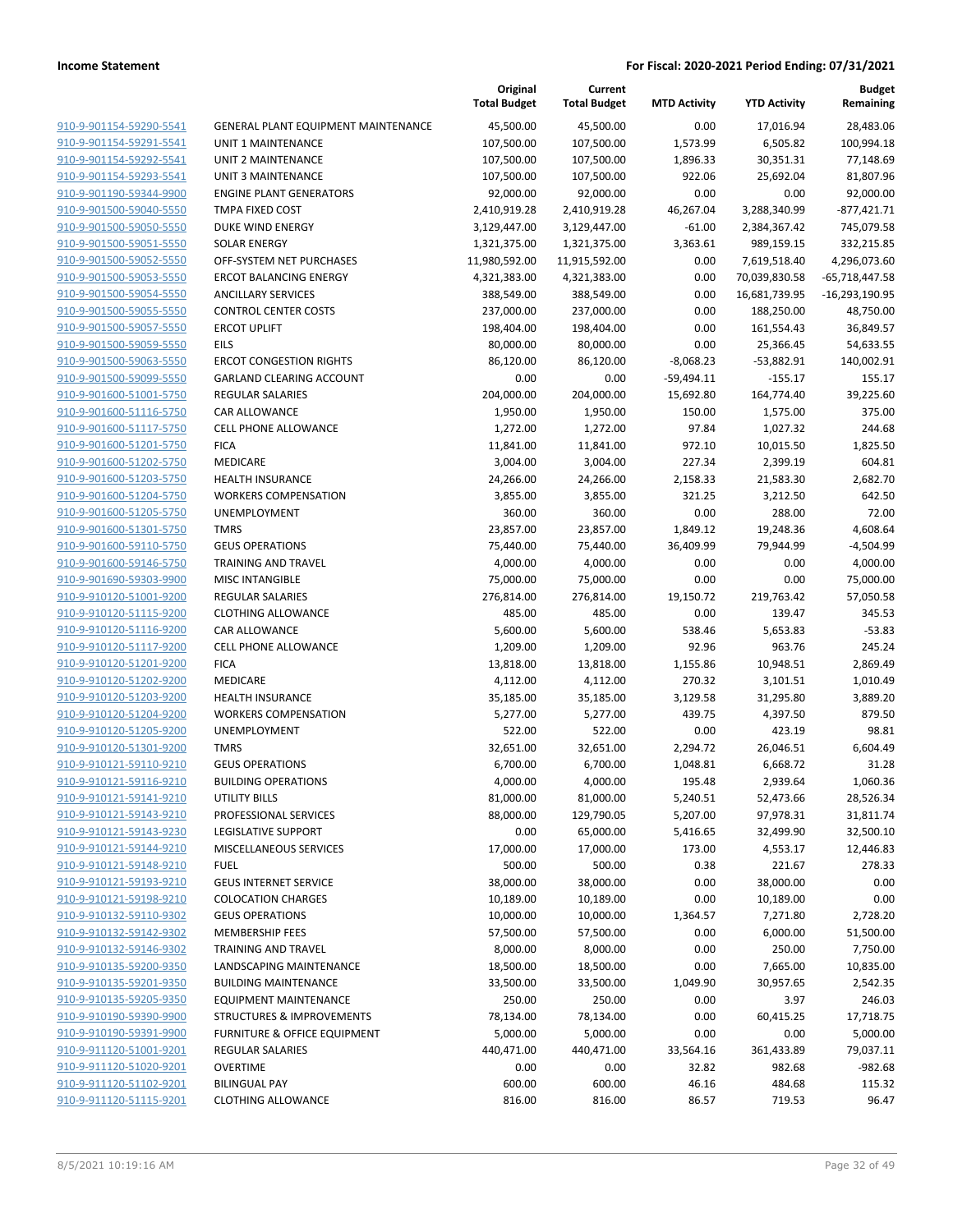| 910-9-911120-51116-9201        |
|--------------------------------|
| 910-9-911120-51117-9201        |
| 910-9-911120-51201-9201        |
| 910-9-911120-51202-9201        |
| <u>910-9-911120-51203-9201</u> |
| 910-9-911120-51204-9201        |
| 910-9-911120-51205-9201        |
| 910-9-911120-51301-9201        |
|                                |
| <u>910-9-911121-59110-9211</u> |
| 910-9-911121-59142-9211        |
| 910-9-911121-59146-9211        |
| 910-9-911121-59148-9211        |
| 910-9-911135-59205-9351        |
| 910-9-913101-51001-9301        |
| <u>910-9-913101-51020-9301</u> |
| 910-9-913101-51115-9301        |
| 910-9-913101-51117-9301        |
| 910-9-913101-51201-9301        |
|                                |
| <u>910-9-913101-51202-9301</u> |
| <u>910-9-913101-51203-9301</u> |
| 910-9-913101-51204-9301        |
| 910-9-913101-51205-9301        |
| 910-9-913101-51301-9301        |
| <u>910-9-913101-59110-9301</u> |
| <u>910-9-913101-59112-9301</u> |
| 910-9-913101-59131-9301        |
| 910-9-913101-59146-9301        |
| 910-9-913101-59167-9301        |
| <u>910-9-913101-59195-9301</u> |
| <u>910-9-913102-51001-9020</u> |
|                                |
| 910-9-913102-51020-9020        |
| 910-9-913102-51115-9020        |
| 910-9-913102-51117-9020        |
| <u>910-9-913102-51201-9020</u> |
| <u>910-9-913102-51202-9020</u> |
| 910-9-913102-51203-9020        |
| 910-9-913102-51204-9020        |
| 910-9-913102-51205-9020        |
| 910-9-913102-51301-9020        |
| 910-9-913102-51401-9020        |
| 910-9-913102-59110-9020        |
| 910-9-913102-59148-9020        |
| 910-9-913102-59169-9020        |
|                                |
| <u>910-9-913103-51001-9303</u> |
| <u>910-9-913103-51020-9303</u> |
| 910-9-913103-51102-9303        |
| 910-9-913103-51115-9303        |
| 910-9-913103-51117-9303        |
| 910-9-913103-51201-9303        |
| 910-9-913103-51202-9303        |
| 910-9-913103-51203-9303        |
| 910-9-913103-51204-9303        |
| 910-9-913103-51205-9303        |
| <u>910-9-913103-51301-9303</u> |
| <u>910-9-913103-59110-9303</u> |
|                                |
| 910-9-913103-59112-9303        |
| 910-9-913103-59146-9303        |
| 910-9-913103-59160-9303        |
| 910-9-913103-59167-9303        |
|                                |

|                                                    |                                            | Original<br><b>Total Budget</b> | Current<br><b>Total Budget</b> | <b>MTD Activity</b>   | <b>YTD Activity</b>     | <b>Budget</b><br>Remaining |
|----------------------------------------------------|--------------------------------------------|---------------------------------|--------------------------------|-----------------------|-------------------------|----------------------------|
| 910-9-911120-51116-9201                            | <b>CAR ALLOWANCE</b>                       | 1,950.00                        | 1,950.00                       | 150.00                | 1,800.00                | 150.00                     |
| 910-9-911120-51117-9201                            | <b>CELL PHONE ALLOWANCE</b>                | 1,435.00                        | 1,435.00                       | 110.38                | 1,232.37                | 202.63                     |
| 910-9-911120-51201-9201                            | <b>FICA</b>                                | 26,575.00                       | 26,575.00                      | 1,997.76              | 22,239.20               | 4,335.80                   |
| 910-9-911120-51202-9201                            | MEDICARE                                   | 6,444.00                        | 6,444.00                       | 467.22                | 5,201.09                | 1,242.91                   |
| 910-9-911120-51203-9201                            | <b>HEALTH INSURANCE</b>                    | 75,833.00                       | 75,833.00                      | 6,745.00              | 67,450.00               | 8,383.00                   |
| 910-9-911120-51204-9201                            | <b>WORKERS COMPENSATION</b>                | 8,271.00                        | 8,271.00                       | 689.25                | 6,892.50                | 1,378.50                   |
| 910-9-911120-51205-9201                            | UNEMPLOYMENT                               | 1,125.00                        | 1,125.00                       | 0.00                  | 1,084.84                | 40.16                      |
| 910-9-911120-51301-9201                            | <b>TMRS</b>                                | 51,169.00                       | 51,169.00                      | 3,932.80              | 42,809.73               | 8,359.27                   |
| 910-9-911121-59110-9211                            | <b>GEUS OPERATIONS</b>                     | 29,282.00                       | 29,282.00                      | 1,562.07              | 19,035.94               | 10,246.06                  |
| 910-9-911121-59142-9211                            | <b>MEMBERSHIP FEES</b>                     | 17,085.00                       | 17,085.00                      | 0.00                  | 14,155.00               | 2,930.00                   |
| 910-9-911121-59146-9211                            | <b>TRAINING AND TRAVEL</b>                 | 8,500.00                        | 8,500.00                       | 0.00                  | 2,069.00                | 6,431.00                   |
| 910-9-911121-59148-9211                            | <b>FUEL</b>                                | 500.00                          | 500.00                         | 0.70                  | 194.73                  | 305.27                     |
| 910-9-911135-59205-9351                            | <b>EQUIPMENT MAINTENANCE</b>               | 6,500.00                        | 6,500.00                       | 0.00                  | 2,000.80                | 4,499.20                   |
| 910-9-913101-51001-9301                            | <b>REGULAR SALARIES</b>                    | 124,835.00                      | 124,835.00                     | 10,120.00             | 113,364.75              | 11,470.25                  |
| 910-9-913101-51020-9301                            | <b>OVERTIME</b>                            | 0.00                            | 0.00                           | 7.37                  | 29.49                   | $-29.49$                   |
| 910-9-913101-51115-9301                            | <b>CLOTHING ALLOWANCE</b>                  | 318.00                          | 318.00                         | 0.00                  | 0.00                    | 318.00                     |
| 910-9-913101-51117-9301                            | CELL PHONE ALLOWANCE                       | 636.00                          | 636.00                         | 48.92                 | 562.57                  | 73.43                      |
| 910-9-913101-51201-9301                            | <b>FICA</b>                                | 7,779.00                        | 7,779.00                       | 604.16                | 6,796.19                | 982.81                     |
| 910-9-913101-51202-9301                            | MEDICARE                                   | 1,819.00                        | 1,819.00                       | 141.29                | 1,589.37                | 229.63                     |
| 910-9-913101-51203-9301                            | <b>HEALTH INSURANCE</b>                    | 24,266.00                       | 24,266.00                      | 2,158.33              | 21,583.30               | 2,682.70                   |
| 910-9-913101-51204-9301                            | <b>WORKERS COMPENSATION</b>                | 2,334.00                        | 2,334.00                       | 194.50                | 1,945.00                | 389.00                     |
| 910-9-913101-51205-9301                            | UNEMPLOYMENT                               | 360.00                          | 360.00                         | 0.00                  | 287.98                  | 72.02                      |
| 910-9-913101-51301-9301                            | <b>TMRS</b>                                | 14,445.00                       | 14,445.00                      | 1,180.44              | 13,111.85               | 1,333.15                   |
| 910-9-913101-59110-9301                            | <b>GEUS OPERATIONS</b>                     | 8,500.00                        | 8,500.00                       | 358.28                | 3,098.09                | 5,401.91                   |
| 910-9-913101-59112-9301                            | <b>SAFETY</b>                              | 911.00                          | 911.00                         | 0.00                  | 368.68                  | 542.32                     |
| 910-9-913101-59131-9301                            | NON-BAD DEBT WRITE OFFS                    | 2,000.00                        | 2,000.00                       | 50.00                 | 493.19                  | 1,506.81                   |
| 910-9-913101-59146-9301                            | <b>TRAINING AND TRAVEL</b>                 | 2,500.00                        | 2,500.00                       | 0.00                  | 0.00                    | 2,500.00                   |
| 910-9-913101-59167-9301                            | <b>ENERGY EFFICIENCY OPERATIONS</b>        | 0.00                            | 0.00                           | 0.00                  | 125.00                  | $-125.00$                  |
| 910-9-913101-59195-9301                            | PUBLIC SERVICE BY GEUS C/I                 | 15,000.00                       | 15,000.00                      | 0.00                  | 15,000.00               | 0.00                       |
| 910-9-913102-51001-9020<br>910-9-913102-51020-9020 | <b>REGULAR SALARIES</b><br><b>OVERTIME</b> | 265,667.00<br>15,353.00         | 265,667.00<br>15,353.00        | 18,514.41<br>1,571.32 | 211,593.77<br>20,099.93 | 54,073.23<br>$-4,746.93$   |
| 910-9-913102-51115-9020                            | <b>CLOTHING ALLOWANCE</b>                  | 3,892.00                        | 3,892.00                       | 0.00                  | 0.00                    | 3,892.00                   |
| 910-9-913102-51117-9020                            | CELL PHONE ALLOWANCE                       | 864.00                          | 864.00                         | 66.44                 | 697.62                  | 166.38                     |
| 910-9-913102-51201-9020                            | <b>FICA</b>                                | 17,477.00                       | 17,477.00                      | 1,364.20              | 13,382.03               | 4,094.97                   |
| 910-9-913102-51202-9020                            | MEDICARE                                   | 4,087.00                        | 4,087.00                       | 319.04                | 3,129.66                | 957.34                     |
| 910-9-913102-51203-9020                            | <b>HEALTH INSURANCE</b>                    | 87,357.00                       | 87,357.00                      | 7,770.00              | 77,700.00               | 9,657.00                   |
| 910-9-913102-51204-9020                            | <b>WORKERS COMPENSATION</b>                | 5,244.00                        | 5,244.00                       | 437.00                | 4,370.00                | 874.00                     |
| 910-9-913102-51205-9020                            | <b>UNEMPLOYMENT</b>                        | 1,296.00                        | 1,296.00                       | 0.00                  | 1,034.04                | 261.96                     |
| 910-9-913102-51301-9020                            | <b>TMRS</b>                                | 32,453.00                       | 32,453.00                      | 2,799.09              | 27,170.50               | 5,282.50                   |
| 910-9-913102-51401-9020                            | <b>CONTRA - SALARIES</b>                   | 0.00                            | 0.00                           | $-1,976.02$           | $-3,254.70$             | 3,254.70                   |
| 910-9-913102-59110-9020                            | <b>GEUS OPERATIONS</b>                     | 33,112.00                       | 33,112.00                      | 1,100.08              | 7,873.45                | 25,238.55                  |
| 910-9-913102-59148-9020                            | <b>FUEL</b>                                | 12,000.00                       | 12,000.00                      | 758.11                | 7,394.14                | 4,605.86                   |
| 910-9-913102-59169-9020                            | PRE PAID METER COSTS                       | 0.00                            | 0.00                           | 0.00                  | 2,713.10                | $-2,713.10$                |
| 910-9-913103-51001-9303                            | REGULAR SALARIES                           | 69,466.00                       | 69,466.00                      | 5,435.37              | 51,622.46               | 17,843.54                  |
| 910-9-913103-51020-9303                            | <b>OVERTIME</b>                            | 628.00                          | 628.00                         | 8.25                  | 160.92                  | 467.08                     |
| 910-9-913103-51102-9303                            | <b>BILINGUAL PAY</b>                       | 0.00                            | 0.00                           | 11.54                 | 109.63                  | $-109.63$                  |
| 910-9-913103-51115-9303                            | <b>CLOTHING ALLOWANCE</b>                  | 200.00                          | 200.00                         | 0.00                  | 0.00                    | 200.00                     |
| 910-9-913103-51117-9303                            | <b>CELL PHONE ALLOWANCE</b>                | 585.00                          | 585.00                         | 45.00                 | 427.46                  | 157.54                     |
| 910-9-913103-51201-9303                            | <b>FICA</b>                                | 4,392.00                        | 4,392.00                       | 317.72                | 3,118.09                | 1,273.91                   |
| 910-9-913103-51202-9303                            | MEDICARE                                   | 1,027.00                        | 1,027.00                       | 74.31                 | 729.27                  | 297.73                     |
| 910-9-913103-51203-9303                            | <b>HEALTH INSURANCE</b>                    | 12,134.00                       | 12,134.00                      | 1,079.25              | 10,792.50               | 1,341.50                   |
| 910-9-913103-51204-9303                            | <b>WORKERS COMPENSATION</b>                | 1,319.00                        | 1,319.00                       | 109.92                | 1,099.20                | 219.80                     |
| 910-9-913103-51205-9303                            | UNEMPLOYMENT                               | 180.00                          | 180.00                         | 0.00                  | 144.00                  | 36.00                      |
| 910-9-913103-51301-9303                            | <b>TMRS</b>                                | 8,155.00                        | 8,155.00                       | 638.02                | 6,011.35                | 2,143.65                   |
| 910-9-913103-59110-9303                            | <b>GEUS OPERATIONS</b>                     | 9,400.00                        | 9,400.00                       | 119.99                | 1,629.66                | 7,770.34                   |
| 910-9-913103-59112-9303                            | SAFETY                                     | 50.00                           | 50.00                          | 0.00                  | 39.00                   | 11.00                      |
| 910-9-913103-59146-9303                            | <b>TRAINING AND TRAVEL</b>                 | 2,700.00                        | 2,700.00                       | 0.00                  | 450.00                  | 2,250.00                   |
| 910-9-913103-59160-9303                            | ADVERTISING                                | 60,550.00                       | 60,550.00                      | 737.11                | 30,411.10               | 30,138.90                  |
| 910-9-913103-59167-9303                            | <b>ENERGY EFFICIENCY OPERATIONS</b>        | 10,000.00                       | 10,000.00                      | 0.00                  | 864.99                  | 9,135.01                   |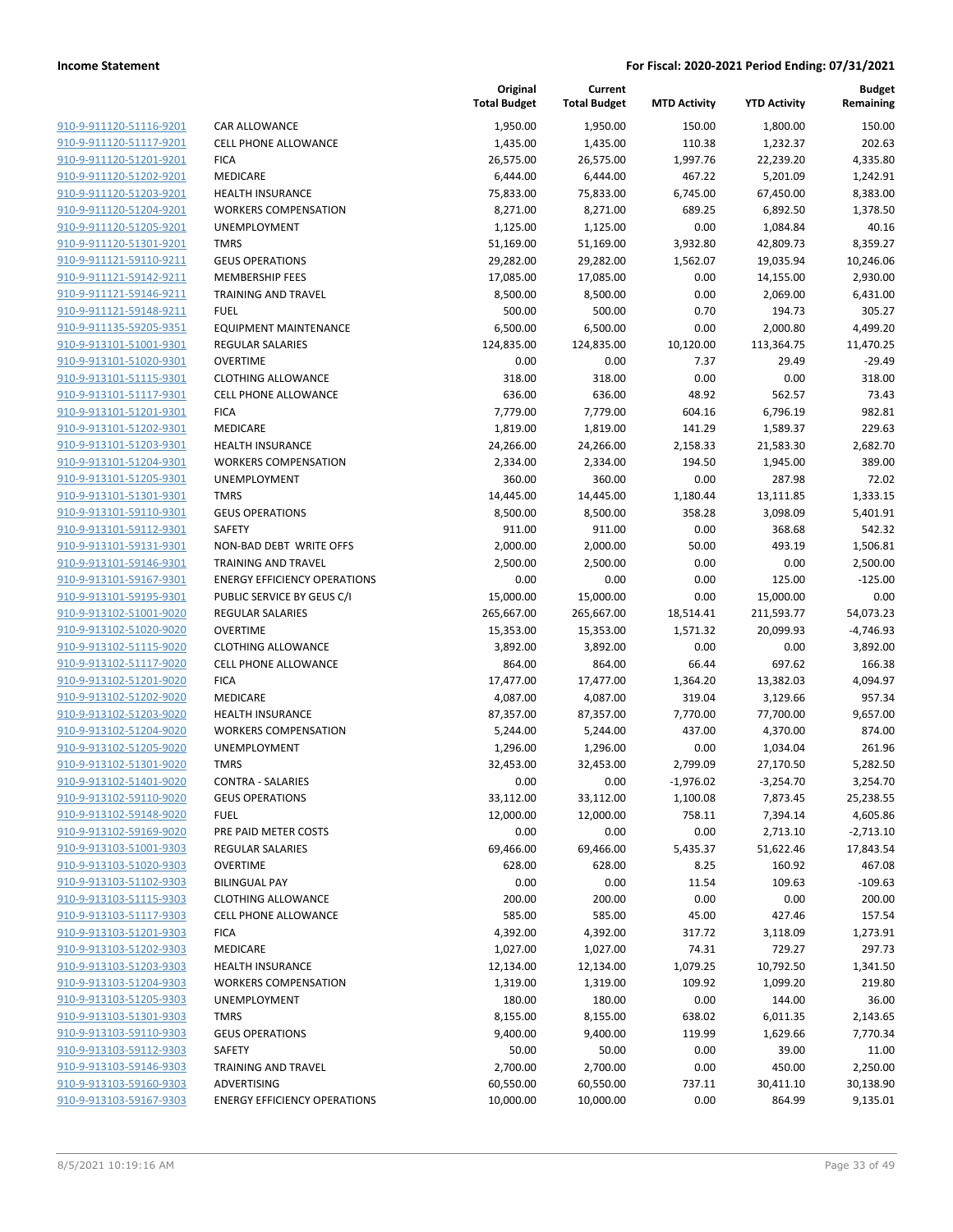|                         |                                  | Original<br><b>Total Budget</b> | Current<br><b>Total Budget</b> | <b>MTD Activity</b> | <b>YTD Activity</b> | <b>Budget</b><br>Remaining |
|-------------------------|----------------------------------|---------------------------------|--------------------------------|---------------------|---------------------|----------------------------|
| 910-9-913130-51001-9030 | <b>REGULAR SALARIES</b>          | 295,662.00                      | 295,662.00                     | 21,995.42           | 254,017.58          | 41,644.42                  |
| 910-9-913130-51010-9030 | PART TIME REGULAR                | 29,014.00                       | 29,014.00                      | 0.00                | 0.00                | 29,014.00                  |
| 910-9-913130-51020-9030 | <b>OVERTIME</b>                  | 1,099.00                        | 1,099.00                       | 284.59              | 3,330.38            | $-2,231.38$                |
| 910-9-913130-51102-9030 | <b>BILINGUAL PAY</b>             | 2,400.00                        | 2,400.00                       | 126.94              | 1,759.85            | 640.15                     |
| 910-9-913130-51115-9030 | <b>CLOTHING ALLOWANCE</b>        | 0.00                            | 0.00                           | 62.22               | 62.22               | $-62.22$                   |
| 910-9-913130-51201-9030 | <b>FICA</b>                      | 20,348.00                       | 20,348.00                      | 1,342.45            | 15,796.21           | 4,551.79                   |
| 910-9-913130-51202-9030 | MEDICARE                         | 4,757.00                        | 4,757.00                       | 313.96              | 3,694.27            | 1,062.73                   |
| 910-9-913130-51203-9030 | <b>HEALTH INSURANCE</b>          | 94,030.00                       | 94,030.00                      | 7,554.17            | 75,541.70           | 18,488.30                  |
| 910-9-913130-51204-9030 | <b>WORKERS COMPENSATION</b>      | 6,106.00                        | 6,106.00                       | 445.92              | 4,459.20            | 1,646.80                   |
| 910-9-913130-51205-9030 | UNEMPLOYMENT                     | 1,755.00                        | 1,755.00                       | 98.42               | 1,904.05            | $-149.05$                  |
| 910-9-913130-51301-9030 | <b>TMRS</b>                      | 37,781.00                       | 37,781.00                      | 2,599.23            | 30,593.24           | 7,187.76                   |
| 910-9-913130-59110-9030 | <b>GEUS OPERATIONS</b>           | 24,200.00                       | 24,200.00                      | 124.20              | 16,382.48           | 7,817.52                   |
| 910-9-913130-59146-9030 | TRAINING AND TRAVEL              | 2,500.00                        | 2,500.00                       | 0.00                | 1,180.00            | 1,320.00                   |
| 910-9-913130-59166-9030 | LOW INCOME ASSISTANCE            | 15,000.00                       | 15,000.00                      | 1,000.00            | 3,175.00            | 11,825.00                  |
| 910-9-913131-51001-9031 | <b>REGULAR SALARIES</b>          | 45,802.00                       | 45,802.00                      | 3,625.60            | 38,076.32           | 7,725.68                   |
| 910-9-913131-51020-9031 | <b>OVERTIME</b>                  | 0.00                            | 0.00                           | 0.00                | 42.98               | $-42.98$                   |
| 910-9-913131-51102-9031 | <b>BILINGUAL PAY</b>             | 600.00                          | 600.00                         | 46.16               | 484.68              | 115.32                     |
| 910-9-913131-51201-9031 | <b>FICA</b>                      | 2,877.00                        | 2,877.00                       | 224.54              | 2,348.41            | 528.59                     |
| 910-9-913131-51202-9031 | MEDICARE                         | 673.00                          | 673.00                         | 52.52               | 549.26              | 123.74                     |
| 910-9-913131-51203-9031 | <b>HEALTH INSURANCE</b>          | 12,133.00                       | 12,133.00                      | 1,079.17            | 10,791.70           | 1,341.30                   |
| 910-9-913131-51204-9031 | <b>WORKERS COMPENSATION</b>      | 863.00                          | 863.00                         | 71.92               | 719.20              | 143.80                     |
| 910-9-913131-51205-9031 | UNEMPLOYMENT                     | 180.00                          | 180.00                         | 0.00                | 143.98              | 36.02                      |
| 910-9-913131-51301-9031 | <b>TMRS</b>                      | 5,342.00                        | 5,342.00                       | 425.92              | 4,439.31            | 902.69                     |
| 910-9-913131-59110-9031 | <b>GEUS OPERATIONS</b>           | 25,700.00                       | 25,700.00                      | 198.34              | 16,437.18           | 9,262.82                   |
| 910-9-913131-59146-9031 | <b>TRAINING AND TRAVEL</b>       | 750.00                          | 750.00                         | 0.00                | 0.00                | 750.00                     |
| 910-9-913134-51001-9034 | <b>REGULAR SALARIES</b>          | 151,064.00                      | 151,064.00                     | 9,743.55            | 96,565.55           | 54,498.45                  |
| 910-9-913134-51020-9034 | <b>OVERTIME</b>                  | 2,639.00                        | 2,639.00                       | 46.31               | 1,499.17            | 1,139.83                   |
| 910-9-913134-51201-9034 | <b>FICA</b>                      | 9,530.00                        | 9,530.00                       | 949.69              | 6,015.20            | 3,514.80                   |
| 910-9-913134-51202-9034 | MEDICARE                         | 2,228.00                        | 2,228.00                       | 222.10              | 1,406.79            | 821.21                     |
| 910-9-913134-51203-9034 | <b>HEALTH INSURANCE</b>          | 46,105.00                       | 46,105.00                      | 4,100.83            | 41,008.30           | 5,096.70                   |
| 910-9-913134-51204-9034 | <b>WORKERS COMPENSATION</b>      | 2,860.00                        | 2,860.00                       | 238.33              | 2,383.30            | 476.70                     |
| 910-9-913134-51205-9034 | UNEMPLOYMENT                     | 684.00                          | 684.00                         | 115.48              | 644.80              | 39.20                      |
| 910-9-913134-51301-9034 | <b>TMRS</b>                      | 17,695.00                       | 17,695.00                      | 1,852.91            | 12,126.38           | 5,568.62                   |
| 910-9-913134-59110-9034 | <b>GEUS OPERATIONS</b>           | 241,291.00                      | 241,291.00                     | 388.99              | 80,805.41           | 160,485.59                 |
| 910-9-913134-59146-9034 | TRAINING AND TRAVEL              | 3,500.00                        | 3,500.00                       | 0.00                | 0.00                | 3,500.00                   |
| 910-9-913135-51001-9035 | <b>REGULAR SALARIES</b>          | 129,314.00                      | 129,314.00                     | 12,321.34           | 130,153.95          | $-839.95$                  |
| 910-9-913135-51010-9035 | <b>PART TIME REGULAR</b>         | 33,202.00                       | 33,202.00                      | 0.00                | 0.00                | 33,202.00                  |
| 910-9-913135-51020-9035 | OVERTIME                         | 3,089.00                        | 3,089.00                       | 50.81               | 7,152.16            | $-4,063.16$                |
| 910-9-913135-51102-9035 | <b>BILINGUAL PAY</b>             | 600.00                          | 600.00                         | 46.16               | 484.68              | 115.32                     |
| 910-9-913135-51201-9035 | <b>FICA</b>                      | 10,305.00                       | 10,305.00                      | 714.38              | 8,008.60            | 2,296.40                   |
| 910-9-913135-51202-9035 | MEDICARE                         | 2,409.00                        | 2,409.00                       | 167.07              | 1,872.99            | 536.01                     |
| 910-9-913135-51203-9035 | <b>HEALTH INSURANCE</b>          | 36,399.00                       | 36,399.00                      | 3,237.50            | 32,375.00           | 4,024.00                   |
| 910-9-913135-51204-9035 | <b>WORKERS COMPENSATION</b>      | 3,092.00                        | 3,092.00                       | 257.67              | 2,576.70            | 515.30                     |
| 910-9-913135-51205-9035 | <b>UNEMPLOYMENT</b>              | 900.00                          | 900.00                         | 51.44               | 788.77              | 111.23                     |
| 910-9-913135-51301-9035 | <b>TMRS</b>                      | 19,134.00                       | 19,134.00                      | 1,164.05            | 12,921.70           | 6,212.30                   |
| 910-9-913135-59146-9035 | TRAINING AND TRAVEL              | 1,500.00                        | 1,500.00                       | 0.00                | 0.00                | 1,500.00                   |
| 910-9-913135-59170-9035 | <b>CREDIT CARD FEES</b>          | 113,000.00                      | 113,000.00                     | 9,103.33            | 90,009.15           | 22,990.85                  |
| 910-9-913135-59172-9035 | LOCKBOX OVER/SHORT               | 500.00                          | 500.00                         | 0.00                | 0.00                | 500.00                     |
| 910-9-913135-59173-9035 | <b>ONLINE PAYMENT OVER/SHORT</b> | 500.00                          | 500.00                         | 1,281.56            | 1,052.21            | $-552.21$                  |
| 910-9-913135-59174-9035 | <b>BANK RECS OVER/SHORT</b>      | 100.00                          | 100.00                         | 0.00                | $-19,426.49$        | 19,526.49                  |
| 910-9-913135-59175-9035 | <b>CASHIERS OVER/SHORT</b>       | 100.00                          | 100.00                         | 5.97                | 17.70               | 82.30                      |
| 910-9-913136-51001-9036 | <b>REGULAR SALARIES</b>          | 32,822.00                       | 32,822.00                      | 2,499.20            | 26,337.59           | 6,484.41                   |
| 910-9-913136-51115-9036 | <b>CLOTHING ALLOWANCE</b>        | 272.00                          | 272.00                         | 0.00                | 279.73              | $-7.73$                    |
| 910-9-913136-51201-9036 | <b>FICA</b>                      | 2,035.00                        | 2,035.00                       | 122.00              | 1,317.55            | 717.45                     |
| 910-9-913136-51202-9036 | MEDICARE                         | 476.00                          | 476.00                         | 28.54               | 308.20              | 167.80                     |
| 910-9-913136-51203-9036 | <b>HEALTH INSURANCE</b>          | 12,133.00                       | 12,133.00                      | 1,888.58            | 18,885.80           | $-6,752.80$                |
| 910-9-913136-51204-9036 | <b>WORKERS COMPENSATION</b>      | 611.00                          | 611.00                         | 113.83              | 1,138.30            | $-527.30$                  |
| 910-9-913136-51205-9036 | UNEMPLOYMENT                     | 180.00                          | 180.00                         | 0.00                | 143.97              | 36.03                      |
| 910-9-913136-51301-9036 | <b>TMRS</b>                      | 3,779.00                        | 3,779.00                       | 289.90              | 3,028.53            | 750.47                     |

**Original**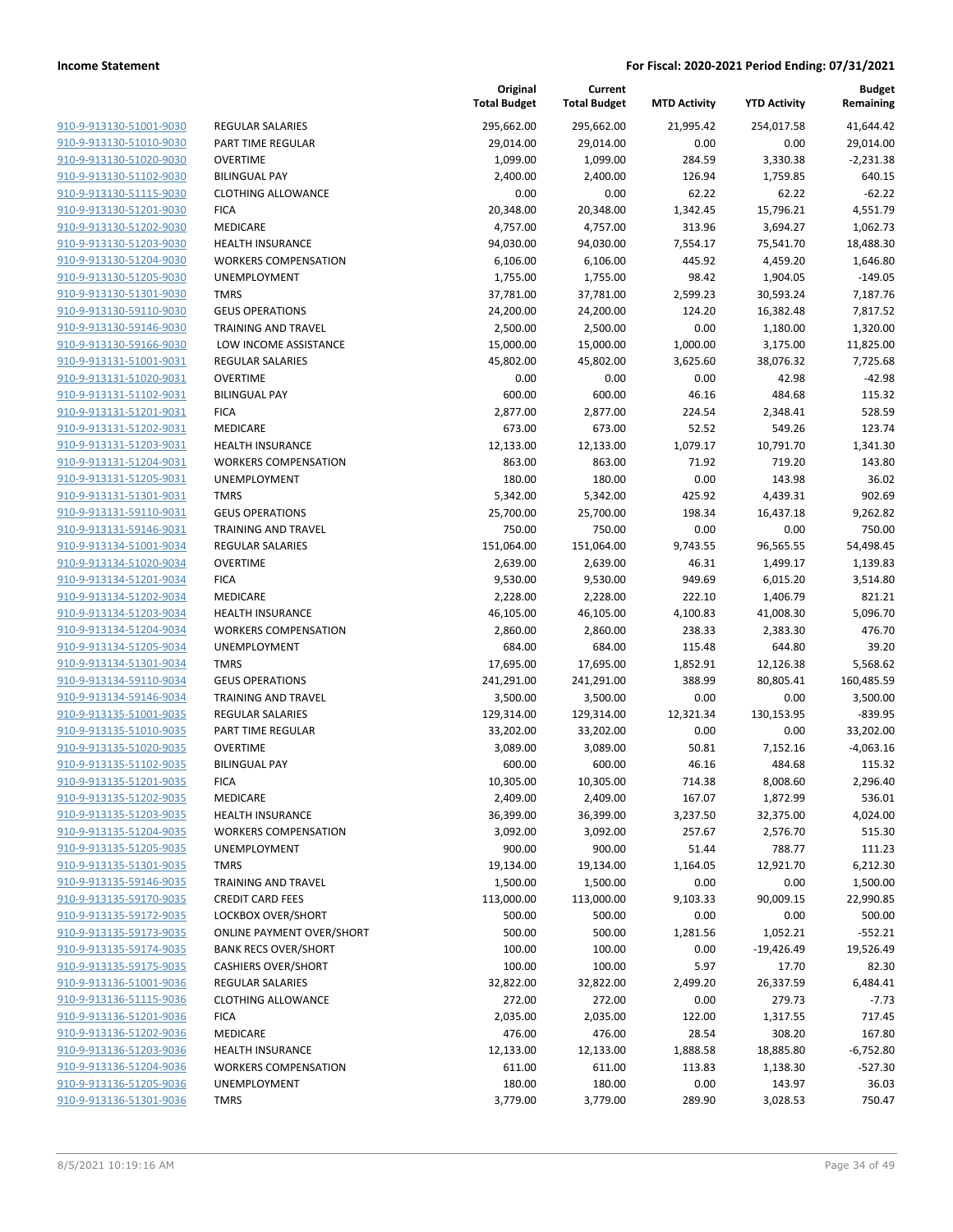|                                                    |                                            | Original<br><b>Total Budget</b> | Current<br><b>Total Budget</b> | <b>MTD Activity</b> | <b>YTD Activity</b> | <b>Budget</b><br>Remaining |
|----------------------------------------------------|--------------------------------------------|---------------------------------|--------------------------------|---------------------|---------------------|----------------------------|
| 910-9-913136-59110-9036                            | <b>GEUS OPERATIONS</b>                     | 20,955.00                       | 20,955.00                      | 4,451.32            | $-13,626.72$        | 34,581.72                  |
| 910-9-913136-59141-9036                            | <b>UTILITY BILLS</b>                       | 50,000.00                       | 50,000.00                      | 3,508.26            | 33,566.06           | 16,433.94                  |
| 910-9-913139-59780-9240                            | PROPERTY INSURANCE                         | 7,793.00                        | 7,793.00                       | 0.00                | 6,411.14            | 1,381.86                   |
| 910-9-913139-59781-9250                            | <b>LIABILITY INSURANCE</b>                 | 8,323.00                        | 8,323.00                       | 0.00                | 7,576.75            | 746.25                     |
| 910-9-913139-59902-9301                            | XFER to COG - ADMIN EXPENSES               | 82,689.00                       | 82,689.00                      | 6,890.75            | 73,823.08           | 8,865.92                   |
| 910-9-913139-59926-9301                            | XFER to COG - GARAGE                       | 17,224.00                       | 17,224.00                      | 1,435.33            | 14,353.30           | 2,870.70                   |
| 910-9-913139-59927-9301                            | XFER to COG - INSURANCE                    | 3,924.00                        | 3,924.00                       | 327.00              | 3,270.00            | 654.00                     |
| 910-9-913139-59928-9301                            | XFER to COG - IT                           | 125,380.00                      | 125,380.00                     | 10,448.33           | 104,483.30          | 20,896.70                  |
| 910-9-913159-59200-9353                            | <b>LANDSCAPING MAINTENANCE</b>             | 3,500.00                        | 3,500.00                       | 0.00                | 1,728.00            | 1,772.00                   |
| 910-9-913159-59201-9353                            | <b>BUILDINGS MAINTENANCE</b>               | 20,300.00                       | 20,300.00                      | 456.41              | 10,540.57           | 9,759.43                   |
| 910-9-913159-59205-9353                            | <b>EQUIPMENT MAINTENANCE</b>               | 4,000.00                        | 4,000.00                       | 1,102.67            | 2,134.05            | 1,865.95                   |
| 910-9-913190-59390-9900                            | <b>STRUCTURES &amp; IMPROVEMENTS</b>       | 5,000.00                        | 5,000.00                       | 0.00                | 0.00                | 5,000.00                   |
| 910-9-930000-59060-5650                            | <b>TRANSMISSION COSTS</b>                  | 3,593,619.00                    | 3,593,619.00                   | 281,986.21          | 3,059,229.31        | 534,389.69                 |
| 910-9-930000-59110-5600                            | <b>GEUS OPERATIONS</b>                     | 108,800.00                      | 108,800.00                     | 12,805.45           | 174,725.78          | $-65,925.78$               |
| 910-9-930161-51001-5610                            | <b>REGULAR SALARIES</b>                    | 267,462.00                      | 267,462.00                     | 19,754.13           | 207,516.74          | 59,945.26                  |
| 910-9-930161-51020-5610                            | <b>OVERTIME</b>                            | 19,429.00                       | 19,429.00                      | 2,537.87            | 29,195.88           | $-9,766.88$                |
| 910-9-930161-51115-5610                            | <b>CLOTHING ALLOWANCE</b>                  | 60.00                           | 60.00                          | 0.00                | 28.00               | 32.00                      |
| 910-9-930161-51116-5610                            | <b>CAR ALLOWANCE</b>                       | 1,950.00                        | 1,950.00                       | 150.00              | 1,575.00            | 375.00                     |
| 910-9-930161-51117-5610                            | <b>CELL PHONE ALLOWANCE</b>                | 432.00                          | 432.00                         | 33.22               | 348.81              | 83.19                      |
| 910-9-930161-51201-5610                            | <b>FICA</b>                                | 17,936.00                       | 17,936.00                      | 1,282.22            | 13,731.74           | 4,204.26                   |
| 910-9-930161-51202-5610                            | MEDICARE                                   | 4,193.00                        | 4,193.00                       | 299.87              | 3,211.45            | 981.55                     |
| 910-9-930161-51203-5610                            | <b>HEALTH INSURANCE</b>                    | 40,948.00                       | 40,948.00                      | 3,642.08            | 36,420.80           | 4,527.20                   |
| 910-9-930161-51204-5610                            | <b>WORKERS COMPENSATION</b>                | 5,382.00                        | 5,382.00                       | 448.50              | 4,485.00            | 897.00                     |
| 910-9-930161-51205-5610                            | UNEMPLOYMENT                               | 610.00                          | 610.00                         | 0.00                | 516.41              | 93.59                      |
| 910-9-930161-51301-5610                            | <b>TMRS</b>                                | 33,302.00                       | 33,302.00                      | 2,607.13            | 27,445.84           | 5,856.16                   |
| 910-9-930161-59110-5610                            | <b>GEUS OPERATIONS</b>                     | 17,525.00                       | 17,525.00                      | 295.32              | 2,834.83            | 14,690.17                  |
| 910-9-930161-59146-5610                            | TRAINING AND TRAVEL                        | 35,000.00                       | 35,000.00                      | 650.00              | 7,630.00            | 27,370.00                  |
| 910-9-930181-51001-5810<br>910-9-930181-51020-5810 | <b>REGULAR SALARIES</b><br><b>OVERTIME</b> | 164,522.00                      | 164,522.00                     | 11,758.03           | 123,461.73          | 41,060.27                  |
| 910-9-930181-51115-5810                            | <b>CLOTHING ALLOWANCE</b>                  | 19,429.00<br>843.00             | 19,429.00<br>843.00            | 2,537.87<br>0.00    | 29,196.09<br>101.94 | $-9,767.09$<br>741.06      |
| 910-9-930181-51201-5810                            | <b>FICA</b>                                | 11,406.00                       | 11,406.00                      | 886.34              | 9,464.79            | 1,941.21                   |
| 910-9-930181-51202-5810                            | MEDICARE                                   | 2,666.00                        | 2,666.00                       | 207.29              | 2,213.55            | 452.45                     |
| 910-9-930181-51203-5810                            | <b>HEALTH INSURANCE</b>                    | 28,815.00                       | 28,815.00                      | 2,562.92            | 25,629.20           | 3,185.80                   |
| 910-9-930181-51204-5810                            | <b>WORKERS COMPENSATION</b>                | 3,423.00                        | 3,423.00                       | 285.25              | 2,852.50            | 570.50                     |
| 910-9-930181-51205-5810                            | UNEMPLOYMENT                               | 430.00                          | 430.00                         | 0.00                | 318.48              | 111.52                     |
| 910-9-930181-51301-5810                            | <b>TMRS</b>                                | 21,177.00                       | 21,177.00                      | 1,658.33            | 17,558.51           | 3,618.49                   |
| 910-9-930181-59110-5810                            | <b>GEUS OPERATIONS</b>                     | 10,725.00                       | 10,725.00                      | 234.24              | 1,684.65            | 9,040.35                   |
| 910-9-930190-59390-9900                            | <b>STRUCTURES &amp; IMPROVEMENTS</b>       | 0.00                            | 550,000.00                     | 93,941.62           | 104,000.00          | 446,000.00                 |
| 910-9-930190-59391-9900                            | <b>FURNITURE &amp; OFFICE EQUIPMENT</b>    | 550,000.00                      | 0.00                           | 0.00                | 36,800.00           | $-36,800.00$               |
| 910-9-931080-51001-5800                            | <b>REGULAR SALARIES</b>                    | 749,375.00                      | 749,375.00                     | 46,433.95           | 511,835.64          | 237,539.36                 |
| 910-9-931080-51010-5800                            | PART TIME REGULAR                          | 75,491.00                       | 75,491.00                      | 0.00                | 0.00                | 75,491.00                  |
| 910-9-931080-51020-5800                            | <b>OVERTIME</b>                            | 1,695.00                        | 1,695.00                       | 0.00                | 2,047.76            | $-352.76$                  |
| 910-9-931080-51115-5800                            | CLOTHING ALLOWANCE                         | 850.00                          | 850.00                         | 0.00                | 1,800.36            | $-950.36$                  |
| 910-9-931080-51116-5800                            | CAR ALLOWANCE                              | 3,900.00                        | 3,900.00                       | 150.00              | 2,175.00            | 1,725.00                   |
| 910-9-931080-51117-5800                            | <b>CELL PHONE ALLOWANCE</b>                | 4,070.00                        | 4,070.00                       | 264.16              | 2,998.02            | 1,071.98                   |
| 910-9-931080-51201-5800                            | <b>FICA</b>                                | 48,592.00                       | 48,592.00                      | 2,756.69            | 30,087.50           | 18,504.50                  |
| 910-9-931080-51202-5800                            | MEDICARE                                   | 12,102.00                       | 12,102.00                      | 644.71              | 7,236.36            | 4,865.64                   |
| 910-9-931080-51203-5800                            | <b>HEALTH INSURANCE</b>                    | 89,784.00                       | 89,784.00                      | 7,985.84            | 79,858.40           | 9,925.60                   |
| 910-9-931080-51204-5800                            | <b>WORKERS COMPENSATION</b>                | 15,525.00                       | 15,525.00                      | 1,293.75            | 12,937.50           | 2,587.50                   |
| 910-9-931080-51205-5800                            | <b>UNEMPLOYMENT</b>                        | 1,692.00                        | 1,692.00                       | 8.99                | 1,221.09            | 470.91                     |
| 910-9-931080-51301-5800                            | <b>TMRS</b>                                | 87,384.00                       | 87,384.00                      | 5,006.02            | 56,439.67           | 30,944.33                  |
| 910-9-931080-59110-5800                            | <b>GEUS OPERATIONS</b>                     | 8,780.00                        | 8,780.00                       | 314.64              | 8,628.04            | 151.96                     |
| 910-9-931080-59146-5800                            | <b>TRAINING AND TRAVEL</b>                 | 14,600.00                       | 14,600.00                      | 297.00              | 2,319.00            | 12,281.00                  |
| 910-9-931080-59148-5800                            | <b>FUEL</b>                                | 4,000.00                        | 4,000.00                       | 279.90              | 2,267.57            | 1,732.43                   |
| 910-9-931080-59205-5800                            | <b>EQUIPMENT MAINTENANCE</b>               | 1,500.00                        | 1,500.00                       | 10.00               | 1,312.06            | 187.94                     |
| 910-9-931088-51001-5880                            | REGULAR SALARIES                           | 52,914.00                       | 52,914.00                      | 4,070.40            | 46,326.40           | 6,587.60                   |
| 910-9-931088-51117-5880                            | <b>CELL PHONE ALLOWANCE</b>                | 960.00                          | 960.00                         | 73.84               | 775.32              | 184.68                     |
| 910-9-931088-51201-5880                            | <b>FICA</b>                                | 3,340.00                        | 3,340.00                       | 243.96              | 2,795.80            | 544.20                     |
| 910-9-931088-51202-5880                            | MEDICARE                                   | 781.00                          | 781.00                         | 57.06               | 653.87              | 127.13                     |
|                                                    |                                            |                                 |                                |                     |                     |                            |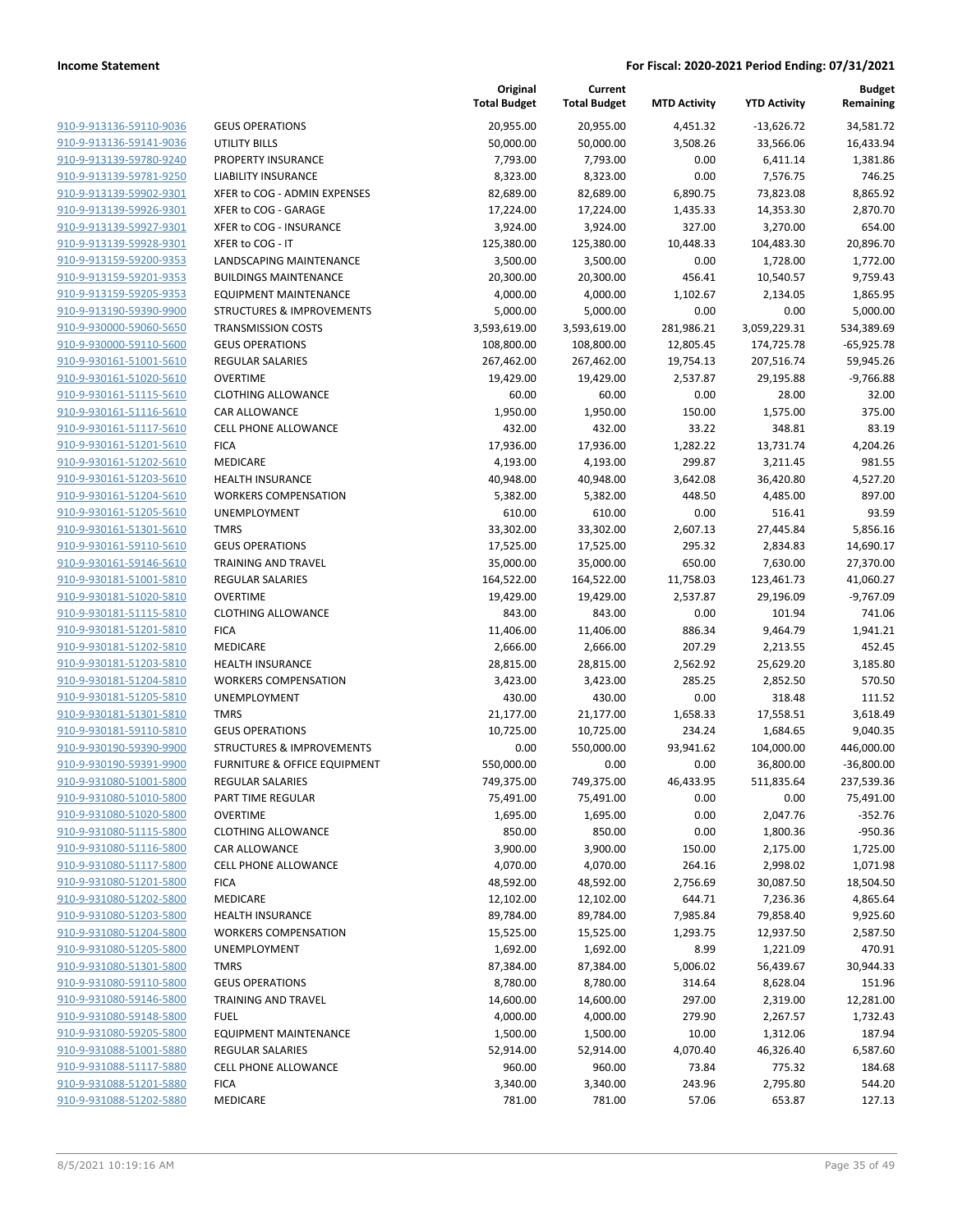| 910-9-931088-51203-5880        |
|--------------------------------|
| 910-9-931088-51204-5880        |
| 910-9-931088-51205-5880        |
| 910-9-931088-51301-5880        |
| <u>910-9-931088-59110-5880</u> |
| 910-9-931088-59146-5880        |
| 910-9-931092-51001-9202        |
| 910-9-931092-51116-9202        |
| 910-9-931092-51117-9202        |
| 910-9-931092-51201-9202        |
| 910-9-931092-51202-9202        |
| 910-9-931092-51203-9202        |
| 910-9-931092-51204-9202        |
| 910-9-931092-51205-9202        |
| <u>910-9-931092-51301-9202</u> |
| 910-9-931092-59110-9212        |
| 910-9-931092-59130-9212        |
| 910-9-931092-59133-9212        |
| 910-9-931092-59146-9212        |
| 910-9-931093-59205-9352        |
| 910-9-931099-59391-9900        |
| 910-9-931462-51001-5620        |
| 910-9-931462-51115-5620        |
| 910-9-931462-51117-5620        |
| 910-9-931462-51201-5620        |
| 910-9-931462-51202-5620        |
| 910-9-931462-51203-5620        |
| 910-9-931462-51204-5620        |
| 910-9-931462-51205-5620        |
| <u>910-9-931462-51301-5620</u> |
| 910-9-931462-59110-5620        |
| 910-9-931462-59146-5620        |
| 910-9-931462-59148-5620        |
| 910-9-931462-59198-5620        |
|                                |
| <u>910-9-931462-59199-5620</u> |
| 910-9-931470-51001-5700        |
| 910-9-931470-51020-5700        |
| 910-9-931470-51115-5700        |
| 910-9-931470-51117-5700        |
| 910-9-931470-51201-5700        |
| 910-9-931470-51202-5700        |
| 910-9-931470-51203-5700        |
| 910-9-931470-51204-5700        |
| 910-9-931470-51205-5700        |
| 910-9-931470-51301-5700        |
| 910-9-931470-59205-5700        |
| 910-9-931470-59253-5700        |
| 910-9-931490-59353-9900        |
| 910-9-931491-51001-9911        |
| 910-9-931491-51020-9911        |
| 910-9-931491-51201-9911        |
| 910-9-931491-51202-9911        |
| 910-9-931491-51205-9911        |
| 910-9-931491-51301-9911        |
| <u>910-9-931528-51001-5820</u> |
| 910-9-931528-51115-5820        |
| 910-9-931528-51117-5820        |
| <u>910-9-931528-51201-5820</u> |
| 910-9-931528-51202-5820        |
|                                |

|                         |                                 | Original<br><b>Total Budget</b> | Current<br><b>Total Budget</b> | <b>MTD Activity</b> | <b>YTD Activity</b> | <b>Budget</b><br>Remaining |
|-------------------------|---------------------------------|---------------------------------|--------------------------------|---------------------|---------------------|----------------------------|
| 910-9-931088-51203-5880 | <b>HEALTH INSURANCE</b>         | 12,133.00                       | 12,133.00                      | 1,079.17            | 10,791.70           | 1,341.30                   |
| 910-9-931088-51204-5880 | <b>WORKERS COMPENSATION</b>     | 1,002.00                        | 1,002.00                       | 83.50               | 835.00              | 167.00                     |
| 910-9-931088-51205-5880 | UNEMPLOYMENT                    | 180.00                          | 180.00                         | 0.00                | 144.00              | 36.00                      |
| 910-9-931088-51301-5880 | <b>TMRS</b>                     | 6,202.00                        | 6,202.00                       | 480.74              | 5,420.33            | 781.67                     |
| 910-9-931088-59110-5880 | <b>GEUS OPERATIONS</b>          | 6,700.00                        | 6,700.00                       | 19.65               | 1,502.87            | 5,197.13                   |
| 910-9-931088-59146-5880 | <b>TRAINING AND TRAVEL</b>      | 4,000.00                        | 4,000.00                       | 0.00                | 0.00                | 4,000.00                   |
| 910-9-931092-51001-9202 | <b>REGULAR SALARIES</b>         | 122,868.00                      | 122,868.00                     | 10,179.52           | 88,639.68           | 34,228.32                  |
| 910-9-931092-51116-9202 | CAR ALLOWANCE                   | 1,560.00                        | 1,560.00                       | 150.00              | 1,350.00            | 210.00                     |
| 910-9-931092-51117-9202 | <b>CELL PHONE ALLOWANCE</b>     | 1,632.00                        | 1,632.00                       | 132.92              | 1,259.07            | 372.93                     |
| 910-9-931092-51201-9202 | <b>FICA</b>                     | 7,816.00                        | 7,816.00                       | 638.40              | 6,029.19            | 1,786.81                   |
| 910-9-931092-51202-9202 | <b>MEDICARE</b>                 | 1,828.00                        | 1,828.00                       | 149.30              | 1,410.03            | 417.97                     |
| 910-9-931092-51203-9202 | <b>HEALTH INSURANCE</b>         | 20,626.00                       | 20,626.00                      | 1,834.58            | 18,345.80           | 2,280.20                   |
| 910-9-931092-51204-9202 | <b>WORKERS COMPENSATION</b>     | 2,345.00                        | 2,345.00                       | 195.42              | 1,954.20            | 390.80                     |
| 910-9-931092-51205-9202 | UNEMPLOYMENT                    | 306.00                          | 306.00                         | 0.00                | 378.16              | $-72.16$                   |
| 910-9-931092-51301-9202 | <b>TMRS</b>                     | 14,513.00                       | 14,513.00                      | 1,213.64            | 11,252.10           | 3,260.90                   |
| 910-9-931092-59110-9212 | <b>GEUS OPERATIONS</b>          | 32,889.00                       | 32,889.00                      | 8,486.40            | 32,080.00           | 809.00                     |
| 910-9-931092-59130-9212 | PHONE MANAGEMENT SERVICE        | 81,000.00                       | 81,000.00                      | 6,672.00            | 60,048.00           | 20,952.00                  |
| 910-9-931092-59133-9212 | OFFICE 365                      | 19,200.00                       | 19,200.00                      | 2,183.50            | 17,990.00           | 1,210.00                   |
| 910-9-931092-59146-9212 | <b>TRAINING AND TRAVEL</b>      | 8,700.00                        | 8,700.00                       | 0.00                | 637.34              | 8,062.66                   |
| 910-9-931093-59205-9352 | EQUIPMENT MAINTENANCE - IT      | 24,500.00                       | 24,500.00                      | 8,159.51            | 11,066.81           | 13,433.19                  |
| 910-9-931099-59391-9900 | FURNITURE & OFFICE EQUIPMENT    | 128,000.00                      | 128,000.00                     | 0.00                | 141,212.13          | $-13,212.13$               |
| 910-9-931462-51001-5620 | <b>REGULAR SALARIES</b>         | 52,399.00                       | 52,399.00                      | 4,052.00            | 42,580.02           | 9,818.98                   |
| 910-9-931462-51115-5620 | <b>CLOTHING ALLOWANCE</b>       | 150.00                          | 150.00                         | 0.00                | 490.79              | $-340.79$                  |
| 910-9-931462-51117-5620 | <b>CELL PHONE ALLOWANCE</b>     | 318.00                          | 318.00                         | 24.46               | 256.83              | 61.17                      |
| 910-9-931462-51201-5620 | <b>FICA</b>                     | 3,268.00                        | 3,268.00                       | 212.12              | 2,266.32            | 1,001.68                   |
| 910-9-931462-51202-5620 | <b>MEDICARE</b>                 | 764.00                          | 764.00                         | 49.60               | 529.99              | 234.01                     |
| 910-9-931462-51203-5620 | <b>HEALTH INSURANCE</b>         | 6,067.00                        | 6,067.00                       | 539.58              | 5,395.80            | 671.20                     |
| 910-9-931462-51204-5620 | <b>WORKERS COMPENSATION</b>     | 997.00                          | 997.00                         | 83.08               | 830.80              | 166.20                     |
| 910-9-931462-51205-5620 | UNEMPLOYMENT                    | 89.00                           | 89.00                          | 0.00                | 78.77               | 10.23                      |
| 910-9-931462-51301-5620 | <b>TMRS</b>                     | 6,069.00                        | 6,069.00                       | 472.86              | 4,926.08            | 1,142.92                   |
| 910-9-931462-59110-5620 | <b>GEUS OPERATIONS</b>          | 8,485.00                        | 8,485.00                       | 580.25              | 13,224.06           | $-4,739.06$                |
| 910-9-931462-59146-5620 | <b>TRAINING AND TRAVEL</b>      | 3,000.00                        | 3,000.00                       | 133.98              | 943.98              | 2,056.02                   |
| 910-9-931462-59148-5620 | <b>FUEL</b>                     | 1,900.00                        | 1,900.00                       | 233.80              | 1,944.45            | $-44.45$                   |
| 910-9-931462-59198-5620 | <b>COLOCATION CHARGES</b>       | 10,189.00                       | 10,189.00                      | 0.00                | 10,189.00           | 0.00                       |
| 910-9-931462-59199-5620 | LEASE OF DARK FIBER             | 324,000.00                      | 324,000.00                     | 0.00                | 324,000.00          | 0.00                       |
| 910-9-931470-51001-5700 | REGULAR SALARIES                | 91,588.00                       | 91,588.00                      | 7,136.05            | 74,969.98           | 16,618.02                  |
| 910-9-931470-51020-5700 | <b>OVERTIME</b>                 | 4,978.00                        | 4,978.00                       | 1,519.15            | 3,784.86            | 1,193.14                   |
| 910-9-931470-51115-5700 | <b>CLOTHING ALLOWANCE</b>       | 844.00                          | 844.00                         | 0.00                | 1,472.40            | $-628.40$                  |
| 910-9-931470-51117-5700 | <b>CELL PHONE ALLOWANCE</b>     | 432.00                          | 432.00                         | 49.86               | 523.53              | $-91.53$                   |
| 910-9-931470-51201-5700 | <b>FICA</b>                     | 6,014.00                        | 6,014.00                       | 476.91              | 4,312.43            | 1,701.57                   |
| 910-9-931470-51202-5700 | MEDICARE                        | 1,407.00                        | 1,407.00                       | 111.54              | 1,008.54            | 398.46                     |
| 910-9-931470-51203-5700 | <b>HEALTH INSURANCE</b>         | 18,201.00                       | 18,201.00                      | 1,618.75            | 16,187.50           | 2,013.50                   |
| 910-9-931470-51204-5700 | <b>WORKERS COMPENSATION</b>     | 1,836.00                        | 1,836.00                       | 153.00              | 1,530.00            | 306.00                     |
| 910-9-931470-51205-5700 | UNEMPLOYMENT                    | 266.00                          | 266.00                         | 0.00                | 238.64              | 27.36                      |
| 910-9-931470-51301-5700 | <b>TMRS</b>                     | 11,167.00                       | 11,167.00                      | 1,009.79            | 9,118.21            | 2,048.79                   |
| 910-9-931470-59205-5700 | <b>EQUIPMENT MAINTENANCE</b>    | 4,150.00                        | 4,150.00                       | 2,471.48            | 6,891.86            | $-2,741.86$                |
| 910-9-931470-59253-5700 | TRANSMISSION SUBSTATION MAINT   | 19,278.00                       | 19,278.00                      | 1,907.68            | 9,555.12            | 9,722.88                   |
| 910-9-931490-59353-9900 | <b>TRANSMISSION SUBSTATIONS</b> | 1,246,800.00                    | 1,246,800.00                   | 4,204.74            | 97,007.56           | 1,149,792.44               |
| 910-9-931491-51001-9911 | <b>REGULAR SALARIES</b>         | 2,428.00                        | 2,428.00                       | 0.00                | 0.00                | 2,428.00                   |
| 910-9-931491-51020-9911 | <b>OVERTIME</b>                 | 84.00                           | 84.00                          | 0.00                | 0.00                | 84.00                      |
| 910-9-931491-51201-9911 | <b>FICA</b>                     | 156.00                          | 156.00                         | 0.00                | 0.00                | 156.00                     |
| 910-9-931491-51202-9911 | MEDICARE                        | 37.00                           | 37.00                          | 0.00                | 0.00                | 37.00                      |
| 910-9-931491-51205-9911 | UNEMPLOYMENT                    | 5.00                            | 5.00                           | 0.00                | 0.00                | 5.00                       |
| 910-9-931491-51301-9911 | <b>TMRS</b>                     | 290.00                          | 290.00                         | 0.00                | 0.00                | 290.00                     |
| 910-9-931528-51001-5820 | <b>REGULAR SALARIES</b>         | 52,546.00                       | 52,546.00                      | 4,052.00            | 42,580.01           | 9,965.99                   |
| 910-9-931528-51115-5820 | <b>CLOTHING ALLOWANCE</b>       | 150.00                          | 150.00                         | 0.00                | 490.77              | $-340.77$                  |
| 910-9-931528-51117-5820 | <b>CELL PHONE ALLOWANCE</b>     | 318.00                          | 318.00                         | 24.46               | 256.83              | 61.17                      |
| 910-9-931528-51201-5820 | <b>FICA</b>                     | 3,277.00                        | 3,277.00                       | 252.74              | 2,655.88            | 621.12                     |
| 910-9-931528-51202-5820 | MEDICARE                        | 766.00                          | 766.00                         | 59.10               | 621.05              | 144.95                     |
|                         |                                 |                                 |                                |                     |                     |                            |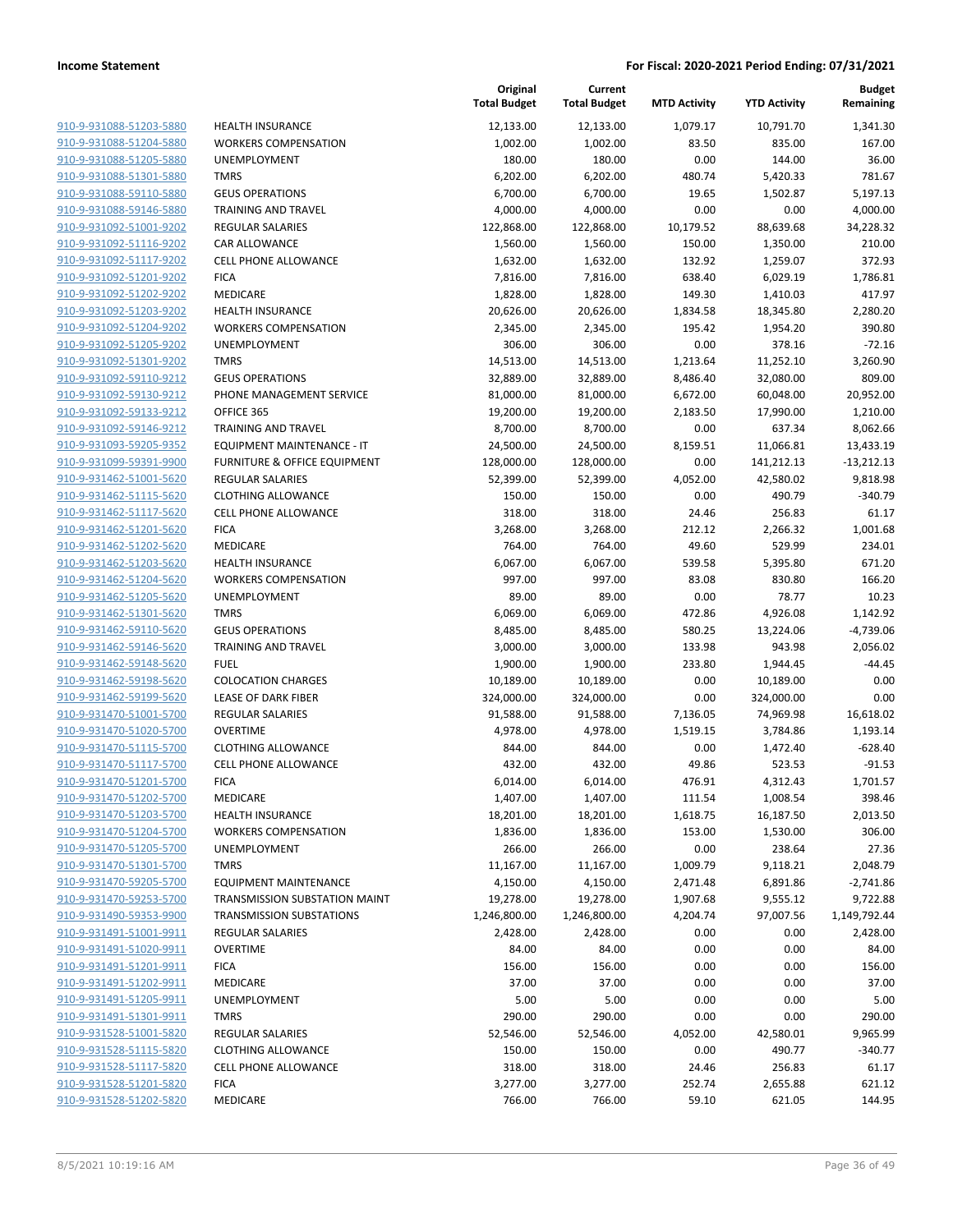| 910-9-931528-51203-5820<br>910-9-931528-51205-5820<br><u>910-9-931528-51301-5820</u><br><u>910-9-931528-59110-5820</u><br>910-9-931528-59146-5820<br>910-9-931528-59148-5820<br>910-9-931529-51001-5920<br><u>910-9-931529-51020-5920</u><br><u>910-9-931529-51115-5920</u><br>910-9-931529-51117-5920<br>910-9-931529-51201-5920<br>910-9-931529-51202-5920<br><u>910-9-931529-51203-5920</u><br><u>910-9-931529-51204-5920</u><br>910-9-931529-51205-5920<br>910-9-931529-51301-5920<br>910-9-931529-59205-5920<br><u>910-9-931529-59262-5920</u><br>910-9-931590-59362-9900<br>910-9-931591-51001-9912<br>910-9-931591-51020-9912<br>910-9-931591-51201-9912<br><u>910-9-931591-51202-9912</u><br><u>910-9-931591-51205-9912</u><br><u>910-9-931591-51301-9912</u><br>910-9-932467-51001-5671<br>910-9-932467-51020-5671<br><u>910-9-932467-51115-5671</u><br>910-9-932467-51201-5671<br>910-9-932467-51202-5671<br>910-9-932467-51203-5671<br>910-9-932467-51204-5671<br><u>910-9-932467-51205-5671</u><br>910-9-932467-51301-5671<br>910-9-932467-59110-5671<br>910-9-932467-59146-5671<br>910-9-932467-59148-5671<br><u>910-9-932474-51001-5740</u><br>910-9-932474-51020-5740<br>910-9-932474-51115-5740<br>910-9-932474-51201-5740<br>910-9-932474-51202-5740<br>910-9-932474-51203-5740<br>910-9-932474-51204-5740<br>910-9-932474-51205-5740<br>910-9-932474-51301-5740<br>910-9-932474-59257-5740<br><u>910-9-932490-59356-9900</u><br>910-9-932490-59392-9900<br>910-9-932491-51001-9913<br>910-9-932491-51201-9913<br><u>910-9-932491-51202-9913</u><br><u>910-9-932491-51205-9913</u><br>910-9-932491-51301-9913<br>910-9-932500-51001-5801<br>910-9-932500-51115-5801<br>910-9-932500-51117-5801 |                         |
|-----------------------------------------------------------------------------------------------------------------------------------------------------------------------------------------------------------------------------------------------------------------------------------------------------------------------------------------------------------------------------------------------------------------------------------------------------------------------------------------------------------------------------------------------------------------------------------------------------------------------------------------------------------------------------------------------------------------------------------------------------------------------------------------------------------------------------------------------------------------------------------------------------------------------------------------------------------------------------------------------------------------------------------------------------------------------------------------------------------------------------------------------------------------------------------------------------------------------------------------------------------------------------------------------------------------------------------------------------------------------------------------------------------------------------------------------------------------------------------------------------------------------------------------------------------------------------------------------------------------------------------------------------------------------------------------------------------------|-------------------------|
|                                                                                                                                                                                                                                                                                                                                                                                                                                                                                                                                                                                                                                                                                                                                                                                                                                                                                                                                                                                                                                                                                                                                                                                                                                                                                                                                                                                                                                                                                                                                                                                                                                                                                                                 |                         |
|                                                                                                                                                                                                                                                                                                                                                                                                                                                                                                                                                                                                                                                                                                                                                                                                                                                                                                                                                                                                                                                                                                                                                                                                                                                                                                                                                                                                                                                                                                                                                                                                                                                                                                                 | 910-9-931528-51204-5820 |
|                                                                                                                                                                                                                                                                                                                                                                                                                                                                                                                                                                                                                                                                                                                                                                                                                                                                                                                                                                                                                                                                                                                                                                                                                                                                                                                                                                                                                                                                                                                                                                                                                                                                                                                 |                         |
|                                                                                                                                                                                                                                                                                                                                                                                                                                                                                                                                                                                                                                                                                                                                                                                                                                                                                                                                                                                                                                                                                                                                                                                                                                                                                                                                                                                                                                                                                                                                                                                                                                                                                                                 |                         |
|                                                                                                                                                                                                                                                                                                                                                                                                                                                                                                                                                                                                                                                                                                                                                                                                                                                                                                                                                                                                                                                                                                                                                                                                                                                                                                                                                                                                                                                                                                                                                                                                                                                                                                                 |                         |
|                                                                                                                                                                                                                                                                                                                                                                                                                                                                                                                                                                                                                                                                                                                                                                                                                                                                                                                                                                                                                                                                                                                                                                                                                                                                                                                                                                                                                                                                                                                                                                                                                                                                                                                 |                         |
|                                                                                                                                                                                                                                                                                                                                                                                                                                                                                                                                                                                                                                                                                                                                                                                                                                                                                                                                                                                                                                                                                                                                                                                                                                                                                                                                                                                                                                                                                                                                                                                                                                                                                                                 |                         |
|                                                                                                                                                                                                                                                                                                                                                                                                                                                                                                                                                                                                                                                                                                                                                                                                                                                                                                                                                                                                                                                                                                                                                                                                                                                                                                                                                                                                                                                                                                                                                                                                                                                                                                                 |                         |
|                                                                                                                                                                                                                                                                                                                                                                                                                                                                                                                                                                                                                                                                                                                                                                                                                                                                                                                                                                                                                                                                                                                                                                                                                                                                                                                                                                                                                                                                                                                                                                                                                                                                                                                 |                         |
|                                                                                                                                                                                                                                                                                                                                                                                                                                                                                                                                                                                                                                                                                                                                                                                                                                                                                                                                                                                                                                                                                                                                                                                                                                                                                                                                                                                                                                                                                                                                                                                                                                                                                                                 |                         |
|                                                                                                                                                                                                                                                                                                                                                                                                                                                                                                                                                                                                                                                                                                                                                                                                                                                                                                                                                                                                                                                                                                                                                                                                                                                                                                                                                                                                                                                                                                                                                                                                                                                                                                                 |                         |
|                                                                                                                                                                                                                                                                                                                                                                                                                                                                                                                                                                                                                                                                                                                                                                                                                                                                                                                                                                                                                                                                                                                                                                                                                                                                                                                                                                                                                                                                                                                                                                                                                                                                                                                 |                         |
|                                                                                                                                                                                                                                                                                                                                                                                                                                                                                                                                                                                                                                                                                                                                                                                                                                                                                                                                                                                                                                                                                                                                                                                                                                                                                                                                                                                                                                                                                                                                                                                                                                                                                                                 |                         |
|                                                                                                                                                                                                                                                                                                                                                                                                                                                                                                                                                                                                                                                                                                                                                                                                                                                                                                                                                                                                                                                                                                                                                                                                                                                                                                                                                                                                                                                                                                                                                                                                                                                                                                                 |                         |
|                                                                                                                                                                                                                                                                                                                                                                                                                                                                                                                                                                                                                                                                                                                                                                                                                                                                                                                                                                                                                                                                                                                                                                                                                                                                                                                                                                                                                                                                                                                                                                                                                                                                                                                 |                         |
|                                                                                                                                                                                                                                                                                                                                                                                                                                                                                                                                                                                                                                                                                                                                                                                                                                                                                                                                                                                                                                                                                                                                                                                                                                                                                                                                                                                                                                                                                                                                                                                                                                                                                                                 |                         |
|                                                                                                                                                                                                                                                                                                                                                                                                                                                                                                                                                                                                                                                                                                                                                                                                                                                                                                                                                                                                                                                                                                                                                                                                                                                                                                                                                                                                                                                                                                                                                                                                                                                                                                                 |                         |
|                                                                                                                                                                                                                                                                                                                                                                                                                                                                                                                                                                                                                                                                                                                                                                                                                                                                                                                                                                                                                                                                                                                                                                                                                                                                                                                                                                                                                                                                                                                                                                                                                                                                                                                 |                         |
|                                                                                                                                                                                                                                                                                                                                                                                                                                                                                                                                                                                                                                                                                                                                                                                                                                                                                                                                                                                                                                                                                                                                                                                                                                                                                                                                                                                                                                                                                                                                                                                                                                                                                                                 |                         |
|                                                                                                                                                                                                                                                                                                                                                                                                                                                                                                                                                                                                                                                                                                                                                                                                                                                                                                                                                                                                                                                                                                                                                                                                                                                                                                                                                                                                                                                                                                                                                                                                                                                                                                                 |                         |
|                                                                                                                                                                                                                                                                                                                                                                                                                                                                                                                                                                                                                                                                                                                                                                                                                                                                                                                                                                                                                                                                                                                                                                                                                                                                                                                                                                                                                                                                                                                                                                                                                                                                                                                 |                         |
|                                                                                                                                                                                                                                                                                                                                                                                                                                                                                                                                                                                                                                                                                                                                                                                                                                                                                                                                                                                                                                                                                                                                                                                                                                                                                                                                                                                                                                                                                                                                                                                                                                                                                                                 |                         |
|                                                                                                                                                                                                                                                                                                                                                                                                                                                                                                                                                                                                                                                                                                                                                                                                                                                                                                                                                                                                                                                                                                                                                                                                                                                                                                                                                                                                                                                                                                                                                                                                                                                                                                                 |                         |
|                                                                                                                                                                                                                                                                                                                                                                                                                                                                                                                                                                                                                                                                                                                                                                                                                                                                                                                                                                                                                                                                                                                                                                                                                                                                                                                                                                                                                                                                                                                                                                                                                                                                                                                 |                         |
|                                                                                                                                                                                                                                                                                                                                                                                                                                                                                                                                                                                                                                                                                                                                                                                                                                                                                                                                                                                                                                                                                                                                                                                                                                                                                                                                                                                                                                                                                                                                                                                                                                                                                                                 |                         |
|                                                                                                                                                                                                                                                                                                                                                                                                                                                                                                                                                                                                                                                                                                                                                                                                                                                                                                                                                                                                                                                                                                                                                                                                                                                                                                                                                                                                                                                                                                                                                                                                                                                                                                                 |                         |
|                                                                                                                                                                                                                                                                                                                                                                                                                                                                                                                                                                                                                                                                                                                                                                                                                                                                                                                                                                                                                                                                                                                                                                                                                                                                                                                                                                                                                                                                                                                                                                                                                                                                                                                 |                         |
|                                                                                                                                                                                                                                                                                                                                                                                                                                                                                                                                                                                                                                                                                                                                                                                                                                                                                                                                                                                                                                                                                                                                                                                                                                                                                                                                                                                                                                                                                                                                                                                                                                                                                                                 |                         |
|                                                                                                                                                                                                                                                                                                                                                                                                                                                                                                                                                                                                                                                                                                                                                                                                                                                                                                                                                                                                                                                                                                                                                                                                                                                                                                                                                                                                                                                                                                                                                                                                                                                                                                                 |                         |
|                                                                                                                                                                                                                                                                                                                                                                                                                                                                                                                                                                                                                                                                                                                                                                                                                                                                                                                                                                                                                                                                                                                                                                                                                                                                                                                                                                                                                                                                                                                                                                                                                                                                                                                 |                         |
|                                                                                                                                                                                                                                                                                                                                                                                                                                                                                                                                                                                                                                                                                                                                                                                                                                                                                                                                                                                                                                                                                                                                                                                                                                                                                                                                                                                                                                                                                                                                                                                                                                                                                                                 |                         |
|                                                                                                                                                                                                                                                                                                                                                                                                                                                                                                                                                                                                                                                                                                                                                                                                                                                                                                                                                                                                                                                                                                                                                                                                                                                                                                                                                                                                                                                                                                                                                                                                                                                                                                                 |                         |
|                                                                                                                                                                                                                                                                                                                                                                                                                                                                                                                                                                                                                                                                                                                                                                                                                                                                                                                                                                                                                                                                                                                                                                                                                                                                                                                                                                                                                                                                                                                                                                                                                                                                                                                 |                         |
|                                                                                                                                                                                                                                                                                                                                                                                                                                                                                                                                                                                                                                                                                                                                                                                                                                                                                                                                                                                                                                                                                                                                                                                                                                                                                                                                                                                                                                                                                                                                                                                                                                                                                                                 |                         |
|                                                                                                                                                                                                                                                                                                                                                                                                                                                                                                                                                                                                                                                                                                                                                                                                                                                                                                                                                                                                                                                                                                                                                                                                                                                                                                                                                                                                                                                                                                                                                                                                                                                                                                                 |                         |
|                                                                                                                                                                                                                                                                                                                                                                                                                                                                                                                                                                                                                                                                                                                                                                                                                                                                                                                                                                                                                                                                                                                                                                                                                                                                                                                                                                                                                                                                                                                                                                                                                                                                                                                 |                         |
|                                                                                                                                                                                                                                                                                                                                                                                                                                                                                                                                                                                                                                                                                                                                                                                                                                                                                                                                                                                                                                                                                                                                                                                                                                                                                                                                                                                                                                                                                                                                                                                                                                                                                                                 |                         |
|                                                                                                                                                                                                                                                                                                                                                                                                                                                                                                                                                                                                                                                                                                                                                                                                                                                                                                                                                                                                                                                                                                                                                                                                                                                                                                                                                                                                                                                                                                                                                                                                                                                                                                                 |                         |
|                                                                                                                                                                                                                                                                                                                                                                                                                                                                                                                                                                                                                                                                                                                                                                                                                                                                                                                                                                                                                                                                                                                                                                                                                                                                                                                                                                                                                                                                                                                                                                                                                                                                                                                 |                         |
|                                                                                                                                                                                                                                                                                                                                                                                                                                                                                                                                                                                                                                                                                                                                                                                                                                                                                                                                                                                                                                                                                                                                                                                                                                                                                                                                                                                                                                                                                                                                                                                                                                                                                                                 |                         |
|                                                                                                                                                                                                                                                                                                                                                                                                                                                                                                                                                                                                                                                                                                                                                                                                                                                                                                                                                                                                                                                                                                                                                                                                                                                                                                                                                                                                                                                                                                                                                                                                                                                                                                                 |                         |
|                                                                                                                                                                                                                                                                                                                                                                                                                                                                                                                                                                                                                                                                                                                                                                                                                                                                                                                                                                                                                                                                                                                                                                                                                                                                                                                                                                                                                                                                                                                                                                                                                                                                                                                 |                         |
|                                                                                                                                                                                                                                                                                                                                                                                                                                                                                                                                                                                                                                                                                                                                                                                                                                                                                                                                                                                                                                                                                                                                                                                                                                                                                                                                                                                                                                                                                                                                                                                                                                                                                                                 |                         |
|                                                                                                                                                                                                                                                                                                                                                                                                                                                                                                                                                                                                                                                                                                                                                                                                                                                                                                                                                                                                                                                                                                                                                                                                                                                                                                                                                                                                                                                                                                                                                                                                                                                                                                                 |                         |
|                                                                                                                                                                                                                                                                                                                                                                                                                                                                                                                                                                                                                                                                                                                                                                                                                                                                                                                                                                                                                                                                                                                                                                                                                                                                                                                                                                                                                                                                                                                                                                                                                                                                                                                 |                         |
|                                                                                                                                                                                                                                                                                                                                                                                                                                                                                                                                                                                                                                                                                                                                                                                                                                                                                                                                                                                                                                                                                                                                                                                                                                                                                                                                                                                                                                                                                                                                                                                                                                                                                                                 |                         |
|                                                                                                                                                                                                                                                                                                                                                                                                                                                                                                                                                                                                                                                                                                                                                                                                                                                                                                                                                                                                                                                                                                                                                                                                                                                                                                                                                                                                                                                                                                                                                                                                                                                                                                                 |                         |
|                                                                                                                                                                                                                                                                                                                                                                                                                                                                                                                                                                                                                                                                                                                                                                                                                                                                                                                                                                                                                                                                                                                                                                                                                                                                                                                                                                                                                                                                                                                                                                                                                                                                                                                 |                         |
|                                                                                                                                                                                                                                                                                                                                                                                                                                                                                                                                                                                                                                                                                                                                                                                                                                                                                                                                                                                                                                                                                                                                                                                                                                                                                                                                                                                                                                                                                                                                                                                                                                                                                                                 |                         |
|                                                                                                                                                                                                                                                                                                                                                                                                                                                                                                                                                                                                                                                                                                                                                                                                                                                                                                                                                                                                                                                                                                                                                                                                                                                                                                                                                                                                                                                                                                                                                                                                                                                                                                                 |                         |
|                                                                                                                                                                                                                                                                                                                                                                                                                                                                                                                                                                                                                                                                                                                                                                                                                                                                                                                                                                                                                                                                                                                                                                                                                                                                                                                                                                                                                                                                                                                                                                                                                                                                                                                 |                         |
|                                                                                                                                                                                                                                                                                                                                                                                                                                                                                                                                                                                                                                                                                                                                                                                                                                                                                                                                                                                                                                                                                                                                                                                                                                                                                                                                                                                                                                                                                                                                                                                                                                                                                                                 |                         |
|                                                                                                                                                                                                                                                                                                                                                                                                                                                                                                                                                                                                                                                                                                                                                                                                                                                                                                                                                                                                                                                                                                                                                                                                                                                                                                                                                                                                                                                                                                                                                                                                                                                                                                                 |                         |
|                                                                                                                                                                                                                                                                                                                                                                                                                                                                                                                                                                                                                                                                                                                                                                                                                                                                                                                                                                                                                                                                                                                                                                                                                                                                                                                                                                                                                                                                                                                                                                                                                                                                                                                 |                         |
|                                                                                                                                                                                                                                                                                                                                                                                                                                                                                                                                                                                                                                                                                                                                                                                                                                                                                                                                                                                                                                                                                                                                                                                                                                                                                                                                                                                                                                                                                                                                                                                                                                                                                                                 |                         |
|                                                                                                                                                                                                                                                                                                                                                                                                                                                                                                                                                                                                                                                                                                                                                                                                                                                                                                                                                                                                                                                                                                                                                                                                                                                                                                                                                                                                                                                                                                                                                                                                                                                                                                                 |                         |
|                                                                                                                                                                                                                                                                                                                                                                                                                                                                                                                                                                                                                                                                                                                                                                                                                                                                                                                                                                                                                                                                                                                                                                                                                                                                                                                                                                                                                                                                                                                                                                                                                                                                                                                 |                         |
|                                                                                                                                                                                                                                                                                                                                                                                                                                                                                                                                                                                                                                                                                                                                                                                                                                                                                                                                                                                                                                                                                                                                                                                                                                                                                                                                                                                                                                                                                                                                                                                                                                                                                                                 | 910-9-932500-51201-5801 |
|                                                                                                                                                                                                                                                                                                                                                                                                                                                                                                                                                                                                                                                                                                                                                                                                                                                                                                                                                                                                                                                                                                                                                                                                                                                                                                                                                                                                                                                                                                                                                                                                                                                                                                                 |                         |
|                                                                                                                                                                                                                                                                                                                                                                                                                                                                                                                                                                                                                                                                                                                                                                                                                                                                                                                                                                                                                                                                                                                                                                                                                                                                                                                                                                                                                                                                                                                                                                                                                                                                                                                 |                         |

|                         |                                     | Original<br><b>Total Budget</b> | Current<br><b>Total Budget</b> | <b>MTD Activity</b> | <b>YTD Activity</b> | <b>Budget</b><br>Remaining |
|-------------------------|-------------------------------------|---------------------------------|--------------------------------|---------------------|---------------------|----------------------------|
| 910-9-931528-51203-5820 | <b>HEALTH INSURANCE</b>             | 6,067.00                        | 6,067.00                       | 539.58              | 5,395.80            | 671.20                     |
| 910-9-931528-51204-5820 | <b>WORKERS COMPENSATION</b>         | 997.00                          | 997.00                         | 83.08               | 830.80              | 166.20                     |
| 910-9-931528-51205-5820 | UNEMPLOYMENT                        | 89.00                           | 89.00                          | 0.00                | 65.22               | 23.78                      |
| 910-9-931528-51301-5820 | <b>TMRS</b>                         | 6,086.00                        | 6,086.00                       | 472.86              | 4,926.08            | 1,159.92                   |
| 910-9-931528-59110-5820 | <b>GEUS OPERATIONS</b>              | 8,485.00                        | 8,485.00                       | 196.17              | 2,909.75            | 5,575.25                   |
| 910-9-931528-59146-5820 | <b>TRAINING AND TRAVEL</b>          | 5,970.00                        | 5,970.00                       | 133.98              | 943.98              | 5,026.02                   |
| 910-9-931528-59148-5820 | <b>FUEL</b>                         | 2,300.00                        | 2,300.00                       | 193.40              | 2,206.06            | 93.94                      |
| 910-9-931529-51001-5920 | REGULAR SALARIES                    | 91,847.00                       | 91,847.00                      | 7,136.01            | 74,969.70           | 16,877.30                  |
| 910-9-931529-51020-5920 | <b>OVERTIME</b>                     | 4,992.00                        | 4,992.00                       | 1,519.14            | 3,784.92            | 1,207.08                   |
| 910-9-931529-51115-5920 | <b>CLOTHING ALLOWANCE</b>           | 730.00                          | 730.00                         | 0.00                | 1,555.70            | $-825.70$                  |
| 910-9-931529-51117-5920 | <b>CELL PHONE ALLOWANCE</b>         | 432.00                          | 432.00                         | 49.80               | 522.90              | $-90.90$                   |
| 910-9-931529-51201-5920 | <b>FICA</b>                         | 6,031.00                        | 6,031.00                       | 539.71              | 4,915.20            | 1,115.80                   |
| 910-9-931529-51202-5920 | MEDICARE                            | 1,411.00                        | 1,411.00                       | 126.22              | 1,149.54            | 261.46                     |
| 910-9-931529-51203-5920 | <b>HEALTH INSURANCE</b>             | 18,201.00                       | 18,201.00                      | 1,618.75            | 16,187.50           | 2,013.50                   |
| 910-9-931529-51204-5920 | <b>WORKERS COMPENSATION</b>         | 1,836.00                        | 1,836.00                       | 153.00              | 1,530.00            | 306.00                     |
| 910-9-931529-51205-5920 | UNEMPLOYMENT                        | 266.00                          | 266.00                         | 0.00                | 193.36              | 72.64                      |
| 910-9-931529-51301-5920 | <b>TMRS</b>                         | 11,198.00                       | 11,198.00                      | 1,009.77            | 9,118.19            | 2,079.81                   |
| 910-9-931529-59205-5920 | <b>EQUIPMENT MAINTENANCE</b>        | 5,250.00                        | 5,250.00                       | 2,471.46            | 10,078.40           | $-4,828.40$                |
| 910-9-931529-59262-5920 | DISTRIBUTION SUBSTATION MAINTENANCE | 32,878.00                       | 32,878.00                      | 85.33               | 9,236.72            | 23,641.28                  |
| 910-9-931590-59362-9900 | DISTRIBUTION SUBSTATIONS            | 1,870,200.00                    | 1,870,200.00                   | 485.49              | 137,003.29          | 1,733,196.71               |
| 910-9-931591-51001-9912 | <b>REGULAR SALARIES</b>             | 2,022.00                        | 2,022.00                       | 0.00                | 0.00                | 2,022.00                   |
| 910-9-931591-51020-9912 | <b>OVERTIME</b>                     | 70.00                           | 70.00                          | 0.00                | 0.00                | 70.00                      |
| 910-9-931591-51201-9912 | <b>FICA</b>                         | 130.00                          | 130.00                         | 0.00                | 0.00                | 130.00                     |
| 910-9-931591-51202-9912 | <b>MEDICARE</b>                     | 31.00                           | 31.00                          | 0.00                | 0.00                | 31.00                      |
| 910-9-931591-51205-9912 | UNEMPLOYMENT                        | 5.00                            | 5.00                           | 0.00                | 0.00                | 5.00                       |
| 910-9-931591-51301-9912 | <b>TMRS</b>                         | 242.00                          | 242.00                         | 0.00                | 0.00                | 242.00                     |
| 910-9-932467-51001-5671 | <b>REGULAR SALARIES</b>             | 63,917.00                       | 63,917.00                      | 2,405.69            | 31,740.01           | 32,176.99                  |
| 910-9-932467-51020-5671 | <b>OVERTIME</b>                     | 15,672.00                       | 15,672.00                      | 721.70              | 7,494.55            | 8,177.45                   |
| 910-9-932467-51115-5671 | <b>CLOTHING ALLOWANCE</b>           | 980.00                          | 980.00                         | 0.00                | 1,018.38            | $-38.38$                   |
| 910-9-932467-51201-5671 | <b>FICA</b>                         | 4,935.00                        | 4,935.00                       | 160.66              | 2,159.08            | 2,775.92                   |
| 910-9-932467-51202-5671 | MEDICARE                            | 1,154.00                        | 1,154.00                       | 37.58               | 504.96              | 649.04                     |
| 910-9-932467-51203-5671 | <b>HEALTH INSURANCE</b>             | 12,133.00                       | 12,133.00                      | 1,079.17            | 10,791.70           | 1,341.30                   |
| 910-9-932467-51204-5671 | <b>WORKERS COMPENSATION</b>         | 1,770.00                        | 1,770.00                       | 147.50              | 1,475.00            | 295.00                     |
| 910-9-932467-51205-5671 | UNEMPLOYMENT                        | 151.00                          | 151.00                         | 0.00                | 103.44              | 47.56                      |
| 910-9-932467-51301-5671 | <b>TMRS</b>                         | 9,163.00                        | 9,163.00                       | 362.78              | 4,512.32            | 4,650.68                   |
| 910-9-932467-59110-5671 | <b>GEUS OPERATIONS</b>              | 3,000.00                        | 3,000.00                       | 22.65               | 165.85              | 2,834.15                   |
| 910-9-932467-59146-5671 | <b>TRAINING AND TRAVEL</b>          | 1,000.00                        | 1,000.00                       | 0.00                | 0.00                | 1,000.00                   |
| 910-9-932467-59148-5671 | <b>FUEL</b>                         | 4,700.00                        | 4,700.00                       | 513.69              | 3,806.85            | 893.15                     |
| 910-9-932474-51001-5740 | <b>REGULAR SALARIES</b>             | 59,915.00                       | 59,915.00                      | 3,323.46            | 36,631.49           | 23,283.51                  |
| 910-9-932474-51020-5740 | <b>OVERTIME</b>                     | 14,690.00                       | 14,690.00                      | 1,394.82            | 4,287.78            | 10,402.22                  |
| 910-9-932474-51115-5740 | <b>CLOTHING ALLOWANCE</b>           | 980.00                          | 980.00                         | 0.00                | 1,090.44            | $-110.44$                  |
| 910-9-932474-51201-5740 | <b>FICA</b>                         | 4,625.00                        | 4,625.00                       | 270.62              | 2,325.92            | 2,299.08                   |
| 910-9-932474-51202-5740 | MEDICARE                            | 1,081.00                        | 1,081.00                       | 63.30               | 544.00              | 537.00                     |
| 910-9-932474-51203-5740 | <b>HEALTH INSURANCE</b>             | 12,133.00                       | 12,133.00                      | 1,079.17            | 10,791.70           | 1,341.30                   |
| 910-9-932474-51204-5740 | <b>WORKERS COMPENSATION</b>         | 1,660.00                        | 1,660.00                       | 138.33              | 1,383.30            | 276.70                     |
| 910-9-932474-51205-5740 | UNEMPLOYMENT                        | 151.00                          | 151.00                         | 0.00                | 96.71               | 54.29                      |
| 910-9-932474-51301-5740 | <b>TMRS</b>                         | 8,589.00                        | 8,589.00                       | 547.32              | 4,708.40            | 3,880.60                   |
| 910-9-932474-59257-5740 | TRANSMISSION LINE MAINTENANCE       | 85,440.00                       | 85,440.00                      | 6,170.28            | 69,310.25           | 16,129.75                  |
| 910-9-932490-59356-9900 | <b>GEUS TRANSMISSION LINES</b>      | 112,000.00                      | 112,000.00                     | 0.00                | 15,368.24           | 96,631.76                  |
| 910-9-932490-59392-9900 | <b>TRANSPORTATION EQUIPMENT</b>     | 0.00                            | 0.00                           | 0.00                | 25,217.80           | $-25,217.80$               |
| 910-9-932491-51001-9913 | <b>REGULAR SALARIES</b>             | 24,223.00                       | 24,223.00                      | 0.00                | 3,912.82            | 20,310.18                  |
| 910-9-932491-51201-9913 | <b>FICA</b>                         | 1,870.00                        | 1,870.00                       | 0.00                | 296.68              | 1,573.32                   |
| 910-9-932491-51202-9913 | MEDICARE                            | 438.00                          | 438.00                         | 0.00                | 69.39               | 368.61                     |
| 910-9-932491-51205-9913 | UNEMPLOYMENT                        | 58.00                           | 58.00                          | 0.00                | 0.00                | 58.00                      |
| 910-9-932491-51301-9913 | <b>TMRS</b>                         | 3,472.00                        | 3,472.00                       | 0.00                | 554.61              | 2,917.39                   |
| 910-9-932500-51001-5801 | REGULAR SALARIES                    | 130,129.00                      | 130,129.00                     | 10,009.96           | 105,172.61          | 24,956.39                  |
| 910-9-932500-51115-5801 | <b>CLOTHING ALLOWANCE</b>           | 430.00                          | 430.00                         | 0.00                | 136.83              | 293.17                     |
| 910-9-932500-51117-5801 | <b>CELL PHONE ALLOWANCE</b>         | 636.00                          | 636.00                         | 48.92               | 513.66              | 122.34                     |
| 910-9-932500-51201-5801 | <b>FICA</b>                         | 7,961.00                        | 7,961.00                       | 586.68              | 6,191.77            | 1,769.23                   |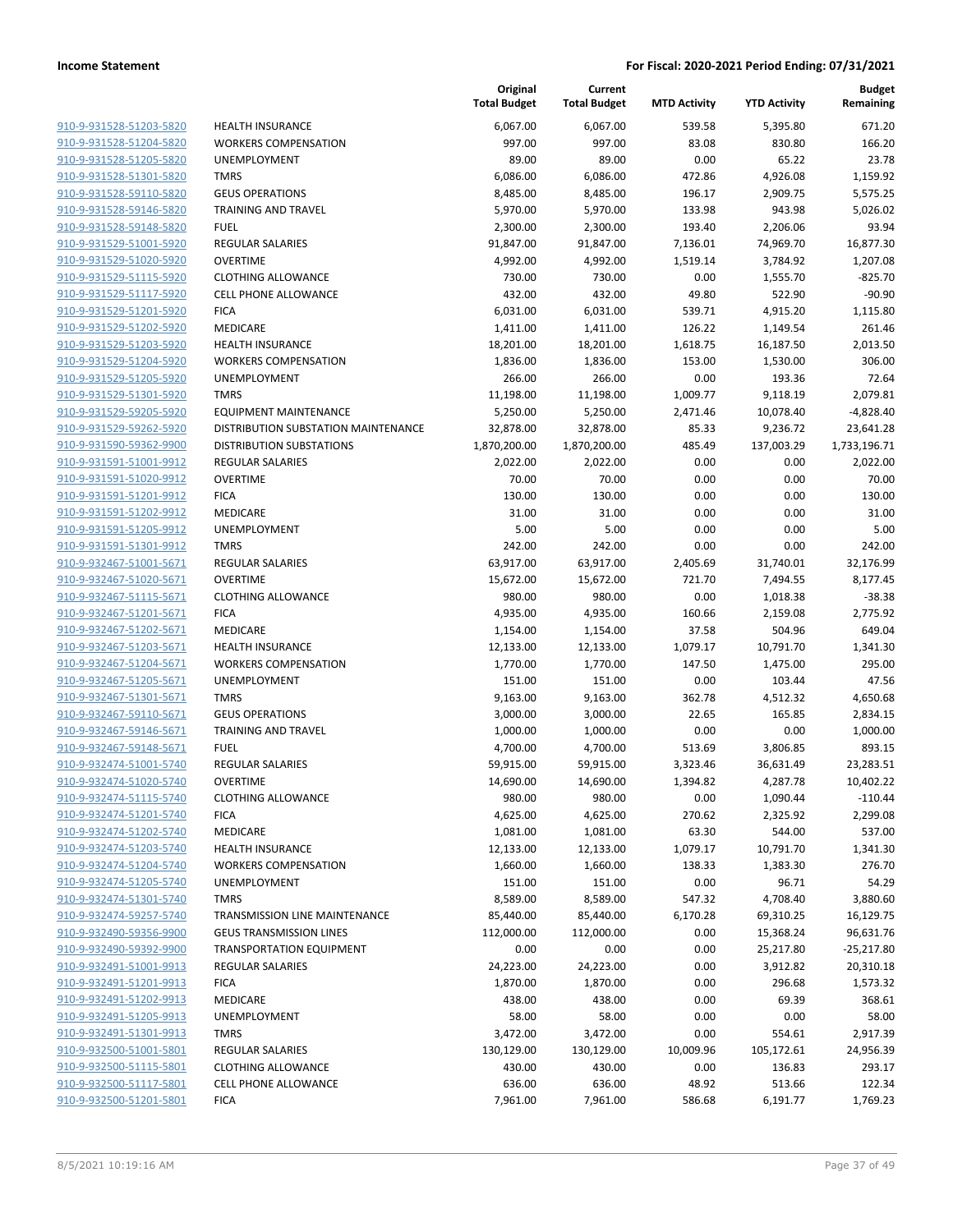| 910-9-932500-51202-5801 | <b>MEDICARE</b>     |
|-------------------------|---------------------|
| 910-9-932500-51203-5801 | <b>HEALTH INSUF</b> |
| 910-9-932500-51204-5801 | <b>WORKERS CON</b>  |
| 910-9-932500-51205-5801 | <b>UNEMPLOYME</b>   |
| 910-9-932500-51301-5801 | TMRS                |
| 910-9-932500-59110-5801 | <b>GEUS OPERAT</b>  |
| 910-9-932500-59112-5801 | SAFETY              |
| 910-9-932500-59146-5801 | <b>TRAINING AND</b> |
| 910-9-932500-59148-5801 | <b>FUEL</b>         |
| 910-9-932503-51001-5830 | <b>REGULAR SALA</b> |
| 910-9-932503-51020-5830 | OVERTIME            |
| 910-9-932503-51115-5830 | <b>CLOTHING ALL</b> |
| 910-9-932503-51117-5830 | <b>CELL PHONE A</b> |
| 910-9-932503-51201-5830 | <b>FICA</b>         |
| 910-9-932503-51202-5830 | MEDICARE            |
| 910-9-932503-51203-5830 | <b>HEALTH INSUF</b> |
| 910-9-932503-51204-5830 | <b>WORKERS CON</b>  |
| 910-9-932503-51205-5830 | <b>UNEMPLOYME</b>   |
| 910-9-932503-51301-5830 | TMRS                |
| 910-9-932503-59110-5830 | <b>GEUS OPERAT</b>  |
| 910-9-932503-59148-5830 | FUEL                |
| 910-9-932504-51001-5840 | REGULAR SALA        |
| 910-9-932504-51020-5840 | OVERTIME            |
| 910-9-932504-51115-5840 | <b>CLOTHING ALL</b> |
| 910-9-932504-51117-5840 | <b>CELL PHONE A</b> |
| 910-9-932504-51201-5840 | <b>FICA</b>         |
| 910-9-932504-51202-5840 | MEDICARE            |
| 910-9-932504-51203-5840 | <b>HEALTH INSUF</b> |
| 910-9-932504-51204-5840 | <b>WORKERS CON</b>  |
| 910-9-932504-51205-5840 | UNEMPLOYME          |
| 910-9-932504-51301-5840 | TMRS                |
| 910-9-932504-59110-5840 | <b>GEUS OPERAT</b>  |
| 910-9-932504-59148-5840 | FUEL                |
| 910-9-932505-51001-5850 | REGULAR SALA        |
| 910-9-932505-51020-5850 | OVERTIME            |
| 910-9-932505-51201-5850 | <b>FICA</b>         |
| 910-9-932505-51202-5850 | MEDICARE            |
| 910-9-932505-51205-5850 | <b>UNEMPLOYME</b>   |
| 910-9-932505-51301-5850 | <b>TMRS</b>         |
| 910-9-932506-51001-5860 | REGULAR SALA        |
| 910-9-932506-51020-5860 | OVERTIME            |
| 910-9-932506-51115-5860 | <b>CLOTHING ALL</b> |
| 910-9-932506-51117-5860 | <b>CELL PHONE A</b> |
| 910-9-932506-51201-5860 | <b>FICA</b>         |
| 910-9-932506-51202-5860 | MEDICARE            |
| 910-9-932506-51203-5860 | <b>HEALTH INSUF</b> |
| 910-9-932506-51204-5860 | <b>WORKERS CON</b>  |
| 910-9-932506-51205-5860 | <b>UNEMPLOYME</b>   |
| 910-9-932506-51301-5860 | <b>TMRS</b>         |
| 910-9-932506-59110-5860 | <b>GEUS OPERAT</b>  |
| 910-9-932506-59148-5860 | FUEL                |
| 910-9-932507-51001-5870 | <b>REGULAR SALA</b> |
| 910-9-932507-51020-5870 | <b>OVERTIME</b>     |
| 910-9-932507-51102-5870 | <b>BILINGUAL PA</b> |
| 910-9-932507-51201-5870 | <b>FICA</b>         |
| 910-9-932507-51202-5870 | MEDICARE            |
| 910-9-932507-51205-5870 | <b>UNEMPLOYME</b>   |
| 910-9-932507-51301-5870 | TMRS                |
| 910-9-932509-59147-5890 | RENT                |
|                         |                     |

| MEDICARE                    |
|-----------------------------|
| HEALTH INSURANCE            |
| WORKERS COMPENSATION        |
| UNEMPLOYMENT                |
| <b>TMRS</b>                 |
| GEUS OPERATIONS             |
| SAFETY                      |
| <b>TRAINING AND TRAVEL</b>  |
| FUEL                        |
| REGULAR SALARIES            |
| OVERTIME                    |
| CLOTHING ALLOWANCE          |
| <b>CELL PHONE ALLOWANCE</b> |
| FICA                        |
| MEDICARE                    |
| HEALTH INSURANCE            |
| WORKERS COMPENSATION        |
| UNEMPLOYMENT                |
| TMRS                        |
| <b>GEUS OPERATIONS</b>      |
| FUEL                        |
| REGULAR SALARIES            |
| OVERTIME                    |
| CLOTHING ALLOWANCE          |
| CELL PHONE ALLOWANCE        |
| FICA                        |
| MEDICARE                    |
| HEALTH INSURANCE            |
| WORKERS COMPENSATION        |
| UNEMPLOYMENT                |
| TMRS                        |
| <b>GEUS OPERATIONS</b>      |
| FUEL                        |
| REGULAR SALARIES            |
| OVERTIME                    |
| FICA                        |
| MEDICARE                    |
| UNEMPLOYMENT                |
| TMRS                        |
| REGULAR SALARIES            |
| OVERTIME                    |
| CLOTHING ALLOWANCE          |
| CELL PHONE ALLOWANCE        |
| FICA                        |
| MEDICARE                    |
| HEALTH INSURANCE            |
| WORKERS COMPENSATION        |
| UNEMPLOYMENT                |
| TMRS                        |
| <b>GEUS OPERATIONS</b>      |
| FUEL                        |
| REGULAR SALARIES            |
| OVERTIME                    |
| <b>BILINGUAL PAY</b>        |
| FICA                        |
| MEDICARE                    |
| UNEMPLOYMENT                |
| TMRS                        |

|                         |                             | Original<br><b>Total Budget</b> | Current<br><b>Total Budget</b> | <b>MTD Activity</b> | <b>YTD Activity</b> | <b>Budget</b><br>Remaining |
|-------------------------|-----------------------------|---------------------------------|--------------------------------|---------------------|---------------------|----------------------------|
| 910-9-932500-51202-5801 | MEDICARE                    | 1,896.00                        | 1,896.00                       | 137.20              | 1,448.00            | 448.00                     |
| 910-9-932500-51203-5801 | <b>HEALTH INSURANCE</b>     | 12,133.00                       | 12,133.00                      | 1,079.17            | 10,791.70           | 1,341.30                   |
| 910-9-932500-51204-5801 | <b>WORKERS COMPENSATION</b> | 2,433.00                        | 2,433.00                       | 202.75              | 2,027.50            | 405.50                     |
| 910-9-932500-51205-5801 | UNEMPLOYMENT                | 180.00                          | 180.00                         | 0.00                | 144.00              | 36.00                      |
| 910-9-932500-51301-5801 | <b>TMRS</b>                 | 15,054.00                       | 15,054.00                      | 1,166.84            | 12,146.16           | 2,907.84                   |
| 910-9-932500-59110-5801 | <b>GEUS OPERATIONS</b>      | 4,860.00                        | 4,860.00                       | 146.72              | 3,278.39            | 1,581.61                   |
| 910-9-932500-59112-5801 | SAFETY                      | 44,450.00                       | 44,450.00                      | 503.05              | 3,949.61            | 40,500.39                  |
| 910-9-932500-59146-5801 | <b>TRAINING AND TRAVEL</b>  | 14,000.00                       | 14,000.00                      | 0.00                | $-1,285.91$         | 15,285.91                  |
| 910-9-932500-59148-5801 | <b>FUEL</b>                 | 5,000.00                        | 5,000.00                       | 518.75              | 5,062.30            | $-62.30$                   |
| 910-9-932503-51001-5830 | <b>REGULAR SALARIES</b>     | 160,869.00                      | 160,869.00                     | 8,617.00            | 99,550.59           | 61,318.41                  |
| 910-9-932503-51020-5830 | <b>OVERTIME</b>             | 31,025.00                       | 31,025.00                      | 676.69              | 7,993.81            | 23,031.19                  |
| 910-9-932503-51115-5830 | <b>CLOTHING ALLOWANCE</b>   | 2,161.00                        | 2,161.00                       | 0.00                | 4,255.58            | $-2,094.58$                |
| 910-9-932503-51117-5830 | <b>CELL PHONE ALLOWANCE</b> | 318.00                          | 318.00                         | 24.46               | 256.83              | 61.17                      |
| 910-9-932503-51201-5830 | <b>FICA</b>                 | 11,917.00                       | 11,917.00                      | 485.34              | 5,844.28            | 6,072.72                   |
| 910-9-932503-51202-5830 | MEDICARE                    | 2,788.00                        | 2,788.00                       | 113.51              | 1,366.80            | 1,421.20                   |
| 910-9-932503-51203-5830 | <b>HEALTH INSURANCE</b>     | 24,268.00                       | 24,268.00                      | 2,158.33            | 21,583.30           | 2,684.70                   |
| 910-9-932503-51204-5830 | <b>WORKERS COMPENSATION</b> | 3,861.00                        | 3,861.00                       | 321.75              | 3,217.50            | 643.50                     |
| 910-9-932503-51205-5830 | UNEMPLOYMENT                | 333.00                          | 333.00                         | 0.00                | 256.73              | 76.27                      |
| 910-9-932503-51301-5830 | <b>TMRS</b>                 | 22,126.00                       | 22,126.00                      | 1,080.91            | 12,392.04           | 9,733.96                   |
| 910-9-932503-59110-5830 | <b>GEUS OPERATIONS</b>      | 40,500.00                       | 40,500.00                      | 574.24              | 2,612.17            | 37,887.83                  |
| 910-9-932503-59148-5830 | <b>FUEL</b>                 | 25,000.00                       | 25,000.00                      | 2,369.92            | 25,572.43           | $-572.43$                  |
| 910-9-932504-51001-5840 | <b>REGULAR SALARIES</b>     | 160,869.00                      | 160,869.00                     | 8,616.97            | 99,550.27           | 61,318.73                  |
| 910-9-932504-51020-5840 | <b>OVERTIME</b>             | 31,025.00                       | 31,025.00                      | 676.67              | 7,993.82            | 23,031.18                  |
| 910-9-932504-51115-5840 | <b>CLOTHING ALLOWANCE</b>   | 2,160.00                        | 2,160.00                       | 0.00                | 7,945.58            | $-5,785.58$                |
| 910-9-932504-51117-5840 | <b>CELL PHONE ALLOWANCE</b> | 318.00                          | 318.00                         | 24.46               | 256.83              | 61.17                      |
| 910-9-932504-51201-5840 | <b>FICA</b>                 | 11,917.00                       | 11,917.00                      | 577.72              | 6,681.23            | 5,235.77                   |
| 910-9-932504-51202-5840 | MEDICARE                    | 2,788.00                        | 2,788.00                       | 135.11              | 1,562.54            | 1,225.46                   |
| 910-9-932504-51203-5840 | <b>HEALTH INSURANCE</b>     | 24,268.00                       | 24,268.00                      | 2,158.33            | 21,583.30           | 2,684.70                   |
| 910-9-932504-51204-5840 | <b>WORKERS COMPENSATION</b> | 3,861.00                        | 3,861.00                       | 321.75              | 3,217.50            | 643.50                     |
| 910-9-932504-51205-5840 | UNEMPLOYMENT                | 333.00                          | 333.00                         | 0.00                | 195.31              | 137.69                     |
| 910-9-932504-51301-5840 | <b>TMRS</b>                 | 22,126.00                       | 22,126.00                      | 1,080.90            | 12,392.00           | 9,734.00                   |
| 910-9-932504-59110-5840 | <b>GEUS OPERATIONS</b>      | 48,500.00                       | 48,500.00                      | 4,709.84            | 39,705.17           | 8,794.83                   |
| 910-9-932504-59148-5840 | <b>FUEL</b>                 | 20,000.00                       | 20,000.00                      | 1,835.76            | 15,769.90           | 4,230.10                   |
| 910-9-932505-51001-5850 | <b>REGULAR SALARIES</b>     | 873.00                          | 873.00                         | 0.00                | 0.00                | 873.00                     |
| 910-9-932505-51020-5850 | <b>OVERTIME</b>             | 189.00                          | 189.00                         | 0.00                | 0.00                | 189.00                     |
| 910-9-932505-51201-5850 | <b>FICA</b>                 | 66.00                           | 66.00                          | 0.00                | 0.00                | 66.00                      |
| 910-9-932505-51202-5850 | MEDICARE                    | 16.00                           | 16.00                          | 0.00                | 0.00                | 16.00                      |
| 910-9-932505-51205-5850 | UNEMPLOYMENT                | 3.00                            | 3.00                           | 0.00                | 0.00                | 3.00                       |
| 910-9-932505-51301-5850 | <b>TMRS</b>                 | 122.00                          | 122.00                         | 0.00                | 0.00                | 122.00                     |
| 910-9-932506-51001-5860 | REGULAR SALARIES            | 151,939.00                      | 151,939.00                     | 13,720.00           | 144,067.51          | 7,871.49                   |
| 910-9-932506-51020-5860 | <b>OVERTIME</b>             | 0.00                            | 0.00                           | 126.04              | 126.04              | $-126.04$                  |
| 910-9-932506-51115-5860 | <b>CLOTHING ALLOWANCE</b>   | 500.00                          | 500.00                         | 0.00                | 419.38              | 80.62                      |
| 910-9-932506-51117-5860 | <b>CELL PHONE ALLOWANCE</b> | 432.00                          | 432.00                         | 79.58               | 835.59              | $-403.59$                  |
| 910-9-932506-51201-5860 | <b>FICA</b>                 | 9,445.00                        | 9,445.00                       | 850.65              | 8,872.51            | 572.49                     |
| 910-9-932506-51202-5860 | MEDICARE                    | 2,209.00                        | 2,209.00                       | 198.94              | 2,075.04            | 133.96                     |
| 910-9-932506-51203-5860 | <b>HEALTH INSURANCE</b>     | 24,266.00                       | 24,266.00                      | 2,158.33            | 21,583.30           | 2,682.70                   |
| 910-9-932506-51204-5860 | <b>WORKERS COMPENSATION</b> | 3,060.00                        | 3,060.00                       | 255.00              | 2,550.00            | 510.00                     |
| 910-9-932506-51205-5860 | UNEMPLOYMENT                | 333.00                          | 333.00                         | 0.00                | 288.01              | 44.99                      |
| 910-9-932506-51301-5860 | <b>TMRS</b>                 | 17,538.00                       | 17,538.00                      | 1,615.36            | 16,677.49           | 860.51                     |
| 910-9-932506-59110-5860 | <b>GEUS OPERATIONS</b>      | 121,250.00                      | 121,250.00                     | 541.21              | 11,682.70           | 109,567.30                 |
| 910-9-932506-59148-5860 | <b>FUEL</b>                 | 2,500.00                        | 2,500.00                       | 701.52              | 6,594.75            | $-4,094.75$                |
| 910-9-932507-51001-5870 | <b>REGULAR SALARIES</b>     | 872.00                          | 872.00                         | 0.00                | 0.00                | 872.00                     |
| 910-9-932507-51020-5870 | <b>OVERTIME</b>             | 220.00                          | 220.00                         | 0.00                | 0.00                | 220.00                     |
| 910-9-932507-51102-5870 | <b>BILINGUAL PAY</b>        | 9.00                            | 9.00                           | 0.47                | 0.47                | 8.53                       |
| 910-9-932507-51201-5870 | <b>FICA</b>                 | 69.00                           | 69.00                          | 0.00                | 0.00                | 69.00                      |
| 910-9-932507-51202-5870 | MEDICARE                    | 16.00                           | 16.00                          | 0.00                | 0.00                | 16.00                      |
| 910-9-932507-51205-5870 | UNEMPLOYMENT                | 3.00                            | 3.00                           | 0.00                | 0.00                | 3.00                       |
| 910-9-932507-51301-5870 | <b>TMRS</b>                 | 127.00                          | 127.00                         | 0.00                | 0.00                | 127.00                     |
| 910-9-932509-59147-5890 | <b>RENT</b>                 | 161.00                          | 161.00                         | 0.00                | 100.00              | 61.00                      |
|                         |                             |                                 |                                |                     |                     |                            |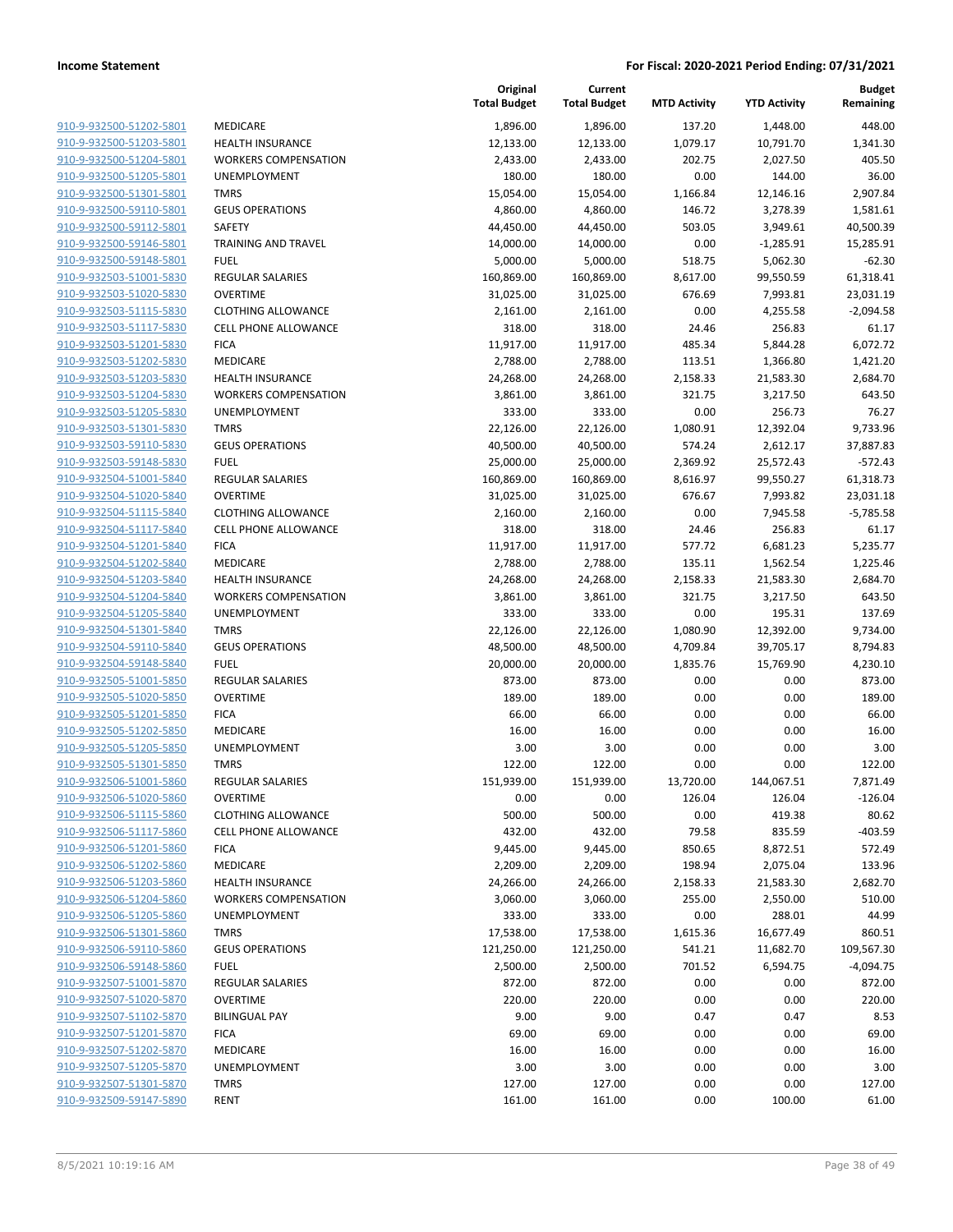|                                                    |                                          | Original<br><b>Total Budget</b> | Current<br><b>Total Budget</b> | <b>MTD Activity</b> | <b>YTD Activity</b> | <b>Budget</b><br>Remaining |
|----------------------------------------------------|------------------------------------------|---------------------------------|--------------------------------|---------------------|---------------------|----------------------------|
| 910-9-932510-51001-5900                            | <b>REGULAR SALARIES</b>                  | 67,947.00                       | 67,947.00                      | 5,252.80            | 55,250.38           | 12,696.62                  |
| 910-9-932510-51020-5900                            | <b>OVERTIME</b>                          | 3,430.00                        | 3,430.00                       | 0.00                | 0.00                | 3,430.00                   |
| 910-9-932510-51102-5900                            | <b>BILINGUAL PAY</b>                     | 600.00                          | 600.00                         | 46.16               | 484.68              | 115.32                     |
| 910-9-932510-51115-5900                            | <b>CLOTHING ALLOWANCE</b>                | 500.00                          | 500.00                         | 0.00                | 1,041.79            | $-541.79$                  |
| 910-9-932510-51201-5900                            | <b>FICA</b>                              | 4,463.00                        | 4,463.00                       | 278.50              | 2,975.27            | 1,487.73                   |
| 910-9-932510-51202-5900                            | MEDICARE                                 | 1,044.00                        | 1,044.00                       | 65.14               | 695.90              | 348.10                     |
| 910-9-932510-51203-5900                            | <b>HEALTH INSURANCE</b>                  | 12,133.00                       | 12,133.00                      | 1,079.17            | 10,791.70           | 1,341.30                   |
| 910-9-932510-51204-5900                            | <b>WORKERS COMPENSATION</b>              | 1,339.00                        | 1,339.00                       | 111.58              | 1,115.80            | 223.20                     |
| 910-9-932510-51205-5900                            | UNEMPLOYMENT                             | 180.00                          | 180.00                         | 0.00                | 143.99              | 36.01                      |
| 910-9-932510-51301-5900                            | <b>TMRS</b>                              | 8,286.00                        | 8,286.00                       | 614.68              | 6,409.32            | 1,876.68                   |
| 910-9-932510-59205-5900                            | <b>EQUIPMENT MAINTENANCE</b>             | 67,000.00                       | 67,000.00                      | 2,881.30            | 55,808.79           | 11,191.21                  |
| 910-9-932514-51001-5941                            | <b>REGULAR SALARIES</b>                  | 527,875.00                      | 527,875.00                     | 26,383.45           | 316,490.85          | 211,384.15                 |
| 910-9-932514-51020-5941                            | <b>OVERTIME</b>                          | 116,732.00                      | 116,732.00                     | 3,883.13            | 35,687.27           | 81,044.73                  |
| 910-9-932514-51102-5941                            | <b>BILINGUAL PAY</b>                     | 1,185.00                        | 1,185.00                       | 91.85               | 968.89              | 216.11                     |
| 910-9-932514-51115-5941                            | <b>CLOTHING ALLOWANCE</b>                | 12,132.00                       | 12,132.00                      | 0.00                | 3,316.22            | 8,815.78                   |
| 910-9-932514-51201-5941                            | <b>FICA</b>                              | 40,032.00                       | 40,032.00                      | 1,690.37            | 20,334.14           | 19,697.86                  |
| 910-9-932514-51202-5941                            | <b>MEDICARE</b>                          | 9,363.00                        | 9,363.00                       | 395.33              | 4,755.58            | 4,607.42                   |
| 910-9-932514-51203-5941                            | <b>HEALTH INSURANCE</b>                  | 133,463.00                      | 133,463.00                     | 11,870.84           | 118,708.40          | 14,754.60                  |
| 910-9-932514-51204-5941                            | <b>WORKERS COMPENSATION</b>              | 13,358.00                       | 13,358.00                      | 1,113.17            | 11,131.70           | 2,226.30                   |
| 910-9-932514-51205-5941                            | UNEMPLOYMENT                             | 1,781.00                        | 1,781.00                       | 0.00                | 1,170.99            | 610.01                     |
| 910-9-932514-51301-5941                            | <b>TMRS</b>                              | 74,335.00                       | 74,335.00                      | 3,513.59            | 40,931.81           | 33,403.19                  |
| 910-9-932514-51401-5941                            | <b>CONTRA - SALARIES</b>                 | 0.00                            | 0.00                           | 0.00                | -287.72             | 287.72                     |
| 910-9-932514-59275-5941                            | POLES, OH, UG & SERVICES MAINTENANCE     | 399,259.00                      | 399,259.00                     | 32,352.54           | 346,664.24          | 52,594.76                  |
| 910-9-932515-51001-5950                            | <b>REGULAR SALARIES</b>                  | 586.00                          | 586.00                         | 0.00                | 0.00                | 586.00                     |
| 910-9-932515-51020-5950                            | <b>OVERTIME</b>                          | 135.00                          | 135.00                         | 0.00                | 0.00                | 135.00                     |
| 910-9-932515-51102-5870                            | <b>BILINGUAL PAY</b>                     | 6.00                            | 6.00                           | 0.00                | 0.00                | 6.00                       |
| 910-9-932515-51201-5950                            | <b>FICA</b>                              | 45.00                           | 45.00                          | 0.00                | 0.00                | 45.00                      |
| 910-9-932515-51202-5950                            | MEDICARE                                 | 11.00                           | 11.00                          | 0.00                | 0.00                | 11.00                      |
| 910-9-932515-51205-5950                            | UNEMPLOYMENT                             | 2.00                            | 2.00                           | 0.00                | 0.00                | 2.00                       |
| 910-9-932515-51301-5950                            | <b>TMRS</b>                              | 84.00                           | 84.00                          | 0.00                | 0.00                | 84.00                      |
| 910-9-932515-59282-5950                            | <b>TRANSFORMERS MAINTENANCE</b>          | 10,000.00                       | 10,000.00                      | 0.00                | 1,586.97            | 8,413.03                   |
| 910-9-932516-51001-5960                            | <b>REGULAR SALARIES</b>                  | 12,806.00                       | 12,806.00                      | 1,197.20            | 10,812.63           | 1,993.37                   |
| 910-9-932516-51020-5960                            | <b>OVERTIME</b>                          | 3,232.00                        | 3,232.00                       | 89.79               | 2,167.15            | 1,064.85                   |
| 910-9-932516-51201-5960                            | <b>FICA</b>                              | 995.00                          | 995.00                         | 79.79               | 806.18              | 188.82                     |
| 910-9-932516-51202-5960                            | <b>MEDICARE</b>                          | 232.00                          | 232.00                         | 18.66               | 188.55              | 43.45                      |
| 910-9-932516-51205-5960                            | <b>UNEMPLOYMENT</b>                      | 37.00                           | 37.00                          | 0.00                | 15.55               | 21.45                      |
| 910-9-932516-51301-5960                            | <b>TMRS</b>                              | 1,847.00                        | 1,847.00                       | 149.29              | 1,493.72            | 353.28                     |
| 910-9-932516-59284-5960                            | ST LIGHTING & SIGNALS MAINTENANCE        | 8,000.00                        | 8,000.00                       | 854.96              | 7,898.90            | 101.10                     |
| 910-9-932517-51001-5970                            | <b>REGULAR SALARIES</b>                  | 37,711.00                       | 37,711.00                      | 3,268.80            | 33,337.01           | 4,373.99                   |
| 910-9-932517-51020-5970                            | OVERTIME                                 | 0.00<br>992.00                  | 0.00<br>992.00                 | 91.94<br>0.00       | 1,242.53<br>992.13  | $-1,242.53$<br>$-0.13$     |
| 910-9-932517-51115-5970<br>910-9-932517-51201-5970 | <b>CLOTHING ALLOWANCE</b><br><b>FICA</b> | 2,338.00                        | 2,338.00                       | 176.00              | 1,836.49            | 501.51                     |
| 910-9-932517-51202-5970                            | <b>MEDICARE</b>                          | 546.00                          | 546.00                         | 41.16               | 429.48              | 116.52                     |
| 910-9-932517-51203-5970                            | <b>HEALTH INSURANCE</b>                  | 12,133.00                       | 12,133.00                      | 1,079.17            | 10,791.70           | 1,341.30                   |
| 910-9-932517-51204-5970                            | <b>WORKERS COMPENSATION</b>              | 773.00                          | 773.00                         | 64.42               | 644.20              | 128.80                     |
| 910-9-932517-51205-5970                            | UNEMPLOYMENT                             | 163.00                          | 163.00                         | 0.00                | 143.99              | 19.01                      |
| 910-9-932517-51301-5970                            | <b>TMRS</b>                              | 4,341.00                        | 4,341.00                       | 389.85              | 3,979.34            | 361.66                     |
| 910-9-932517-59270-5970                            | <b>METERS MAINTENANCE</b>                | 900.00                          | 900.00                         | 0.00                | 0.00                | 900.00                     |
| 910-9-932518-51001-5980                            | <b>REGULAR SALARIES</b>                  | 2,680.00                        | 2,680.00                       | 299.30              | 1,833.99            | 846.01                     |
| 910-9-932518-51020-5980                            | <b>OVERTIME</b>                          | 580.00                          | 580.00                         | 0.00                | 219.18              | 360.82                     |
| 910-9-932518-51201-5980                            | <b>FICA</b>                              | 202.00                          | 202.00                         | 18.55               | 127.30              | 74.70                      |
| 910-9-932518-51202-5980                            | MEDICARE                                 | 47.00                           | 47.00                          | 4.34                | 29.78               | 17.22                      |
| 910-9-932518-51205-5980                            | UNEMPLOYMENT                             | 8.00                            | 8.00                           | 0.00                | 1.08                | 6.92                       |
| 910-9-932518-51301-5980                            | <b>TMRS</b>                              | 375.00                          | 375.00                         | 34.72               | 236.05              | 138.95                     |
| 910-9-932518-59288-5980                            | <b>VAPOR LIGHTS MAINTENANCE</b>          | 800.00                          | 800.00                         | 38.95               | 199.61              | 600.39                     |
| 910-9-932519-51001-5990                            | <b>REGULAR SALARIES</b>                  | 831.00                          | 831.00                         | 0.00                | 0.00                | 831.00                     |
| 910-9-932519-51201-5990                            | <b>FICA</b>                              | 52.00                           | 52.00                          | 0.00                | 0.00                | 52.00                      |
| 910-9-932519-51202-5990                            | MEDICARE                                 | 12.00                           | 12.00                          | 0.00                | 0.00                | 12.00                      |
| 910-9-932519-51205-5990                            | UNEMPLOYMENT                             | 4.00                            | 4.00                           | 0.00                | 0.00                | 4.00                       |
|                                                    |                                          |                                 |                                |                     |                     |                            |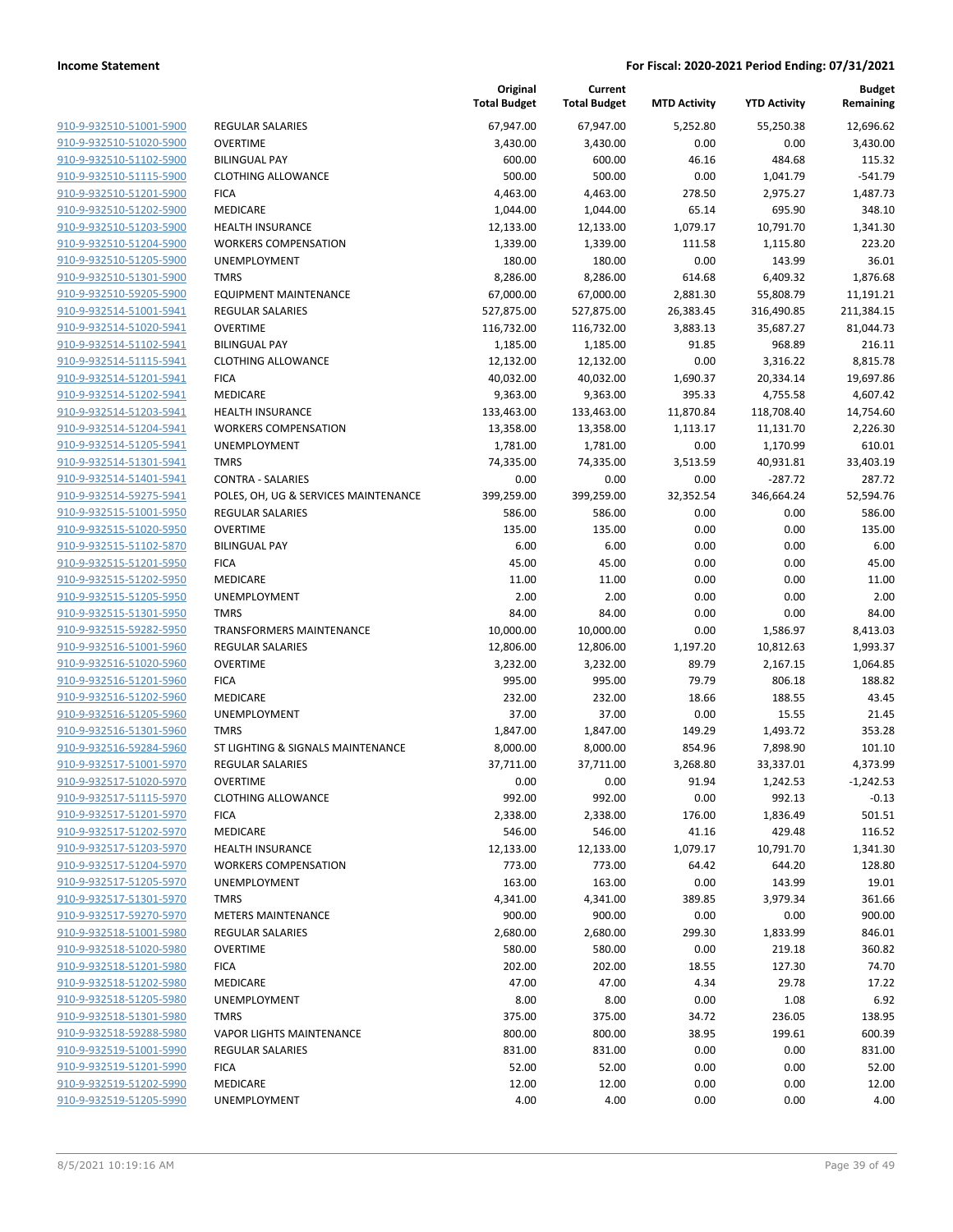|                                                    |                                      | Original<br><b>Total Budget</b> | Current<br><b>Total Budget</b> | <b>MTD Activity</b> | <b>YTD Activity</b> | <b>Budget</b><br>Remaining |
|----------------------------------------------------|--------------------------------------|---------------------------------|--------------------------------|---------------------|---------------------|----------------------------|
| 910-9-932519-51301-5990                            | <b>TMRS</b>                          | 96.00                           | 96.00                          | 0.00                | 0.00                | 96.00                      |
| 910-9-932590-59364-9900                            | <b>POLES</b>                         | 150,000.00                      | 150,000.00                     | 20,056.87           | 158,437.13          | $-8,437.13$                |
| 910-9-932590-59365-9900                            | OH CONDUCTOR & DEVICES               | 126,000.00                      | 126,000.00                     | 4,465.04            | 36,468.72           | 89,531.28                  |
| 910-9-932590-59366-9900                            | <b>UG CONDUIT</b>                    | 150,000.00                      | 150,000.00                     | 15,595.13           | 95,154.34           | 54,845.66                  |
| 910-9-932590-59367-9900                            | UG CONDUCTOR & DEVICES               | 185,000.00                      | 185,000.00                     | 15,041.31           | 116,692.93          | 68,307.07                  |
| 910-9-932590-59368-9900                            | <b>TRANSFORMERS &amp; CAPACITORS</b> | 200,000.00                      | 200,000.00                     | 21,686.57           | 215,142.39          | $-15,142.39$               |
| 910-9-932590-59369-9900                            | SERVICE CONNECTIONS                  | 1,000.00                        | 1,000.00                       | 0.00                | 0.00                | 1,000.00                   |
| 910-9-932590-59370-9900                            | <b>METERS</b>                        | 1,423,649.00                    | 1,423,649.00                   | 10,784.26           | 501,534.12          | 922,114.88                 |
| 910-9-932590-59371-9900                            | <b>VAPOR LIGHTS</b>                  | 6,000.00                        | 6,000.00                       | 313.78              | 2,908.65            | 3,091.35                   |
| 910-9-932590-59375-9900                            | STREET LIGHTING & SIGNALS            | 6,000.00                        | 6,000.00                       | 28.56               | 16,946.58           | $-10,946.58$               |
| 910-9-932590-59392-9900                            | <b>TRANSPORTATION EQUIPMENT</b>      | 215,000.00                      | 215,000.00                     | 0.00                | 203,658.00          | 11,342.00                  |
| 910-9-932590-59395-9900                            | LABORATORY EQUIPMENT                 | 50,000.00                       | 50,000.00                      | 0.00                | 0.00                | 50,000.00                  |
| 910-9-932591-51001-9914                            | REGULAR SALARIES                     | 6,411.00                        | 6,411.00                       | 5,810.92            | 49,453.75           | $-43,042.75$               |
| 910-9-932591-51020-9914                            | <b>OVERTIME</b>                      | 1,237.00                        | 1,237.00                       | 186.12              | 5,782.95            | $-4,545.95$                |
| 910-9-932591-51201-9914                            | <b>FICA</b>                          | 475.00                          | 475.00                         | 371.86              | 3,433.59            | $-2,958.59$                |
| 910-9-932591-51202-9914                            | MEDICARE                             | 111.00                          | 111.00                         | 86.96               | 803.01              | $-692.01$                  |
| 910-9-932591-51205-9914                            | UNEMPLOYMENT                         | 14.00                           | 14.00                          | 0.00                | 74.08               | $-60.08$                   |
| 910-9-932591-51301-9914                            | <b>TMRS</b>                          | 882.00                          | 882.00                         | 698.49              | 6,361.87            | $-5,479.87$                |
| 910-9-932592-51001-9915                            | <b>REGULAR SALARIES</b>              | 6,411.00                        | 6,411.00                       | 11,909.20           | 60,875.34           | $-54,464.34$               |
| 910-9-932592-51020-9915                            | <b>OVERTIME</b>                      | 1,236.00                        | 1,236.00                       | 1,318.70            | 11,339.36           | $-10,103.36$               |
| 910-9-932592-51201-9915                            | <b>FICA</b>                          | 475.00                          | 475.00                         | 820.13              | 4,474.41            | $-3,999.41$                |
| 910-9-932592-51202-9915                            | MEDICARE                             | 111.00                          | 111.00                         | 191.81              | 1,046.43            | $-935.43$                  |
| 910-9-932592-51205-9915                            | <b>UNEMPLOYMENT</b>                  | 13.00                           | 13.00                          | 0.00                | 86.77               | $-73.77$                   |
| 910-9-932592-51301-9915                            | <b>TMRS</b>                          | 882.00                          | 882.00                         | 1,534.43            | 8,314.32            | $-7,432.32$                |
| 910-9-932593-51001-9916                            | <b>REGULAR SALARIES</b>              | 6,411.00                        | 6,411.00                       | 7,769.65            | 94,379.84           | -87,968.84                 |
| 910-9-932593-51020-9916                            | <b>OVERTIME</b>                      | 1,237.00                        | 1,237.00                       | 1,342.64            | 11,030.59           | $-9,793.59$                |
| 910-9-932593-51201-9916                            | <b>FICA</b>                          | 475.00                          | 475.00                         | 560.91              | 6,488.91            | $-6,013.91$                |
| 910-9-932593-51202-9916                            | MEDICARE                             | 111.00                          | 111.00                         | 131.18              | 1,517.57            | $-1,406.57$                |
| 910-9-932593-51205-9916                            | UNEMPLOYMENT                         | 14.00                           | 14.00                          | 0.00                | 176.61              | $-162.61$                  |
| 910-9-932593-51301-9916                            | <b>TMRS</b>                          | 882.00                          | 882.00                         | 1,062.37            | 12,160.62           | $-11,278.62$               |
| 910-9-932594-51001-9917                            | REGULAR SALARIES                     | 6,411.00                        | 6,411.00                       | 5,906.68            | 56,284.73           | $-49,873.73$               |
| 910-9-932594-51020-9917                            | <b>OVERTIME</b>                      | 1,236.00                        | 1,236.00                       | 1,544.93            | 7,960.30            | $-6,724.30$                |
| 910-9-932594-51201-9917                            | <b>FICA</b>                          | 475.00                          | 475.00                         | 462.00              | 3,986.26            | $-3,511.26$                |
| 910-9-932594-51202-9917                            | MEDICARE                             | 111.00                          | 111.00                         | 108.05              | 932.26              | $-821.26$                  |
| 910-9-932594-51205-9917                            | UNEMPLOYMENT                         | 13.00                           | 13.00                          | 0.00                | 216.12              | $-203.12$                  |
| 910-9-932594-51301-9917                            | <b>TMRS</b>                          | 882.00                          | 882.00                         | 864.38              | 7,429.33            | $-6,547.33$                |
| 910-9-932595-51001-9918                            | REGULAR SALARIES                     | 28,190.00                       | 28,190.00                      | 919.92              | 4,373.10            | 23,816.90                  |
| 910-9-932595-51020-9918<br>910-9-932595-51201-9918 | OVERTIME                             | 6,234.00                        | 6,234.00                       | 349.15              | 850.69              | 5,383.31                   |
| 910-9-932595-51202-9918                            | <b>FICA</b><br><b>MEDICARE</b>       | 2,138.00<br>500.00              | 2,138.00<br>500.00             | 80.11<br>18.74      | 326.83              | 1,811.17<br>423.55         |
| 910-9-932595-51205-9918                            | UNEMPLOYMENT                         | 95.00                           | 95.00                          | 0.00                | 76.45<br>18.63      | 76.37                      |
| 910-9-932595-51301-9918                            | <b>TMRS</b>                          | 3,970.00                        | 3,970.00                       | 149.89              | 607.05              | 3,362.95                   |
| 910-9-932596-51001-9919                            | REGULAR SALARIES                     | 13,885.00                       | 13,885.00                      | 6,961.24            | 49,857.54           | $-35,972.54$               |
| 910-9-932596-51020-9919                            | <b>OVERTIME</b>                      | 3,070.00                        | 3,070.00                       | 0.00                | 4,871.46            | $-1,801.46$                |
| 910-9-932596-51201-9919                            | <b>FICA</b>                          | 1,053.00                        | 1,053.00                       | 431.59              | 3,409.98            | $-2,356.98$                |
| 910-9-932596-51202-9919                            | MEDICARE                             | 246.00                          | 246.00                         | 100.93              | 797.48              | $-551.48$                  |
| 910-9-932596-51205-9919                            | <b>UNEMPLOYMENT</b>                  | 47.00                           | 47.00                          | 0.00                | 97.51               | $-50.51$                   |
| 910-9-932596-51301-9919                            | <b>TMRS</b>                          | 1,955.00                        | 1,955.00                       | 807.51              | 6,351.29            | $-4,396.29$                |
| 910-9-932597-51001-9920                            | <b>REGULAR SALARIES</b>              | 15,117.00                       | 15,117.00                      | 998.62              | 8,658.81            | 6,458.19                   |
| 910-9-932597-51020-9920                            | <b>OVERTIME</b>                      | 0.00                            | 0.00                           | 387.66              | 3,519.34            | $-3,519.34$                |
| 910-9-932597-51201-9920                            | <b>FICA</b>                          | 939.00                          | 939.00                         | 85.95               | 755.05              | 183.95                     |
| 910-9-932597-51202-9920                            | MEDICARE                             | 220.00                          | 220.00                         | 20.10               | 176.58              | 43.42                      |
| 910-9-932597-51205-9920                            | UNEMPLOYMENT                         | 40.00                           | 40.00                          | 0.00                | 9.50                | 30.50                      |
| 910-9-932597-51301-9920                            | <b>TMRS</b>                          | 1,744.00                        | 1,744.00                       | 160.80              | 1,401.88            | 342.12                     |
| 910-9-932598-51001-9921                            | <b>REGULAR SALARIES</b>              | 284.00                          | 284.00                         | 129.10              | 331.02              | $-47.02$                   |
| 910-9-932598-51020-9921                            | <b>OVERTIME</b>                      | 64.00                           | 64.00                          | 0.00                | 100.88              | $-36.88$                   |
| 910-9-932598-51201-9921                            | <b>FICA</b>                          | 21.00                           | 21.00                          | 8.00                | 26.77               | $-5.77$                    |
| 910-9-932598-51202-9921                            | MEDICARE                             | 5.00                            | 5.00                           | 1.87                | 6.27                | $-1.27$                    |
| 910-9-932598-51205-9921                            | UNEMPLOYMENT                         | 1.00                            | 1.00                           | 0.00                | 0.00                | 1.00                       |
|                                                    |                                      |                                 |                                |                     |                     |                            |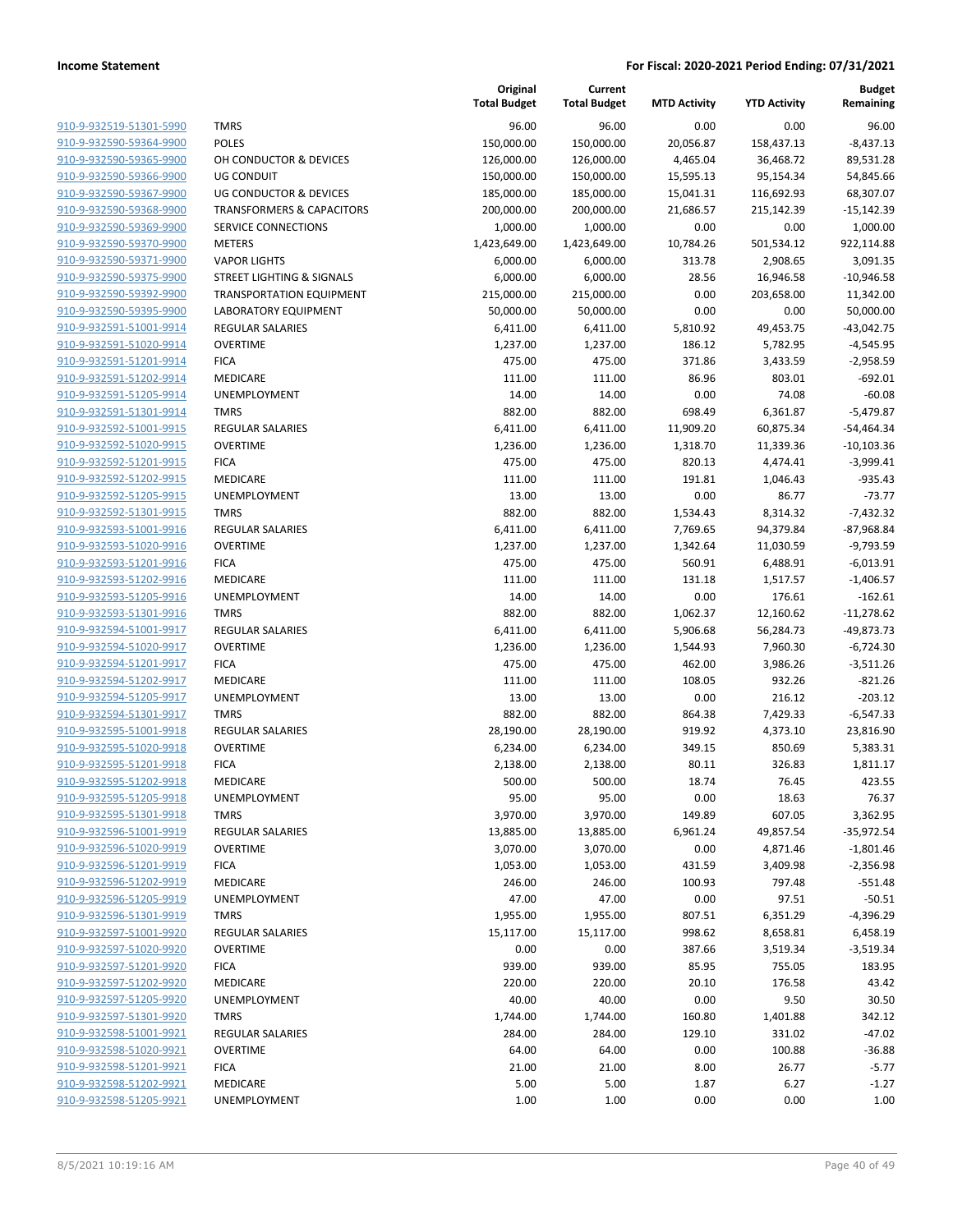|                                          |                                                                        | Original<br><b>Total Budget</b> | Current<br><b>Total Budget</b> | <b>MTD Activity</b>    | <b>YTD Activity</b>       | <b>Budget</b><br>Remaining   |
|------------------------------------------|------------------------------------------------------------------------|---------------------------------|--------------------------------|------------------------|---------------------------|------------------------------|
| 910-9-932598-51301-9921                  | <b>TMRS</b>                                                            | 40.00                           | 40.00                          | 14.98                  | 49.41                     | $-9.41$                      |
| 910-9-932599-51001-9922                  | <b>REGULAR SALARIES</b>                                                | 1,091.00                        | 1,091.00                       | 179.58                 | 10,783.45                 | $-9,692.45$                  |
| 910-9-932599-51020-9922                  | <b>OVERTIME</b>                                                        | 273.00                          | 273.00                         | 0.00                   | 3,940.28                  | $-3,667.28$                  |
| 910-9-932599-51201-9922                  | <b>FICA</b>                                                            | 84.00                           | 84.00                          | 11.13                  | 912.86                    | $-828.86$                    |
| 910-9-932599-51202-9922                  | MEDICARE                                                               | 20.00                           | 20.00                          | 2.60                   | 213.49                    | $-193.49$                    |
| 910-9-932599-51205-9922                  | UNEMPLOYMENT                                                           | 3.00                            | 3.00                           | 0.00                   | 4.15                      | $-1.15$                      |
| 910-9-932599-51301-9922                  | <b>TMRS</b>                                                            | 157.00                          | 157.00                         | 20.83                  | 1,707.97                  | $-1,550.97$                  |
| 910-9-970000-59111-9211                  | MISCELLANEOUS OFFICE EXPENSES                                          | 0.00                            | 0.00                           | 26.81                  | 26.81                     | $-26.81$                     |
| 910-9-970000-59187-9211                  | <b>EMPLOYEE RELATIONS</b>                                              | 24,500.00                       | 24,500.00                      | 338.77                 | 22,939.62                 | 1,560.38                     |
| 910-9-970000-59701-9040                  | <b>BAD DEBT</b>                                                        | 10,000.00                       | 10,000.00                      | 0.00                   | 0.00                      | 10,000.00                    |
| 910-9-970000-59720-9705                  | <b>BANK FEES</b>                                                       | 15,000.00                       | 15,000.00                      | 564.31                 | 5,070.82                  | 9,929.18                     |
| 910-9-970000-59730-9250                  | <b>INVENTORY LOSS/GAIN</b>                                             | 1,000.00                        | 1,000.00                       | $-145.50$              | $-91.46$                  | 1,091.46                     |
| 910-9-970000-59731-9250                  | <b>GASOLINE LOSSES/GAINS</b>                                           | 500.00                          | 500.00                         | 0.00                   | 130.19                    | 369.81                       |
| 910-9-970000-59732-9250                  | FUEL OIL LOSSES/GAINS                                                  | 500.00                          | 500.00                         | $-62.29$               | $-140,640.39$             | 141,140.39                   |
| 910-9-970000-59750-9260                  | <b>ACCRUED PTO PAY</b>                                                 | 125,000.00                      | 125,000.00                     | 10,161.27              | 68,784.49                 | 56,215.51                    |
| 910-9-970000-59770-9997                  | CONTINGENCY                                                            | 350,000.00                      | 308,209.95                     | 0.00                   | 1,990.55                  | 306,219.40                   |
| 910-9-970000-59771-9997                  | PAYROLL CONTINGENCY                                                    | 125,000.00                      | 125,000.00                     | 0.00                   | 0.00                      | 125,000.00                   |
| 910-9-970000-59780-9240                  | PROPERTY INSURANCE                                                     | 206,059.00                      | 206,059.00                     | 0.00                   | 223,167.72                | $-17,108.72$                 |
| 910-9-970000-59781-9250                  | LIABILITY INSURANCE                                                    | 102,252.00                      | 102,252.00                     | 0.00                   | 90,814.52                 | 11,437.48                    |
| 910-9-990000-59901-9270                  | XFER to COG - FRANCHISE FEES                                           | 2,690,834.00                    | 2,690,834.00                   | -485,336.75            | 1,072,895.20              | 1,617,938.80                 |
| 910-9-990000-59902-9200                  | XFER to COG- ADMIN EXPENSES                                            | 343,647.00                      | 343,647.00                     | 28,637.25              | 286,372.50                | 57,274.50                    |
| 910-9-990000-59903-4082                  | XFER to COG - PILOT                                                    | 344,281.00                      | 344,281.00                     | 0.00                   | 344,281.00                | 0.00                         |
| 910-9-990000-59912-9999                  | XFER TO 912 - DEBT SERVICE                                             | 7,846,375.00                    | 7,846,375.00                   | 0.00                   | 8,681,656.22              | -835,281.22                  |
| 910-9-990000-59926-9330                  | XFER to COG - GARAGE                                                   | 71,580.00                       | 71,580.00                      | 5,965.00               | 59,650.00                 | 11,930.00                    |
| 910-9-990000-59927-9200                  | XFER to COG - INSURANCE                                                | 16,307.00                       | 16,307.00                      | 1,358.92               | 13,589.20                 | 2,717.80                     |
| 910-9-990000-59928-9200                  | XFER to COG - IT                                                       | 33,225.00                       | 33,225.00                      | 2,768.75               | 27,687.50                 | 5,537.50                     |
| 910-9-990000-59930-9270                  | <b>XFER to GBOD</b>                                                    | 686,167.00                      | 686,167.00                     | $-97,067.35$           | 334,826.25                | 351,340.75                   |
|                                          | <b>Expense Total:</b>                                                  | 64,662,173.28                   | 64,662,173.28                  | 953,741.94             | 130,357,987.19            | -65,695,813.91               |
|                                          | Fund: 910 - ELECTRIC OPERATING FUND Surplus (Deficit):                 | 455,397.72                      | 455,397.72                     | 3,532,780.84           | -22,613,387.22            |                              |
| Fund: 911 - ELECTRIC DEBT REDUCTION      |                                                                        |                                 |                                |                        |                           |                              |
| Revenue<br>911-9-000000-49801-4190       | <b>INTEREST INCOME</b>                                                 | 1,100.00                        | 1,100.00                       | $-0.19$                | $-0.22$                   | 1,100.22                     |
|                                          | <b>Revenue Total:</b>                                                  | 1,100.00                        | 1,100.00                       | $-0.19$                | $-0.22$                   | 1,100.22                     |
|                                          | Fund: 911 - ELECTRIC DEBT REDUCTION Total:                             | 1,100.00                        | 1,100.00                       | $-0.19$                |                           |                              |
| <b>Fund: 912 - ELECTRIC DEBT SERVICE</b> |                                                                        |                                 |                                |                        | $-0.22$                   |                              |
| Revenue                                  |                                                                        |                                 |                                |                        |                           |                              |
|                                          |                                                                        |                                 |                                |                        |                           |                              |
| 912-9-000000-49710-4999                  | TRANFSER FROM GEUS 910 - ELECTRIC OP                                   | 7,846,375.00                    | 7,846,375.00                   | 0.00                   | 8,681,656.22              | -835,281.22                  |
|                                          | <b>Revenue Total:</b>                                                  | 7,846,375.00                    | 7,846,375.00                   | 0.00                   | 8,681,656.22              | -835,281.22                  |
| <b>Expense</b>                           |                                                                        |                                 |                                |                        |                           |                              |
| 912-9-980000-59801-9800                  | PAYING AGENT FEES                                                      | 2,100.00                        | 2,100.00                       | 0.00                   | 300.00                    | 1,800.00                     |
| 912-9-980000-59810-9800                  | ARBITRAGE                                                              | 5,000.00                        | 5,000.00                       | 0.00                   | 0.00                      | 5,000.00                     |
| 912-9-980000-59811-9800                  | CONTINUING DISCLOSURE                                                  | 1,000.00                        | 1,000.00                       | 0.00                   | 0.00                      | 1,000.00                     |
| 912-9-980000-59820-9800                  | <b>SURETY BOND</b>                                                     | 1,600.00                        | 1,600.00                       | 0.00                   | 0.00                      | 1,600.00                     |
| 912-9-980000-59862-9800                  | PRINCIPAL 2019A ISSUE                                                  | 2,045,000.00                    | 2,045,000.00                   | 0.00                   | 2,045,000.00              | 0.00                         |
| 912-9-980000-59863-4270                  | INTEREST 2019A ISSUE                                                   |                                 |                                | 0.00                   | 991,875.00                | 940,750.00                   |
| 912-9-980000-59864-9800                  | PRINCIPAL 2019B ISSUE                                                  | 1,932,625.00                    | 1,932,625.00                   | 0.00                   | 0.00                      | 3,525,000.00                 |
| 912-9-980000-59865-4270                  | INTEREST 2019B ISSUE                                                   | 3,525,000.00<br>343,750.00      | 3,525,000.00<br>343,750.00     | 0.00                   | 79,750.00                 |                              |
| 912-9-980000-59867-4270                  |                                                                        |                                 |                                |                        |                           | 264,000.00                   |
|                                          | INTEREST 2021 ISSUE<br><b>Expense Total:</b>                           | 0.00<br>7,856,075.00            | 0.00<br>7,856,075.00           | 13,333.39<br>13,333.39 | 51,250.23<br>3,168,175.23 | $-51,250.23$<br>4,687,899.77 |
|                                          | Fund: 912 - ELECTRIC DEBT SERVICE Surplus (Deficit):                   | -9,700.00                       | $-9,700.00$                    | -13,333.39             | 5,513,480.99              |                              |
| Fund: 913 - ELECTRIC CONSTRUCTION FUND   |                                                                        |                                 |                                |                        |                           |                              |
| Revenue                                  |                                                                        |                                 |                                |                        |                           |                              |
| 913-9-000000-49801-4190                  | <b>INTEREST INCOME</b>                                                 | 600.00                          | 600.00                         | $-2.26$                | $-2.40$                   | 602.40                       |
|                                          | <b>Revenue Total:</b><br>Fund: 913 - ELECTRIC CONSTRUCTION FUND Total: | 600.00<br>600.00                | 600.00<br>600.00               | $-2.26$<br>$-2.26$     | $-2.40$<br>$-2.40$        | 602.40                       |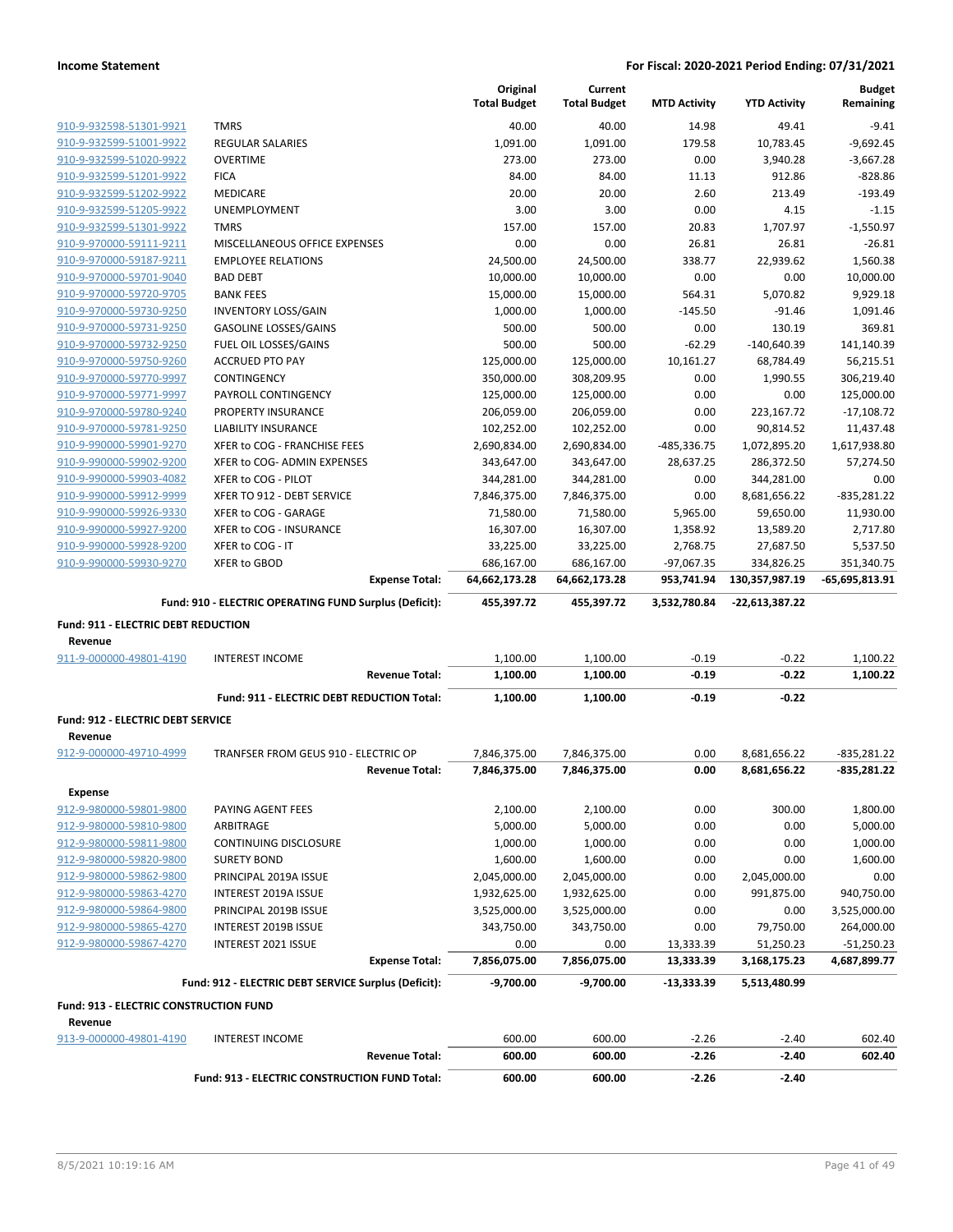|                              |                                                | Original<br><b>Total Budget</b> | Current<br><b>Total Budget</b> | <b>MTD Activity</b> | <b>YTD Activity</b> | <b>Budget</b><br>Remaining |
|------------------------------|------------------------------------------------|---------------------------------|--------------------------------|---------------------|---------------------|----------------------------|
| Fund: 950 - CABLE / INTERNET |                                                |                                 |                                |                     |                     |                            |
| Revenue                      |                                                |                                 |                                |                     |                     |                            |
| 950-9-000000-48001-3950      | <b>CABLE REVENUES</b>                          | 2,350,916.00                    | 2,350,916.00                   | 198,647.48          | 2,061,341.66        | 289,574.34                 |
| 950-9-000000-48003-3950      | SET-TOP                                        | 113,718.00                      | 113,718.00                     | 10,475.51           | 103,337.18          | 10,380.82                  |
| 950-9-000000-48040-3950      | <b>BROADCASTS</b>                              | 1,000.00                        | 1,000.00                       | 200.00              | 2,396.67            | $-1,396.67$                |
| 950-9-000000-48101-3950      | <b>INTERNET REVENUES</b>                       | 3,056,423.00                    | 3,056,423.00                   | 254,353.56          | 2,499,266.85        | 557,156.15                 |
| 950-9-000000-48201-3950      | LATE CHARGES                                   | 60,000.00                       | 60,000.00                      | 4,443.11            | 17,592.53           | 42,407.47                  |
| 950-9-000000-48202-3950      | <b>SERVICE CHARGES</b>                         | 40,000.00                       | 40,000.00                      | 11,997.74           | 42,709.68           | $-2,709.68$                |
| 950-9-000000-48203-3950      | LOST/DAMAGED EQUIPMENT                         | 30,000.00                       | 30,000.00                      | 4,669.44            | 31,736.18           | $-1,736.18$                |
| 950-9-000000-48301-3950      | <b>TRANSFER TO COG</b>                         | 254,350.00                      | 254,350.00                     | 21,700.90           | 217,454.28          | 36,895.72                  |
| 950-9-000000-48307-3950      | <b>TRANSFER TO GBOD</b>                        | 51,450.00                       | 51,450.00                      | 4,343.08            | 43,538.92           | 7,911.08                   |
| 950-9-000000-48434-3950      | <b>CHANNEL 34</b>                              | 0.00                            | 0.00                           | 100.00              | 1,000.32            | $-1,000.32$                |
| 950-9-000000-48488-3950      | <b>AD INSERTIONS</b>                           | 30,000.00                       | 30,000.00                      | 0.00                | 15,313.25           | 14,686.75                  |
| 950-9-000000-48501-3950      | <b>CUSTOMER AID TO CONSTRUCTION</b>            | 1,000.00                        | 1,000.00                       | 0.00                | 0.00                | 1,000.00                   |
| 950-9-000000-48502-3950      | OTHER REIMBURSEMENTS                           | 500.00                          | 500.00                         | 0.00                | 0.00                | 500.00                     |
| 950-9-000000-48801-4190      | INTEREST INCOME                                | 8,000.00                        | 8,000.00                       | 0.00                | 193.01              | 7,806.99                   |
| 950-9-000000-48991-3950      | <b>GEUS ELECTRIC PAYMENT FOR INTERNET</b>      | 38,000.00                       | 38,000.00                      | 0.00                | 38,000.00           | 0.00                       |
| 950-9-000000-48993-3950      | GEUS ELECTRIC PAYMENT FOR PUBLIC SVC           | 15,000.00                       | 15,000.00                      | 0.00                | 15,000.00           | 0.00                       |
| 950-9-000000-48994-3950      | LEASE OF DARK FIBER                            | 324,000.00                      | 324,000.00                     | 0.00                | 324,000.00          | 0.00                       |
| 950-9-000000-48995-3950      | <b>COLOCATION FOR SCADA &amp; PHONE SYSTEM</b> | 20,378.00                       | 20,378.00                      | 0.00                | 20,378.00           | 0.00                       |
|                              | <b>Revenue Total:</b>                          | 6,394,735.00                    | 6,394,735.00                   | 510,930.82          | 5,433,258.53        | 961,476.47                 |
| Expense                      |                                                |                                 |                                |                     |                     |                            |
| 950-9-951050-51001-8500      | <b>REGULAR SALARIES</b>                        | 78,608.00                       | 78,608.00                      | 4,548.00            | 49,841.33           | 28,766.67                  |
| 950-9-951050-51115-8500      | <b>CLOTHING ALLOWANCE</b>                      | 123.00                          | 123.00                         | 0.00                | 3,226.46            | $-3,103.46$                |
| 950-9-951050-51116-8500      | <b>CAR ALLOWANCE</b>                           | 1,365.00                        | 1,365.00                       | 150.00              | 1,575.00            | $-210.00$                  |
| 950-9-951050-51117-8500      | <b>CELL PHONE ALLOWANCE</b>                    | 504.00                          | 504.00                         | 16.62               | 200.34              | 303.66                     |
| 950-9-951050-51201-8500      | <b>FICA</b>                                    | 4,990.00                        | 4,990.00                       | 224.14              | 2,552.63            | 2,437.37                   |
| 950-9-951050-51202-8500      | <b>MEDICARE</b>                                | 1,168.00                        | 1,168.00                       | 52.42               | 597.00              | 571.00                     |
| 950-9-951050-51203-8500      | <b>HEALTH INSURANCE</b>                        | 9,707.00                        | 9,707.00                       | 863.33              | 8,633.30            | 1,073.70                   |
| 950-9-951050-51204-8500      | <b>WORKERS COMPENSATION</b>                    | 1,497.00                        | 1,497.00                       | 124.75              | 1,247.50            | 249.50                     |
| 950-9-951050-51205-8500      | UNEMPLOYMENT                                   | 144.00                          | 144.00                         | 0.00                | 76.53               | 67.47                      |
| 950-9-951050-51301-8500      | <b>TMRS</b>                                    | 9,264.00                        | 9,264.00                       | 546.90              | 5,930.92            | 3,333.08                   |
| 950-9-951050-59110-8500      | <b>GEUS OPERATIONS</b>                         | 79,900.00                       | 79,900.00                      | 2,482.31            | 44,222.19           | 35,677.81                  |
| 950-9-951050-59141-8500      | <b>UTILITY BILLS</b>                           | 80,000.00                       | 80,000.00                      | 6,440.54            | 59,338.73           | 20,661.27                  |
| 950-9-951050-59148-8500      | <b>FUEL</b>                                    | 10,000.00                       | 10,000.00                      | 897.80              | 9,315.27            | 684.73                     |
| 950-9-951050-59191-8500      | POLE USE                                       | 30,000.00                       | 30,000.00                      | 0.00                | 30,000.00           | 0.00                       |
| 950-9-951051-51001-8510      | <b>REGULAR SALARIES</b>                        | 35,221.00                       | 35,221.00                      | 2,736.00            | 31,488.00           | 3,733.00                   |
| 950-9-951051-51020-8510      | <b>OVERTIME</b>                                | 2,540.00                        | 2,540.00                       | 89.78               | 616.12              | 1,923.88                   |
| 950-9-951051-51102-8510      | <b>BILINGUAL PAY</b>                           | 0.00                            | 0.00                           | 0.00                | 46.16               | -46.16                     |
| 950-9-951051-51117-8510      | <b>CELL PHONE ALLOWANCE</b>                    | 432.00                          | 432.00                         | 0.00                | 33.22               | 398.78                     |
| 950-9-951051-51201-8510      | <b>FICA</b>                                    | 2,341.00                        | 2,341.00                       | 172.98              | 1,969.45            | 371.55                     |
| 950-9-951051-51202-8510      | MEDICARE                                       | 548.00                          | 548.00                         | 40.45               | 460.58              | 87.42                      |
| 950-9-951051-51203-8510      | <b>HEALTH INSURANCE</b>                        | 12,133.00                       | 12,133.00                      | 1,079.17            | 10,791.70           | 1,341.30                   |
| 950-9-951051-51204-8510      | <b>WORKERS COMPENSATION</b>                    | 703.00                          | 703.00                         | 58.58               | 585.80              | 117.20                     |
| 950-9-951051-51205-8510      | <b>UNEMPLOYMENT</b>                            | 180.00                          | 180.00                         | 0.00                | 144.00              | 36.00                      |
| 950-9-951051-51301-8510      | <b>TMRS</b>                                    | 4,347.00                        | 4,347.00                       | 327.79              | 3,704.13            | 642.87                     |
| 950-9-951051-59110-8510      | <b>GEUS OPERATIONS</b>                         | 0.00                            | 0.00                           | 12.30               | 157.55              | $-157.55$                  |
| 950-9-951051-59148-8510      | <b>FUEL</b>                                    | 0.00                            | 0.00                           | 0.00                | 80.04               | $-80.04$                   |
| 950-9-951051-59151-8510      | <b>BASIC PROGRAM EXPENSE</b>                   | 2,201,418.00                    | 2,201,418.00                   | 189,349.50          | 1,745,294.54        | 456,123.46                 |
| 950-9-951051-59152-8510      | PREMIUM PROGRAM EXPENSE                        | 63,516.00                       | 63,516.00                      | 4,920.62            | 46,931.76           | 16,584.24                  |
| 950-9-951051-59154-8510      | <b>TIVO Fees</b>                               | 28,604.22                       | 28,604.22                      | 2,456.80            | 22,863.75           | 5,740.47                   |
| 950-9-951051-59155-8510      | OTHER PROGRAM EXPENSE                          | 7,500.00                        | 7,500.00                       | 0.00                | 1,181.75            | 6,318.25                   |
| 950-9-951052-51001-8520      | <b>REGULAR SALARIES</b>                        | 59,120.00                       | 59,120.00                      | 5,362.08            | 56,377.88           | 2,742.12                   |
| 950-9-951052-51115-8520      | <b>CLOTHING ALLOWANCE</b>                      | 123.00                          | 123.00                         | 0.00                | 472.57              | $-349.57$                  |
| 950-9-951052-51116-8520      | <b>CAR ALLOWANCE</b>                           | 975.00                          | 975.00                         | 0.00                | 0.00                | 975.00                     |
| 950-9-951052-51117-8520      | <b>CELL PHONE ALLOWANCE</b>                    | 216.00                          | 216.00                         | 31.36               | 329.28              | $-113.28$                  |
| 950-9-951052-51201-8520      | <b>FICA</b>                                    | 3,740.00                        | 3,740.00                       | 334.40              | 3,515.91            | 224.09                     |
| 950-9-951052-51202-8520      | MEDICARE                                       | 875.00                          | 875.00                         | 78.20               | 822.21              | 52.79                      |
| 950-9-951052-51203-8520      | HEALTH INSURANCE                               | 6,067.00                        | 6,067.00                       | 539.58              | 5,395.80            | 671.20                     |
|                              |                                                |                                 |                                |                     |                     |                            |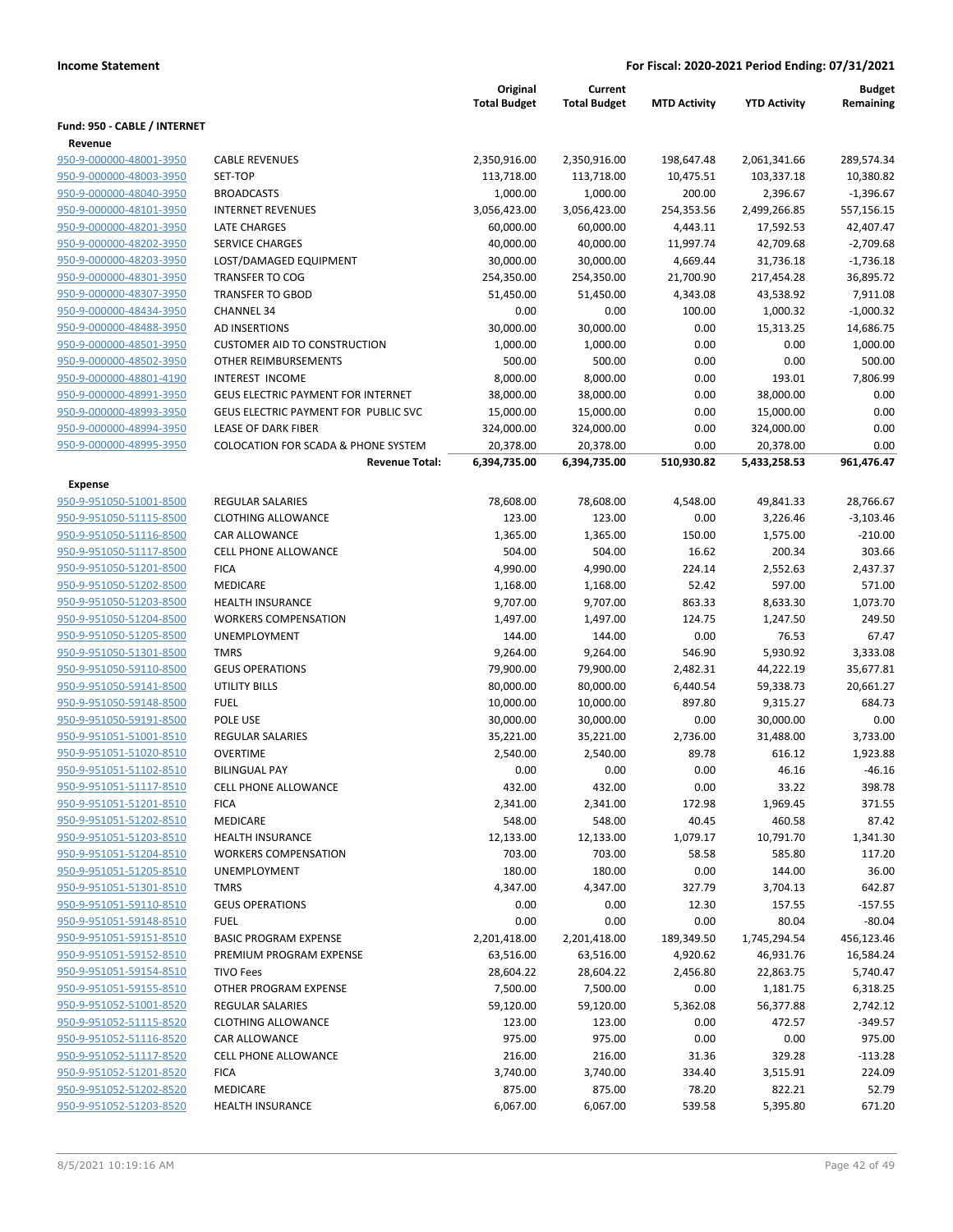| 950-9-951052-51204-8520        |
|--------------------------------|
| 950-9-951052-51205-8520        |
| 950-9-951052-51301-8520        |
| 950-9-951052-59110-8520        |
| 950-9-951052-59148-8520        |
| 950-9-951052-59150-8520        |
| <u>950-9-951053-51001-8530</u> |
| 950-9-951053-51020-8530        |
| 950-9-951053-51102-8530        |
| 950-9-951053-51117-8530        |
| 950-9-951053-51201-8530        |
| <u>950-9-951053-51202-8530</u> |
| 950-9-951053-51203-8530        |
| 950-9-951053-51204-8530        |
| 950-9-951053-51205-8530        |
| 950-9-951053-51301-8530        |
| <u>950-9-951053-59110-8530</u> |
| 950-9-951053-59146-8530        |
| 950-9-951053-59148-8530        |
|                                |
| 950-9-951053-59160-8530        |
| 950-9-951053-59164-8530        |
| 950-9-951054-51001-8540        |
| 950-9-951054-51020-8540        |
| 950-9-951054-51102-8540        |
| 950-9-951054-51117-8540        |
| 950-9-951054-51201-8540        |
| <u>950-9-951054-51202-8540</u> |
| 950-9-951054-51203-8540        |
| 950-9-951054-51204-8540        |
| 950-9-951054-51205-8540        |
| 950-9-951054-51301-8540        |
| 950-9-951054-59110-8540        |
| 950-9-951055-51001-8550        |
| 950-9-951055-51020-8550        |
| 950-9-951055-51115-8550        |
| <u>950-9-951055-51116-8550</u> |
| 950-9-951055-51117-8550        |
| 950-9-951055-51201-8550        |
| 950-9-951055-51202-8550        |
| 950-9-951055-51203-8550        |
| 950-9-951055-51204-8550        |
| 950-9-951055-51205-8550        |
| 950-9-951055-51301-8550        |
| 950-9-951055-59110-8550        |
| 950-9-951055-59112-8550        |
| 950-9-951055-59158-8550        |
| 950-9-951060-51001-8600        |
| 950-9-951060-51010-8600        |
| 950-9-951060-51020-8600        |
| 950-9-951060-51115-8600        |
|                                |
| 950-9-951060-51116-8600        |
| 950-9-951060-51117-8600        |
| 950-9-951060-51201-8600        |
| 950-9-951060-51202-8600        |
| 950-9-951060-51203-8600        |
| 950-9-951060-51204-8600        |
| 950-9-951060-51205-8600        |
| 950-9-951060-51301-8600        |
| 950-9-951060-59201-8600        |
|                                |

|                                                    |                                     | Original<br><b>Total Budget</b> | Current<br><b>Total Budget</b> | <b>MTD Activity</b> | <b>YTD Activity</b>   | <b>Budget</b><br>Remaining |
|----------------------------------------------------|-------------------------------------|---------------------------------|--------------------------------|---------------------|-----------------------|----------------------------|
| 950-9-951052-51204-8520                            | <b>WORKERS COMPENSATION</b>         | 1,122.00                        | 1,122.00                       | 93.50               | 935.00                | 187.00                     |
| 950-9-951052-51205-8520                            | UNEMPLOYMENT                        | 90.00                           | 90.00                          | 0.00                | 95.09                 | $-5.09$                    |
| 950-9-951052-51301-8520                            | <b>TMRS</b>                         | 6,943.00                        | 6,943.00                       | 625.64              | 6,521.13              | 421.87                     |
| 950-9-951052-59110-8520                            | <b>GEUS OPERATIONS</b>              | 92,300.00                       | 87,300.00                      | 2,618.94            | 35,751.57             | 51,548.43                  |
| 950-9-951052-59148-8520                            | <b>FUEL</b>                         | 7,000.00                        | 7,000.00                       | 897.81              | 7,501.03              | $-501.03$                  |
| 950-9-951052-59150-8520                            | <b>ISP SERVICE EXPENSE</b>          | 732,640.00                      | 732,640.00                     | 95,814.55           | 625,937.86            | 106,702.14                 |
| 950-9-951053-51001-8530                            | <b>REGULAR SALARIES</b>             | 167,577.00                      | 167,577.00                     | 13,138.72           | 128,803.07            | 38,773.93                  |
| 950-9-951053-51020-8530                            | <b>OVERTIME</b>                     | 5,603.00                        | 5,603.00                       | 34.66               | 521.62                | 5,081.38                   |
| 950-9-951053-51102-8530                            | <b>BILINGUAL PAY</b>                | 450.00                          | 450.00                         | 34.62               | 328.89                | 121.11                     |
| 950-9-951053-51117-8530                            | <b>CELL PHONE ALLOWANCE</b>         | 1,392.00                        | 1,392.00                       | 107.04              | 1,050.23              | 341.77                     |
| 950-9-951053-51201-8530                            | <b>FICA</b>                         | 10,852.00                       | 10,852.00                      | 822.00              | 7,934.91              | 2,917.09                   |
| 950-9-951053-51202-8530                            | MEDICARE                            | 2,539.00                        | 2,539.00                       | 192.24              | 1,855.75              | 683.25                     |
| 950-9-951053-51203-8530                            | <b>HEALTH INSURANCE</b>             | 33,367.00                       | 33,367.00                      | 2,967.75            | 29,677.50             | 3,689.50                   |
| 950-9-951053-51204-8530                            | <b>WORKERS COMPENSATION</b>         | 3,258.00                        | 3,258.00                       | 271.50              | 2,715.00              | 543.00                     |
| 950-9-951053-51205-8530                            | UNEMPLOYMENT                        | 495.00                          | 495.00                         | 0.00                | 395.99                | 99.01                      |
| 950-9-951053-51301-8530                            | <b>TMRS</b>                         | 20,150.00                       | 20,150.00                      | 1,544.54            | 15,021.95             | 5,128.05                   |
| 950-9-951053-59110-8530                            | <b>GEUS OPERATIONS</b>              | 13,340.00                       | 13,340.00                      | 376.46              | 8,053.45              | 5,286.55                   |
| 950-9-951053-59146-8530                            | <b>TRAINING AND TRAVEL</b>          | 4,500.00                        | 4,500.00                       | 0.00                | 0.00                  | 4,500.00                   |
| 950-9-951053-59148-8530                            | <b>FUEL</b>                         | 250.00                          | 250.00                         | 0.00                | 0.00                  | 250.00                     |
| 950-9-951053-59160-8530                            | ADVERTISING                         | 26,750.00                       | 26,750.00                      | 642.40              | 7,310.06              | 19,439.94                  |
| 950-9-951053-59164-8530                            | <b>CONSUMER INFORMATION</b>         | 1.00                            | 1.00                           | 0.00                | 0.00                  | 1.00                       |
| 950-9-951054-51001-8540                            | <b>REGULAR SALARIES</b>             | 81,031.00                       | 81,031.00                      | 6,202.03            | 68,400.28             | 12,630.72                  |
| 950-9-951054-51020-8540                            | <b>OVERTIME</b>                     | 2,915.00                        | 2,915.00                       | 43.64               | 1,548.35              | 1,366.65                   |
| 950-9-951054-51102-8540                            | <b>BILINGUAL PAY</b>                | 0.00                            | 0.00                           | 11.54               | 63.47                 | -63.47                     |
| 950-9-951054-51117-8540                            | CELL PHONE ALLOWANCE                | 0.00                            | 0.00                           | 0.00                | 24.46                 | $-24.46$                   |
| 950-9-951054-51201-8540                            | <b>FICA</b>                         | 5,206.00                        | 5,206.00                       | 381.30              | 4,261.38              | 944.62                     |
| 950-9-951054-51202-8540                            | MEDICARE<br><b>HEALTH INSURANCE</b> | 1,217.00                        | 1,217.00                       | 89.18               | 996.65                | 220.35                     |
| 950-9-951054-51203-8540<br>950-9-951054-51204-8540 | <b>WORKERS COMPENSATION</b>         | 27,299.00<br>1,562.00           | 27,299.00<br>1,562.00          | 2,428.17<br>130.17  | 24,281.70<br>1,301.70 | 3,017.30<br>260.30         |
| 950-9-951054-51205-8540                            | UNEMPLOYMENT                        | 405.00                          | 405.00                         | 0.00                | 333.95                | 71.05                      |
| 950-9-951054-51301-8540                            | <b>TMRS</b>                         | 9,664.00                        | 9,664.00                       | 725.83              | 8,059.05              | 1,604.95                   |
| 950-9-951054-59110-8540                            | <b>GEUS OPERATIONS</b>              | 7,000.00                        | 7,000.00                       | 13.53               | 3,913.47              | 3,086.53                   |
| 950-9-951055-51001-8550                            | <b>REGULAR SALARIES</b>             | 102,180.00                      | 102,180.00                     | 7,765.22            | 100,983.00            | 1,197.00                   |
| 950-9-951055-51020-8550                            | <b>OVERTIME</b>                     | 2,045.00                        | 2,045.00                       | 271.37              | 3,397.68              | $-1,352.68$                |
| 950-9-951055-51115-8550                            | <b>CLOTHING ALLOWANCE</b>           | 42.00                           | 42.00                          | 0.00                | 83.12                 | $-41.12$                   |
| 950-9-951055-51116-8550                            | <b>CAR ALLOWANCE</b>                | 1,400.00                        | 1,400.00                       | 0.00                | 0.00                  | 1,400.00                   |
| 950-9-951055-51117-8550                            | CELL PHONE ALLOWANCE                | 287.00                          | 287.00                         | 22.10               | 256.51                | 30.49                      |
| 950-9-951055-51201-8550                            | <b>FICA</b>                         | 5,624.00                        | 5,624.00                       | 499.64              | 5,894.38              | $-270.38$                  |
| 950-9-951055-51202-8550                            | MEDICARE                            | 1,539.00                        | 1,539.00                       | 116.85              | 1,515.17              | 23.83                      |
| 950-9-951055-51203-8550                            | <b>HEALTH INSURANCE</b>             | 16,382.00                       | 16,382.00                      | 1,457.33            | 14,573.30             | 1,808.70                   |
| 950-9-951055-51204-8550                            | <b>WORKERS COMPENSATION</b>         | 1,970.00                        | 1,970.00                       | 164.17              | 1,641.70              | 328.30                     |
| 950-9-951055-51205-8550                            | UNEMPLOYMENT                        | 238.00                          | 238.00                         | 0.00                | 327.43                | $-89.43$                   |
| 950-9-951055-51301-8550                            | <b>TMRS</b>                         | 12,195.00                       | 12,195.00                      | 934.81              | 12,095.63             | 99.37                      |
| 950-9-951055-59110-8550                            | <b>GEUS OPERATIONS</b>              | 9,100.00                        | 9,100.00                       | 277.40              | 4,489.61              | 4,610.39                   |
| 950-9-951055-59112-8550                            | SAFETY                              | 2,138.00                        | 2,138.00                       | 0.00                | 1,756.60              | 381.40                     |
| 950-9-951055-59158-8550                            | C/I BILLING                         | 44,500.00                       | 44,500.00                      | 0.00                | 43,127.41             | 1,372.59                   |
| 950-9-951060-51001-8600                            | REGULAR SALARIES                    | 209,071.00                      | 209,071.00                     | 16,061.13           | 191,389.78            | 17,681.22                  |
| 950-9-951060-51010-8600                            | <b>PART TIME REGULAR</b>            | 17,599.00                       | 17,599.00                      | 0.00                | 0.00                  | 17,599.00                  |
| 950-9-951060-51020-8600                            | <b>OVERTIME</b>                     | 12,302.00                       | 12,302.00                      | 661.04              | 7,155.09              | 5,146.91                   |
| 950-9-951060-51115-8600                            | <b>CLOTHING ALLOWANCE</b>           | 2,079.00                        | 2,079.00                       | 0.00                | 2,662.49              | $-583.49$                  |
| 950-9-951060-51116-8600                            | CAR ALLOWANCE                       | 1,950.00                        | 1,950.00                       | 300.00              | 4,050.00              | $-2,100.00$                |
| 950-9-951060-51117-8600                            | <b>CELL PHONE ALLOWANCE</b>         | 1,608.00                        | 1,608.00                       | 116.30              | 1,320.87              | 287.13                     |
| 950-9-951060-51201-8600                            | <b>FICA</b>                         | 15,019.00                       | 15,019.00                      | 956.06              | 13,404.06             | 1,614.94                   |
| 950-9-951060-51202-8600                            | MEDICARE                            | 3,514.00                        | 3,514.00                       | 223.59              | 3,134.81              | 379.19                     |
| 950-9-951060-51203-8600                            | <b>HEALTH INSURANCE</b>             | 52,171.00                       | 52,171.00                      | 4,640.33            | 46,403.30             | 5,767.70                   |
| 950-9-951060-51204-8600                            | <b>WORKERS COMPENSATION</b>         | 5,232.00                        | 5,232.00                       | 436.00              | 4,360.00              | 872.00                     |
| 950-9-951060-51205-8600                            | UNEMPLOYMENT                        | 822.00                          | 822.00                         | 12.94               | 678.23                | 143.77                     |
| 950-9-951060-51301-8600                            | <b>TMRS</b>                         | 27,892.00                       | 27,892.00                      | 1,919.20            | 26,574.68             | 1,317.32                   |
| 950-9-951060-59201-8600                            | <b>BUILDINGS MAINTENANCE</b>        | 24,850.00                       | 24,850.00                      | 990.00              | 17,837.94             | 7,012.06                   |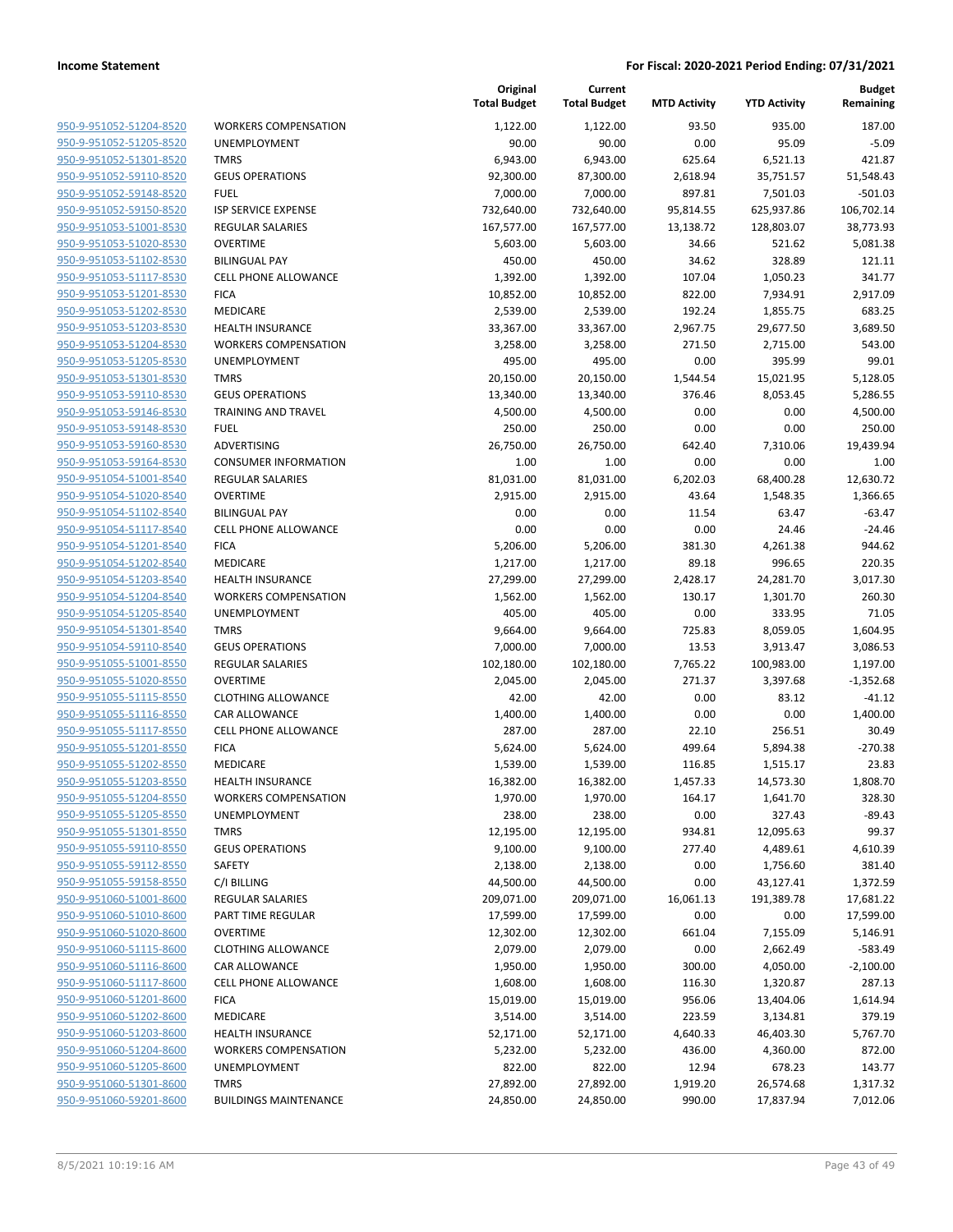|                                                    |                                                       | Original<br><b>Total Budget</b> | Current<br><b>Total Budget</b> | <b>MTD Activity</b> | <b>YTD Activity</b>       | <b>Budget</b><br>Remaining |
|----------------------------------------------------|-------------------------------------------------------|---------------------------------|--------------------------------|---------------------|---------------------------|----------------------------|
| 950-9-951060-59205-8600                            | EQUIPMENT MAINTENANCE                                 | 10,000.00                       | 11,242.00                      | 4.649.04            | 16,713.23                 | $-5,471.23$                |
| 950-9-951060-59231-8600                            | <b>CABLE PLANT MAINTENANCE</b>                        | 22,500.00                       | 21,258.00                      | 0.00                | 2,337.06                  | 18,920.94                  |
| 950-9-951060-59235-8600                            | FIBER OPTICS PLANT MAINTENANCE                        | 20,000.00                       | 25,000.00                      | 1,446.60            | 41,728.10                 | $-16,728.10$               |
| 950-9-951061-51001-8610                            | <b>REGULAR SALARIES</b>                               | 209,071.00                      | 209,071.00                     | 16,061.04           | 191,189.12                | 17,881.88                  |
| 950-9-951061-51020-8610                            | <b>OVERTIME</b>                                       | 12,302.00                       | 12,302.00                      | 660.55              | 7,151.29                  | 5,150.71                   |
| 950-9-951061-51115-8610                            | <b>CLOTHING ALLOWANCE</b>                             | 2,079.00                        | 2,079.00                       | 0.00                | 2,055.18                  | 23.82                      |
| 950-9-951061-51116-8610                            | <b>CAR ALLOWANCE</b>                                  | 1,950.00                        | 1,950.00                       | 0.00                | 0.00                      | 1,950.00                   |
| 950-9-951061-51117-8610                            | <b>CELL PHONE ALLOWANCE</b>                           | 1,416.00                        | 1,416.00                       | 116.24              | 1,320.12                  | 95.88                      |
| 950-9-951061-51201-8610                            | <b>FICA</b>                                           | 13,928.00                       | 13,928.00                      | 997.72              | 12,015.81                 | 1,912.19                   |
| 950-9-951061-51202-8610                            | <b>MEDICARE</b>                                       | 3,259.00                        | 3,259.00                       | 233.34              | 2,810.14                  | 448.86                     |
| 950-9-951061-51203-8610                            | <b>HEALTH INSURANCE</b>                               | 44,895.00                       | 44,895.00                      | 3,993.00            | 39,930.00                 | 4,965.00                   |
| 950-9-951061-51204-8610                            | <b>WORKERS COMPENSATION</b>                           | 4,315.00                        | 4,315.00                       | 359.58              | 3,595.80                  | 719.20                     |
| 950-9-951061-51205-8610                            | UNEMPLOYMENT                                          | 642.00                          | 642.00                         | 12.94               | 602.88                    | 39.12                      |
| 950-9-951061-51301-8610                            | <b>TMRS</b>                                           | 25,866.00                       | 25,866.00                      | 1,884.31            | 22,250.15                 | 3,615.85                   |
| 950-9-951061-59205-8610                            | <b>EQUIPMENT MAINTENANCE</b>                          | 100.00                          | 100.00                         | 0.00                | 0.00                      | 100.00                     |
| 950-9-951061-59233-8610                            | INTERNET PLANT MAINTENANCE                            | 6,000.00                        | 6,000.00                       | 506.22              | 506.22                    | 5,493.78                   |
| 950-9-951090-59510-9900                            | HEADEND, TRUNK & DISTRIBUTION SYSTEM                  | 100,000.00                      | 100,000.00                     | 904.50              | 35,524.11                 | 64,475.89                  |
| 950-9-951090-59511-9900                            | <b>HEADEND EQUIPMENT</b>                              | 80,000.00                       | 80,000.00                      | 13,386.78           | 18,866.74                 | 61,133.26                  |
| 950-9-951090-59512-9900                            | <b>DROPS</b>                                          | 100,000.00                      | 100,000.00                     | 12,713.57           | 147,977.73                | $-47,977.73$               |
| 950-9-951090-59591-9900                            | <b>FURNITURE &amp; OFFICE EQUIPMENT</b>               | 0.00                            | 0.00                           | 0.00                | 4,242.40                  | $-4,242.40$                |
| 950-9-951090-59592-9900                            | <b>TRANSPORTATION EQUIPMENT</b>                       | 30,000.00                       | 30,000.00                      | 0.00                | 29,301.76                 | 698.24                     |
| 950-9-951091-51001-9958                            | <b>REGULAR SALARIES</b>                               | 41,429.00                       | 41,429.00                      | 2,226.68            | 23,391.71                 | 18,037.29                  |
| 950-9-951091-51020-9958                            | <b>OVERTIME</b>                                       | 4,344.00                        | 4,344.00                       | 131.98              | 1,946.64                  | 2,397.36                   |
| 950-9-951091-51201-9958                            | <b>FICA</b>                                           | 2,861.00                        | 2,861.00                       | 147.47              | 1,583.92                  | 1,277.08                   |
| 950-9-951091-51202-9958                            | MEDICARE                                              | 669.00                          | 669.00                         | 34.49               | 370.44                    | 298.56                     |
| 950-9-951091-51205-9958                            | UNEMPLOYMENT                                          | 156.00                          | 156.00                         | 0.00                | 79.18                     | 76.82                      |
| 950-9-951091-51301-9958                            | <b>TMRS</b>                                           | 5,306.00                        | 5,306.00                       | 275.91              | 2,937.89                  | 2,368.11                   |
| 950-9-970000-59720-9705                            | <b>CREDIT CARD &amp; BANK FEES</b>                    | 10,000.00                       | 10,000.00                      | 1,803.31            | 15,416.39                 | $-5,416.39$                |
| 950-9-970000-59730-9250                            | <b>INVENTORY LOSS/GAIN</b>                            | 1,000.00                        | 1,000.00                       | 0.00                | $-14.16$                  | 1,014.16                   |
| 950-9-970000-59734-4210                            | ASSET DISPOSAL LOSSES/GAINS                           | 1,000.00                        | 1,000.00                       | 0.00                | 0.00                      | 1,000.00                   |
| 950-9-970000-59750-9260                            | <b>ACCRUED PTO PAY</b>                                | 5,000.00                        | 5,000.00                       | 0.00                | 33,411.60                 | $-28,411.60$               |
| 950-9-970000-59770-9970                            | CONTINGENCY                                           | 50,000.00                       | 50,000.00                      | 0.00                | 19.52                     | 49,980.48                  |
| 950-9-970000-59771-9970                            | PAYROLL CONTINGENCY                                   | 10,000.00                       | 10,000.00                      | 0.00                | 0.00                      | 10,000.00                  |
| 950-9-970000-59780-9240                            | PROPERTY INSURANCE                                    | 16,670.00                       | 16,670.00                      | 0.00                | 9,427.80                  | 7,242.20                   |
| 950-9-970000-59781-9250                            | <b>LIABILITY INSURANCE</b>                            | 14,872.00                       | 14,872.00                      | 0.00                | 12,169.55                 | 2,702.45                   |
| 950-9-990000-59901-9270                            | TRANSFER to COG - FRANCHISE FEES                      | 284,100.00                      | 284,100.00                     | $-70,483.43$        | 72,740.03                 | 211,359.97                 |
| 950-9-990000-59902-9200                            | TRANSFER to COG - ADMIN EXPENSES                      | 58,987.00                       | 58,987.00                      | 4,915.58            | 44,240.22                 | 14,746.78                  |
| 950-9-990000-59903-4082                            | TRANSFER to COG - PILOT                               | 39,824.00                       | 39,824.00                      | 0.00                | 39,824.00                 | 0.00                       |
| 950-9-990000-59926-9330                            | TRANSFER to COG - GARAGE                              | 13,450.00                       | 13,450.00                      | 1,120.83            | 11,208.30                 | 2,241.70                   |
| 950-9-990000-59927-9200                            | TRANSFER to COG - INSURANCE                           | 3,047.00                        | 3,047.00                       | 253.92              | 2,539.20                  | 507.80                     |
| 950-9-990000-59928-9200                            | XFER to COG - IT                                      | 25,995.00                       | 25,995.00                      | 2,166.25            | 21,662.50                 | 4,332.50                   |
| 950-9-990000-59930-9270                            | TRANSFER to GBOD                                      | 56,800.00                       |                                | $-14,096.69$        |                           |                            |
|                                                    |                                                       |                                 | 56,800.00                      |                     | 14,548.01                 | 42,251.99                  |
| 950-9-990000-59954-8559<br>950-9-990000-59955-8559 | TRANSFER TO 910 - BILLING                             | 52,407.00                       | 52,407.00                      | 0.00                | 39,305.25                 | 13,101.75                  |
|                                                    | TRANSFER TO 910 - CASHIERING<br><b>Expense Total:</b> | 78,121.00<br>6,042,897.22       | 78,121.00<br>6,042,897.22      | 0.00<br>378,391.37  | 58,590.72<br>4,638,243.30 | 19,530.28<br>1,404,653.92  |
|                                                    | Fund: 950 - CABLE / INTERNET Surplus (Deficit):       | 351,837.78                      | 351,837.78                     | 132,539.45          | 795,015.23                |                            |
|                                                    |                                                       |                                 |                                |                     |                           |                            |
|                                                    | <b>Total Surplus (Deficit):</b>                       | -1,962,159.45                   | -2,078,611.45                  | 3,258,935.23        | -15,315,492.01            |                            |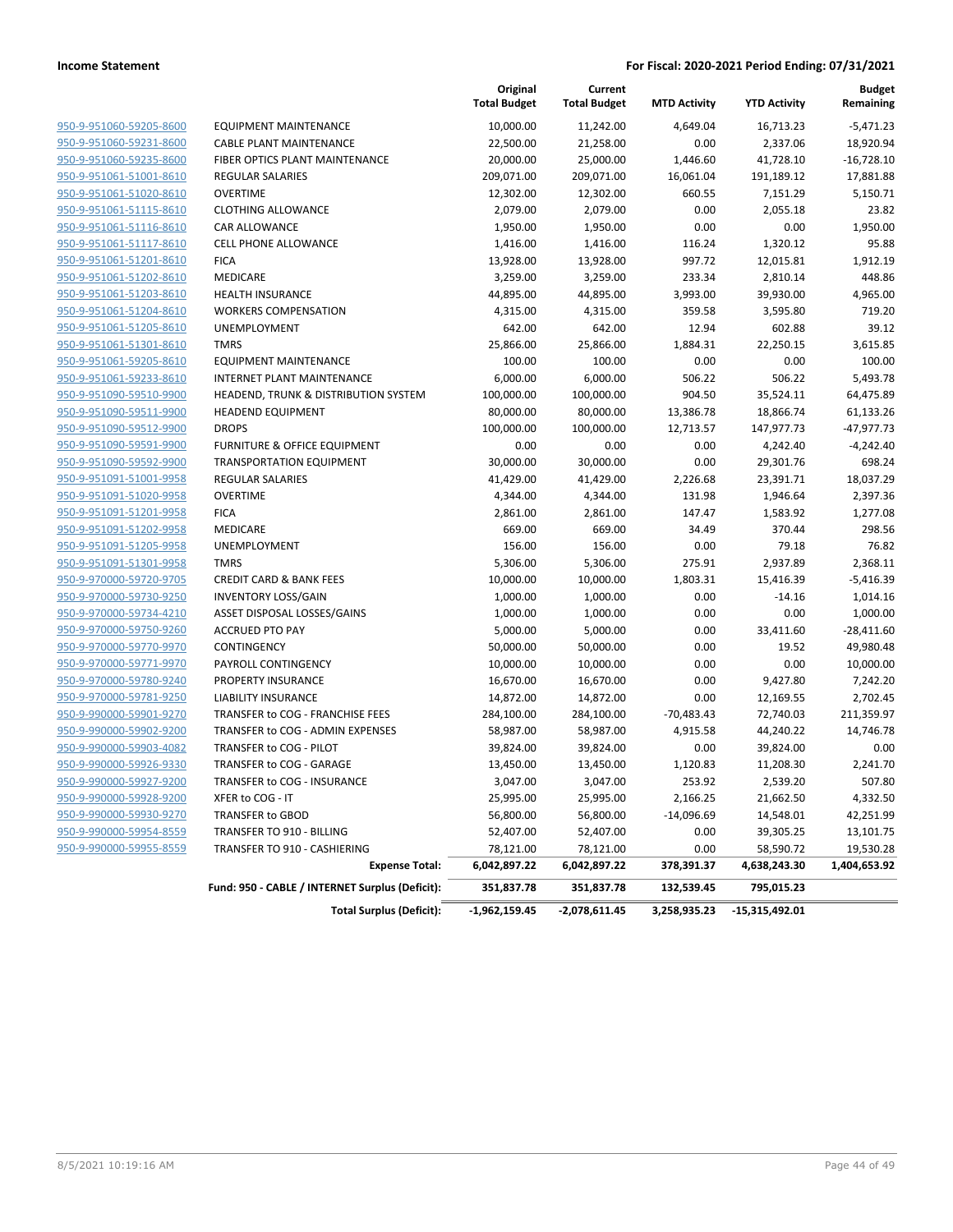# **Group Summary**

|                                                                            | Original<br><b>Total Budget</b> | Current<br><b>Total Budget</b> | <b>MTD Activity</b>      | <b>YTD Activity</b>           | <b>Budget</b><br>Remaining    |
|----------------------------------------------------------------------------|---------------------------------|--------------------------------|--------------------------|-------------------------------|-------------------------------|
| <b>Account Type</b>                                                        |                                 |                                |                          |                               |                               |
| Fund: 100 - GENERAL FUND<br>Revenue                                        | 26,174,095.00                   | 26,174,095.00                  | 1,794,489.46             | 26,265,995.79                 | $-91,900.79$                  |
| Expense                                                                    | 27,648,157.04                   | 27,582,351.04                  | 2,062,117.20             | 22,068,784.36                 | 5,513,566.68                  |
| Fund: 100 - GENERAL FUND Surplus (Deficit):                                | $-1,474,062.04$                 | $-1,408,256.04$                | -267,627.74              | 4,197,211.43                  | -5,605,467.47                 |
| Fund: 101 - MUNICIPAL COURT BUILDING SECURITY FEES                         |                                 |                                |                          |                               |                               |
| Revenue                                                                    | 0.00                            | 0.00                           | 502.79                   | 5,433.14                      | $-5,433.14$                   |
| Expense                                                                    | 0.00                            | 0.00                           | 1.61                     | 13.66                         | $-13.66$                      |
| Fund: 101 - MUNICIPAL COURT BUILDING SECURITY FEES Surplus (Deficit):      | 0.00                            | 0.00                           | 501.18                   | 5,419.48                      | $-5,419.48$                   |
| Fund: 102 - MUNICIPAL COURT TECH FUND                                      |                                 |                                |                          |                               |                               |
| Revenue                                                                    | 0.00                            | 0.00                           | 467.73                   | 4,756.73                      | $-4,756.73$                   |
| Expense                                                                    | 0.00                            | 0.00                           | 1.14                     | 93.49                         | $-93.49$                      |
| Fund: 102 - MUNICIPAL COURT TECH FUND Surplus (Deficit):                   | 0.00                            | 0.00                           | 466.59                   | 4,663.24                      | $-4,663.24$                   |
| Fund: 103 - MUNICIPAL COURT CHILD SAFETY FUND                              |                                 |                                |                          |                               |                               |
| Revenue                                                                    | 30,887.00                       | 30,887.00                      | 8,517.22                 | 24,852.89                     | 6,034.11                      |
| Expense                                                                    | 25,050.00                       | 25,050.00                      | 8,473.99                 | 21,029.62                     | 4,020.38                      |
| Fund: 103 - MUNICIPAL COURT CHILD SAFETY FUND Surplus (Deficit):           | 5,837.00                        | 5,837.00                       | 43.23                    | 3,823.27                      | 2,013.73                      |
| <b>Fund: 111 - RECREATION ACTIVITIES FUND</b>                              |                                 |                                |                          |                               |                               |
| Revenue                                                                    | 237,930.00                      | 237,930.00                     | 15,294.25                | 126,021.36                    | 111,908.64                    |
| Expense                                                                    | 249,194.02                      | 249,194.02                     | 8,780.16                 | 97,754.79                     | 151,439.23                    |
| Fund: 111 - RECREATION ACTIVITIES FUND Surplus (Deficit):                  | -11,264.02                      | $-11,264.02$                   | 6,514.09                 | 28,266.57                     | $-39,530.59$                  |
| Fund: 112 - GUN RANGE FUND                                                 |                                 |                                |                          |                               |                               |
| Revenue                                                                    | 1,316.00                        | 1,316.00                       | 0.00                     | 1,240.14                      | 75.86                         |
| Expense                                                                    | 1,300.00                        | 1,300.00                       | 190.03                   | 1,274.99                      | 25.01                         |
| Fund: 112 - GUN RANGE FUND Surplus (Deficit):                              | 16.00                           | 16.00                          | $-190.03$                | -34.85                        | 50.85                         |
| Fund: 113 - HOTEL / MOTEL OCCUPANCY TAX FUND                               |                                 |                                |                          |                               |                               |
| Revenue                                                                    | 490,107.00                      | 490,107.00                     | 63,988.66                | 522,632.77                    | $-32,525.77$                  |
| Expense                                                                    | 521,382.80                      | 521,382.80                     | 35,719.50                | 382,145.93                    | 139,236.87                    |
| Fund: 113 - HOTEL / MOTEL OCCUPANCY TAX FUND Surplus (Deficit):            | -31,275.80                      | -31,275.80                     | 28,269.16                | 140,486.84                    | $-171,762.64$                 |
| Fund: 114 - VENUE MANAGEMENT FUND                                          |                                 |                                |                          |                               |                               |
| Revenue                                                                    | 116,017.00                      | 116,017.00                     | 43,668.90                | 86,927.54                     | 29,089.46                     |
| Expense                                                                    | 200,266.69                      | 200,266.69                     | 8,695.93                 | 140,668.58                    | 59,598.11                     |
| Fund: 114 - VENUE MANAGEMENT FUND Surplus (Deficit):                       | -84,249.69                      | -84,249.69                     | 34,972.97                | -53,741.04                    | $-30,508.65$                  |
| Fund: 123 - PTRAIN - POLICE REIMBURSEMENT GRANTS & CONT EDUCAT             |                                 |                                |                          |                               |                               |
| Revenue                                                                    | 0.00                            | 0.00                           | 0.00                     | 3,149.60                      | $-3,149.60$                   |
| Expense                                                                    | 0.00                            | 0.00                           | 15.00                    | 2,461.22                      | $-2,461.22$                   |
| Fund: 123 - PTRAIN - POLICE REIMBURSEMENT GRANTS & CONT EDUCAT Surp        | 0.00                            | 0.00                           | $-15.00$                 | 688.38                        | $-688.38$                     |
| Fund: 124 - FIRE HAZMAT GRANT                                              |                                 |                                |                          |                               |                               |
| Expense                                                                    | 0.00                            | 0.00                           | 0.00                     | 0.14                          | $-0.14$                       |
| Fund: 124 - FIRE HAZMAT GRANT Total:                                       | 0.00                            | 0.00                           | 0.00                     | 0.14                          | $-0.14$                       |
| Fund: 140 - DEBT SERVICE FUND                                              |                                 |                                |                          |                               |                               |
| Revenue                                                                    | 6,776,144.00                    | 6,776,144.00                   | 144,542.71               | 6,529,808.10                  | 246,335.90                    |
| Expense<br>Fund: 140 - DEBT SERVICE FUND Surplus (Deficit):                | 6,811,884.00<br>-35,740.00      | 6,811,884.00<br>-35,740.00     | 9,874.02<br>134,668.69   | 6,223,634.15<br>306,173.95    | 588,249.85<br>$-341,913.95$   |
|                                                                            |                                 |                                |                          |                               |                               |
| Fund: 160 - GENERAL CAPITAL IMPROVEMENT FUND                               |                                 |                                |                          |                               |                               |
| Revenue                                                                    | 2,616,006.00<br>2,525,998.00    | 2,616,006.00<br>2,616,304.00   | 210,416.50<br>674,284.00 | 6,322,076.16                  | -3,706,070.16                 |
| Expense<br>Fund: 160 - GENERAL CAPITAL IMPROVEMENT FUND Surplus (Deficit): | 90,008.00                       | -298.00                        | -463,867.50              | 9,217,353.87<br>-2,895,277.71 | -6,601,049.87<br>2,894,979.71 |
|                                                                            |                                 |                                |                          |                               |                               |
| Fund: 161 - STREET CONSTRUCTION FUND<br>Revenue                            | 10,000.00                       | 10,000.00                      | 0.00                     | 79.94                         | 9,920.06                      |
| Expense                                                                    | 400.00                          | 400.00                         | 198,595.61               | 1,714,398.25                  | -1,713,998.25                 |
| Fund: 161 - STREET CONSTRUCTION FUND Surplus (Deficit):                    | 9,600.00                        | 9,600.00                       | -198,595.61              | -1,714,318.31                 | 1,723,918.31                  |
| Fund: 164 - 2013 CO CAPITAL FUND                                           |                                 |                                |                          |                               |                               |
| Revenue                                                                    | 275.00                          | 275.00                         | 0.00                     | 6.48                          | 268.52                        |
|                                                                            |                                 |                                |                          |                               |                               |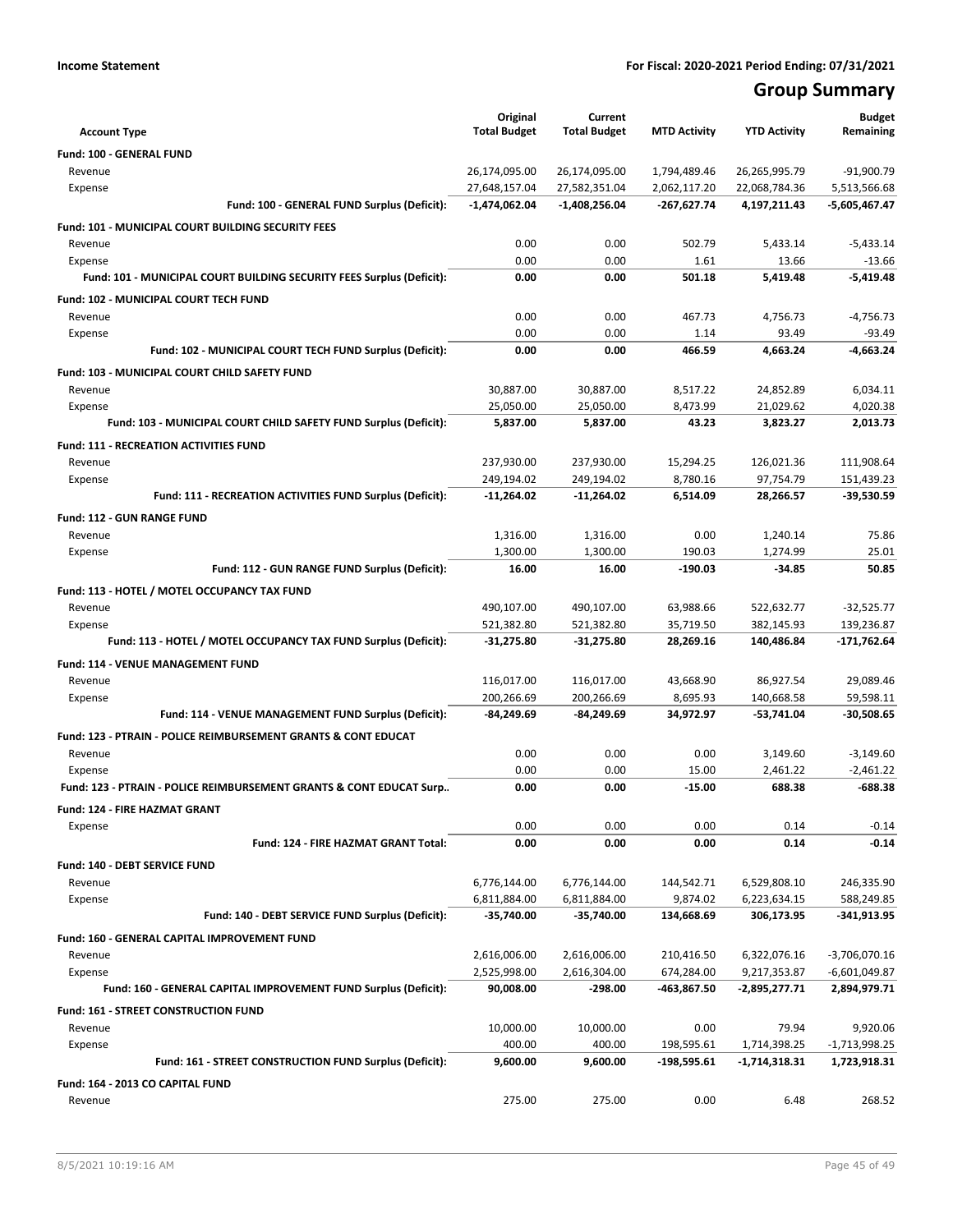|                                                            | Original            | Current             |                     |                     | <b>Budget</b> |
|------------------------------------------------------------|---------------------|---------------------|---------------------|---------------------|---------------|
| <b>Account Type</b>                                        | <b>Total Budget</b> | <b>Total Budget</b> | <b>MTD Activity</b> | <b>YTD Activity</b> | Remaining     |
| Expense                                                    | 15.00               | 15.00               | 0.71                | 6.20                | 8.80          |
| Fund: 164 - 2013 CO CAPITAL FUND Surplus (Deficit):        | 260.00              | 260.00              | -0.71               | 0.28                | 259.72        |
| Fund: 165 - 2014 GO FUND                                   |                     |                     |                     |                     |               |
| Revenue                                                    | 10,000.00           | 10,000.00           | 0.00                | 402.65              | 9,597.35      |
| Fund: 165 - 2014 GO FUND Total:                            | 10,000.00           | 10,000.00           | 0.00                | 402.65              | 9,597.35      |
| <b>Fund: 171 - MAIN STREET SPECIAL REVENUE</b>             |                     |                     |                     |                     |               |
| Revenue                                                    | 0.00                | 0.00                | 0.00                | 89,781.03           | -89,781.03    |
| Expense                                                    | 0.00                | 0.00                | 10,000.00           | 95,545.57           | $-95,545.57$  |
| Fund: 171 - MAIN STREET SPECIAL REVENUE Surplus (Deficit): | 0.00                | 0.00                | $-10,000.00$        | $-5,764.54$         | 5,764.54      |
| <b>Fund: 172 - MINOR GRANTS FUND</b>                       |                     |                     |                     |                     |               |
| Revenue                                                    | 0.00                | 0.00                | 1,000.00            | 8,000.00            | $-8,000.00$   |
| Expense                                                    | 0.00                | 0.00                | 0.00                | 5,190.00            | $-5,190.00$   |
| Fund: 172 - MINOR GRANTS FUND Surplus (Deficit):           | 0.00                | 0.00                | 1,000.00            | 2,810.00            | $-2,810.00$   |
| Fund: 200 - WATER / WASTEWATER FUND                        |                     |                     |                     |                     |               |
| Revenue                                                    | 14,455,296.00       | 15,740,546.00       | 1,270,081.29        | 11,957,911.51       | 3,782,634.49  |
| Expense                                                    | 14,254,657.13       | 15,537,282.13       | 977,725.31          | 12,155,634.66       | 3,381,647.47  |
| Fund: 200 - WATER / WASTEWATER FUND Surplus (Deficit):     | 200,638.87          | 203,263.87          | 292,355.98          | -197,723.15         | 400,987.02    |
| <b>Fund: 210 - WATER IMPACT FEES</b>                       |                     |                     |                     |                     |               |
| Expense                                                    | 0.00                | 0.00                | 0.00                | 541.09              | $-541.09$     |
| Fund: 210 - WATER IMPACT FEES Total:                       | 0.00                | 0.00                | 0.00                | 541.09              | $-541.09$     |
| Fund: 216 - UTILIITY CIP FUND                              |                     |                     |                     |                     |               |
| Revenue                                                    | 606,649.00          | 606,649.00          | 37,220.75           | 385,873.55          | 220,775.45    |
| Expense                                                    | 446,649.00          | 449,274.00          | 193,074.07          | 631,886.96          | -182,612.96   |
| Fund: 216 - UTILIITY CIP FUND Surplus (Deficit):           | 160,000.00          | 157,375.00          | $-155,853.32$       | -246,013.41         | 403,388.41    |
| <b>Fund: 217 - WASTEWATER RECLAMATION FUND</b>             |                     |                     |                     |                     |               |
| Revenue                                                    | 7,950.00            | 7,950.00            | 0.00                | 391.57              | 7,558.43      |
| Expense                                                    | 0.00                | 0.00                | 0.00                | 49,984.00           | -49,984.00    |
| Fund: 217 - WASTEWATER RECLAMATION FUND Surplus (Deficit): | 7,950.00            | 7,950.00            | 0.00                | -49,592.43          | 57,542.43     |
| Fund: 300 - AIRPORT FUND                                   |                     |                     |                     |                     |               |
| Revenue                                                    | 720,583.00          | 720,583.00          | 64,952.95           | 720,254.53          | 328.47        |
| Expense                                                    | 1,672,234.14        | 1,672,234.14        | 134,828.52          | 1,396,606.79        | 275,627.35    |
| Fund: 300 - AIRPORT FUND Surplus (Deficit):                | $-951,651.14$       | -951,651.14         | $-69,875.57$        | -676,352.26         | -275,298.88   |
| Fund: 320 - AIRPORT TXDOT GRANT                            |                     |                     |                     |                     |               |
| Revenue                                                    | 0.00                | 0.00                | 0.00                | 200,000.00          | $-200,000.00$ |
| Expense                                                    | 0.00                | 0.00                | 0.00                | 100,689.64          | $-100,689.64$ |
| Fund: 320 - AIRPORT TXDOT GRANT Surplus (Deficit):         | 0.00                | 0.00                | 0.00                | 99,310.36           | -99,310.36    |
| Fund: 360 - AIRPORT CAPITAL FUND                           |                     |                     |                     |                     |               |
| Revenue                                                    | 1,595,850.00        | 1,595,850.00        | 125,000.00          | 1,251,130.91        | 344,719.09    |
| Expense                                                    | 2,220,652.00        | 2,220,652.00        | 197.92              | 11,504.04           | 2,209,147.96  |
| Fund: 360 - AIRPORT CAPITAL FUND Surplus (Deficit):        | -624,802.00         | -624,802.00         | 124,802.08          | 1,239,626.87        | -1,864,428.87 |
| Fund: 362 - AIRPORT FBO FUEL                               |                     |                     |                     |                     |               |
| Revenue                                                    | 409,650.00          | 409,650.00          | 60,508.57           | 380,026.29          | 29,623.71     |
| Expense                                                    | 0.00                | 0.00                | 82,661.47           | 260,287.56          | -260,287.56   |
| Fund: 362 - AIRPORT FBO FUEL Surplus (Deficit):            | 409,650.00          | 409,650.00          | $-22,152.90$        | 119,738.73          | 289,911.27    |
| Fund: 400 - GOLF FUND                                      |                     |                     |                     |                     |               |
| Revenue                                                    | 191,588.00          | 191,588.00          | 27,567.17           | 188,234.77          | 3,353.23      |
| Expense                                                    | 246,068.81          | 246,068.81          | 22,326.65           | 183,125.03          | 62,943.78     |
| Fund: 400 - GOLF FUND Surplus (Deficit):                   | $-54,480.81$        | -54,480.81          | 5,240.52            | 5,109.74            | $-59,590.55$  |
| <b>Fund: 500 - SANITATION FUND</b>                         |                     |                     |                     |                     |               |
| Revenue                                                    | 4,980,495.00        | 4,980,495.00        | 487,767.29          | 4,307,530.14        | 672,964.86    |
| Expense                                                    | 5,527,391.08        | 5,619,343.08        | 472,466.55          | 4,283,702.71        | 1,335,640.37  |
| Fund: 500 - SANITATION FUND Surplus (Deficit):             | -546,896.08         | -638,848.08         | 15,300.74           | 23,827.43           | -662,675.51   |
| Fund: 601 - CENTRAL SERVICE FUND                           |                     |                     |                     |                     |               |
| Revenue                                                    | 940,414.00          | 940,414.00          | 78,367.82           | 783,678.20          | 156,735.80    |
| Expense                                                    | 1,040,226.62        | 1,040,226.62        | 69,160.26           | 880,582.50          | 159,644.12    |
|                                                            |                     |                     |                     |                     |               |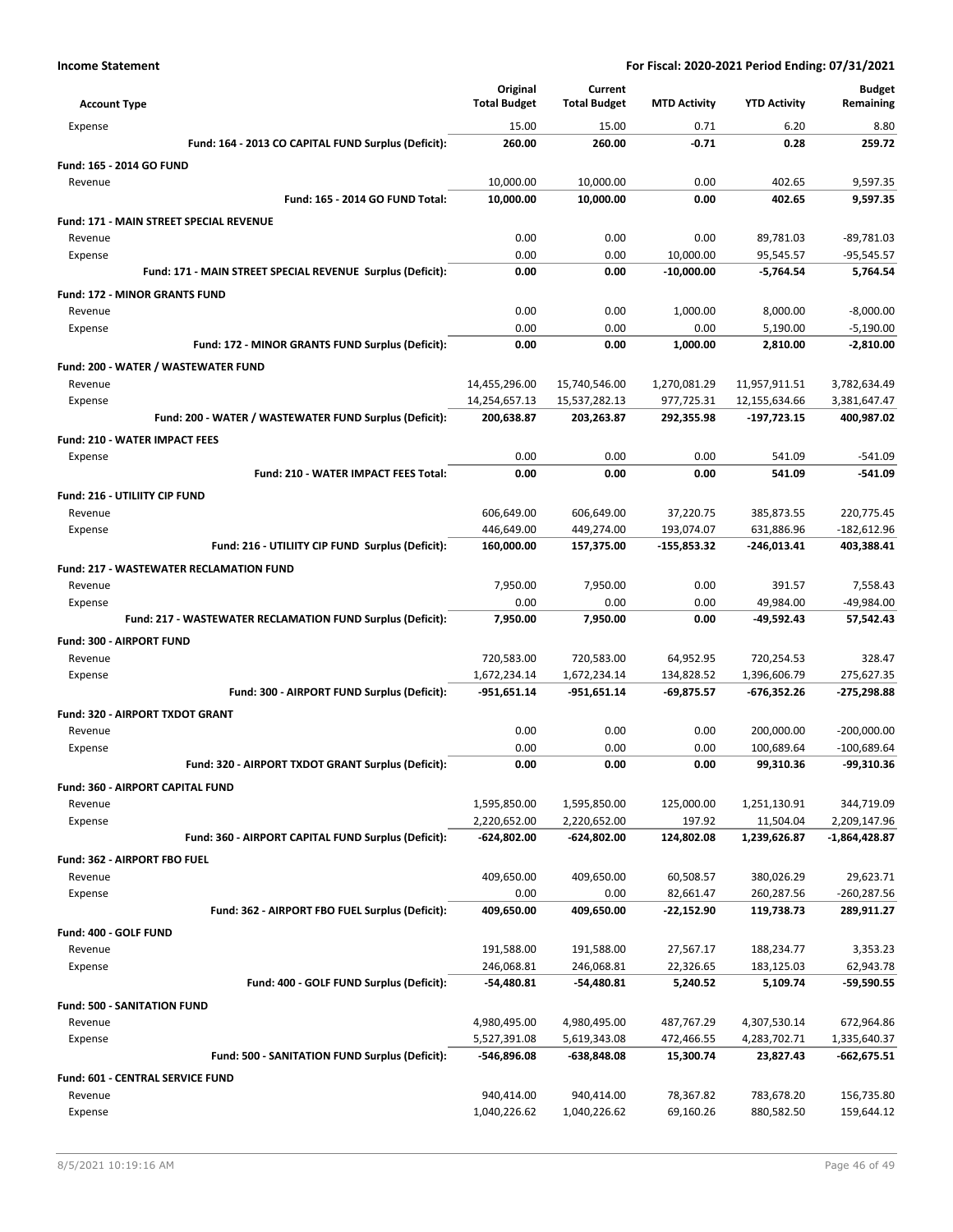| <b>Account Type</b>                                                        | Original<br><b>Total Budget</b> | Current<br><b>Total Budget</b> | <b>MTD Activity</b>        | <b>YTD Activity</b>              | <b>Budget</b><br>Remaining       |
|----------------------------------------------------------------------------|---------------------------------|--------------------------------|----------------------------|----------------------------------|----------------------------------|
| Fund: 601 - CENTRAL SERVICE FUND Surplus (Deficit):                        | -99,812.62                      | -99,812.62                     | 9,207.56                   | -96.904.30                       | $-2.908.32$                      |
| <b>Fund: 602 - INSURANCE FUND</b>                                          |                                 |                                |                            |                                  |                                  |
| Revenue                                                                    | 6,443,497.00                    | 6,443,497.00                   | 538,685.86                 | 5,405,180.54                     | 1,038,316.46                     |
| Expense                                                                    | 6,483,654.00                    | 6,483,654.00                   | 462,012.77                 | 5,527,320.34                     | 956,333.66                       |
| Fund: 602 - INSURANCE FUND Surplus (Deficit):                              | -40,157.00                      | -40,157.00                     | 76,673.09                  | -122,139.80                      | 81,982.80                        |
| Fund: 604 - MIS FUND                                                       |                                 |                                |                            |                                  |                                  |
| Revenue                                                                    | 758,375.00                      | 758,375.00                     | 70,889.56                  | 708,895.60                       | 49,479.40                        |
| Expense                                                                    | 1,070,950.62                    | 1,070,950.62                   | 36,183.61                  | 442,477.18                       | 628,473.44                       |
| Fund: 604 - MIS FUND Surplus (Deficit):                                    | $-312,575.62$                   | $-312,575.62$                  | 34,705.95                  | 266,418.42                       | -578,994.04                      |
| Fund: 660 - VEHICLE REPLACEMENT FUND                                       |                                 |                                |                            |                                  |                                  |
| Revenue                                                                    | 730,396.00                      | 730,396.00                     | 60,032.99                  | 600,775.69                       | 129,620.31                       |
| Expense                                                                    | 720,397.00                      | 720,397.00                     | 28,741.17                  | 276,882.62                       | 443,514.38                       |
| Fund: 660 - VEHICLE REPLACEMENT FUND Surplus (Deficit):                    | 9,999.00                        | 9,999.00                       | 31,291.82                  | 323,893.07                       | -313,894.07                      |
| <b>Fund: 800 - SPENCE FUND</b>                                             |                                 |                                |                            |                                  |                                  |
| Revenue                                                                    | 6,000.00                        | 6,000.00                       | 0.00                       | 303.11<br>500.00                 | 5.696.89                         |
| Expense<br>Fund: 800 - SPENCE FUND Surplus (Deficit):                      | 600.00<br>5,400.00              | 600.00<br>5,400.00             | 50.00<br>$-50.00$          | $-196.89$                        | 100.00<br>5,596.89               |
|                                                                            |                                 |                                |                            |                                  |                                  |
| Fund: 801 - JONES LIBRARY TRUST<br>Revenue                                 | 0.00                            | 0.00                           | 0.00                       | 2.65                             | $-2.65$                          |
| Expense                                                                    | 0.00                            | 0.00                           | 0.35                       | 3.03                             | $-3.03$                          |
| Fund: 801 - JONES LIBRARY TRUST Surplus (Deficit):                         | 0.00                            | 0.00                           | -0.35                      | -0.38                            | 0.38                             |
| Fund: 809 - GREENVILLE IDC (L-3)                                           |                                 |                                |                            |                                  |                                  |
| Revenue                                                                    | 0.00                            | 0.00                           | 0.00                       | 124,521.10                       | $-124,521.10$                    |
| Expense                                                                    | 0.00                            | 0.00                           | 0.00                       | 124,521.10                       | $-124,521.10$                    |
| Fund: 809 - GREENVILLE IDC (L-3) Surplus (Deficit):                        | 0.00                            | 0.00                           | 0.00                       | 0.00                             | 0.00                             |
| Fund: 810 - SEIZURE FUNDS - STATE RULES                                    |                                 |                                |                            |                                  |                                  |
| Revenue                                                                    | 3,000.00                        | 3,000.00                       | 0.00                       | 44.62                            | 2,955.38                         |
| Expense                                                                    | 100.00                          | 100.00                         | 4.99                       | 35,412.42                        | $-35,312.42$                     |
| Fund: 810 - SEIZURE FUNDS - STATE RULES Surplus (Deficit):                 | 2,900.00                        | 2,900.00                       | -4.99                      | -35,367.80                       | 38,267.80                        |
| Fund: 811 - SEIZURE FUNDS - FED RULES                                      |                                 |                                |                            |                                  |                                  |
| Revenue                                                                    | 2,500.00                        | 2,500.00                       | 0.00                       | 1,974.08                         | 525.92                           |
| Expense                                                                    | 100.00                          | 100.00                         | 4.67                       | 7,241.70                         | $-7,141.70$                      |
| Fund: 811 - SEIZURE FUNDS - FED RULES Surplus (Deficit):                   | 2,400.00                        | 2,400.00                       | -4.67                      | $-5,267.62$                      | 7,667.62                         |
| Fund: 820 - TIRZ FUND (Tax Increment Reinvestment Zone)                    |                                 |                                |                            |                                  |                                  |
| Revenue                                                                    | 751,638.00                      | 751,638.00                     | 1,213.33                   | 617,297.15                       | 134,340.85                       |
| Expense                                                                    | 160,725.00                      | 160,725.00                     | 2,037.81                   | 296,530.49                       | $-135,805.49$                    |
| Fund: 820 - TIRZ FUND (Tax Increment Reinvestment Zone) Surplus (Deficit): | 590,913.00                      | 590,913.00                     | $-824.48$                  | 320,766.66                       | 270,146.34                       |
| Fund: 899 - POOLED CASH                                                    |                                 |                                |                            |                                  |                                  |
| Revenue<br>Fund: 899 - POOLED CASH Total:                                  | 0.00<br>0.00                    | 0.00<br>0.00                   | 0.00<br>0.00               | $-0.04$<br>-0.04                 | 0.04<br>0.04                     |
|                                                                            |                                 |                                |                            |                                  |                                  |
| <b>Fund: 910 - ELECTRIC OPERATING FUND</b>                                 |                                 |                                |                            |                                  |                                  |
| Revenue<br>Expense                                                         | 65,117,571.00<br>64,662,173.28  | 65,117,571.00<br>64,662,173.28 | 4,486,522.78<br>953,741.94 | 107,744,599.97<br>130,357,987.19 | -42,627,028.97<br>-65,695,813.91 |
| Fund: 910 - ELECTRIC OPERATING FUND Surplus (Deficit):                     | 455,397.72                      | 455,397.72                     | 3,532,780.84               | -22,613,387.22                   | 23,068,784.94                    |
|                                                                            |                                 |                                |                            |                                  |                                  |
| Fund: 911 - ELECTRIC DEBT REDUCTION<br>Revenue                             | 1,100.00                        | 1,100.00                       | $-0.19$                    | $-0.22$                          | 1,100.22                         |
| Fund: 911 - ELECTRIC DEBT REDUCTION Total:                                 | 1,100.00                        | 1,100.00                       | -0.19                      | $-0.22$                          | 1,100.22                         |
| Fund: 912 - ELECTRIC DEBT SERVICE                                          |                                 |                                |                            |                                  |                                  |
| Revenue                                                                    | 7,846,375.00                    | 7,846,375.00                   | 0.00                       | 8,681,656.22                     | $-835,281.22$                    |
| Expense                                                                    | 7,856,075.00                    | 7,856,075.00                   | 13,333.39                  | 3,168,175.23                     | 4,687,899.77                     |
| Fund: 912 - ELECTRIC DEBT SERVICE Surplus (Deficit):                       | -9,700.00                       | -9,700.00                      | $-13,333.39$               | 5,513,480.99                     | -5,523,180.99                    |
| Fund: 913 - ELECTRIC CONSTRUCTION FUND                                     |                                 |                                |                            |                                  |                                  |
| Revenue                                                                    | 600.00                          | 600.00                         | $-2.26$                    | $-2.40$                          | 602.40                           |
| Fund: 913 - ELECTRIC CONSTRUCTION FUND Total:                              | 600.00                          | 600.00                         | $-2.26$                    | $-2.40$                          | 602.40                           |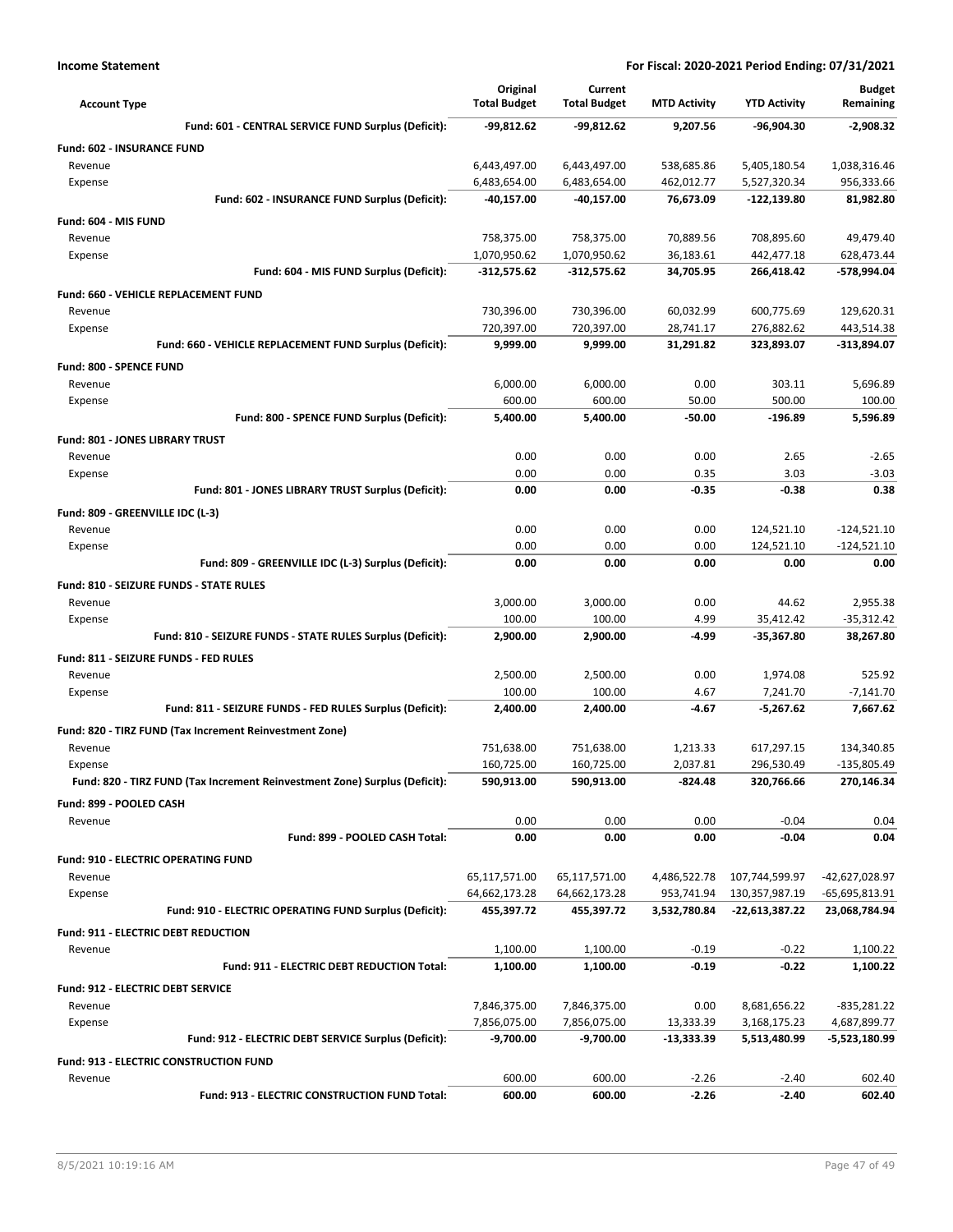| <b>Income Statement</b>      | For Fiscal: 2020-2021 Period Ending: 07/31/2021 |                                 |                                |                     |                     |                            |
|------------------------------|-------------------------------------------------|---------------------------------|--------------------------------|---------------------|---------------------|----------------------------|
| <b>Account Type</b>          |                                                 | Original<br><b>Total Budget</b> | Current<br><b>Total Budget</b> | <b>MTD Activity</b> | <b>YTD Activity</b> | <b>Budget</b><br>Remaining |
| Fund: 950 - CABLE / INTERNET |                                                 |                                 |                                |                     |                     |                            |
| Revenue                      |                                                 | 6.394.735.00                    | 6.394.735.00                   | 510.930.82          | 5,433,258.53        | 961,476.47                 |
| Expense                      |                                                 | 6.042.897.22                    | 6,042,897.22                   | 378.391.37          | 4.638.243.30        | 1,404,653.92               |
|                              | Fund: 950 - CABLE / INTERNET Surplus (Deficit): | 351.837.78                      | 351.837.78                     | 132.539.45          | 795.015.23          | $-443.177.45$              |
|                              | <b>Total Surplus (Deficit):</b>                 | -1,962,159.45                   | -2,078,611.45                  | 3,258,935.23        | -15,315,492.01      |                            |